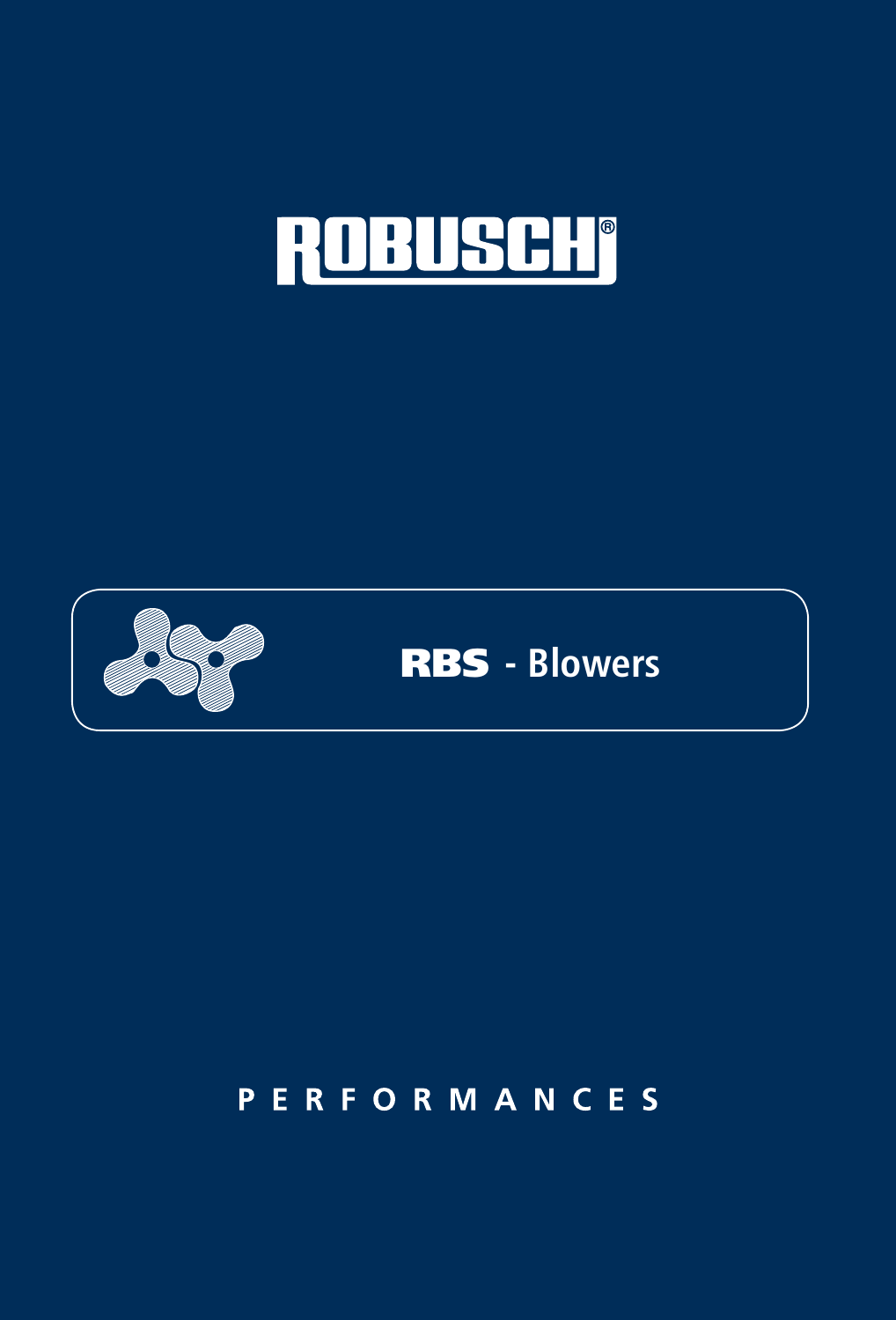Poles: Poli

#### Pressure operation: Funzionamento in pressione Vacuum operation: Funzionamento in vuoto

Nsof: Potenza assorbita dal soffiatore

Nmot: Potenza del motore consigliato Lp(A) sc: Livello di pressione sonora secondo ISO 3746 in campo libero a 1 m senza cabina di insonorizzazione e con tubazioni acusticamente isolate Lp(A) cc: Livello di pressione sonora secondo ISO 3746 in campo libero a 1 m con cabina di insonorizzazione e tubazioni acusticamente isolate Prestazioni riferite ad aria atmosferica: Pressione 1013 mbar ass - Temperatura 20°C - Umidità 50% - Massa volumica 1,2 kg/m<sup>3</sup> Per gas differenti dall'aria atmosferica o per condizioni diverse da queste contattare il vostro rappresentante ROBUSCHI Tolleranza sulle prestazioni: secondo specifica ROBUSCHI TE1.S.0015 Tolleranza sul livello di pressione sonora +/- 2 dB(A)

#### **Deutsch**

#### **Poles: Polzahl Motor** Pressure operation: Druckbetrieb Vacuum opeartion: Vakuumbetrieb

Nsof: Aufgenommene Leistung des Gebläses Nmot: Empfohlene Motorleistung Lp(A) sc: Schalldruckpegel gemäß ISO 3746 im Freifeld in 1m ohne Schalldämmhaube und mit akustisch isolierten Leitungen Lp(A) cc: Schalldruckpegel gemäß ISO 3746 im Freifeld in 1m mit Schalldämmhaube und mit akustisch isolierten Leitungen Leistungen bezogen auf Raumluft: Druck 1013 mbar abs. - Temperatur 20°C - Feuchte 50% - Dichte 1,2 kg/m<sup>3</sup> Für andere Medien als Raumluft oder bei abweichenden Bedingungen kontaktieren Sie bitte das Vertriebsnetz von Robuschi Leistungstoleranz: gemäß Spezifikation Robuschi TE1.S.0015 Schalldruckpegeltoleranz +/-2 dB(A)

### **Français**

Poles: Pôles Pressure operation: Fonctionnement en pression Vacuum operation: Fonctionnement en vide

Nsof: Puissance absorbée par le surpresseur

Nmot: Puissance moteur préconisé

Lp(A) sc: Niveau de pression sonore selon la norme ISO 3746 sur champ libre à 1 m sans capot d'insonorisation et avec des tuyauteries à isolation acoustique Lp(A) cc: Niveau de pression sonore selon la norme ISO 3746 sur champ libre à 1 m avec capot d'insonorisation et avec des tuyauteries à isolation acoustique Performances relatées à l'air atmosphérique: pression 1013 mbar abs. - Température 20°C - Humidité 50% - Masse volumique 1,2 kg/m<sup>3</sup>

Pour des gaz différents de l'air atmosphérique ou pour des conditions différentes, contacter le réseau de vente Robuschi

Tolérance par rapport aux prestations: selon la spécification Robuschi TE1.S.0015

Tolérance par rapport au niveau de pression sonore  $\pm$  2 dB(A)

### Español

#### **Poles: Polos** Pressure operation: Funcionamiento en presión Vacuum operation: Funcionamiento en vacio

Nsof: Potencia absorbida por el soplante

Nmot: Potencia del motor recomendado

Lp(A) sc: Nivel de presión sonora según ISO 3746 en campo abierto a 1m sin cabina de insonorización y con tuberías acústicamente aisladas Lp(A) cc: Nivel de presión sonora según ISO 3746 en campo abierto a 1m con cabina de insonorización y con tuberías acústicamente aisladas Prestaciones referidas al aire atmosférico: presión 1013 mbar abs. - Temperatura 20°C - Humedad 50% - Masa volumétrica 1,2 kg/m3 Para gases diferentes del aire atmosférico o para condiciones diferentes de éstas, contacte la red de venta Robuschi Tolerancia en las prestaciones: según la especificación Robuschi TE1.S.0015

Tolerancia sobre el nivel de presión sonora +/-2 dB(A)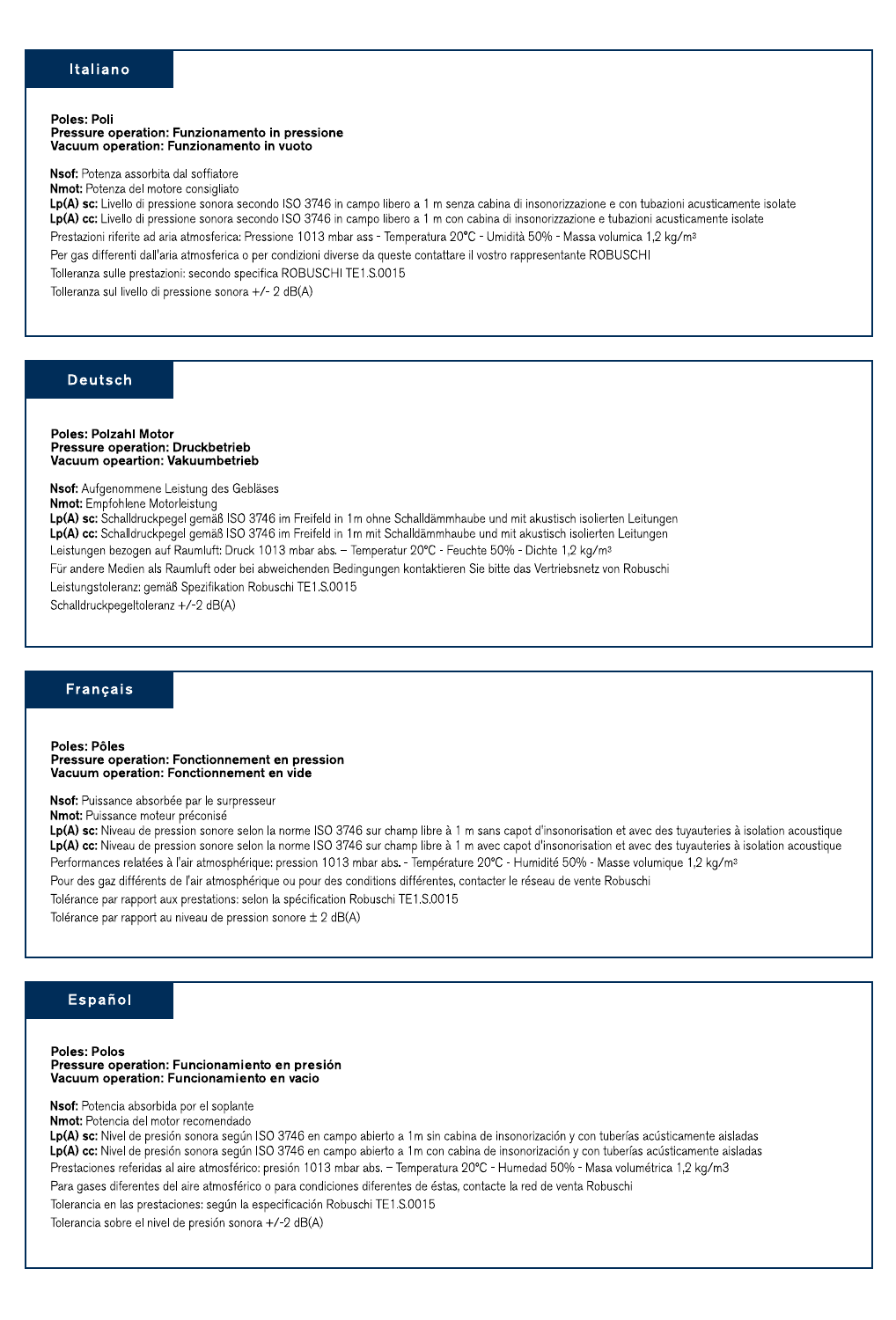

#### Pressure operation

Nsof: Blower absrbed power

Nmot: Advised motor power

Lp(A) sc: Sound pressure level in accordance with ISO 3746 in a free field at 1m without noise enclosure and with sound insulated pipes

Lp(A) cc: Sound pressure level in accordance with ISO 3746 in a free field at 1m without noise enclosure and with sound insulated pipes

Performances related to atmospheric air: abs. pressure 1,013 mbar Temperature 20° C Humidity 50% Specific weight 1.2 kg/m 3

For performances with gases other than atmospheric air or at non-standard conditions contact your Authorized ROBUSCHI representative

Tolerance on performances: in accordance with the Robuschi TE1.S.0015 specification

| DP.    | Poles                    |                            |                  | 4               | 2               |                 |                |                  |                  |                      |                |                 |
|--------|--------------------------|----------------------------|------------------|-----------------|-----------------|-----------------|----------------|------------------|------------------|----------------------|----------------|-----------------|
| (mbar) | rpm                      |                            | 1500             | 1800            | 2200            | 2600            | 3000           | 3600             | 4000             | 4400                 | 4600           | 5000            |
|        | Q1                       | m <sup>3</sup> /min        | 0,9              | 1,2             | 1,6             | 2,0             | 2,4            | 3,1              | 3,5              | 3,9                  | 4,1            | 4,6             |
|        | DT                       | $\overline{C}$             | 46               | 40              | 36              | 34              | 32             | 31               | 30               | 29                   | 29             | 29              |
| 300    | <b>Nsof</b>              | kW                         | 1.0              | 1,2             | 1,5             | 1.7             | 2,0            | 2.4              | 2,7              | 2,9                  | 3,1            | 3,4             |
|        | Nmot                     | kW                         | 1,5              | 1,5             | 2,2             | 2,2             | 3              | 3                | $\overline{4}$   | 4                    | $\overline{4}$ | 4               |
|        | $Lp(A)$ sc               |                            | 73               | 75              | 77              | 79              | 80             | 82               | 84               | 85                   | 85             | 86              |
|        | $Lp(A)$ cc               |                            | $\overline{570}$ | $\overline{50}$ | $\overline{50}$ | $\overline{50}$ | $70$           | $\overline{50}$  | $\overline{570}$ | $\overline{50}$      | $70$           | $\overline{50}$ |
|        | Q1                       | $m^3/m$ in                 | 0.7              | 1.1             | 1,5             | 1,9             | 2,3            | 3,0              | 3,4              | 3,8                  | 4,0            | 4,4             |
|        | DT                       | $\overline{C}$             | 71               | 60              | 52              | 48              | 45             | 43               | 41               | 40                   | 40             | 39              |
| 400    | Nsof                     | kW                         | 1,3              | 1,5             | 1,9             | 2,2             | 2,5            | 3,0              | 3,4              | 3,7                  | 3,9            | 4,2             |
|        | Nmot                     | kW                         | 2,2              | 2,2             | 3               | 3               | $\overline{4}$ | $\overline{4}$   | 5,5              | 5,5                  | 5,5            | 5,5             |
|        | $Lp(A)$ sc               |                            | 74               | 76              | 78              | 80              | 81             | 83               | 84               | 85                   | 86             | 87              |
|        | $Lp(A)$ cc               |                            | $\overline{50}$  | $70$            | $\overline{50}$ | $\overline{50}$ | $70$           | $\overline{50}$  | $\overline{50}$  | Z                    | $70$           | $\overline{50}$ |
|        | Q1                       | $m^3/m$ in                 | 0.6              | 1,0             | 1,4             | 1,8             | 2,2            | 2,9              | 3,3              | 3,7                  | 3,9            | 4,3             |
|        | DT                       | $\overline{\rm ^{\circ}C}$ | 103              | 82              | 70              | 63              | 59             | 55               | 53               | 52                   | 51             | 50              |
| 500    | <b>Nsof</b>              | kW                         | 1,5              | 1,8             | 2,3             | 2,7             | 3,1            | $\overline{3,7}$ | 4,1              | 4,5                  | 4,7            | 5,1             |
|        | Nmot                     | kW                         | 2,2              | 2,2             | 3               | $\overline{4}$  | $\overline{4}$ | 5,5              | 5,5              | 5,5                  | 5,5            | 7,5             |
|        | $Lp(A)$ sc               |                            | 74               | 76              | 78              | 80              | 82             | 84               | 85               | 86                   | 86             | 87              |
|        | $Lp(A)$ cc               |                            | $70$             | $70$            | $70$            | $70$            | $70$           | $70$             | $70$             | $70$                 | $70$           | $70$            |
|        | Q1                       | m <sup>3</sup> /min        |                  | 0,9             | 1,3             | 1,7             | 2,1            | 2,8              | 3,2              | 3,6                  | 3,8            | 4,3             |
|        | DT                       | $\overline{C}$             |                  | 109             | 90              | 80              | 74             | 68               | 66               | 64                   | 63             | 62              |
| 600    | Nsof                     | kW                         |                  | 2,2             | 2,6             | 3,1             | 3,6            | 4,3              | 4,8              | 5,3                  | 5,5            | 6,0             |
|        | Nmot                     | kW                         |                  | 3               | 4               | $\overline{4}$  | 5,5            | 5,5              | 5,5              | 7,5                  | 7,5            | 7,5             |
|        | $Lp(A)$ sc               |                            |                  | 77              | 79              | 81              | 82             | 84               | 85               | 86                   | 87             | 88              |
|        | $Lp(A)$ cc               |                            |                  | $70$            | $70$            | $70$            | $70$           | $70$             | $70$             | $70$                 | $70$           | $70$            |
|        | Q1                       | $m^3/m$ in                 |                  |                 |                 | 1,6             | 2.1            | 2,7              | 3.1              | 3,5                  | 3,7            | 4,2             |
|        | DT                       | $\overline{C}$             |                  |                 |                 | 98              | 90             | 82               | 79               | 76                   | 75             | 73              |
| 700    | <b>Nsof</b>              | kW                         |                  |                 |                 | 3,6             | 4,1            | 5,0              | 5,5              | 6,1                  | 6,3            | 6,9             |
|        | Nmot                     | kW                         |                  |                 |                 | 5,5             | 5,5            | 7,5              | 7,5              | 7,5                  | 7,5            | 11              |
|        | $Lp(A)$ sc               |                            |                  |                 |                 | 81              | 83             | 85               | 86               | 87                   | 87             | 88              |
|        | $Lp(A)$ cc               |                            |                  |                 |                 | <70             | $70$           | $70$             | $70$             | $70$                 | $70$           | $70$            |
|        | Q1                       | m <sup>3</sup> /min        |                  |                 |                 |                 | 2,0            | 2,6              | 3,0              | 3,5                  | 3,7            | 4,1             |
|        | DT                       | $\overline{C}$             |                  |                 |                 |                 | 106            | 97               | 92               | 89                   | 88             | 86              |
| 800    | Nsof                     | kW                         |                  |                 |                 |                 | 4,7            | 5,6              | 6,2              | 6,8                  | 7,1            | 7,8             |
|        | Nmot                     | kW                         |                  |                 |                 |                 | 5,5            | 7,5              | 7,5              | 11                   | 11             | 11              |
|        | $Lp(A)$ sc               |                            |                  |                 |                 |                 | 83             | 85               | 86               | 87                   | 88             | 89              |
|        | $Lp(A)$ cc               |                            |                  |                 |                 |                 | $70$           | $70$             | $70$             | $\overline{50}$      | $70$           | $70$            |
|        | $Q1 \qquad m^3/min$      | $\overline{C}$             |                  |                 |                 |                 |                |                  | 3,0              | 3,4                  | 3,6            | 4,0             |
|        | DT                       | kW                         |                  |                 |                 |                 |                |                  | 106              | 102                  | 101            | 98              |
| 900    | Nsof                     | kW                         |                  |                 |                 |                 |                |                  | 6,9              | 7,6                  | 8,0            | 8,7             |
|        | Nmot                     |                            |                  |                 |                 |                 |                |                  | 11               | 11                   | 11             | 11              |
|        | $Lp(A)$ sc<br>$Lp(A)$ cc |                            |                  |                 |                 |                 |                |                  | 87<br>$70$       | 88<br>$\overline{5}$ | 88<br>$70$     | 89<br>$70$      |
|        |                          | $m^3/m$ in                 |                  |                 |                 |                 |                |                  |                  |                      |                |                 |
|        | Q1<br><b>DT</b>          | $\overline{\text{C}}$      |                  |                 |                 |                 |                |                  |                  |                      |                |                 |
|        | <b>Nsof</b>              | kW                         |                  |                 |                 |                 |                |                  |                  |                      |                |                 |
| 1000   | Nmot                     | kW                         |                  |                 |                 |                 |                |                  |                  |                      |                |                 |
|        | $Lp(A)$ sc               |                            |                  |                 |                 |                 |                |                  |                  |                      |                |                 |
|        | $Lp(A)$ cc               |                            |                  |                 |                 |                 |                |                  |                  |                      |                |                 |
|        |                          |                            |                  |                 |                 |                 |                |                  |                  |                      |                |                 |

ত

4

# ROBUSCHI

## **RBS 15**

#### Vacuum operation

Nsof: Blower absrbed power

Nmot: Advised motor power

Lp(A) sc: Sound pressure level in accordance with ISO 3746 in a free field at 1m without noise enclosure and with sound insulated pipes

Lp(A) cc: Sound pressure level in accordance with ISO 3746 in a free field at 1m without noise enclosure and with sound insulated pipes

Performances related to atmospheric air: abs. pressure 1,013 mbar Temperature 20° C Humidity 50% Specific weight 1.2 kg/m 3

For performances with gases other than atmospheric air or at non-standard conditions contact your Authorized ROBUSCHI representative

| <b>DP</b> | Poles                                                     |                 | 4               | 2                |                  |                 |                |                  |                        |                 |                 |
|-----------|-----------------------------------------------------------|-----------------|-----------------|------------------|------------------|-----------------|----------------|------------------|------------------------|-----------------|-----------------|
| (mbar)    | rpm                                                       | 1500            | 1800            | 2200             | 2600             | 3000            | 3600           | 4000             | 4400                   | 4600            | 5000            |
|           | Q1<br>m <sup>3</sup> /min                                 | 0,9             | 1,2             | 1,6              | 2,0              | 2,4             | 3,1            | 3,5              | 3,9                    | 4,1             | 4,6             |
|           | $\overline{C}$<br>DT                                      | 36              | 32              | 29               | 27               | 26              | 25             | 24               | 24                     | 24              | 24              |
| 200       | Nsof<br>kW                                                | 0,7             | 0,9             | 1,1              | 1,3              | 1,5             | 1,8            | 2,0              | 2,2                    | 2,3             | 2,5             |
|           | Nmot<br>kW                                                | $\mathbf{1}$    | 1,5             | 1,5              | 2,2              | 2,2             | 2,2            | 3                | 3                      | 3               | 3               |
|           | $Lp(A)$ sc                                                | 73              | 75              | 77               | 79               | 80              | 82             | 83               | 84                     | 85              | 86              |
|           | $Lp(A)$ cc                                                | $\overline{50}$ | $\overline{50}$ | $\overline{570}$ | $70$             | $70$            | $70$           | $70$             | $70$                   | $\overline{50}$ | $70$            |
|           | $m^3/m$ in<br>Q1                                          | 0.8             | 1.1             | 1,6              | 2,0              | 2,4             | 3,0            | 3.5              | 3.9                    | 4.1             | 4,5             |
|           | $\overline{C}$<br>DT                                      | 54              | 46              | 41               | 38               | 36              | 34             | 34               | 33                     | 33              | 32              |
| 250       | kW<br>Nsof                                                | 0,9             | 1,0             | 1,3              | 1,5              | 1,7             | 2,1            | 2,3              | 2,6                    | 2,7             | 2,9             |
|           | Nmot<br>kW                                                | 1,5             | 1,5             | 2,2              | 2,2              | 2,2             | 3              | 3                | 4                      | $\overline{4}$  | 4               |
|           | $Lp(A)$ sc                                                | 73              | $\overline{75}$ | 77               | 79               | $\overline{81}$ | 83             | 84               | 85                     | 85              | 86              |
|           | $Lp(A)$ cc                                                | $70$            | $70$            | $70$             | $\overline{570}$ | $70$            | $70$           | $\overline{570}$ | $\overline{50}$        | $70$            | $70$            |
|           | $m^3/m$ in<br>Q1                                          | 0,7             | 1,0             | 1,5              | 1,9              | 2,3             | 2,9            | 3,4              | 3,8                    | 4,0             | 4,4             |
|           | $\overline{C}$<br>DT                                      | 79              | 65              | 57               | 52               | 49              | 46             | 44               | 43                     | 43              | 42              |
| 300       | Nsof<br>kW                                                | 1,0             | 1,2             | 1,5              | 1,7              | 2,0             | 2,4            | 2,7              | 2,9                    | 3,1             | 3,4             |
|           | kW<br>Nmot                                                | 1,5             | 1,5             | 2,2              | 2,2              | $\overline{3}$  | $\overline{3}$ | $\overline{4}$   | $\overline{4}$         | $\overline{4}$  | $\overline{4}$  |
|           | $Lp(A)$ sc                                                | 74              | 76              | 78               | 80               | 81              | 83             | 84               | 85                     | 86              | 87              |
|           | $Lp(A)$ cc                                                | $70$            | $70$            | $\overline{50}$  | $70$             | $70$            | $70$           | $70$             | $70$                   | $70$            | $70$            |
|           | $m^3/m$ in<br>Q1                                          |                 | 0,9             | 1,3              | 1,8              | 2,2             | 2,8            | 3,3              | 3,7                    | 3,9             | 4,3             |
|           | $\overline{C}$<br>DT                                      |                 | 91              | 76               | 69               | 64              | 60             | 58               | 56                     | 55              | 54              |
| 350       | Nsof<br>kW                                                |                 | 1,4             | 1,7              | 2,0              | 2,3             | 2,7            | 3,0              | 3,3                    | 3,5             | 3,8             |
|           | Nmot<br>kW                                                |                 | 2.2             | 2,2              | 3                | 3               | $\overline{4}$ | $\overline{4}$   | $\overline{4}$         | 5,5             | 5,5             |
|           | $Lp(A)$ sc                                                |                 | 76              | 78               | 80               | 82              | 84             | 85               | 86                     | 86              | 87              |
|           | $Lp(A)$ cc                                                |                 | $70$            | $70$             | $\overline{50}$  | $\overline{50}$ | $70$           | $70$             | $\overline{50}$        | $70$            | $70$            |
|           | $m^3/m$ in<br>Q1                                          |                 |                 | 1,2              | 1,7              | 2,1             | 2,7            | 3,1              | 3,6                    | 3,8             | 4,2             |
|           | $\overline{C}$<br>DT                                      |                 |                 | 103              | 91               | 83              | 77             | 74               | 71                     | 70              | 69              |
| 400       | kW<br>Nsof                                                |                 |                 | 1,9              | 2,2              | 2,5             | 3,0            | 3,4              | 3,7                    | 3,9             | 4,2             |
|           | kW<br>Nmot                                                |                 |                 | З                | 3                | $\overline{4}$  | $\overline{4}$ | 5,5              | 5,5                    | 5,5             | 5,5             |
|           | $Lp(A)$ sc                                                |                 |                 | 79               | 81               | 82              | 84             | 86               | 87<br>$\overline{570}$ | 87<br>$70$      | 88              |
|           | $Lp(A)$ cc                                                |                 |                 | $70$             | $70$             | $70$            | $70$           | $70$             |                        |                 | $70$            |
|           | m <sup>3</sup> /min<br>Q1<br>$\overline{\text{°C}}$<br>DT |                 |                 |                  |                  | 2,0             | 2,6            | 3,0              | 3,5                    | 3,7             | 4,1             |
|           | Nsof<br>kW                                                |                 |                 |                  |                  | 108<br>2,8      | 98             | 94<br>3,7        | 90<br>4,1              | 89<br>4,3       | 87<br>4,7       |
| 450       | Nmot<br>kW                                                |                 |                 |                  |                  | $\overline{4}$  | 3,4<br>4       | 5,5              | 5,5                    | 5,5             | 5,5             |
|           | $Lp(A)$ sc                                                |                 |                 |                  |                  | 83              | 85             | 86               | 87                     | 88              | 89              |
|           | $Lp(A)$ cc                                                |                 |                 |                  |                  | $70$            | $70$           | $70$             | $70$                   | $70$            | $\overline{50}$ |
|           | $m^3/m$ in<br>Q1                                          |                 |                 |                  |                  |                 |                |                  |                        |                 | 4,0             |
|           | <b>DT</b><br>$^{\circ}$ C                                 |                 |                 |                  |                  |                 |                |                  |                        |                 | 109             |
|           | kW<br>Nsof                                                |                 |                 |                  |                  |                 |                |                  |                        |                 | 5,1             |
| 500       | kW<br>Nmot                                                |                 |                 |                  |                  |                 |                |                  |                        |                 | 7,5             |
|           | $Lp(A)$ sc                                                |                 |                 |                  |                  |                 |                |                  |                        |                 | 89              |
|           | $Lp(A)$ cc                                                |                 |                 |                  |                  |                 |                |                  |                        |                 | $70$            |
|           | $m^3/m$ in<br>Q1                                          |                 |                 |                  |                  |                 |                |                  |                        |                 |                 |
|           | $\overline{C}$<br>DT                                      |                 |                 |                  |                  |                 |                |                  |                        |                 |                 |
|           | kW<br>Nsof                                                |                 |                 |                  |                  |                 |                |                  |                        |                 |                 |
| 550       | kW<br>Nmot                                                |                 |                 |                  |                  |                 |                |                  |                        |                 |                 |
|           | $Lp(A)$ sc                                                |                 |                 |                  |                  |                 |                |                  |                        |                 |                 |
|           | $Lp(A)$ cc                                                |                 |                 |                  |                  |                 |                |                  |                        |                 |                 |
|           |                                                           |                 |                 |                  |                  |                 |                |                  |                        |                 |                 |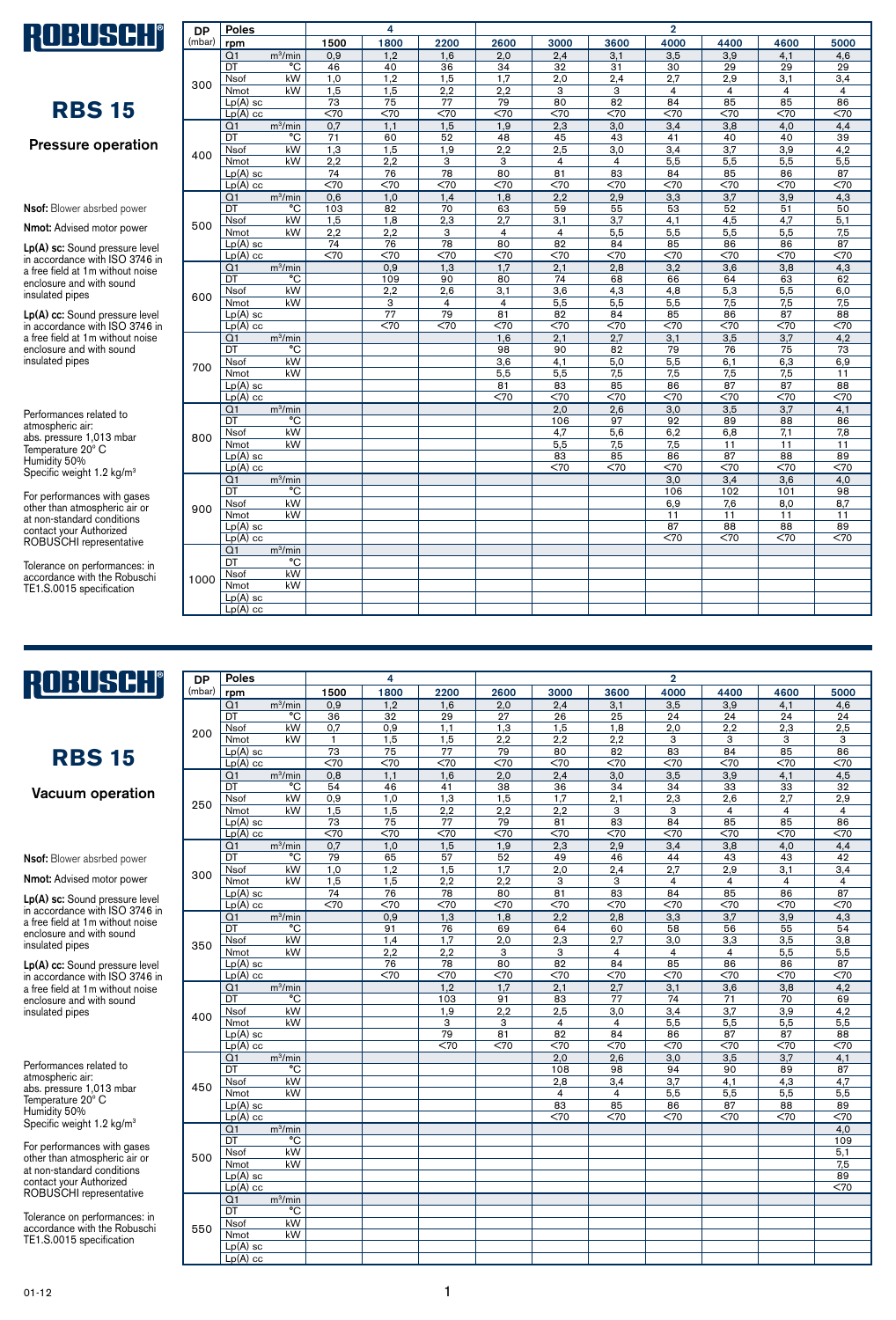

### Pressure operation

Nsof: Blower absrbed power

Nmot: Advised motor power

Lp(A) sc: Sound pressure level in accordance with ISO 3746 in a free field at 1m without noise enclosure and with sound insulated pipes

Lp(A) cc: Sound pressure level in accordance with ISO 3746 in a free field at 1m without noise enclosure and with sound insulated pipes

Performances related to atmospheric air: abs. pressure 1,013 mbar Temperature 20° C Humidity 50% Specific weight 1.2 kg/m 3

For performances with gases other than atmospheric air or at non-standard conditions contact your Authorized ROBUSCHI representative

Tolerance on performances: in accordance with the Robuschi TE1.S.0015 specification

| DP.    | Poles               |                       |                 | 4               | 2                |                 |      |                 |                  |                  |                 |                 |
|--------|---------------------|-----------------------|-----------------|-----------------|------------------|-----------------|------|-----------------|------------------|------------------|-----------------|-----------------|
| (mbar) | rpm                 |                       | 1500            | 1800            | 2200             | 2600            | 3000 | 3600            | 4000             | 4400             | 4600            | 5000            |
|        | Q1                  | $m^3/m$ in            | 1,1             | 1,5             | 2,0              | 2,6             | 3,1  | 3,9             | 4,5              | 5,0              | 5,3             | 5,8             |
|        | DT                  | $\overline{C}$        | 46              | 40              | 36               | 34              | 32   | 31              | 30               | 29               | 29              | 29              |
| 300    | <b>Nsof</b>         | kW                    | 1.4             | 1.7             | 2,0              | 2,4             | 2,8  | 3,3             | 3,7              | 4.1              | 4,3             | 4.6             |
|        | Nmot                | kW                    | 2,2             | 2,2             | 3                | 3               | 4    | $\overline{4}$  | 5,5              | 5,5              | 5,5             | 5,5             |
|        | $Lp(A)$ sc          |                       | 76              | 78              | 80               | 82              | 83   | 85              | 87               | 88               | 88              | 89              |
|        | $Lp(A)$ cc          |                       | $\overline{50}$ | $\overline{50}$ | $\overline{570}$ | $\overline{50}$ | $70$ | $\overline{50}$ | $\overline{50}$  | $\overline{570}$ | $\overline{50}$ | $\overline{50}$ |
|        | Q1                  | m <sup>3</sup> /min   | 0,9             | 1.4             | 1,9              | 2,4             | 3,0  | 3,8             | 4,3              | 4,9              | 5,1             | 5,7             |
|        | DT                  | $\overline{C}$        | 71              | 59              | 52               | 48              | 45   | 42              | 41               | 40               | 40              | 39              |
| 400    | Nsof                | kW                    | 1.7             | 2,1             | 2,5              | 3,0             | 3,5  | 4,1             | 4,6              | 5,1              | 5,3             | 5,8             |
|        | Nmot                | kW                    | 2,2             | 3               | 3                | $\overline{4}$  | 5,5  | 5,5             | 5,5              | 7,5              | 7,5             | 7,5             |
|        | $Lp(A)$ sc          |                       | 77              | 79              | 81               | 83              | 84   | 86              | 87               | 88               | 89              | 90              |
|        | $Lp(A)$ cc          |                       | $\overline{50}$ | $\overline{50}$ | $\overline{50}$  | Z               | $70$ | $70$            | $\overline{570}$ | $\overline{50}$  | $70$            | $70$            |
|        | Q1                  | $m^3/m$ in            | 0.6             | 1,0             | 1,4              | 1,8             | 2,2  | 2,9             | 3,3              | 3,7              | 3,9             | 4,3             |
|        | DT                  | $\overline{\text{C}}$ |                 | 1,2             | 1,8              | 2,3             | 2,8  | 3,7             | 4,2              | 4,7              | 5,0             | 5,5             |
| 500    | <b>Nsof</b>         | kW                    |                 | 82              | 70               | 63              | 59   | 55              | 53               | 52               | 51              | 50              |
|        | Nmot                | kW                    |                 | 2,5             | 3,0              | 3,6             | 4,1  | 5,0             | 5,5              | 6,1              | 6,3             | 6,9             |
|        | $Lp(A)$ sc          |                       |                 | 79              | 81               | 83              | 85   | 87              | 88               | 89               | 89              | 90              |
|        | $Lp(A)$ cc          |                       |                 | $70$            | $70$             | $70$            | $70$ | $70$            | $70$             | $70$             | $70$            | $70$            |
|        | Q1                  | m <sup>3</sup> /min   |                 |                 | 1,6              | 2,2             | 2,7  | 3,5             | 4,1              | 4,6              | 4,9             | 5,4             |
|        | DT                  | $\overline{\text{C}}$ |                 |                 | 89               | 80              | 74   | 68              | 66               | 64               | 63              | 62              |
| 600    | Nsof                | kW                    |                 |                 | 3,5              | 4,2             | 4,8  | 5,8             | 6,4              | 7,0              | 7,4             | 8,0             |
|        | Nmot                | kW                    |                 |                 | 5,5              | 5,5             | 5,5  | 7,5             | 7,5              | 11               | 11              | 11              |
|        | $Lp(A)$ sc          |                       |                 |                 | 82               | 84              | 85   | 87              | 88               | 89               | 90              | 91              |
|        | $Lp(A)$ cc          |                       |                 |                 | $70$             | $70$            | $70$ | $70$            | $70$             | $70$             | $70$            | $70$            |
|        | Q1                  | $m^3/m$ in            |                 |                 |                  |                 | 2,6  | 3,4             | 4,0              | 4,5              | 4.8             | 5,3             |
|        | DT                  | $\overline{C}$        |                 |                 |                  |                 | 89   | 82              | 79               | 76               | 75              | 73              |
| 700    | <b>Nsof</b>         | kW                    |                 |                 |                  |                 | 5,5  | 6,6             | 7,3              | 8,0              | 8,4             | 9,1             |
|        | Nmot                | kW                    |                 |                 |                  |                 | 7,5  | 7,5             | 11               | 11               | 11              | 11              |
|        | $Lp(A)$ sc          |                       |                 |                 |                  |                 | 86   | 88              | 89               | 90               | 90              | 91              |
|        | $Lp(A)$ cc          |                       |                 |                 |                  |                 | $70$ | $70$            | $70$             | $70$             | $70$            | $70$            |
|        | Q1                  | m <sup>3</sup> /min   |                 |                 |                  |                 |      |                 |                  |                  |                 |                 |
|        | DT                  | $\overline{C}$        |                 |                 |                  |                 |      |                 |                  |                  |                 |                 |
| 800    | Nsof                | kW                    |                 |                 |                  |                 |      |                 |                  |                  |                 |                 |
|        | Nmot                | kW                    |                 |                 |                  |                 |      |                 |                  |                  |                 |                 |
|        | $Lp(A)$ sc          |                       |                 |                 |                  |                 |      |                 |                  |                  |                 |                 |
|        | $Lp(A)$ cc          |                       |                 |                 |                  |                 |      |                 |                  |                  |                 |                 |
|        | $Q1 \qquad m^3/min$ |                       |                 |                 |                  |                 |      |                 |                  |                  |                 |                 |
|        | DT                  | $\overline{C}$        |                 |                 |                  |                 |      |                 |                  |                  |                 |                 |
| 900    | Nsof                | kW                    |                 |                 |                  |                 |      |                 |                  |                  |                 |                 |
|        | Nmot                | kW                    |                 |                 |                  |                 |      |                 |                  |                  |                 |                 |
|        | $Lp(A)$ sc          |                       |                 |                 |                  |                 |      |                 |                  |                  |                 |                 |
|        | $Lp(A)$ cc          |                       |                 |                 |                  |                 |      |                 |                  |                  |                 |                 |
|        | Q1                  | $m^3/m$ in            |                 |                 |                  |                 |      |                 |                  |                  |                 |                 |
|        | <b>DT</b>           | $\overline{\text{C}}$ |                 |                 |                  |                 |      |                 |                  |                  |                 |                 |
| 1000   | <b>Nsof</b>         | kW<br>kW              |                 |                 |                  |                 |      |                 |                  |                  |                 |                 |
|        | Nmot                |                       |                 |                 |                  |                 |      |                 |                  |                  |                 |                 |
|        | $Lp(A)$ sc          |                       |                 |                 |                  |                 |      |                 |                  |                  |                 |                 |
|        | $Lp(A)$ cc          |                       |                 |                 |                  |                 |      |                 |                  |                  |                 |                 |

ত

 $\overline{A}$ 

# ROBUSCHI

### **RBS 25**

Vacuum operation

Nsof: Blower absrbed power

Nmot: Advised motor power

Lp(A) sc: Sound pressure level in accordance with ISO 3746 in a free field at 1m without noise enclosure and with sound insulated pipes

Lp(A) cc: Sound pressure level in accordance with ISO 3746 in a free field at 1m without noise enclosure and with sound insulated pipes

Performances related to atmospheric air: abs. pressure 1,013 mbar Temperature 20° C Humidity 50% Specific weight 1.2 kg/m 3

For performances with gases other than atmospheric air or at non-standard conditions contact your Authorized ROBUSCHI representative

| <b>DP</b> | Poles                    |                        |                 | 4               |                 | $\overline{2}$  |                |                |                 |                |                       |                       |  |
|-----------|--------------------------|------------------------|-----------------|-----------------|-----------------|-----------------|----------------|----------------|-----------------|----------------|-----------------------|-----------------------|--|
| (mbar)    | rpm                      |                        | 1500            | 1800            | 2200            | 2600            | 3000           | 3600           | 4000            | 4400           | 4600                  | 5000                  |  |
|           | Q1                       | $m^3/m$ in             | 1,2             | 1,6             | 2,1             | 2,7             | 3,2            | 4,0            | 4,5             | 5,1            | 5,4                   | 5,9                   |  |
|           | DT                       | $\overline{C}$         | 36              | 32              | 29              | 27              | 26             | 25             | 24              | 24             | 24                    | 24                    |  |
| 200       | Nsof                     | kW                     | 1,1             | 1,3             | 1,5             | 1,8             | 2,1            | 2,5            | 2,8             | 3,1            | 3,2                   | 3,5                   |  |
|           | Nmot                     | kW                     | 1,5             | 1,5             | 2,2             | 2,2             | 3              | 3              | $\overline{4}$  | $\overline{4}$ | $\overline{4}$        | 5,5                   |  |
|           | $Lp(A)$ sc               |                        | 76              | 78              | 80              | 82              | 83             | 85             | 86              | 87             | 88                    | 89                    |  |
|           | $Lp(A)$ cc               |                        | $\overline{50}$ | $70$            | $70$            | $70$            | $70$           | $70$           | $70$            | $70$           | $70$                  | $70$                  |  |
|           | $Q1$ $m^3/min$           |                        | 1,0             | 1,4             | 2,0             | 2,5             | 3,1            | 3,9            | 4,4             | 5,0            | 5,2                   | 5,8                   |  |
|           | DT                       | $\overline{C}$         | 53              | 46              | 41              | 38              | 36             | 34             | 34              | 33             | 33                    | 32                    |  |
| 250       | Nsof                     | kW                     | 1,2             | 1,5             | 1.8             | 2,1             | 2,4            | 2,9            | 3,3             | 3,6            | 3.7                   | 4.1                   |  |
|           | <b>Nmot</b>              | kW                     | 1,5             | 2,2             | 2,2             | 3               | 3              | $\overline{4}$ | 4               | 5,5            | 5,5                   | 5,5                   |  |
|           | $Lp(A)$ sc               |                        | 76              | 78              | 80              | 82              | 84             | 86             | 87              | 88             | 88                    | 89                    |  |
|           | $Lp(A)$ cc               |                        | $\overline{50}$ | $\overline{50}$ | $\overline{50}$ | $\overline{50}$ | $70$           | $70$           | $\overline{50}$ | Z              | $70$                  | $\overline{50}$       |  |
|           | $Q1$ $m^3/min$           |                        | 0,9             | 1,3             | 1,9             | 2,4             | 2,9            | 3,7            | 4,3             | 4,8            | 5,1                   | 5,6                   |  |
|           | DT                       | $\overline{C}$         | 78              | 65              | 56              | 52              | 49             | 46             | 44              | 43             | 43                    | 42                    |  |
| 300       | Nsof                     | kW                     | 1,4             | 1,7             | 2,0             | 2,4             | 2,8            | 3,3            | 3,7             | 4,1            | 4,3                   | 4,6                   |  |
|           | Nmot                     | kW                     | 2,2             | 2,2             | $\overline{3}$  | $\overline{3}$  | 4              | $\overline{4}$ | 5,5             | 5,5            | 5,5                   | 5,5                   |  |
|           | $Lp(A)$ sc               |                        | 77              | 79              | $\overline{81}$ | 83              | 84             | 86             | 87              | 88             | 89                    | 90                    |  |
|           | $Lp(A)$ cc               |                        | $70$            | $70$            | $70$            | $70$            | $70$           | $70$           | $70$            | $70$           | $70$                  | $70$                  |  |
|           | Q1                       | $m^3/m$ in             |                 |                 | 1.7             | 2.3             | 2,8            | 3,6            | 4.2             | 4.7            | 5.0                   | 5,5                   |  |
|           | <b>DT</b>                | $\overline{C}$         |                 |                 | 76              | 69              | 64             | 59             | 57              | 56             | 55                    | 54                    |  |
| 350       | Nsof                     | kW                     |                 |                 | 2,3             | 2,7             | 3,1            | 3,7            | 4,2             | 4,6            | 4,8                   | 5,2                   |  |
|           | Nmot                     | kW                     |                 |                 | 3<br>81         | $\overline{4}$  | $\overline{4}$ | 5,5            | 5,5             | 5,5            | 5,5                   | 7,5                   |  |
|           | $Lp(A)$ sc<br>$Lp(A)$ cc |                        |                 |                 | $70$            | 83<br>$70$      | 85<br>$70$     | 87<br>$70$     | 88<br>$70$      | 89<br>$70$     | 89<br>$\overline{50}$ | 90<br>$\overline{50}$ |  |
|           | Q1                       | $m^3/m$ in             |                 |                 |                 |                 | 2.7            | 3,5            | 4.0             | 4.6            | 4.8                   | 5.4                   |  |
|           | DT                       | $\overline{\text{°C}}$ |                 |                 |                 |                 | 83             | 76             | 74              | 71             | 70                    | 69                    |  |
|           | Nsof                     | kW                     |                 |                 |                 |                 | 3,5            | 4,1            | 4,6             | 5,1            | 5,3                   | 5,8                   |  |
| 400       | Nmot                     | kW                     |                 |                 |                 |                 | 5,5            | 5,5            | 5,5             | 7,5            | 7,5                   | 7,5                   |  |
|           | $Lp(A)$ sc               |                        |                 |                 |                 |                 | 85             | 87             | 89              | 90             | 90                    | 91                    |  |
|           | $Lp(A)$ cc               |                        |                 |                 |                 |                 | $70$           | $70$           | $70$            | $70$           | $\overline{50}$       | $70$                  |  |
|           | Q1                       | m <sup>3</sup> /min    |                 |                 |                 |                 |                |                |                 |                | 4,7                   | 5,2                   |  |
|           | DT                       | $\overline{C}$         |                 |                 |                 |                 |                |                |                 |                | 89                    | 87                    |  |
|           | Nsof                     | kW                     |                 |                 |                 |                 |                |                |                 |                | 5,8                   | 6,3                   |  |
| 450       | Nmot                     | kW                     |                 |                 |                 |                 |                |                |                 |                | 7.5                   | 7.5                   |  |
|           | $Lp(A)$ sc               |                        |                 |                 |                 |                 |                |                |                 |                | 91                    | 92                    |  |
|           | $Lp(A)$ cc               |                        |                 |                 |                 |                 |                |                |                 |                | $\overline{570}$      | $\overline{50}$       |  |
|           | Q1                       | $m^3/m$ in             |                 |                 |                 |                 |                |                |                 |                |                       |                       |  |
|           | DT                       | $\overline{C}$         |                 |                 |                 |                 |                |                |                 |                |                       |                       |  |
| 500       | Nsof                     | kW                     |                 |                 |                 |                 |                |                |                 |                |                       |                       |  |
|           | Nmot                     | kW                     |                 |                 |                 |                 |                |                |                 |                |                       |                       |  |
|           | $Lp(A)$ sc               |                        |                 |                 |                 |                 |                |                |                 |                |                       |                       |  |
|           | $Lp(A)$ cc               |                        |                 |                 |                 |                 |                |                |                 |                |                       |                       |  |
|           | Q1                       | $m^3/m$ in             |                 |                 |                 |                 |                |                |                 |                |                       |                       |  |
|           | DT                       | $\overline{C}$         |                 |                 |                 |                 |                |                |                 |                |                       |                       |  |
| 550       | Nsof                     | kW                     |                 |                 |                 |                 |                |                |                 |                |                       |                       |  |
|           | Nmot                     | kW                     |                 |                 |                 |                 |                |                |                 |                |                       |                       |  |
|           | $Lp(A)$ sc               |                        |                 |                 |                 |                 |                |                |                 |                |                       |                       |  |
|           | $Lp(A)$ cc               |                        |                 |                 |                 |                 |                |                |                 |                |                       |                       |  |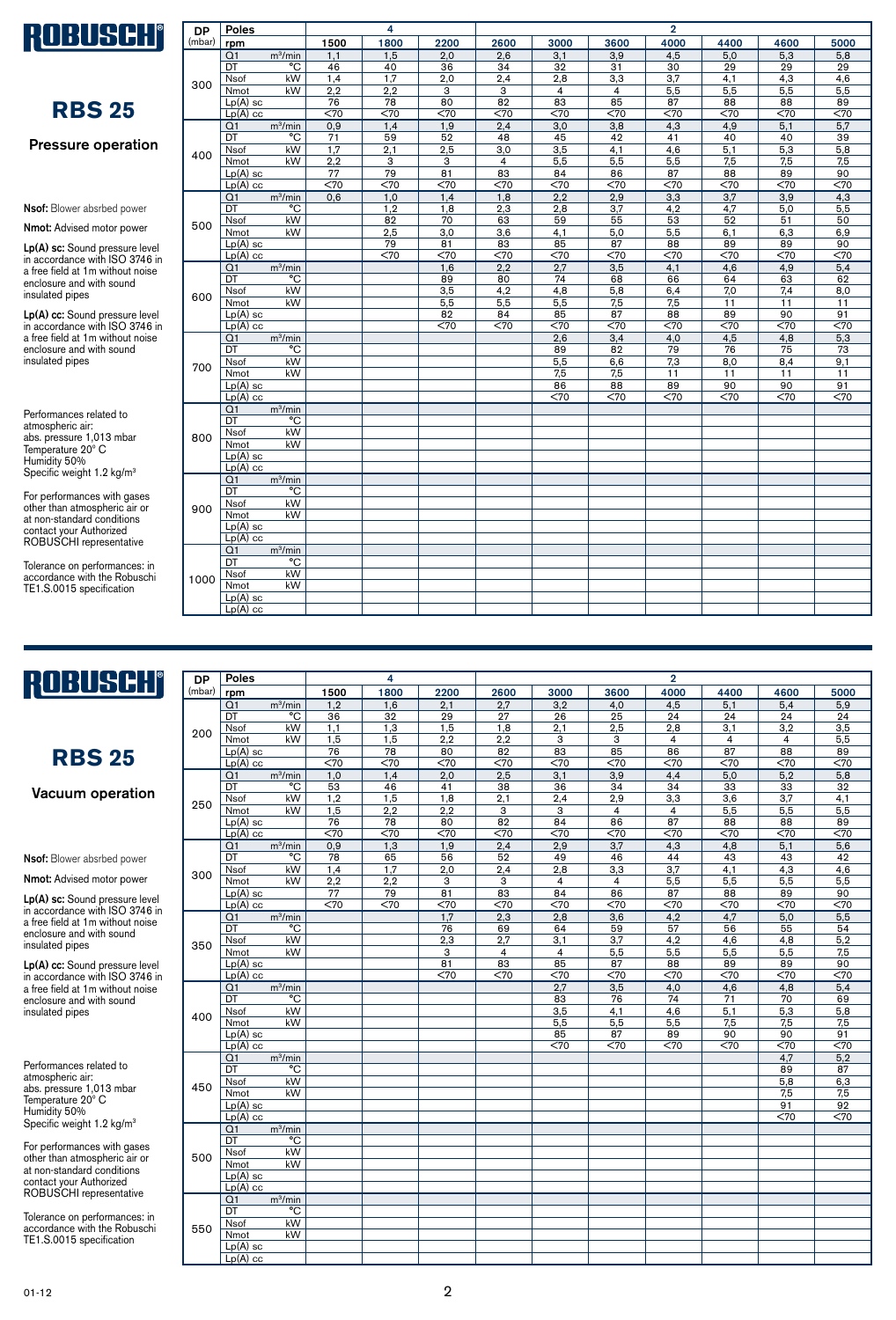

### Pressure operation

Nsof: Blower absrbed power

Nmot: Advised motor power

Lp(A) sc: Sound pressure level in accordance with ISO 3746 in a free field at 1m without noise enclosure and with sound insulated pipes

Lp(A) cc: Sound pressure level in accordance with ISO 3746 in a free field at 1m without noise enclosure and with sound insulated pipes

Performances related to atmospheric air: abs. pressure 1,013 mbar Temperature 20° C Humidity 50% Specific weight 1.2 kg/m 3

For performances with gases other than atmospheric air or at non-standard conditions contact your Authorized ROBUSCHI representative

Tolerance on performances: in accordance with the Robuschi TE1.S.0015 specification

| <b>DP</b> | Poles           |                            |                         | 4               |                  | 2               |                 |                  |                  |                 |                 |                 |  |
|-----------|-----------------|----------------------------|-------------------------|-----------------|------------------|-----------------|-----------------|------------------|------------------|-----------------|-----------------|-----------------|--|
| (mbar)    | rpm             |                            | 1500                    | 1800            | 2200             | 2600            | 3000            | 3600             | 4000             | 4400            | 4600            | 5000            |  |
|           | Q1              | m <sup>3</sup> /min        | 1,9                     | 2,5             | 3,3              | 4,1             | 4,9             | 6,1              | 6,9              | 7,7             | 8,1             | 8,9             |  |
|           | DT              | $\overline{C}$             | 39                      | 36              | 33               | 31              | 30              | 29               | 29               | 28              | $\overline{28}$ | 28              |  |
| 300       | <b>Nsof</b>     | kW                         | 1.6                     | 1,9             | 2,4              | 2,9             | 3,4             | 4,3              | 5,0              | 5,7             | 6,1             | 6,9             |  |
|           | Nmot            | kW                         | 2,2                     | 3               | 3                | 4               | 5,5             | 5,5              | 7,5              | 7,5             | 7,5             | 11              |  |
|           | $Lp(A)$ sc      |                            | $70$                    | 70              | $\overline{74}$  | 76              | 79              | 82               | 84               | 85              | 86              | 87              |  |
|           | $Lp(A)$ cc      |                            | $\overline{50}$         | $\overline{50}$ | $\overline{570}$ | $\overline{50}$ | $\overline{50}$ | $\overline{50}$  | $\overline{50}$  | $\overline{50}$ | $\overline{50}$ | $\overline{50}$ |  |
|           | Q <sub>1</sub>  | $m^3/m$ in                 | 1,7                     | 2,3             | 3,1              | 3,9             | 4,7             | 5,9              | 6,7              | 7,5             | 7,9             | 8,7             |  |
|           | DT              | $\overline{C}$             | 57                      | 51              | 46               | 44              | 42              | 40               | 39               | 39              | 38              | 38              |  |
| 400       | Nsof            | kW                         | 2.1                     | 2,5             | 3,1              | 3,7             | 4,4             | 5,5              | 6,3              | 7.1             | 7,6             | 8,5             |  |
|           | Nmot            | kW                         | 3                       | 3               | $\overline{4}$   | 5,5             | 5,5             | 7,5              | 7,5              | 11              | 11              | 11              |  |
|           | $Lp(A)$ sc      |                            | $\overline{50}$         | 72              | 75               | 78              | 80              | 83               | 85               | 87              | 88              | 89              |  |
|           | $Lp(A)$ cc      |                            | $\overline{50}$         | $\overline{50}$ | $\overline{50}$  | $\overline{5}$  | $\overline{50}$ | $\overline{50}$  | $\overline{50}$  | $\overline{50}$ | $\overline{50}$ | Z               |  |
|           | Q <sub>1</sub>  | $m^3/m$ in                 | 1,6                     | 2,2             | 3,0              | 3,8             | 4,6             | 5,8              | 6,6              | 7.4             | 7,8             | 8,6             |  |
|           | DT              | $\overline{\rm ^{\circ}C}$ | 78                      | 68              | 61               | 57              | 54              | 51               | 50               | 49              | 49              | 48              |  |
| 500       | <b>Nsof</b>     | kW                         | 2,6                     | 3,1             | 3,8              | 4,6             | 5,4             | 6,7              | 7,6              | 8,6             | 9,1             | 10,2            |  |
|           | Nmot            | kW                         | $\overline{\mathbf{4}}$ | 4               | 5,5              | 5,5             | 7,5             | 7,5              | 11               | 11              | 11              | 15              |  |
|           | $Lp(A)$ sc      |                            | 70                      | 73              | 76               | 79              | 82              | 85               | 87               | 88              | 89              | 90              |  |
|           | $Lp(A)$ cc      |                            | $\overline{50}$         | $\overline{50}$ | $70$             | $70$            | $70$            | $70$             | $70$             | $70$            | $70$            | $70$            |  |
|           | Q1              | $m^3/m$ in                 | 1,4                     | 2,0             | 2,8              | 3,6             | 4,4             | 5,6              | 6,4              | 7,2             | 7,6             | 8,4             |  |
|           | DT              | $\overline{C}$             | 103                     | 87              | 77               | 71              | 67              | 63               | 62               | 60              | 60              | 59              |  |
| 600       | Nsof            | kW                         | 3,1                     | 3,7             | 4,6              | 5,5             | 6,4             | 7,9              | 9,0              | 10,1            | 10,7            | 11,9            |  |
|           | Nmot            | kW                         | $\overline{4}$          | 5,5             | 5,5              | 7,5             | 7,5             | 11               | 11               | 15              | 15              | 15              |  |
|           | $Lp(A)$ sc      |                            | 71                      | 74              | 78               | 81              | 83              | 86               | 88               | 90              | 90              | 92              |  |
|           | $Lp(A)$ cc      |                            | $70$                    | $70$            | $70$             | $\overline{50}$ | $70$            | $\overline{50}$  | $70$             | $\overline{50}$ | $\overline{50}$ | $70$            |  |
|           | Q1              | $m^3/m$ in                 |                         | 1,9             | 2,7              | 3,5             | 4,3             | 5,5              | 6,3              | 7.1             | 7,5             | 8,3             |  |
|           | DT              | $\overline{C}$             |                         | 108             | 93               | 85              | 80              | 75               | 73               | 71              | 71              | 69              |  |
| 700       | <b>Nsof</b>     | kW                         |                         | 4,3             | 5,3              | 6,3             | 7,4             | 9.1              | 10.3             | 11,5            | 12,2            | 13,5            |  |
|           | Nmot            | kW                         |                         | 5,5             | 7,5              | 7,5             | 11              | 11               | 15               | 15              | 15              | 18,5            |  |
|           | $Lp(A)$ sc      |                            |                         | 76              | 79               | 82              | 84              | 87               | 89               | 91              | 92              | 93              |  |
|           | $Lp(A)$ cc      |                            |                         | $70$            | $70$             | $70$            | $70$            | $70$             | $70$             | $70$            | $70$            | 71              |  |
|           | Q1              | m <sup>3</sup> /min        |                         |                 | 2,6              | 3,4             | 4,2             | 5,4              | 6,2              | 7,0             | 7,4             | 8,2             |  |
|           | DT              | $\overline{C}$             |                         |                 | 111              | 101             | 94              | 88               | 85               | 83              | 82              | 81              |  |
| 800       | Nsof            | kW                         |                         |                 | 6,0              | 7,2             | 8,4             | 10,3             | 11,6             | 13,0            | 13,7            | 15,2            |  |
|           | Nmot            | kW                         |                         |                 | 7,5              | 11              | 11              | 15               | 15               | 15              | 18,5            | 18,5            |  |
|           | $Lp(A)$ sc      |                            |                         |                 | 80               | 83              | 85              | 89               | $\overline{90}$  | 92              | 93              | 94              |  |
|           | $Lp(A)$ cc      |                            |                         |                 | $70$             | $70$            | $70$            | $70$             | $70$             | $\overline{50}$ | 71              | 72              |  |
|           | Q1              | $m^3/m$ in                 |                         |                 |                  | 3,3             | 4,1             | 5,0              | 6,1              | 6,9             | 7,3             | 8,1             |  |
|           | DT              | $\overline{C}$             |                         |                 |                  | 117             | 109             | 101              | 98               | 95              | 94              | 92              |  |
| 900       | Nsof            | kW                         |                         |                 |                  | 8,1             | 9,4             | 11,5             | 13,0             | 14,5            | 15,3            | 16,9            |  |
|           | Nmot            | kW                         |                         |                 |                  | 11              | 11              | 15               | 15               | 18,5            | 18,5            | 22              |  |
|           | $Lp(A)$ sc      |                            |                         |                 |                  | 84              | 87              | 90               | 91               | 93              | 94              | 95              |  |
|           | $Lp(A)$ cc      |                            |                         |                 |                  | $\overline{50}$ | $\overline{50}$ | $\overline{50}$  | $\overline{570}$ | 71              | 72              | 73              |  |
|           | $\overline{Q1}$ | $m^3/m$ in                 |                         |                 |                  |                 | 4.0             | 5.2              | 6.0              | 6.8             | 7.2             | 8.0             |  |
|           | DT              | $\overline{\text{c}}$      |                         |                 |                  |                 | 124             | 114              | 110              | 107             | 106             | 103             |  |
| 1000      | <b>Nsof</b>     | kW                         |                         |                 |                  |                 | 10,4            | 12,7             | 14,3             | 15,9            | 16,8            | 18,5            |  |
|           | Nmot            | kW                         |                         |                 |                  |                 | 15              | 15               | 18,5             | 18,5            | $\overline{22}$ | $\overline{22}$ |  |
|           | $Lp(A)$ sc      |                            |                         |                 |                  |                 | 88              | $\overline{91}$  | 93               | 94              | 95              | 96              |  |
|           | $Lp(A)$ cc      |                            |                         |                 |                  |                 | $\overline{50}$ | $\overline{570}$ | $\overline{71}$  | $\overline{72}$ | $\overline{73}$ | $\overline{74}$ |  |

 $\overline{2}$ 

4

# ROBUSCHI

### **RBS 35**

#### Vacuum operation

Nsof: Blower absrbed power

Nmot: Advised motor power

Lp(A) sc: Sound pressure level in accordance with ISO 3746 in a free field at 1m without noise enclosure and with sound insulated pipes

Lp(A) cc: Sound pressure level in accordance with ISO 3746 in a free field at 1m without noise enclosure and with sound insulated pipes

Performances related to atmospheric air: abs. pressure 1,013 mbar Temperature 20° C Humidity 50% Specific weight 1.2 kg/m 3

For performances with gases other than atmospheric air or at non-standard conditions contact your Authorized ROBUSCHI representative

| <b>DP</b> | Poles                                       |                                     | 4                                  | $\overline{2}$                     |                          |                 |                 |                  |                        |                        |                 |
|-----------|---------------------------------------------|-------------------------------------|------------------------------------|------------------------------------|--------------------------|-----------------|-----------------|------------------|------------------------|------------------------|-----------------|
| (mbar)    | rpm                                         | 1500                                | 1800                               | 2200                               | 2600                     | 3000            | 3600            | 4000             | 4400                   | 4600                   | 5000            |
|           | Q1<br>$m^3/m$ in                            | 2,0                                 | 2,6                                | 3,4                                | 4,2                      | 5,0             | 6,2             | 7,0              | 7,8                    | 8,2                    | 9,0             |
|           | DT<br>$\overline{C}$                        | 31                                  | 29                                 | 27                                 | 25                       | 25              | 24              | 24               | 23                     | 23                     | 23              |
| 200       | <b>Nsof</b><br>kW                           | 1,1                                 | 1,3                                | 1,6                                | 2,0                      | 2,4             | 3,1             | 3,6              | 4,2                    | 4,5                    | 5,2             |
|           | kW<br>Nmot                                  | 1.5                                 | 2.2                                | 2,2                                | 3                        | 3               | $\overline{4}$  | 5,5              | 5,5                    | 5,5                    | 7,5             |
|           | $Lp(A)$ sc                                  | $70$                                | $70$                               | 73                                 | 76                       | 78              | 81              | 83               | 84                     | 85                     | 87              |
|           | $Lp(A)$ cc                                  | $\overline{50}$                     | $70$                               | $\overline{50}$                    | $\overline{50}$          | $\overline{50}$ | $\overline{50}$ | $\overline{50}$  | $\overline{570}$       | $\overline{50}$        | $\overline{50}$ |
|           | $m^3/m$ in<br>Q <sub>1</sub>                | 1,8                                 | 2,1                                | 3,2                                | 4,0                      | 4,8             | 6,0             | 6,8              | 7,6                    | 8,0                    | 8,8             |
|           | DT<br>$\overline{C}$                        | 45                                  | 40                                 | 37                                 | 35                       | 34              | 33              | 32               | 32                     | 31                     | 31              |
| 250       | kW<br>Nsof                                  | 1,3                                 | 1,6                                | 2,0                                | 2,4                      | 2,9             | 3,7             | 4,3              | 4,9                    | 5,3                    | 6,0             |
|           | kW<br>Nmot                                  | 2,2                                 | 2,2                                | 3                                  | $\overline{3}$           | $\overline{4}$  | 5,5             | 5,5              | 7,5                    | 7,5                    | 7,5             |
|           | $Lp(A)$ sc                                  | $70$                                | 71                                 | 74                                 | 77                       | 79              | 82              | 84               | 86                     | 86                     | 88              |
|           | $Lp(A)$ cc                                  | $\overline{50}$                     | $\overline{50}$                    | $\overline{50}$                    | $\overline{50}$          | $\overline{50}$ | $70$            | $\overline{50}$  | $\overline{50}$        | $\overline{50}$        | $70$            |
|           | $m^3/m$ in<br>Q1                            | $\overline{1.7}$                    | 2.3                                | 3.1                                | 3,9                      | 4,7             | 5,9             | 6.7              | 7,5                    | 7.9                    | 8.7             |
|           | $\overline{C}$<br>DT                        | 62                                  | 55                                 | 50                                 | 47                       | 45              | 43              | 42               | 41                     | 41                     | 41              |
| 300       | kW<br>Nsof                                  | 1,6                                 | 1,9                                | 2,4                                | 2,9                      | 3,4             | 4,3             | 5,0              | 5,7                    | 6,1                    | 6,9             |
|           | kW<br>Nmot                                  | 2,2                                 | З                                  | 3                                  | $\overline{4}$           | 5,5             | 5,5             | 7,5              | 7,5                    | 7,5                    | 11              |
|           | $Lp(A)$ sc                                  | $\overline{570}$<br>$\overline{50}$ | $\overline{72}$<br>$\overline{50}$ | $\overline{75}$<br>$\overline{50}$ | 78                       | 81              | 84              | 86               | 87<br>$\overline{570}$ | 88<br>$\overline{570}$ | 89              |
|           | $Lp(A)$ cc<br>$\overline{Q1}$<br>$m^3/m$ in | 1,5                                 | 2,1                                | 2,9                                | $70$<br>$\overline{3.7}$ | $70$<br>4,5     | $70$<br>5,7     | $70$<br>6,5      | 7,3                    | 7,7                    | $70$<br>8,5     |
|           | $\overline{C}$<br>DT                        | 86                                  | 74                                 | 66                                 | 62                       | 58              | 55              | 54               | 53                     | 53                     | 52              |
|           | kW<br>Nsof                                  | 1,8                                 | 2,2                                | 2,7                                | 3,3                      | 3,9             | 4,9             | 5,6              | 6,4                    | 6,8                    | 7,7             |
| 350       | kW<br>Nmot                                  | 2,2                                 | З                                  | 4                                  | 4                        | 5,5             | 5,5             | 7,5              | 7,5                    | 11                     | 11              |
|           | $Lp(A)$ sc                                  | 70                                  | 74                                 | 77                                 | 80                       | 82              | 85              | 87               | 89                     | 89                     | 91              |
|           | $Lp(A)$ cc                                  | $\overline{50}$                     | $\overline{50}$                    | $\overline{50}$                    | $\overline{50}$          | $70$            | $70$            | $\overline{50}$  | $\overline{50}$        | $\overline{50}$        | $\overline{50}$ |
|           | $m^3/m$ in<br>Q1                            | 1,4                                 | 2.0                                | 2,8                                | 3,6                      | 4,4             | 5,6             | 6,4              | 7,2                    | 7,6                    | 8,4             |
|           | DT<br>$\overline{C}$                        | 119                                 | 100                                | 87                                 | 80                       | 75              | 71              | 69               | 67                     | 66                     | 65              |
|           | Nsof<br>kW                                  | 2,1                                 | 2,5                                | 3,1                                | 3,7                      | 4,4             | 5,5             | 6,3              | 7,1                    | 7,6                    | 8,5             |
| 400       | kW<br>Nmot                                  | 3                                   | 3                                  | $\overline{\mathbf{4}}$            | 5,5                      | 5,5             | 7,5             | 7,5              | 11                     | 11                     | 11              |
|           | $Lp(A)$ sc                                  | 72                                  | 75                                 | 79                                 | 81                       | 84              | 87              | 89               | 90                     | 91                     | 92              |
|           | $Lp(A)$ cc                                  | $\overline{570}$                    | $\overline{50}$                    | $\overline{50}$                    | $\overline{570}$         | $70$            | $70$            | $\overline{570}$ | $\overline{570}$       | $\overline{570}$       | 70              |
|           | $m^3/m$ in<br>Q <sub>1</sub>                |                                     |                                    | 2,6                                | 3,4                      | 4,2             | 5,4             | 6,2              | 7,0                    | 7,4                    | 8,2             |
|           | DT<br>$\overline{C}$                        |                                     |                                    | 113                                | 102                      | 96              | 89              | 86               | 84                     | 83                     | 82              |
| 450       | kW<br>Nsof                                  |                                     |                                    | $\overline{3,5}$                   | 4,2                      | 4,9             | 6,1             | 7,0              | 7,9                    | 8,4                    | 9,4             |
|           | kW<br>Nmot                                  |                                     |                                    | 5,5                                | 5,5                      | 5,5             | 7,5             | 11               | 11                     | 11                     | 11              |
|           | $Lp(A)$ sc                                  |                                     |                                    | 80                                 | 83                       | 86              | 89              | 90               | 92                     | 93                     | 94              |
|           | $Lp(A)$ cc                                  |                                     |                                    | $\overline{50}$                    | $70$                     | $70$            | $\overline{50}$ | $\overline{50}$  | 70                     | $\overline{71}$        | $\overline{72}$ |
|           | $m^3/m$ in<br>Q1                            |                                     |                                    |                                    |                          | 4,0             | 5,2             | 6.0              | 6.8                    | 7.2                    | 8.0             |
|           | $\overline{\text{C}}$<br>DT                 |                                     |                                    |                                    |                          | 122             | 113             | 109              | 105                    | 104                    | 102             |
| 500       | kW<br>Nsof                                  |                                     |                                    |                                    |                          | 5,4             | 6,7             | 7,6              | 8,6                    | 9,1                    | 10,2            |
|           | Nmot<br>kW                                  |                                     |                                    |                                    |                          | 7,5             | 7,5             | 11               | 11                     | 11                     | 15              |
|           | $Lp(A)$ sc                                  |                                     |                                    |                                    |                          | 88              | 91              | 92<br>70         | 94<br>$\overline{72}$  | 95<br>73               | 96<br>74        |
|           | $Lp(A)$ cc                                  |                                     |                                    |                                    |                          | $70$            | $70$            |                  |                        |                        |                 |
|           | $m^3/m$ in<br>Q1<br>$\overline{C}$          |                                     |                                    |                                    |                          |                 |                 |                  |                        |                        |                 |
|           | DT<br>kW                                    |                                     |                                    |                                    |                          |                 |                 |                  |                        |                        |                 |
| 550       | Nsof<br>kW<br>Nmot                          |                                     |                                    |                                    |                          |                 |                 |                  |                        |                        |                 |
|           | $Lp(A)$ sc                                  |                                     |                                    |                                    |                          |                 |                 |                  |                        |                        |                 |
|           | $Lp(A)$ cc                                  |                                     |                                    |                                    |                          |                 |                 |                  |                        |                        |                 |
|           |                                             |                                     |                                    |                                    |                          |                 |                 |                  |                        |                        |                 |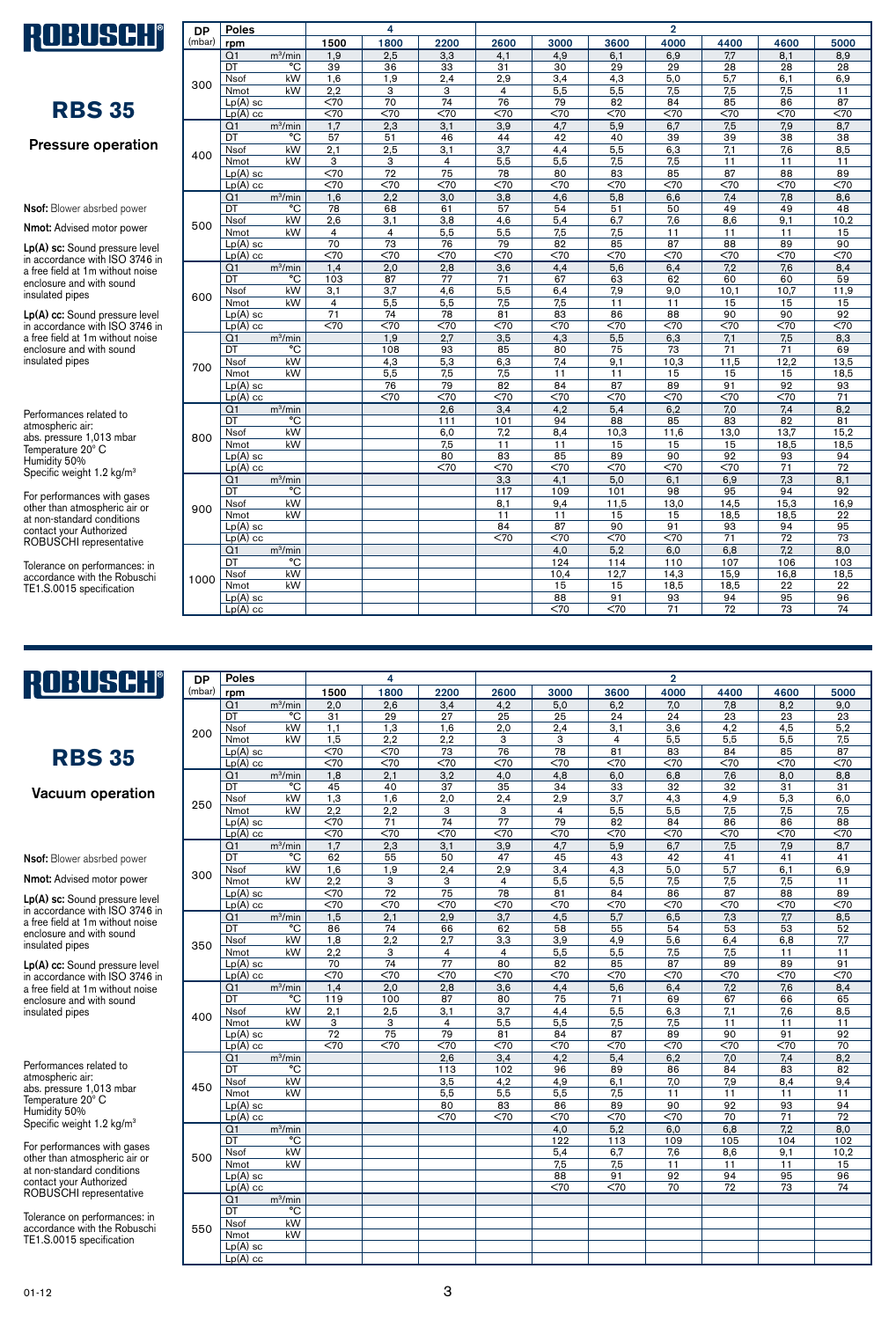

### Pressure operation

Nsof: Blower absrbed power

Nmot: Advised motor power

Lp(A) sc: Sound pressure level in accordance with ISO 3746 in a free field at 1m without noise enclosure and with sound insulated pipes

Lp(A) cc: Sound pressure level in accordance with ISO 3746 in a free field at 1m without noise enclosure and with sound insulated pipes

Performances related to atmospheric air: abs. pressure 1,013 mbar Temperature 20° C Humidity 50% Specific weight 1.2 kg/m 3

For performances with gases other than atmospheric air or at non-standard conditions contact your Authorized ROBUSCHI representative

Tolerance on performances: in accordance with the Robuschi TE1.S.0015 specification

| <b>DP</b> | Poles                    |                              |                  | 4               | 2               |                 |                       |                 |                 |                 |                 |                 |
|-----------|--------------------------|------------------------------|------------------|-----------------|-----------------|-----------------|-----------------------|-----------------|-----------------|-----------------|-----------------|-----------------|
| (mbar)    | rpm                      |                              | 1500             | 1800            | 2200            | 2600            | 3000                  | 3600            | 4000            | 4400            | 4600            | 5000            |
|           | Q1                       | m <sup>3</sup> /min          | 2,9              | 3,7             | 4,8             | 5,9             | 7,1                   | 8,7             | 9,9             | 11,0            | 11,5            | 12,7            |
|           | DT                       | $\overline{C}$               | 37               | 34              | 32              | 30              | 30                    | 29              | 28              | 28              | 28              | $\overline{27}$ |
| 300       | <b>Nsof</b>              | kW                           | 2,6              | 3,2             | 3,9             | 4,6             | 5,3                   | 6,3             | 7.0             | 7.7             | 8,1             | 8,8             |
|           | Nmot                     | kW                           | 4                | 4               | 5,5             | 5,5             | 7,5                   | 7,5             | 11              | 11              | 11              | 11              |
|           | $Lp(A)$ sc               |                              | $\overline{74}$  | $\overline{77}$ | 81              | 84              | 86                    | 89              | 91              | 92              | 93              | 95              |
|           | $Lp(A)$ cc               |                              | $\overline{570}$ | $\overline{50}$ | $\overline{50}$ | $\overline{50}$ | Z                     | $\overline{50}$ | $\overline{50}$ | 70              | $\overline{71}$ | 73              |
|           | Q <sub>1</sub>           | $m^3/m$ in                   | 2,6              | 3,5             | 4,6             | 5,7             | 6,8                   | 8,5             | 9,6             | 10.8            | 11,3            | 12,4            |
|           | DT                       | $\overline{C}$               | 53               | 48              | 44              | 42              | 41                    | 39              | 38              | 38              | 38              | $\overline{37}$ |
| 400       | Nsof                     | kW                           | 3,3              | 4,0             | 4,9             | 5,8             | 6,7                   | 8,0             | 8,9             | 9,8             | 10,2            | 11,1            |
|           | Nmot                     | kW                           | $\overline{4}$   | 5,5             | 5,5             | 7,5             | 7,5                   | 11              | 11              | 11              | 15              | 15              |
|           | $Lp(A)$ sc               |                              | 76               | 79              | 82              | 85              | 88                    | 91              | 92              | 94              | 95              | 96              |
|           | $Lp(A)$ cc               |                              | $\overline{50}$  | $\overline{50}$ | $\overline{50}$ | $\overline{5}$  | Z                     | $\overline{50}$ | 70              | 72              | 73              | $\overline{74}$ |
|           | Q1                       | $m^3/m$ in                   | 2,5              | 3,3             | 4,4             | 5,5             | 6,7                   | 8,3             | 9,5             | 10.6            | 11,1            | 12,3            |
|           | DT                       | $\overline{\rm ^{\circ}C}$   | 71               | 63              | 58              | 54              | 52                    | 50              | 49              | 48              | 48              | 47              |
| 500       | <b>Nsof</b>              | kW                           | 4,0              | 4,8             | 5,9             | 7,0             | 8,1                   | 9,7             | 10,7            | 11,8            | 12,3            | 13,4            |
|           | Nmot                     | kW                           | 5,5              | 5,5             | 7,5             | 11              | 11                    | 11              | 15              | 15              | 15              | 15              |
|           | $Lp(A)$ sc               |                              | 77               | 80              | 84              | 87              | 89                    | 92              | 94              | 96              | 96              | 98              |
|           | $Lp(A)$ cc               |                              | $\overline{50}$  | $70$            | $70$            | $70$            | $70$                  | 70              | 72              | 74              | 74              | 76              |
|           | Q1                       | $m^3/m$ in                   | 2,3              | 3,1             | 4,3             | 5,4             | 6,5                   | 8,2             | 9,3             | 10,4            | 11,0            | 12,1            |
|           | DT                       | $\overline{C}$               | 91               | 80              | 72              | 67              | 64                    | 61              | 60              | 59              | 58              | 57              |
| 600       | Nsof                     | kW                           | 4,7              | 5,7             | 6,9             | 8,2             | 9,5                   | 11,3            | 12,6            | 13,9            | 14,5            | 15,8            |
|           | Nmot                     | kW                           | 5,5              | 7,5             | 11              | 11              | 11                    | 15              | 15              | 18,5            | 18,5            | 18,5            |
|           | $Lp(A)$ sc               |                              | 79               | 82              | 85              | 88              | 90                    | 94              | 95              | 97              | 98              | 99              |
|           | $Lp(A)$ cc               |                              | $70$             | $70$            | $70$            | $\overline{50}$ | $70$                  | 72              | 73              | 75              | 76              | 77              |
|           | Q1                       | $m^3/m$ in                   |                  | 3,0             | 4,1             | 5,2             | 6,3                   | 8.0             | 9.1             | 10.3            | 10.8            | 11.9            |
|           | DT                       | $\overline{C}$               |                  | 98              | 87              | 81              | 77                    | 73              | 71              | 69              | 69              | 68              |
| 700       | <b>Nsof</b>              | kW                           |                  | 6,5             | 8,0             | 9,4             | 10,9                  | 13,0            | 14,5            | 15,9            | 16,6            | 18,1            |
|           | Nmot                     | kW                           |                  | 7,5             | 11              | 11              | 15                    | 15              | 18,5            | 18,5            | 22              | 22              |
|           | $Lp(A)$ sc               |                              |                  | 83              | 87              | 89              | 92                    | 95              | 97              | 98              | 99              | 100             |
|           | $Lp(A)$ cc               |                              |                  | $70$            | $70$            | $70$            | $70$                  | 73              | 75              | 76              | 77              | 78              |
|           | Q1                       | m <sup>3</sup> /min          |                  |                 | 4,0             | 5,1             | 6,2                   | 7,9             | 9,0             | 10,1            | 10,7            | 11,8            |
|           | DT                       | $\overline{C}$               |                  |                 | 103             | 95              | 90                    | 85              | 82              | 80              | 80              | 78              |
| 800       | Nsof                     | kW                           |                  |                 | 9,0             | 10,6            | 12,3                  | 14,7            | 16,3            | 18,0            | 18,8            | 20,4            |
|           | Nmot                     | kW                           |                  |                 | 11              | 15              | 15                    | 18,5            | 18,5            | $\overline{22}$ | 22              | 30              |
|           | $Lp(A)$ sc               |                              |                  |                 | 88              | $\overline{91}$ | 93                    | 96              | 98              | 99              | 100             | 102             |
|           | $Lp(A)$ cc               |                              |                  |                 | $70$            | $70$            | 71                    | 74              | 76              | 77              | 78              | 80              |
|           | Q1                       | $m^3/m$ in<br>$\overline{C}$ |                  |                 |                 | 4,9             | 6,1                   | 7,7             | 8,9             | 10,0            | 10,5            | 11,7            |
|           | DT                       | kW                           |                  |                 |                 | 110             | 103                   | 97              | 94              | 92              | 91              | 89              |
| 900       | Nsof                     |                              |                  |                 |                 | 11,8            | 13,7                  | 16,4            | 18,2            | 20,0            | 20,9            | 22,8            |
|           | Nmot                     | kW                           |                  |                 |                 | 15              | 18,5                  | 18,5            | 22              | 30              | 30              | 30              |
|           | $Lp(A)$ sc<br>$Lp(A)$ cc |                              |                  |                 |                 | 92<br>$70$      | 94<br>$\overline{72}$ | 97<br>75        | 99<br>77        | 101<br>79       | 101<br>79       | 103<br>81       |
|           | $\overline{Q1}$          | $m^3/m$ in                   |                  |                 |                 |                 |                       | 7.6             | 8.7             | 9.9             | 10.4            |                 |
|           | DT                       | $\overline{\text{C}}$        |                  |                 |                 |                 |                       | 109             | 106             | 103             | 102             | 11,5<br>100     |
|           | <b>Nsof</b>              | kW                           |                  |                 |                 |                 |                       |                 |                 | 22,1            | 23,1            | 25,1            |
| 1000      | Nmot                     | kW                           |                  |                 |                 |                 |                       | 18,1<br>22      | 20,1<br>30      | 30              | 30              | 30              |
|           |                          |                              |                  |                 |                 |                 |                       | 98              | 100             | 102             | 102             | 104             |
|           | $Lp(A)$ sc               |                              |                  |                 |                 |                 |                       | 76              | 78              | 80              | 80              | 82              |
|           | $Lp(A)$ cc               |                              |                  |                 |                 |                 |                       |                 |                 |                 |                 |                 |

 $\overline{2}$ 

4

# ROBUSCHI

### **RBS 45**

#### Vacuum operation

Nsof: Blower absrbed power

Nmot: Advised motor power

Lp(A) sc: Sound pressure level in accordance with ISO 3746 in a free field at 1m without noise enclosure and with sound insulated pipes

Lp(A) cc: Sound pressure level in accordance with ISO 3746 in a free field at 1m without noise enclosure and with sound insulated pipes

Performances related to atmospheric air: abs. pressure 1,013 mbar Temperature 20° C Humidity 50% Specific weight 1.2 kg/m 3

For performances with gases other than atmospheric air or at non-standard conditions contact your Authorized ROBUSCHI representative

| DP.    | Poles            |                        |                                   | 4                    | $\overline{2}$   |                 |                  |                 |                 |                       |                 |                       |
|--------|------------------|------------------------|-----------------------------------|----------------------|------------------|-----------------|------------------|-----------------|-----------------|-----------------------|-----------------|-----------------------|
| (mbar) | rpm              |                        | 1500                              | 1800                 | 2200             | 2600            | 3000             | 3600            | 4000            | 4400                  | 4600            | 5000                  |
|        | Q1               | $m^3/m$ in             | 3,0                               | 3,8                  | 4,9              | 6,1             | $\overline{7.2}$ | 8,9             | 10,0            | 11,1                  | 11.7            | 12,8                  |
|        | DT               | $\overline{C}$         | 29                                | 27                   | 26               | 25              | 24               | 23              | 23              | 23                    | $\overline{23}$ | 23                    |
| 200    | Nsof             | kW                     | 1,9                               | 2,3                  | 2,8              | 3,3             | 3,9              | 4,6             | 5,1             | 5,6                   | 5,9             | 6,4                   |
|        | Nmot             | kW                     | 3                                 | 3                    | $\overline{4}$   | $\overline{4}$  | 5,5              | 5,5             | 7,5             | 7,5                   | 7,5             | 7,5                   |
|        | $Lp(A)$ sc       |                        | $\overline{73}$                   | 76                   | 80               | 83              | 85               | 88              | 90              | 92                    | 92              | 94                    |
|        | $Lp(A)$ cc       |                        | $\overline{50}$                   | $\overline{50}$      | $\overline{50}$  | $70$            | $\overline{50}$  | $70$            | $70$            | $\overline{50}$       | 70              | $\overline{72}$       |
|        | Q1               | $m^3/m$ in             | 2,8                               | 3,6                  | 4,7              | 5,9             | 7,0              | 8,7             | 9,8             | 10,9                  | 11,5            | 12,6                  |
|        | DT               | $\overline{C}$         | 41                                | 38                   | 36               | 34              | 33               | 32              | 31              | 31                    | 31              | 31                    |
| 250    | Nsof             | kW                     | 2,3                               | 2,7                  | 3,3              | 3,9             | 4,6              | 5,5             | 6,1             | 6,7                   | 7,0             | 7,6                   |
|        | Nmot             | kW                     | 3                                 | $\overline{4}$       | 4                | 5,5             | 5,5              | 7,5             | 7,5             | 7,5                   | 11              | 11                    |
|        | $Lp(A)$ sc       |                        | 75                                | 78                   | $\overline{81}$  | 84              | 87               | 90              | 91              | 93                    | 94              | 95                    |
|        | $Lp(A)$ cc       |                        | Z                                 | $70$                 | $\overline{570}$ | Z               | Z                | $70$            | $\overline{50}$ | 71                    | 72              | 73                    |
|        | Q1               | $m^3/m$ in             | 2,6                               | 3,4                  | 4,6              | 5,7             | 6,8              | 8,5             | 9,6             | 10,7                  | 11,3            | 12,4                  |
|        | DT               | $\overline{\text{°C}}$ | 57                                | 52                   | 48               | 45              | 44               | 42              | 41              | 41                    | 40              | 40                    |
| 300    | <b>Nsof</b>      | kW                     | 2,6                               | 3,2                  | 3,9              | 4,6             | 5,3              | 6,3             | 7,0             | 7,7                   | 8,1             | 8,8                   |
|        | Nmot             | kW                     | $\overline{4}$<br>$\overline{76}$ | $\overline{4}$<br>79 | 5,5              | 5,5             | 7,5              | 7,5             | 11<br>93        | 11                    | 11              | 11<br>$\overline{97}$ |
|        | $Lp(A)$ sc       |                        | $70$                              | $70$                 | 83<br>$70$       | 86<br>$70$      | 88<br>$70$       | 91<br>$70$      | $\overline{71}$ | 94<br>$\overline{72}$ | 95<br>73        | 75                    |
|        | $Lp(A)$ cc<br>Q1 | m <sup>3</sup> /min    | 2,4                               | 3,2                  | 4,4              | 5,5             | 6,6              | 8,3             | 9,4             | 10,5                  | 11,1            | 12,2                  |
|        | DT               | $\overline{C}$         | 77                                | 69                   | 62               | 59              | 56               | 54              | 53              | 52                    | 51              | 51                    |
|        | Nsof             | kW                     | 3,0                               | 3,6                  | 4,4              | 5,2             | 6,0              | 7,1             | 7,9             | 8,7                   | 9,1             | 9,9                   |
| 350    | Nmot             | kW                     | $\overline{4}$                    | 5,5                  | 5,5              | 7,5             | 7,5              | 11              | 11              | 11                    | 11              | 15                    |
|        | $Lp(A)$ sc       |                        | 78                                | 81                   | 84               | 87              | 90               | 93              | 94              | 96                    | 97              | 98                    |
|        | $Lp(A)$ cc       |                        | $\overline{50}$                   | $\overline{50}$      | $70$             | $\overline{50}$ | $\overline{50}$  | 71              | 72              | $\overline{74}$       | 75              | 76                    |
|        | Q1               | $m^3/m$ in             | 2,2                               | 3,0                  | 4,2              | 5,3             | 6,4              | 8,1             | 9,2             | 10,3                  | 10,9            | 12,0                  |
|        | DT               | $\overline{C}$         | 104                               | 91                   | 81               | 75              | 72               | 68              | 67              | 65                    | 65              | 64                    |
|        | Nsof             | kW                     | 3,3                               | 4,0                  | 4,9              | 5,8             | 6,7              | 8,0             | 8,9             | 9,8                   | 10,2            | 11,1                  |
| 400    | Nmot             | kW                     | $\overline{4}$                    | 5,5                  | 5,5              | 7,5             | 7,5              | 11              | 11              | 11                    | 15              | 15                    |
|        | $Lp(A)$ sc       |                        | 80                                | 83                   | 86               | 89              | 91               | 94              | 96              | 98                    | 98              | 100                   |
|        | $Lp(A)$ cc       |                        | $70$                              | $70$                 | $70$             | Z               | $\overline{50}$  | 72              | 74              | 76                    | 76              | 78                    |
|        | Q1               | $m^3/m$ in             |                                   |                      | 3,9              | 5,1             | 6,2              | 7,9             | 9,0             | 10,1                  | 10,7            | 11,8                  |
|        | DT               | $\overline{\text{C}}$  |                                   |                      | 104              | 96              | 91               | 86              | 83              | 82                    | 81              | 79                    |
|        | Nsof             | kW                     |                                   |                      | 5,4              | 6,4             | 7,4              | 8,8             | 9,8             | 10,8                  | 11,3            | 12,3                  |
| 450    | Nmot             | kW                     |                                   |                      | 7,5              | 7,5             | 11               | 11              | 11              | 15                    | 15              | 15                    |
|        | $Lp(A)$ sc       |                        |                                   |                      | 88               | 91              | 93               | 96              | 98              | 100                   | 100             | 102                   |
|        | $Lp(A)$ cc       |                        |                                   |                      | $\overline{50}$  | $\overline{50}$ | $\overline{71}$  | $\overline{74}$ | $\overline{76}$ | 78                    | 78              | 80                    |
|        | Q1               | $m^3/m$ in             |                                   |                      |                  |                 |                  | 7,6             | 8.8             | 9.9                   | 10.4            | 11.6                  |
|        | <b>DT</b>        | $\overline{C}$         |                                   |                      |                  |                 |                  | 108             | 104             | 102                   | 101             | 99                    |
| 500    | Nsof             | kW                     |                                   |                      |                  |                 |                  | 9,7             | 10,7            | 11,8                  | 12,3            | 13,4                  |
|        | Nmot             | kW                     |                                   |                      |                  |                 |                  | 11              | 15              | 15                    | 15              | 15                    |
|        | $Lp(A)$ sc       |                        |                                   |                      |                  |                 |                  | 98              | 100             | 102                   | 102             | 104                   |
|        | $Lp(A)$ cc       |                        |                                   |                      |                  |                 |                  | 76              | 78              | 80                    | 80              | 82                    |
|        | Q <sub>1</sub>   | $m^3/m$ in             |                                   |                      |                  |                 |                  |                 |                 |                       |                 |                       |
|        | DT               | $\overline{C}$         |                                   |                      |                  |                 |                  |                 |                 |                       |                 |                       |
| 550    | Nsof             | kW                     |                                   |                      |                  |                 |                  |                 |                 |                       |                 |                       |
|        | Nmot             | kW                     |                                   |                      |                  |                 |                  |                 |                 |                       |                 |                       |
|        | $Lp(A)$ sc       |                        |                                   |                      |                  |                 |                  |                 |                 |                       |                 |                       |
|        | $Lp(A)$ cc       |                        |                                   |                      |                  |                 |                  |                 |                 |                       |                 |                       |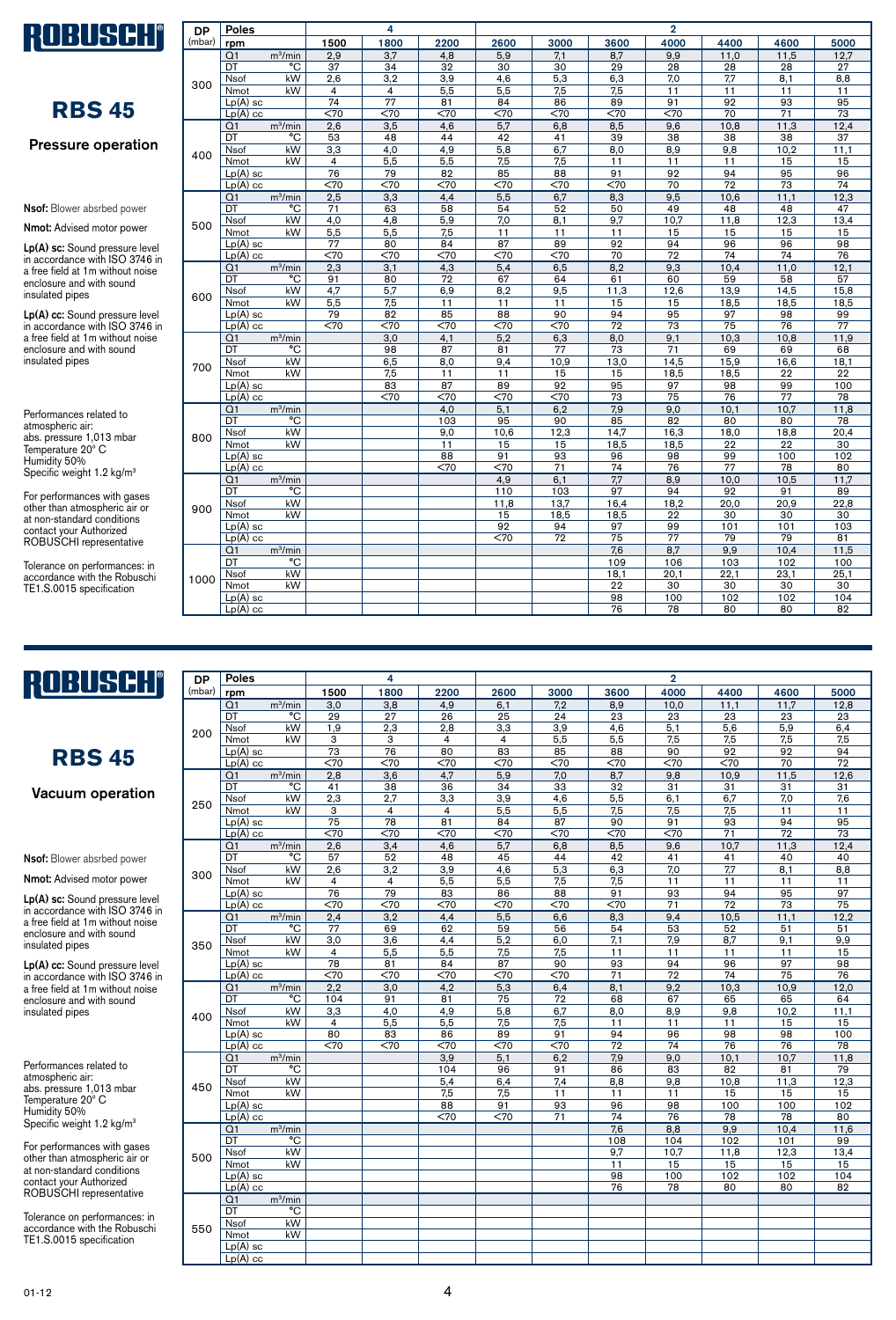

### Pressure operation

Nsof: Blower absrbed power

Nmot: Advised motor power

Lp(A) sc: Sound pressure level in accordance with ISO 3746 in a free field at 1m without noise enclosure and with sound insulated pipes

Lp(A) cc: Sound pressure level in accordance with ISO 3746 in a free field at 1m without noise enclosure and with sound insulated pipes

Performances related to atmospheric air: abs. pressure 1,013 mbar Temperature 20° C Humidity 50% Specific weight 1.2 kg/m 3

For performances with gases other than atmospheric air or at non-standard conditions contact your Authorized ROBUSCHI representative

Tolerance on performances: in accordance with the Robuschi TE1.S.0015 specification

| <b>DP</b> | Poles                    |                        |                  | 4               | 2                |                 |                 |                 |                 |                 |                 |                 |
|-----------|--------------------------|------------------------|------------------|-----------------|------------------|-----------------|-----------------|-----------------|-----------------|-----------------|-----------------|-----------------|
| (mbar)    | rpm                      |                        | 1500             | 1800            | 2200             | 2600            | 3000            | 3600            | 4000            | 4400            | 4600            | 5000            |
|           | Q1                       | m <sup>3</sup> /min    | 4,6              | 5,8             | 7,5              | 9,1             | 10,8            | 13,2            | 14,9            | 16,6            | 17,4            | 19,0            |
|           | DT                       | $\overline{\text{°C}}$ | 34               | 32              | 30               | 29              | 29              | 28              | $\overline{27}$ | $\overline{27}$ | $\overline{27}$ | $\overline{27}$ |
| 300       | Nsof                     | kW                     | 3,5              | 4,3             | 5,5              | 6,7             | 7,9             | 9,9             | 11,3            | 12,8            | 13.5            | 15.1            |
|           | Nmot                     | kW                     | 5,5              | 5,5             | 7,5              | 7,5             | 11              | 15              | 15              | 15              | 18,5            | 18,5            |
|           | $Lp(A)$ sc               |                        | 77               | 80              | 84               | 86              | 89              | 92              | 94              | 95              | 96              | 97              |
|           | $Lp(A)$ cc               |                        | $\overline{570}$ | $\overline{50}$ | $\overline{570}$ | $\overline{50}$ | $\overline{50}$ | $\overline{50}$ | $\overline{72}$ | 73              | 74              | $\overline{75}$ |
|           | Q <sub>1</sub>           | $m^3/m$ in             | 4,3              | 5,6             | 7,2              | 8,9             | 10,5            | 13,0            | 14,7            | 16.3            | 17,1            | 18.8            |
|           | DT                       | $\overline{C}$         | 47               | 44              | 42               | 40              | 39              | 38              | $\overline{37}$ | 37              | $\overline{37}$ | 36              |
| 400       | Nsof                     | kW                     | 4,6              | 5,6             | 7,0              | 8,4             | 10,0            | 12,4            | 14,1            | 15,8            | 16.7            | 18,5            |
|           | Nmot                     | kW                     | 5,5              | 7,5             | 11               | 11              | 15              | 15              | 18,5            | 18,5            | 22              | $\overline{22}$ |
|           | $Lp(A)$ sc               |                        | 79               | 82              | 85               | 88              | 90              | 93              | 95              | 97              | 98              | 99              |
|           | $Lp(A)$ cc               |                        | $\overline{50}$  | $\overline{50}$ | $\overline{50}$  | $\overline{50}$ | Z               | 71              | 73              | 75              | 76              | $\overline{77}$ |
|           | Q1                       | $m^3/m$ in             | 4,1              | 5,3             | 7,0              | 6,6             | 10.3            | 12.8            | 14.4            | 16.1            | 16.9            | 18,6            |
|           | $\overline{DT}$          | $\overline{\text{C}}$  | 62               | 57              | 54               | 51              | 50              | 48              | 47              | 47              | 46              | 46              |
| 500       | <b>Nsof</b>              | kW                     | 5,6              | 6,8             | 8,5              | 10,2            | 12,0            | 14,9            | 16,8            | 18,8            | 19,9            | 22,0            |
|           | Nmot                     | kW                     | 7,5              | 11              | 11               | 15              | 15              | 18,5            | 22              | 22              | 30              | 30              |
|           | $Lp(A)$ sc               |                        | 80               | 83              | 86               | 89              | 92              | 95              | 97              | 98              | 99              | 100             |
|           | $Lp(A)$ cc               |                        | $\overline{50}$  | $\overline{50}$ | $70$             | $70$            | $70$            | 73              | 75              | 76              | 77              | 78              |
|           | Q1                       | m <sup>3</sup> /min    | 3,9              | 5,1             | 6,8              | 8,4             | 10,1            | 12,6            | 14,2            | 15,9            | 16,7            | 18,4            |
|           | DT                       | $\overline{C}$         | 79               | 72              | 66               | 63              | 61              | 59              | 58              | 57              | 56              | 56              |
| 600       | Nsof                     | kW                     | 6,6              | 8,0             | 10,0             | 12,0            | 14,1            | 17,3            | 19,6            | 21,9            | 23,0            | 25,4            |
|           | Nmot                     | kW                     | 7,5              | 11<br>84        | 15               | 15<br>91        | 18,5            | 22<br>96        | 22              | 30              | 30              | 30              |
|           | $Lp(A)$ sc<br>$Lp(A)$ cc |                        | 81<br>$70$       | $70$            | 88<br>$70$       | $70$            | 93<br>71        | 74              | 98<br>76        | 100<br>78       | 100<br>78       | 102<br>80       |
|           | Q1                       | $m^3/m$ in             |                  | 5,0             | 6,6              | 8,3             | 9,9             | 12.4            | 14.0            | 15.7            | 16.5            | 18.2            |
|           | <b>DT</b>                | $\overline{\text{C}}$  |                  | 87              | 79               | 75              | 72              | 69              | 68              | 67              | 66              | 66              |
|           | <b>Nsof</b>              | kW                     |                  | 9,3             | 11,5             | 13,8            | 16,2            | 19,8            | 22,3            | 24,9            | 26,2            | 28,8            |
| 700       | Nmot                     | kW                     |                  | 11              | 15               | 18,5            | 18,5            | 30              | 30              | 30              | 30              | 37              |
|           | $Lp(A)$ sc               |                        |                  | 86              | 89               | 92              | 94              | 97              | 99              | 101             | 102             | 103             |
|           | $Lp(A)$ cc               |                        |                  | $70$            | $70$             | $70$            | 72              | 75              | 77              | 79              | 80              | 81              |
|           | Q1                       | m <sup>3</sup> /min    |                  |                 |                  |                 |                 |                 |                 |                 |                 |                 |
|           | DT                       | $\overline{\text{°C}}$ |                  |                 |                  |                 |                 |                 |                 |                 |                 |                 |
|           | Nsof                     | kW                     |                  |                 |                  |                 |                 |                 |                 |                 |                 |                 |
| 800       | Nmot                     | kW                     |                  |                 |                  |                 |                 |                 |                 |                 |                 |                 |
|           | $Lp(A)$ sc               |                        |                  |                 |                  |                 |                 |                 |                 |                 |                 |                 |
|           | $Lp(A)$ cc               |                        |                  |                 |                  |                 |                 |                 |                 |                 |                 |                 |
|           | $Q1 \qquad m^3/min$      |                        |                  |                 |                  |                 |                 |                 |                 |                 |                 |                 |
|           | DT                       | $\overline{C}$         |                  |                 |                  |                 |                 |                 |                 |                 |                 |                 |
| 900       | Nsof                     | kW                     |                  |                 |                  |                 |                 |                 |                 |                 |                 |                 |
|           | Nmot                     | kW                     |                  |                 |                  |                 |                 |                 |                 |                 |                 |                 |
|           | $Lp(A)$ sc               |                        |                  |                 |                  |                 |                 |                 |                 |                 |                 |                 |
|           | $Lp(A)$ cc               |                        |                  |                 |                  |                 |                 |                 |                 |                 |                 |                 |
|           | Q1                       | $m^3/m$ in             |                  |                 |                  |                 |                 |                 |                 |                 |                 |                 |
|           | DT                       | $\overline{\text{C}}$  |                  |                 |                  |                 |                 |                 |                 |                 |                 |                 |
| 1000      | <b>Nsof</b>              | kW                     |                  |                 |                  |                 |                 |                 |                 |                 |                 |                 |
|           | Nmot                     | kW                     |                  |                 |                  |                 |                 |                 |                 |                 |                 |                 |
|           | $Lp(A)$ sc               |                        |                  |                 |                  |                 |                 |                 |                 |                 |                 |                 |
|           | $Lp(A)$ cc               |                        |                  |                 |                  |                 |                 |                 |                 |                 |                 |                 |

 $\overline{2}$ 

4

# ROBUSCHI

### **RBS 46**

#### Vacuum operation

Nsof: Blower absrbed power

Nmot: Advised motor power

Lp(A) sc: Sound pressure level in accordance with ISO 3746 in a free field at 1m without noise enclosure and with sound insulated pipes

Lp(A) cc: Sound pressure level in accordance with ISO 3746 in a free field at 1m without noise enclosure and with sound insulated pipes

Performances related to atmospheric air: abs. pressure 1,013 mbar Temperature 20° C Humidity 50% Specific weight 1.2 kg/m 3

For performances with gases other than atmospheric air or at non-standard conditions contact your Authorized ROBUSCHI representative

| DP.    | Poles                             |                        |                  | 4               |                       |                        |                 |                 | $\overline{2}$ |                 |            |                 |
|--------|-----------------------------------|------------------------|------------------|-----------------|-----------------------|------------------------|-----------------|-----------------|----------------|-----------------|------------|-----------------|
| (mbar) | rpm                               |                        | 1500             | 1800            | 2200                  | 2600                   | 3000            | 3600            | 4000           | 4400            | 4600       | 5000            |
|        | Q1<br>$m^3/m$ in                  |                        | 4,7              | 6,0             | 7.6                   | 9,3                    | 10,9            | 13,4            | 15,0           | 16,7            | 17,5       | 19.2            |
|        | <b>DT</b>                         | $\overline{C}$         | 27               | 26              | 25                    | 24                     | 23              | 23              | 23             | 22              | 22         | 22              |
| 200    | Nsof                              | kW                     | 2,5              | 3,1             | 3,9                   | 4,9                    | 5,8             | 7,4             | 8,5            | 9,7             | 10,4       | 11,6            |
|        | Nmot                              | kW                     | $\overline{3}$   | $\overline{4}$  | 5,5                   | 5,5                    | 7,5             | $\overline{11}$ | 11             | $\overline{11}$ | 15         | 15              |
|        | $Lp(A)$ sc                        |                        | 76               | 79              | 83                    | 86                     | 88              | 91              | 93             | 94              | 95         | 97              |
|        | $Lp(A)$ cc                        |                        | $\overline{50}$  | $\overline{50}$ | $\overline{50}$       | $\overline{50}$        | $\overline{50}$ | $70$            | 71             | 72              | 73         | 75              |
|        | m <sup>3</sup> /min<br>Q1         |                        | 4,5              | 5,7             | 7,4                   | 9,0                    | 10,7            | 13,2            | 14,8           | 16,5            | 17,3       | 18,9            |
|        | DT                                | $\overline{C}$         | 38               | 36              | 34                    | 33                     | 32              | 31              | 31             | 30              | 30         | 30              |
| 250    | Nsof                              | kW                     | 3,0              | 3,7             | 4,7                   | 5,8                    | 6,9             | 8,7             | 9,9            | 11,3            | 11,9       | 13,4            |
|        | Nmot                              | kW                     | $\overline{4}$   | 5,5             | 5,5                   | 7,5                    | 11              | 11              | 15             | 15              | 15         | 15              |
|        | $Lp(A)$ sc                        |                        | $\overline{78}$  | $\overline{81}$ | 84                    | 87                     | 89              | 92              | 94             | 96              | 96         | 98              |
|        | $Lp(A)$ cc                        |                        | $\overline{570}$ | $70$            | $\overline{50}$       | $70$                   | $70$            | 70              | 72             | 74              | 74         | 76              |
|        | Q1<br>$m^3/m$ in                  | $\overline{\text{°C}}$ | 4,3              | 5,5             | 7,2                   | 8,8                    | 10,5            | 12,9            | 14,6           | 16,2            | 17,1       | 18,7            |
|        | DT                                |                        | 51               | 48              | 45                    | 43                     | 42              | 40              | 40             | 39              | 39         | 39              |
| 300    | Nsof                              | kW<br>kW               | 3,5              | 4,3             | 5,5<br>7,5            | 6,7                    | 7,9             | 9,9             | 11,3           | 12,8            | 13,5       | 15,1            |
|        | Nmot                              |                        | 5,5<br>79        | 5,5<br>82       |                       | 7,5                    | 11<br>91        | 15<br>94        | 15<br>96       | 15<br>97        | 18,5<br>98 | 18,5<br>99      |
|        | $Lp(A)$ sc<br>$Lp(A)$ cc          |                        | $\overline{50}$  | $\overline{50}$ | 85<br>$\overline{50}$ | 88<br>$\overline{570}$ | $\overline{50}$ | $\overline{72}$ | 74             | 75              | 76         | $\overline{77}$ |
|        | m <sup>3</sup> /min<br>$\Omega$ 1 |                        | 4,0              | 5,3             | 6,9                   | 8,6                    | 10,2            | 12,7            | 14,4           | 16,0            | 16,8       | 18,5            |
|        | DT                                | $\overline{\text{°C}}$ | 68               | 62              | 58                    | 55                     | 54              | 52              | 51             | 50              | 50         | 49              |
|        | Nsof                              | kW                     | 4,0              | 5,0             | 6,2                   | 7,5                    | 8,9             | 11,1            | 12,7           | 14,3            | 15,1       | 16,8            |
| 350    | Nmot                              | kW                     | 5,5              | 7,5             | 7,5                   | 11                     | 11              | 15              | 15             | 18,5            | 18,5       | 22              |
|        | $Lp(A)$ sc                        |                        | 80               | 84              | 87                    | 90                     | 92              | 95              | 97             | 99              | 99         | 101             |
|        | $Lp(A)$ cc                        |                        | $70$             | $70$            | $\overline{50}$       | $70$                   | 70              | 73              | 75             | 77              | 77         | 79              |
|        | m <sup>3</sup> /min<br>Q1         |                        | 3,8              | 5,0             | 6,7                   | 8,3                    | 10,0            | 12,5            | 14,1           | 15,8            | 16,6       | 18,2            |
|        | DT                                | $\overline{C}$         | 89               | 81              | 74                    | 70                     | 68              | 65              | 64             | 63              | 63         | 62              |
|        | Nsof                              | kW                     | 4,6              | 5,6             | 7,0                   | 8,4                    | 10,0            | 12,4            | 14,1           | 15,8            | 16,7       | 18,5            |
| 400    | Nmot                              | kW                     | 5,5              | 7,5             | 11                    | 11                     | 15              | 15              | 18,5           | 18,5            | 22         | $\overline{22}$ |
|        | $Lp(A)$ sc                        |                        | 82               | 85              | 89                    | 91                     | 94              | 97              | 99             | 100             | 101        | 102             |
|        | $Lp(A)$ cc                        |                        | $70$             | $70$            | $\overline{50}$       | $70$                   | 72              | 75              | 77             | 78              | 79         | 80              |
|        | $m^3/m$ in<br>Q1                  |                        |                  |                 |                       | 8,1                    | 9,7             | 12,2            | 13,2           | 15,5            | 16,3       | 18,0            |
|        | <b>DT</b>                         | $^{\circ}$ C           |                  |                 |                       | 89                     | 85              | 81              | 80             | 78              | 78         | 77              |
| 450    | Nsof                              | kW                     |                  |                 |                       | 9,3                    | 11,0            | 13,6            | 15.4           | 17.3            | 18.3       | 20.2            |
|        | Nmot                              | kW                     |                  |                 |                       | 11                     | 15              | 18,5            | 18,5           | $\overline{22}$ | 22         | 30              |
|        | $Lp(A)$ sc                        |                        |                  |                 |                       | 93                     | 96              | 99              | 100            | 102             | 103        | 104             |
|        | $Lp(A)$ cc                        |                        |                  |                 |                       | 71                     | 74              | 77              | 78             | 80              | 81         | 82              |
|        | Q1<br>m <sup>3</sup> /min         |                        |                  |                 |                       |                        |                 |                 |                |                 |            |                 |
|        | DT                                | $\overline{C}$         |                  |                 |                       |                        |                 |                 |                |                 |            |                 |
| 500    | Nsof                              | kW                     |                  |                 |                       |                        |                 |                 |                |                 |            |                 |
|        | Nmot                              | kW                     |                  |                 |                       |                        |                 |                 |                |                 |            |                 |
|        | $Lp(A)$ sc<br>$Lp(A)$ cc          |                        |                  |                 |                       |                        |                 |                 |                |                 |            |                 |
|        | $m^3/m$ in<br>Q1                  |                        |                  |                 |                       |                        |                 |                 |                |                 |            |                 |
|        | DT                                | °C                     |                  |                 |                       |                        |                 |                 |                |                 |            |                 |
|        | Nsof                              | kW                     |                  |                 |                       |                        |                 |                 |                |                 |            |                 |
| 550    | Nmot                              | kW                     |                  |                 |                       |                        |                 |                 |                |                 |            |                 |
|        | $Lp(A)$ sc                        |                        |                  |                 |                       |                        |                 |                 |                |                 |            |                 |
|        | $Lp(A)$ cc                        |                        |                  |                 |                       |                        |                 |                 |                |                 |            |                 |
|        |                                   |                        |                  |                 |                       |                        |                 |                 |                |                 |            |                 |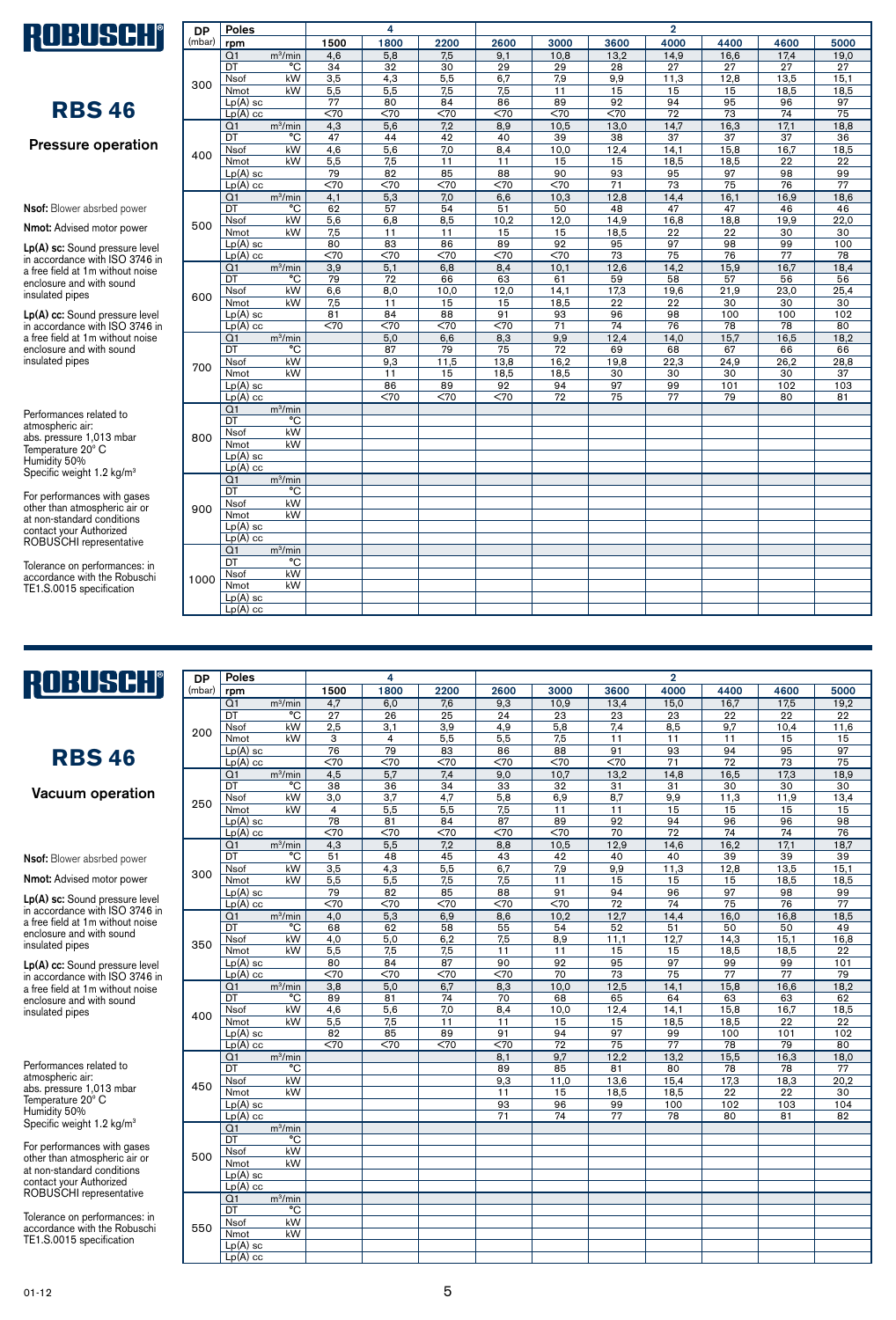

### Pressure operation

Nsof: Blower absrbed power

Nmot: Advised motor power

Lp(A) sc: Sound pressure level in accordance with ISO 3746 in a free field at 1m without noise enclosure and with sound insulated pipes

Lp(A) cc: Sound pressure level in accordance with ISO 3746 in a free field at 1m without noise enclosure and with sound insulated pipes

Performances related to atmospheric air: abs. pressure 1,013 mbar Temperature 20° C Humidity 50% Specific weight 1.2 kg/m 3

For performances with gases other than atmospheric air or at non-standard conditions contact your Authorized ROBUSCHI representative

Tolerance on performances: in accordance with the Robuschi TE1.S.0015 specification

| <b>DP</b> | Poles          |                              |                  | 4                |                  |                 |                  |                 | 2               |            |            |                 |
|-----------|----------------|------------------------------|------------------|------------------|------------------|-----------------|------------------|-----------------|-----------------|------------|------------|-----------------|
| (mbar)    | rpm            |                              | 1500             | 1800             | 2200             | 2600            | 3000             | 3600            | 4000            | 4400       | 4600       | 4800            |
|           | Q1             | $m^3/m$ in                   | 4,7              | 5,9              | 7,5              | 9,2             | 10.8             | 13,2            | 14,9            | 16.5       | 17,3       | 18.1            |
|           | DT             | $\overline{C}$               | 32               | 31               | 30               | 29              | 28               | 27              | 27              | 27         | 27         | 27              |
| 300       | Nsof           | kW                           | 3,2              | 3,9              | 4,9              | 6,0             | 7,2              | 9,2             | 10,7            | 12,4       | 13,3       | 14,2            |
|           | Nmot           | kW                           | 4                | 5,5              | 5,5              | 7,5             | 11               | 11              | 15              | 15         | 15         | 18,5            |
|           | $Lp(A)$ sc     |                              | $\overline{72}$  | 75               | 79               | 83              | 85               | 89              | $\overline{91}$ | 93         | 94         | $\overline{95}$ |
|           | $Lp(A)$ cc     |                              | $\overline{5}$   | $\overline{50}$  | $\overline{5}$   | $70$            | $\overline{50}$  | $\overline{50}$ | $\overline{50}$ | 71         | 72         | $\overline{73}$ |
|           | Q1             | $m^3/m$ in                   | 4,5              | 5,7              | 7,3              | 8,9             | 10,8             | 13,0            | 14,7            | 16,3       | 17,1       | 17,9            |
|           | DT             | $\overline{C}$               | 45               | 43               | 41               | 39              | 38               | 37              | 37              | 36         | 36         | 36              |
| 400       | Nsof           | kW                           | 4,2              | 5.1              | 6,4              | 7,8             | 9.2              | 11.7            | 13.4            | 15.4       | 16,4       | 17,5            |
|           | Nmot           | kW                           | 5,5              | 7,5              | 7,5              | 11              | 11               | 15              | 15              | 18,5       | 18,5       | $\overline{22}$ |
|           | $Lp(A)$ sc     |                              | 73               | 77               | $\overline{81}$  | 84              | 87               | 91              | 93              | 94         | 95         | 96              |
|           | $Lp(A)$ cc     |                              | $\overline{50}$  | $70$             | $\overline{50}$  | Z               | $\overline{50}$  | Z               | 71              | 72         | 73         | 74              |
|           | Q <sub>1</sub> | $m^3/m$ in                   | 4,3              | 5,5              | 7.1              | 8.8             | 10.4             | 12.8            | 14.5            | 16.1       | 16,9       | 17.7            |
|           | DT             | ℃                            | 59               | $\overline{55}$  | $\overline{52}$  | 50              | 49               | 47              | 47              | 46         | 46         | 46              |
| 500       | Nsof           | kW                           | 5,2              | 6,4              | 7,9              | 9,5             | 11.3             | 14.1            | 16,2            | 18.4       | 19,5       | 20,7            |
|           | Nmot           | kW                           | 7,5              | 7,5              | $\overline{11}$  | 11              | 15               | 18,5            | 18,5            | 22         | 22         | 30              |
|           | $Lp(A)$ sc     |                              | $\overline{75}$  | $\overline{78}$  | $\overline{82}$  | 86              | 88               | 92              | 94              | 96         | 97         | 98              |
|           | $Lp(A)$ cc     |                              | $\overline{50}$  | $\overline{570}$ | $\overline{50}$  | $\overline{50}$ | $\overline{570}$ | $70$            | 72              | 74         | 75         | 76              |
|           | Q <sub>1</sub> | $m^3/m$ in                   | 4.1              | 5,3              | 6,9              | 8,6             | 10.2             | 12.7            | 14,3            | 15,9       | 16,7       | 17,5            |
|           | DT             | $\overline{\rm ^{\circ}\!C}$ | 74               | 69               | 64               | 61              | 59               | 58              | 57              | 56         | 56         | 55              |
| 600       | Nsof           | kW                           | 6,3              | 7,6              | 9,4              | 11,3            | 13,3             | 16,6            | 18,9            | 21.4       | 22,7       | 24,0            |
|           | Nmot           | kW                           | 7,5              | 11               | 11               | 15              | 15               | 18,5            | 22              | 30         | 30         | 30              |
|           | $Lp(A)$ sc     |                              | 76               | 80               | 84               | 87              | 90               | 93              | 95              | 97         | 98         | 99              |
|           | $Lp(A)$ cc     |                              | $\overline{50}$  | $\overline{50}$  | $\overline{50}$  | $\overline{50}$ | $\overline{50}$  | 71              | 73              | 75         | 76         | $\overline{77}$ |
|           | Q <sub>1</sub> | $m^3/m$ in                   | 3,9              | 5,1              | 6,8              | 8,4             | 10.0             | 12.5            | 14.1            | 15,8       | 16,6       | 17,4            |
|           | DT             | $\overline{\rm ^{\circ}C}$   | 90               | 83               | 77               | 73              | 71               | 68              | 67              | 66         | 66         | 65              |
| 700       | Nsof           | kW                           | 7,3              | 8,8              | 10,9             | 13,1            | 15,4             | 19,0            | 21,6            | 24,4       | 25,8       | 27,3            |
|           | Nmot           | kW                           | 11               | 11               | 15               | 15              | 18,5             | 22              | 30              | 30         | 30         | 37              |
|           | $Lp(A)$ sc     |                              | 77               | 81               | 85               | 88              | 91               | 95              | 97              | 98         | 99         | 100             |
|           | $Lp(A)$ cc     |                              | $\overline{50}$  | $\overline{50}$  | $70$             | $\overline{50}$ | $\overline{50}$  | 73              | 75              | 76         | 77         | 78              |
|           | Q <sub>1</sub> | $m^3/m$ in                   | 3,8              | 5,0              | 6,6              | 8,3             | 9,9              | 12.3            | 14,0            | 15,6       | 16,4       | 17,2            |
|           | DT             | $\overline{C}$               | 107              | 97               | 90               | 85              | 82               | 79              | 77              | 76         | 76         | 75              |
| 800       | Nsof           | kW                           | 8,3              | 10,0             | 12,4             | 14,8            | 17,4             | 21,5            | 24,3            | 27,3       | 28,9       | 30,5            |
|           | Nmot           | kW                           | 11               | 15               | 15               | 18,5            | $\overline{22}$  | 30              | 30              | 37         | 37         | 37              |
|           | $Lp(A)$ sc     |                              | $\overline{79}$  | $\overline{82}$  | 86               | 89              | 92               | 96              | 98              | 100        | 101        | 101             |
|           | $Lp(A)$ cc     |                              | $\overline{570}$ | $\overline{50}$  | $\overline{570}$ | $70$            | 70               | 74              | 76              | 78         | 79         | 79              |
|           | Q <sub>1</sub> | $m^3/m$ in                   | 3,6              | 4,9              | 6,5              | 8,1             | 9.7              | 12.2            | 13,8            | 15,5       | 16,3       | 17,1            |
|           | DT             | $\overline{C}$               | 125              | 113              | 103              | 97              | 93               | 90              | 88              | 86         | 86         | 85              |
| 900       | Nsof           | kW                           | 9,3              | 11,2             | 13,9             | 16,6            | 19,4             | 23,9            | 27,0            | 30,3       | 32,0       | 33,8            |
|           | Nmot           | kW                           | 11               | 15               | 18,5             | 18,5            | 22               | 30              | 37              | 37         | 37         | 45              |
|           | $Lp(A)$ sc     |                              | 80               | 83               | 87               | 90              | 93               | 97              | 99              | 101        | 102        | 102             |
|           | $Lp(A)$ cc     |                              | $70$             | $70$             | $70$             | Z               | 71               | 75              | 77              | 79         | 80         | 80              |
|           | Q1             | $m^3/m$ in<br>℃              |                  | 4,7              | 6,3              | 8,0             | 9,6              | 12,1            | 13,7            | 15,3       | 16,1       | 17,0            |
|           | DT             | kW                           |                  | 129<br>12,5      | 117<br>15,4      | 110             | 105<br>21,5      | 101             | 98<br>29,8      | 97<br>33,3 | 96<br>35,2 | 95<br>37,1      |
| 1000      | Nsof           | kW                           |                  |                  | 18,5             | 18,4            |                  | 26,3            |                 |            |            |                 |
|           | Nmot           |                              |                  | 15<br>84         |                  | 22<br>92        | 30<br>94         | 30<br>98        | 37<br>100       | 37<br>102  | 45<br>103  | 45<br>104       |
|           | $Lp(A)$ sc     |                              |                  |                  | 88               |                 |                  | 76              |                 |            |            |                 |
|           | $Lp(A)$ cc     |                              |                  | $70$             | $70$             | $70$            | 72               |                 | 78              | 80         | 81         | 82              |

 $\overline{2}$ 

4

# ROBUSCH

### **RBS 55**

#### Vacuum operation

Nsof: Blower absrbed power

Nmot: Advised motor power

Lp(A) sc: Sound pressure level in accordance with ISO 3746 in a free field at 1m without noise enclosure and with sound insulated pipes

Lp(A) cc: Sound pressure level in accordance with ISO 3746 in a free field at 1m without noise enclosure and with sound insulated pipes

Performances related to atmospheric air: abs. pressure 1,013 mbar Temperature 20° C Humidity 50% Specific weight 1.2 kg/m 3

For performances with gases other than atmospheric air or at non-standard conditions contact your Authorized ROBUSCHI representative

| <b>DP</b> | Poles          |                        |                  | 4                | 2                |                  |                  |                  |                 |                 |                 |                 |
|-----------|----------------|------------------------|------------------|------------------|------------------|------------------|------------------|------------------|-----------------|-----------------|-----------------|-----------------|
| (mbar)    | rpm            |                        | 1500             | 1800             | 2200             | 2600             | 3000             | 3600             | 4000            | 4400            | 4600            | 4800            |
|           | Q1             | $m^3/m$ in             | 4,8              | 6,0              | 7,6              | 9,3              | 10,9             | 13,3             | 15,0            | 16,6            | 17,4            | 18,2            |
|           | DT             | $\overline{C}$         | 26               | 25               | 24               | 24               | 23               | 23               | 22              | 22              | 22              | 22              |
|           | <b>Nsof</b>    | kW                     | 2,2              | 2,7              | 3,4              | 4,2              | 5,2              | 6,8              | 8,0             | 9.4             | 10.1            | 10,9            |
| 200       | Nmot           | kW                     | 3                | 4                | 5,5              | 5,5              | 7,5              | 11               | 11              | 11              | 15              | 15              |
|           | $Lp(A)$ sc     |                        | $\overline{71}$  | $\overline{75}$  | 79               | 82               | 85               | 88               | 90              | 92              | 93              | 94              |
|           | $Lp(A)$ cc     |                        | $\overline{570}$ | $\overline{50}$  | $\overline{50}$  | $\overline{570}$ | $\overline{570}$ | $\overline{570}$ | $70$            | 70              | $\overline{71}$ | $\overline{72}$ |
|           | Q1             | $m^3/m$ in             | 4,6              | 5,8              | 7,4              | 9,1              | 10,7             | 13,1             | 14,8            | 16.4            | 17,2            | 18,0            |
|           | DT             | $\overline{\text{°C}}$ | 36               | 35               | 33               | 32               | 31               | 31               | 30              | 30              | 30              | 30              |
|           | <b>Nsof</b>    | kW                     | 2,7              | $\overline{3,3}$ | 4,2              | 5,1              | 6,2              | 8,0              | 9,3             | 10,9            | 11,7            | 12,6            |
| 250       | Nmot           | kW                     | 4                | 4                | 5,5              | 7,5              | 7,5              | 11               | 11              | 15              | 15              | 15              |
|           | $Lp(A)$ sc     |                        | 72               | 76               | 80               | 83               | 86               | 89               | 92              | 93              | 94              | 95              |
|           | $Lp(A)$ cc     |                        | Z                | $70$             | $70$             | $70$             | $\overline{50}$  | $70$             | $70$            | 71              | 72              | 73              |
|           | Q1             | $m^3/m$ in             | 4,4              | 5,6              | 7,2              | 8,9              | 10,5             | 12,9             | 14,6            | 16,2            | 17,0            | 17,8            |
|           | DT             | $\overline{C}$         | 49               | 46               | 44               | 42               | 41               | 40               | 39              | 39              | 39              | 39              |
|           | <b>Nsof</b>    | kW                     | 3,2              | 3,9              | 4,9              | 6,0              | 7,2              | 9,2              | 10,7            | 12,4            | 13,3            | 14,2            |
| 300       | Nmot           | kW                     | 4                | 5,5              | 5,5              | 7,5              | 11               | 11               | 15              | 15              | 15              | 18,5            |
|           | $Lp(A)$ sc     |                        | 74               | 77               | 81               | 85               | 87               | 91               | 93              | 95              | 96              | 97              |
|           | $Lp(A)$ cc     |                        | $\overline{50}$  | $\overline{570}$ | $\overline{50}$  | $\overline{50}$  | $\overline{570}$ | $\overline{570}$ | $\overline{71}$ | 73              | $\overline{74}$ | 75              |
|           | Q1             | $m^3/m$ in             | 4,2              | 5,4              | 7,0              | 8,7              | 10,3             | 12,7             | 14,4            | 16,0            | 16,8            | 17,6            |
|           | DT             | $\overline{C}$         | 64               | 60               | 56               | 54               | 52               | 51               | 50              | 50              | 49              | 49              |
|           | Nsof           | kW                     | 3,7              | 4,5              | 5,6              | 6,9              | 8,2              | 10,4             | 12,1            | 13,9            | 14,8            | 15,8            |
| 350       | Nmot           | kW                     | 5,5              | 5,5              | 7,5              | $\overline{11}$  | 11               | 15               | 15              | 18,5            | 18,5            | 18,5            |
|           | $Lp(A)$ sc     |                        | 75               | 79               | 83               | 86               | 89               | 92               | 94              | 96              | 97              | 98              |
|           | $Lp(A)$ cc     |                        | $\overline{50}$  | $\overline{570}$ | $\overline{50}$  | $\overline{50}$  | $\overline{50}$  | 70               | $\overline{72}$ | $\overline{74}$ | 75              | $\overline{76}$ |
|           | Q1             | $m^3/m$ in             | 4,0              | 5,2              | 6,8              | 8,4              | 10,1             | 12,5             | 14,1            | 15,8            | 16,6            | 17,4            |
|           | DT             | $\overline{\text{°C}}$ | 84               | 77               | 72               | 68               | 66               | 64               | 63              | 62              | 62              | 61              |
|           | <b>Nsof</b>    | kW                     | 4,2              | 5,1              | 6,4              | 7,8              | 9,2              | 11,6             | 13,4            | 15,3            | 16,4            | 17,4            |
| 400       | Nmot           | kW                     | 5,5              | 7,5              | 7,5              | 11               | 11               | 15               | 15              | 18,5            | 18,5            | 22              |
|           | $Lp(A)$ sc     |                        | 77               | 81               | 84               | 88               | 90               | 94               | 96              | 98              | 99              | 100             |
|           | $Lp(A)$ cc     |                        | $70$             | $\overline{50}$  | $\overline{570}$ | Z                | $\overline{50}$  | 72               | 74              | 76              | 77              | 78              |
|           | Q1             | $m^3/m$ in             | 3,7              | 5,0              | 6,6              | 8,2              | 9,8              | 12,3             | 13,9            | 15,5            | 16,4            | 17,2            |
|           | DT             | $\overline{C}$         | 109              | 99               | 91               | 86               | 83               | 80               | 78              | 77              | 77              | 76              |
| 450       | Nsof           | kW                     | 4,7              | 5,7              | 7,1              | 8,6              | 10,2             | 12,9             | 14,8            | 16,8            | 17,9            | 19,1            |
|           | Nmot           | kW                     | 5,5              | 7,5              | 11               | 11               | 15               | 15               | 18,5            | 22              | 22              | 22              |
|           | $Lp(A)$ sc     |                        | 79               | 82               | 86               | 89               | 92               | 96               | 98              | 100             | 101             | 101             |
|           | $Lp(A)$ cc     |                        | $\overline{50}$  | $\overline{50}$  | $70$             | $70$             | 70               | 74               | 76              | 78              | 79              | 79              |
|           | Q1             | $m^3/m$ in             |                  | 4,7              | 6,3              | 8,0              | 9,6              | 12,0             | 13,7            | 15,3            | 16,1            | 16,9            |
|           | DT             | $\overline{C}$         |                  | 127              | 115              | 108              | 104              | 99               | 97              | 96              | 95              | 94              |
| 500       | Nsof           | kW                     |                  | 6,3              | 7,9              | 9,5              | 11,3             | 14,1             | 16,1            | 18,3            | 19,5            | 20,7            |
|           | Nmot           | kW                     |                  | 7,5              | 11               | 11               | 15               | 18,5             | 18,5            | 22              | 22              | 30              |
|           | $Lp(A)$ sc     |                        |                  | 84               | 88               | 91               | 94               | 98               | 100             | 102             | 103             | 103             |
|           | $Lp(A)$ cc     |                        |                  | $70$             | $\overline{50}$  | $70$             | 72               | 76               | 78              | 80              | 81              | 81              |
|           | Q <sub>1</sub> | m <sup>3</sup> /min    |                  |                  |                  |                  |                  |                  |                 |                 |                 |                 |
|           | DT             | $\overline{C}$         |                  |                  |                  |                  |                  |                  |                 |                 |                 |                 |
|           | Nsof           | kW                     |                  |                  |                  |                  |                  |                  |                 |                 |                 |                 |
| 550       | Nmot           | kW                     |                  |                  |                  |                  |                  |                  |                 |                 |                 |                 |
|           | $Lp(A)$ sc     |                        |                  |                  |                  |                  |                  |                  |                 |                 |                 |                 |
|           | $Lp(A)$ cc     |                        |                  |                  |                  |                  |                  |                  |                 |                 |                 |                 |
|           |                |                        |                  |                  |                  |                  |                  |                  |                 |                 |                 |                 |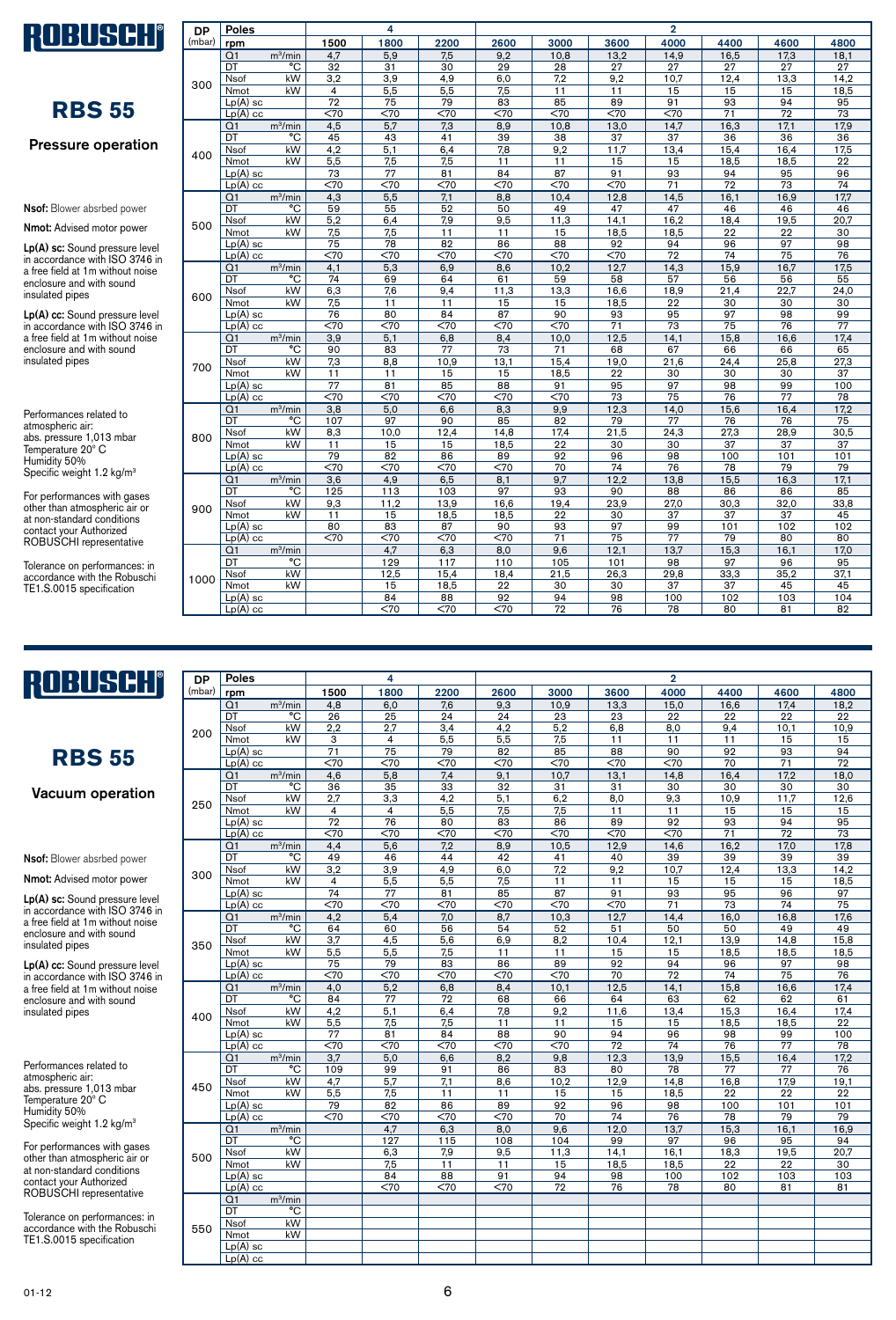

### Pressure operation

Nsof: Blower absrbed power

Nmot: Advised motor power

Lp(A) sc: Sound pressure level in accordance with ISO 3746 in a free field at 1m without noise enclosure and with sound insulated pipes

Lp(A) cc: Sound pressure level in accordance with ISO 3746 in a free field at 1m without noise enclosure and with sound insulated pipes

Performances related to atmospheric air: abs. pressure 1,013 mbar Temperature 20° C Humidity 50% Specific weight 1.2 kg/m 3

For performances with gases other than atmospheric air or at non-standard conditions contact your Authorized ROBUSCHI representative

Tolerance on performances: in accordance with the Robuschi TE1.S.0015 specification

| <b>DP</b> | Poles                         |                                      |                  | 4                     |                       |                 |                 |                 | 2          |            |                 |            |
|-----------|-------------------------------|--------------------------------------|------------------|-----------------------|-----------------------|-----------------|-----------------|-----------------|------------|------------|-----------------|------------|
| (mbar)    | rpm                           |                                      | 1500             | 1800                  | 2200                  | 2600            | 3000            | 3600            | 4000       | 4400       | 4600            | 4800       |
|           | Q1                            | $m^3/m$ in                           | 6.4              | 8,0                   | 10,2                  | 12,3            | 14,5            | 17,7            | 19,9       | 22,1       | 23,1            | 24,2       |
|           | DT                            | $\overline{C}$                       | 31               | 30                    | 29                    | 28              | 28              | 27              | 27         | 27         | 27              | 27         |
| 300       | Nsof                          | kW                                   | 4,2              | 5,2                   | 6,5                   | 7,9             | 9,5             | 12,1            | 14,0       | 16,1       | 17,3            | 18,5       |
|           | <b>Nmot</b>                   | kW                                   | 5,5              | 7,5                   | 7,5                   | 11              | 11              | 15              | 18,5       | 18,5       | 22              | 22         |
|           | $Lp(A)$ sc                    |                                      | $\overline{75}$  | $\overline{78}$       | 82                    | 86              | 88              | 92              | 94         | 96         | $\overline{97}$ | 98         |
|           | $Lp(A)$ cc                    |                                      | $\overline{50}$  | $\overline{50}$       | $70$                  | $70$            | $70$            | $\overline{50}$ | 72         | 74         | 75              | 76         |
|           | Q1                            | $m^3/m$ in                           | 6,1              | 7,7                   | 9,9                   | 12,1            | 14,2            | 17,5            | 19,6       | 21,8       | 22,9            | 23,9       |
|           | DT                            | $\overline{C}$                       | 44               | 41                    | 40                    | 38              | 38              | 37              | 36         | 36         | 36              | 36         |
| 400       | Nsof                          | kW                                   | 5,6              | 6,8                   | 8,5                   | 10,2            | 12,2            | 15,3            | 17,6       | 20,1       | 21,4            | 22,8       |
|           | Nmot                          | kW                                   | 7,5              | 11                    | 11                    | 15              | 15              | 18,5            | 22         | 30         | 30              | 30         |
|           | $Lp(A)$ sc                    |                                      | 76               | 80                    | 84                    | 87              | 90              | 94              | 96         | 97         | 98              | 99         |
|           | $Lp(A)$ cc                    |                                      | $\overline{50}$  | $\overline{50}$       | $70$                  | $\overline{50}$ | $\overline{50}$ | 72              | 74         | 75         | 76              | 77         |
|           | Q <sub>1</sub>                | $m^3/m$ in                           | 5,9              | 7,5                   | 9,7                   | 11,8            | 14,0            | 17,2            | 19,4       | 21,6       | 22,6            | 23,7       |
|           | DT                            | $\overline{\text{c}}$                | 57               | 53                    | 51                    | 49              | 48              | 47              | 46         | 46         | 45              | 45         |
| 500       | <b>Nsof</b>                   | kW                                   | 6,9              | 8,4                   | 10,4                  | 12,6            | 14,9            | 18,5            | 21,2       | 24,1       | 25,6            | 27,1       |
|           | Nmot                          | kW                                   | 11               | 11                    | 15                    | 15              | 18,5            | 22              | 30         | 30         | 30              | 37         |
|           | $Lp(A)$ sc                    |                                      | 78               | 81                    | 85                    | 89              | 91              | 95              | 97         | 99         | 100             | 101        |
|           | $Lp(A)$ cc                    |                                      | $\overline{50}$  | $70$                  | $70$                  | $70$            | $70$            | 73              | 75         | 77         | 78              | 79         |
|           | Q1                            | $m^3/m$ in                           | 5,7              | 7,3                   | 9,5                   | 11,6            | 13,8            | 17,0            | 19,2       | 21,3       | 22,4            | 23,5       |
|           | DT                            | $\overline{C}$                       | 71               | 66                    | 62                    | 60              | 58              | 57              | 56         | 55         | 55              | 55         |
| 600       | Nsof                          | kW                                   | 8,3              | 10,0                  | 12,4                  | 14,9            | 17,6            | 21,8            | 24,8       | 28,0       | 29,7            | 31,4       |
|           | Nmot                          | kW                                   | 11               | 15                    | 15                    | 18,5            | 22              | 30              | 30         | 37         | 37              | 37         |
|           | $Lp(A)$ sc                    |                                      | 79               | 83                    | 87                    | 90              | 93              | 96              | 98         | 100        | 101             | 102        |
|           | $Lp(A)$ cc                    |                                      | $\overline{570}$ | $\overline{50}$       | $70$                  | $70$            | 71              | 74              | 76         | 78         | 79              | 80         |
|           | Q <sub>1</sub>                | $m^3/m$ in                           | 5,5              | 7,1                   | 9,3                   | 11,4            | 13,6            | 16,8            | 19,0       | 21,2       | 22,2            | 23,3       |
|           | DT                            | $\overline{C}$                       | 85               | 79                    | 74                    | 71              | 69              | 67              | 66         | 65         | 65              | 64         |
| 700       | Nsof                          | kW                                   | 9,6              | 11,6                  | 14,4                  | 17,3            | 20,3            | 25,0            | 28,4       | 32,0       | 33,8            | 35,8       |
|           | Nmot                          | kW                                   | 11               | 15                    | 18,5                  | 22              | 30              | 30              | 37         | 37         | 45              | 45         |
|           | $Lp(A)$ sc                    |                                      | 80               | 84                    | 88                    | 91              | 94              | 98              | 100        | 101        | 102             | 103        |
|           | $Lp(A)$ cc                    |                                      | $\overline{570}$ | $70$                  | $70$                  | $70$            | 72              | 76              | 78         | 79         | 80              | 81         |
|           | Q1                            | $m^3/m$ in                           | 5,3              | 6,9                   | 9,1                   | 11,3            | 13,4            | 16,7            | 18,8       | 21,0       | 22,1            | 23,1       |
|           | DT                            | $\overline{\text{C}}$                | 101              | 93                    | 86                    | 83              | 80              | 77              | 76         | 75         | 74              | 74         |
| 800       | Nsof                          | kW                                   | 11,0             | 13,3                  | 16,4                  | 19,6            | 23,0            | 28,3            | 32,0       | 35,9       | 38,0            | 40,1       |
|           | Nmot                          | kW                                   | 15               | 15                    | 18,5                  | 22              | 30              | 37              | 37         | 45         | 45              | 45         |
|           | $Lp(A)$ sc                    |                                      | 82               | 85                    | 89                    | 92              | 95              | 99              | 101        | 103        | 104             | 104        |
|           | $Lp(A)$ cc                    |                                      | $\overline{570}$ | $70$                  | $70$                  | 70              | 73              | $\overline{77}$ | 79         | 81         | 82              | 82         |
|           | Q1                            | $m^3/m$ in<br>$\overline{\text{°C}}$ |                  | 6,8                   | 8,9                   | 11.1            | 13,2            | 16,5            | 18,6       | 20.8       | 21,9            | 23,0       |
|           | DT<br><b>Nsof</b>             | kW                                   |                  | 107                   | 99                    | 94              | 91              | 88              | 86         | 85         | 84              | 84         |
| 900       |                               |                                      |                  | 14,9                  | 18,4                  | 21,9            | 25,7            | 31,5            | 35,6       | 39,9       | 42,1            | 44,4       |
|           | Nmot                          | kW                                   |                  | 18,5                  | 22                    | 30              | 30              | 37              | 45         | 45         | 55              | 55         |
|           | $Lp(A)$ sc                    |                                      |                  | 86<br>$\overline{50}$ | 90<br>$\overline{50}$ | 93<br>71        | 96<br>74        | 100<br>78       | 102<br>80  | 104<br>82  | 105<br>83       | 105<br>83  |
|           | $Lp(A)$ cc<br>$\overline{Q1}$ |                                      |                  |                       |                       |                 |                 |                 |            |            |                 |            |
|           | DT                            | $m^3/m$ in<br>$\overline{\text{c}}$  |                  |                       |                       | 10,9<br>106     | 13,1<br>102     | 16,3<br>98      | 18.5<br>97 | 20,6<br>95 | 21,7<br>95      | 22,8<br>94 |
|           | <b>Nsof</b>                   | kW                                   |                  |                       |                       | 24,3            | 28,4            | 34,7            | 39,2       | 43,9       | 46,3            | 48,7       |
| 1000      | Nmot                          | kW                                   |                  |                       |                       | 30              | 37              | 45              | 45         | 55         | 55              | 55         |
|           |                               |                                      |                  |                       |                       |                 | 97              | 101             | 103        | 105        | 106             | 107        |
|           | $Lp(A)$ sc                    |                                      |                  |                       |                       | 95<br>73        |                 |                 |            |            |                 |            |
|           | $Lp(A)$ cc                    |                                      |                  |                       |                       |                 | 75              | 79              | 81         | 83         | 84              | 85         |

 $\overline{2}$ 

4

# ROBUSCHI

### **RBS 65**

#### Vacuum operation

Nsof: Blower absrbed power

Nmot: Advised motor power

Lp(A) sc: Sound pressure level in accordance with ISO 3746 in a free field at 1m without noise enclosure and with sound insulated pipes

Lp(A) cc: Sound pressure level in accordance with ISO 3746 in a free field at 1m without noise enclosure and with sound insulated pipes

Performances related to atmospheric air: abs. pressure 1,013 mbar Temperature 20° C Humidity 50% Specific weight 1.2 kg/m 3

For performances with gases other than atmospheric air or at non-standard conditions contact your Authorized ROBUSCHI representative

| <b>DP</b> | Poles                              |                 | 4               |                  |                  |                 |                 | $\overline{2}$  |                 |                 |                 |
|-----------|------------------------------------|-----------------|-----------------|------------------|------------------|-----------------|-----------------|-----------------|-----------------|-----------------|-----------------|
| (mbar)    | rpm                                | 1500            | 1800            | 2200             | 2600             | 3000            | 3600            | 4000            | 4400            | 4600            | 4800            |
|           | Q1<br>$m^3/m$ in                   | 6,5             | 8,2             | 10,3             | 12,5             | 14,6            | 17,9            | 20,0            | 22,2            | 23,3            | 24,4            |
|           | DT<br>$\overline{C}$               | 25              | 25              | 24               | 23               | 23              | 22              | 22              | 22              | 22              | 22              |
| 200       | <b>Nsof</b><br>kW                  | 2,9             | 3,5             | 4,5              | 5,6              | 6,8             | 8,8             | 10,4            | 12,2            | 13,1            | 14,2            |
|           | Nmot<br>kW                         | $\overline{4}$  | 5,5             | 5,5              | 7,5              | 11              | 11              | 15              | 15              | 15              | 18,5            |
|           | $Lp(A)$ sc                         | $\overline{74}$ | 78              | 82               | 85               | 88              | 91              | 93              | 95              | 96              | 97              |
|           | $Lp(A)$ cc                         | $\overline{50}$ | $\overline{50}$ | $\overline{50}$  | $\overline{570}$ | $\overline{50}$ | $\overline{50}$ | $\overline{71}$ | $\overline{73}$ | $\overline{74}$ | $\overline{75}$ |
|           | $m^3/m$ in<br>Q1                   | 6,3             | 7,9             | 10,1             | 12,2             | 14,4            | 17,6            | 19,8            | 22,0            | 23,0            | 24,1            |
|           | DT<br>$\overline{C}$               | 35              | 34              | 32               | 31               | $\overline{31}$ | 30              | 30              | 30              | 30              | 29              |
| 250       | kW<br>Nsof                         | 3,5             | 4,3             | 5,5              | 6,7              | 8,1             | 10,4            | 12,2            | 14,2            | 15,2            | 16,3            |
|           | Nmot<br>kW                         | 5,5             | 5,5             | 7,5              | 7,5              | 11              | 15              | 15              | 18,5            | 18,5            | 18,5            |
|           | $Lp(A)$ sc                         | 75              | 79              | 83               | 86               | 89              | 92              | 95              | 96              | 97              | 98              |
|           | $Lp(A)$ cc                         | $\overline{50}$ | $\overline{50}$ | $\overline{50}$  | $\overline{50}$  | $\overline{50}$ | $\overline{70}$ | $\overline{73}$ | $\overline{74}$ | $\overline{75}$ | $\overline{76}$ |
|           | $m^3/m$ in<br>Q1<br>$\overline{C}$ | 6,1             | 7,7             | 9,8              | 12,0<br>41       | 14,2            | 17,4            | 19,6            | 21,7            | 22,8            | 23,9            |
|           | DT<br>kW<br>Nsof                   | 47<br>4,2       | 45<br>5,2       | 43<br>6,5        | 7,9              | 40<br>9,5       | 39<br>12,1      | 39<br>14,0      | 39<br>16,1      | 38<br>17,3      | 38<br>18,5      |
| 300       | Nmot<br>kW                         | 5,5             | 7,5             | $\overline{7,5}$ | 11               | 11              | 15              | 18,5            | 18,5            | 22              | 22              |
|           | $Lp(A)$ sc                         | 77              | 80              | 84               | 88               | 90              | 94              | 96              | 98              | 99              | 100             |
|           | $Lp(A)$ cc                         | $\overline{50}$ | $\overline{50}$ | $\overline{5}$   | $\overline{50}$  | $\overline{50}$ | $\overline{72}$ | $\overline{74}$ | 76              | $\overline{77}$ | 78              |
|           | Q1<br>$m^3/m$ in                   | 5,8             | 7,4             | 9,6              | 11,8             | 13,9            | 17,2            | 19,3            | 21,5            | 22,6            | 23,6            |
|           | $\overline{\text{C}}$<br>DT        | 62              | 58              | 55               | 53               | 51              | 50              | 49              | 49              | 49              | 48              |
|           | kW<br>Nsof                         | 4,9             | 6,0             | 7,5              | 9,1              | 10,8            | 13,7            | 15,8            | 18,1            | 19,4            | 20,6            |
| 350       | Nmot<br>kW                         | 5,5             | 7,5             | 11               | 11               | $\overline{15}$ | 18,5            | 18,5            | 22              | 22              | 30              |
|           | $Lp(A)$ sc                         | 78              | 82              | 86               | 89               | 92              | 95              | 97              | 99              | 100             | 101             |
|           | $Lp(A)$ cc                         | $\overline{50}$ | $\overline{5}$  | $\overline{50}$  | $\overline{50}$  | $70$            | 73              | 75              | 77              | 78              | 79              |
|           | $m^3/m$ in<br>Q1                   | 5,6             | 7,2             | 9,3              | 11,5             | 13,7            | 16,9            | 19,1            | 21,2            | 22,3            | 23,4            |
|           | DT<br>$\overline{C}$               | 80              | 74              | 69               | 67               | 65              | 63              | 62              | 61              | 61              | 61              |
| 400       | <b>Nsof</b><br>kW                  | 5,6             | 6,8             | 8,5              | 10,2             | 12,2            | 15,3            | 17,6            | 20,1            | 21,4            | 22,8            |
|           | kW<br>Nmot                         | 7,5             | $\overline{11}$ | $\overline{11}$  | 15               | 15              | 18,5            | $\overline{22}$ | 30              | 30              | 30              |
|           | $Lp(A)$ sc                         | 80              | 84              | 87               | 91               | 93              | 97              | 99              | 101             | 102             | 103             |
|           | $Lp(A)$ cc                         | $\overline{50}$ | $\overline{50}$ | $\overline{50}$  | Z                | 71              | 75              | 77              | 79              | 80              | 81              |
|           | $m^3/m$ in<br>Q <sub>1</sub>       | 5,3             | 6,9             | 9,1              | 11,2             | 13.4            | 16,6            | 18,8            | 21,0            | 22,0            | 23,1            |
|           | DT<br>$\overline{C}$               | 102             | 94              | 88               | 84               | 81              | 78              | $\overline{77}$ | 76              | 75              | 75              |
| 450       | Nsof<br>kW                         | 6,2             | 7,6             | 9,4              | 11,4             | 13,5            | 16,9            | 19,4            | 22,1            | 23,5            | 25,0            |
|           | kW<br>Nmot                         | 7,5             | $\overline{11}$ | 11               | 15               | 18,5            | $\overline{22}$ | $\overline{22}$ | 30              | 30              | 30              |
|           | $Lp(A)$ sc                         | 82<br>$70$      | 85              | 89               | 92               | 95              | 99              | 101             | 103             | 104             | 104             |
|           | $Lp(A)$ cc<br>$m^3/m$ in           |                 | $70$            | $70$             | 70               | $\overline{73}$ | 77              | 79              | 81              | 82<br>21,7      | 82              |
|           | Q1<br>$\overline{C}$<br>DT         |                 |                 |                  | 10,9<br>105      | 13,1<br>101     | 16,3<br>97      | 18,5<br>95      | 20.7<br>94      | 93              | 22,8<br>93      |
|           | kW<br>Nsof                         |                 |                 |                  | 12,6             | 14,9            | 18,5            | 21,2            | 24,1            | 25,6            | 27,1            |
| 500       | kW<br>Nmot                         |                 |                 |                  | 15               | 18,5            | 22              | 30              | 30              | 30              | 37              |
|           | $Lp(A)$ sc                         |                 |                 |                  | 94               | 97              | 101             | 103             | 105             | 106             | 106             |
|           | $Lp(A)$ cc                         |                 |                 |                  | 72               | 75              | 79              | 81              | 83              | 84              | 84              |
|           | Q1<br>$m^3/m$ in                   |                 |                 |                  |                  |                 |                 |                 |                 |                 |                 |
|           | $\overline{C}$<br>DT               |                 |                 |                  |                  |                 |                 |                 |                 |                 |                 |
|           | Nsof<br>kW                         |                 |                 |                  |                  |                 |                 |                 |                 |                 |                 |
| 550       | kW<br>Nmot                         |                 |                 |                  |                  |                 |                 |                 |                 |                 |                 |
|           | $Lp(A)$ sc                         |                 |                 |                  |                  |                 |                 |                 |                 |                 |                 |
|           | $Lp(A)$ cc                         |                 |                 |                  |                  |                 |                 |                 |                 |                 |                 |
|           |                                    |                 |                 |                  |                  |                 |                 |                 |                 |                 |                 |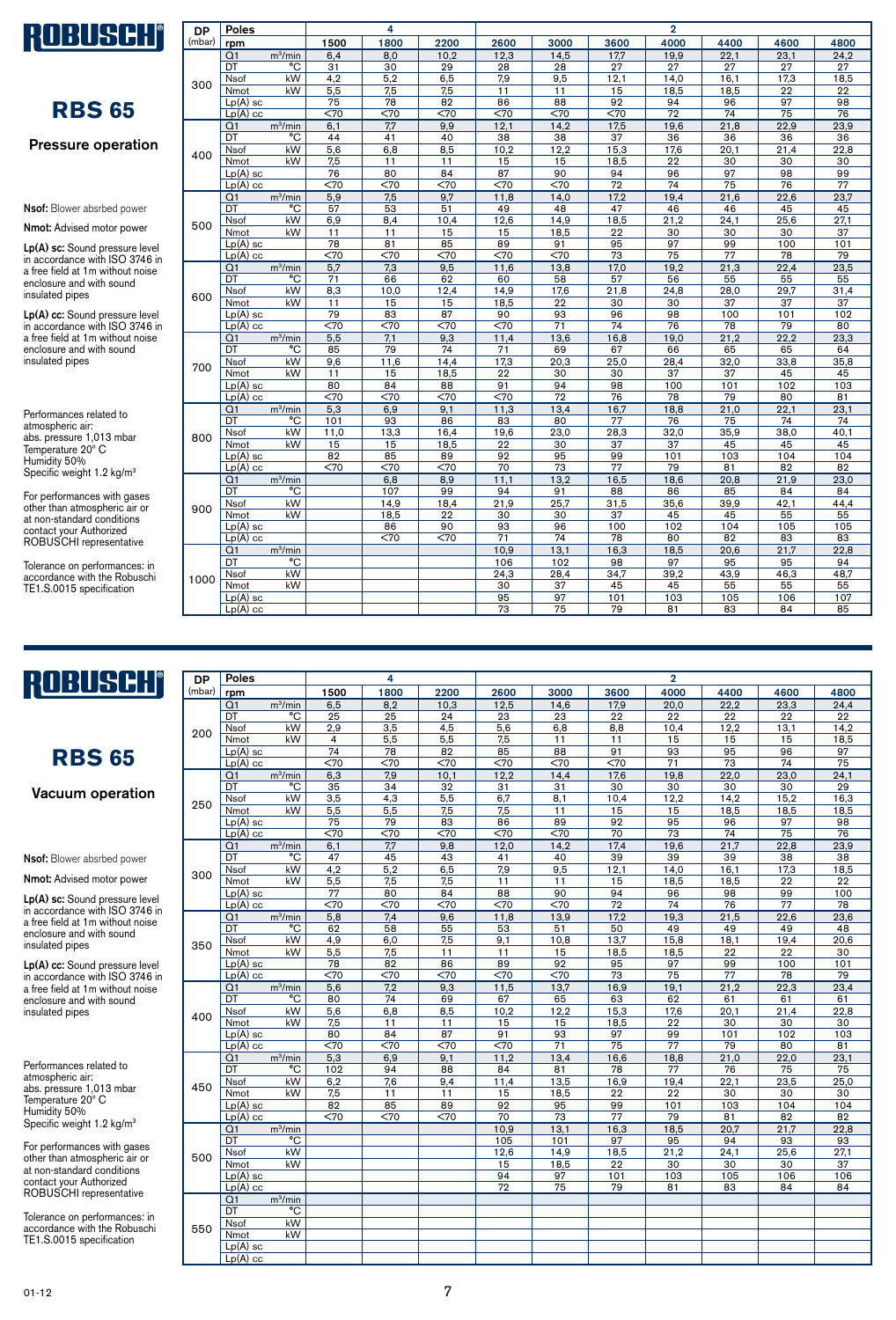

### Pressure operation

Nsof: Blower absrbed power

Nmot: Advised motor power

Lp(A) sc: Sound pressure level in accordance with ISO 3746 in a free field at 1m without noise enclosure and with sound insulated pipes

Lp(A) cc: Sound pressure level in accordance with ISO 3746 in a free field at 1m without noise enclosure and with sound insulated pipes

Performances related to atmospheric air: abs. pressure 1,013 mbar Temperature 20° C Humidity 50% Specific weight 1.2 kg/m 3

For performances with gases other than atmospheric air or at non-standard conditions contact your Authorized ROBUSCHI representative

Tolerance on performances: in accordance with the Robuschi TE1.S.0015 specification

| <b>DP</b> | Poles              |                                     |                  | 4               |                 |                  |                 |      | 2               |                 |                 |                 |
|-----------|--------------------|-------------------------------------|------------------|-----------------|-----------------|------------------|-----------------|------|-----------------|-----------------|-----------------|-----------------|
| (mbar)    | rpm                |                                     | 1500             | 1800            | 2200            | 2600             | 3000            | 3600 | 4000            | 4400            | 4600            | 4800            |
|           | Q1                 | m <sup>3</sup> /min                 | 8,6              | 10,9            | 14,0            | 17,1             | 20,2            | 24,8 | 27,9            | 31,0            | 32,5            | 34,0            |
|           | DT                 | $\overline{C}$                      | 33               | 32              | 30              | $\overline{29}$  | 28              | 28   | 27              | 27              | $\overline{27}$ | $\overline{27}$ |
| 300       | <b>Nsof</b>        | kW                                  | 6.0              | 7,3             | 9,1             | 11,1             | 13,2            | 16.7 | 19,3            | 22,1            | 23.6            | 25.1            |
|           | Nmot               | kW                                  | 7,5              | 11              | 11              | 15               | 15              | 22   | 22              | 30              | 30              | 30              |
|           | $Lp(A)$ sc         |                                     | 78               | 81              | 85              | 89               | 91              | 95   | 97              | 99              | 100             | 101             |
|           | $Lp(A)$ cc         |                                     | $\overline{570}$ | $\overline{50}$ | $\overline{50}$ | $\overline{570}$ | $\overline{50}$ | 73   | 75              | 77              | 78              | 79              |
|           | Q <sub>1</sub>     | $m^3/m$ in                          | 8.1              | 10.5            | 13,5            | 16,6             | 19.7            | 24,3 | 27,4            | 30.5            | 32.0            | 33.6            |
|           | DT                 | $\overline{C}$                      | 47               | 44              | 41              | 40               | 39              | 38   | $\overline{37}$ | $\overline{37}$ | $\overline{37}$ | 36              |
| 400       | Nsof               | kW                                  | 7.9              | 9,6             | 11,9            | 14,4             | 17,0            | 21.3 | 24,4            | 27,7            | 29.5            | 31.3            |
|           | Nmot               | kW                                  | 11               | 11              | 15              | 18,5             | 22              | 30   | 30              | 37              | 37              | 37              |
|           | $Lp(A)$ sc         |                                     | 79               | 83              | 87              | 90               | 93              | 97   | 99              | 100             | 101             | 102             |
|           | $Lp(A)$ cc         |                                     | $\overline{50}$  | $\overline{50}$ | $\overline{50}$ | $\overline{570}$ | $\overline{71}$ | 75   | 77              | 78              | 79              | 80              |
|           | Q <sub>1</sub>     | $m^3/m$ in                          | 7.7              | 10.0            | 13,1            | 16.2             | 19.3            | 23,9 | 27,0            | 30.1            | 31.6            | 33.2            |
|           | $\overline{DT}$    | $\overline{\rm ^{\circ}\!C}$        | 62               | 57              | 53              | 51               | 50              | 48   | 47              | 47              | 46              | 46              |
| 500       | <b>Nsof</b>        | kW                                  | 9,8              | 11,9            | 14,8            | 17,8             | 20,9            | 25,9 | 29,5            | 33,4            | 35,4            | 37,5            |
|           | Nmot               | kW                                  | 11               | 15              | 18,5            | 22               | 30              | 30   | 37              | 45              | 45              | 45              |
|           | $Lp(A)$ sc         |                                     | 81               | 84              | 88              | 92               | 94              | 98   | 100             | 102             | 103             | 104             |
|           | $Lp(A)$ cc         |                                     | $\overline{50}$  | $70$            | $70$            | $70$             | 72              | 76   | 78              | 80              | 81              | 82              |
|           | Q <sub>1</sub>     | m <sup>3</sup> /min                 | 7,4              | 9,7             | 12,8            | 15,9             | 18,9            | 23,6 | 26,6            | 29,7            | 31,3            | 32,8            |
|           | DT                 | $\overline{C}$                      | 78               | 71              | 66              | 63               | 61              | 58   | 57              | 57              | 56              | 56              |
| 600       | Nsof               | kW                                  | 11,8             | 14,2            | 17,6            | 21,1             | 24,8            | 30,6 | 34,7            | 39,0            | 41,3            | 43,6            |
|           | Nmot               | kW                                  | 15               | 18,5            | 22              | 30               | 30              | 37   | 45              | 45              | 55              | 55              |
|           | $Lp(A)$ sc         |                                     | 82               | 86              | 90              | 93               | 96              | 99   | 101             | 103             | 104             | 105             |
|           | $Lp(A)$ cc         |                                     | $70$             | $70$            | $70$            | 71               | 74              | 77   | 79              | 81              | 82              | 83              |
|           | Q1                 | $m^3/m$ in                          |                  | 9,3             | 12.4            | 15,5             | 18.6            | 23,2 | 26,3            | 29.4            | 30.9            | 32.5            |
|           | $\overline{DT}$    | $\overline{C}$                      |                  | 86              | 79              | 75               | 72              | 69   | 68              | 67              | 66              | 66              |
| 700       | Nsof               | kW                                  |                  | 16,5            | 20.4            | 24,4             | 28,6            | 35,2 | 39,8            | 44,7            | 47,2            | 49,8            |
|           | Nmot               | kW                                  |                  | 18,5            | 30              | 30               | 37              | 45   | 45              | 55              | 55              | 75              |
|           | $Lp(A)$ sc         |                                     |                  | 87              | 91              | 94               | 97              | 101  | 103             | 104             | 105             | 106             |
|           | $Lp(A)$ cc         |                                     |                  | $70$            | $70$            | 72               | 75              | 79   | 81              | 82              | 83              | 84              |
|           | Q1                 | m <sup>3</sup> /min                 |                  |                 |                 |                  |                 |      |                 |                 |                 |                 |
|           | DT                 | $\overline{C}$                      |                  |                 |                 |                  |                 |      |                 |                 |                 |                 |
| 800       | Nsof               | kW                                  |                  |                 |                 |                  |                 |      |                 |                 |                 |                 |
|           | Nmot               | kW                                  |                  |                 |                 |                  |                 |      |                 |                 |                 |                 |
|           | $Lp(A)$ sc         |                                     |                  |                 |                 |                  |                 |      |                 |                 |                 |                 |
|           | $Lp(A)$ cc         |                                     |                  |                 |                 |                  |                 |      |                 |                 |                 |                 |
|           | Q1                 | $m^3/m$ in<br>$\overline{\text{c}}$ |                  |                 |                 |                  |                 |      |                 |                 |                 |                 |
|           | DT                 | kW                                  |                  |                 |                 |                  |                 |      |                 |                 |                 |                 |
| 900       | Nsof               | kW                                  |                  |                 |                 |                  |                 |      |                 |                 |                 |                 |
|           | Nmot<br>$Lp(A)$ sc |                                     |                  |                 |                 |                  |                 |      |                 |                 |                 |                 |
|           | $Lp(A)$ cc         |                                     |                  |                 |                 |                  |                 |      |                 |                 |                 |                 |
|           | Q1                 | $m^3/m$ in                          |                  |                 |                 |                  |                 |      |                 |                 |                 |                 |
|           | <b>DT</b>          | $\overline{\text{c}}$               |                  |                 |                 |                  |                 |      |                 |                 |                 |                 |
|           | Nsof               | kW                                  |                  |                 |                 |                  |                 |      |                 |                 |                 |                 |
| 1000      | Nmot               | kW                                  |                  |                 |                 |                  |                 |      |                 |                 |                 |                 |
|           | $Lp(A)$ sc         |                                     |                  |                 |                 |                  |                 |      |                 |                 |                 |                 |
|           | $Lp(A)$ cc         |                                     |                  |                 |                 |                  |                 |      |                 |                 |                 |                 |
|           |                    |                                     |                  |                 |                 |                  |                 |      |                 |                 |                 |                 |

 $\overline{2}$ 

4

# ROBUSCHI

### **RBS 66**

#### Vacuum operation

Nsof: Blower absrbed power

Nmot: Advised motor power

Lp(A) sc: Sound pressure level in accordance with ISO 3746 in a free field at 1m without noise enclosure and with sound insulated pipes

Lp(A) cc: Sound pressure level in accordance with ISO 3746 in a free field at 1m without noise enclosure and with sound insulated pipes

Performances related to atmospheric air: abs. pressure 1,013 mbar Temperature 20° C Humidity 50% Specific weight 1.2 kg/m 3

For performances with gases other than atmospheric air or at non-standard conditions contact your Authorized ROBUSCHI representative

| DP.    | Poles           |                              |                       | 4                     |                       | $\mathbf 2$           |                       |                 |            |                 |            |            |  |
|--------|-----------------|------------------------------|-----------------------|-----------------------|-----------------------|-----------------------|-----------------------|-----------------|------------|-----------------|------------|------------|--|
| (mbar) | rpm             |                              | 1500                  | 1800                  | 2200                  | 2600                  | 3000                  | 3600            | 4000       | 4400            | 4600       | 4800       |  |
|        | Q1              | $m^3/m$ in                   | 8,9                   | 11,2                  | 14.3                  | 17.3                  | 20.4                  | 25,1            | 28.1       | 31.2            | 32.8       | 34,3       |  |
|        | DT              | $\overline{C}$               | 27                    | 26                    | 24                    | 24                    | 23                    | 23              | 23         | 22              | 22         | 22         |  |
| 200    | Nsof            | kW                           | 4,1                   | 5,0                   | 6,3                   | 7,7                   | 9,3                   | 12,1            | 14,1       | 16,4            | 17,7       | 19,0       |  |
|        | Nmot            | kW                           | 5,5                   | 7,5                   | 7,5                   | 11                    | 11                    | 15              | 18,5       | 18,5            | 22         | 22         |  |
|        | $Lp(A)$ sc      |                              | 77                    | 81                    | 85                    | 88                    | 91                    | 94              | 96         | 98              | 99         | 100        |  |
|        | $Lp(A)$ cc      |                              | $\overline{570}$      | $70$                  | $\overline{570}$      | $\overline{50}$       | $70$                  | 72              | 74         | 76              | 77         | 78         |  |
|        | Q1              | $m^3/m$ in                   | 8.4                   | 10.8                  | 13,8                  | 16,9                  | 20.0                  | 24,6            | 27.7       | 30.8            | 32,3       | 33,9       |  |
|        | DT              | $\overline{C}$               | 38                    | 35                    | 34                    | 32                    | 32                    | 31              | 31         | 30              | 30         | 30         |  |
| 250    | Nsof            | kW                           | 5,0                   | 6,1                   | 7.7                   | 9,4                   | 11,3                  | 14,4            | 16.7       | 19,2            | 20,6       | 22,1       |  |
|        | Nmot            | kW                           | 7,5                   | 7,5                   | 11                    | 11                    | 15                    | 18,5            | 22         | 22              | 30         | 30         |  |
|        | $Lp(A)$ sc      |                              | 78                    | 82                    | 86                    | 89                    | $\overline{92}$       | 95              | 98         | 99              | 100        | 101        |  |
|        | $Lp(A)$ cc      |                              | $\overline{570}$      | $\overline{50}$       | $\overline{50}$       | $\overline{570}$      | $\overline{570}$      | $\overline{73}$ | 76         | $\overline{77}$ | 78         | 79         |  |
|        | Q1              | m <sup>3</sup> /min          | 8,0                   | 10,3                  | 13,4                  | 16,5                  | 19,6                  | 24,2            | 27,3       | 30,4            | 31,9       | 33,5       |  |
|        | <b>DT</b>       | $\overline{\text{C}}$        | 51                    | 47                    | 45                    | 43                    | 42                    | 40              | 40         | 39              | 39         | 39         |  |
| 300    | Nsof            | kW                           | 6,0                   | 7,3                   | 9,1                   | 11,1                  | 13,2                  | 16,7            | 19,3       | 22,1            | 23,6       | 25,1       |  |
|        | Nmot            | kW                           | 7,5                   | 11                    | 11                    | 15                    | 15                    | 22              | 22         | 30              | 30         | 30         |  |
|        | $Lp(A)$ sc      |                              | 80                    | 83                    | 87                    | 91                    | 93                    | 97              | 99         | 101             | 102        | 103        |  |
|        | $Lp(A)$ cc      |                              | $\overline{50}$       | $70$                  | $70$                  | $70$                  | 71                    | 75              | 77         | 79              | 80         | 81         |  |
|        | Q1              | $m^3/m$ in                   | 7,6                   | 9,9                   | 13,0                  | 16,1                  | 19,2                  | 23,8            | 26,9       | 30,0            | 31,5       | 33,0       |  |
|        | DT              | $\overline{\text{°C}}$       | 67                    | 62                    | 58                    | 55                    | 53                    | 52              | 51         | 50              | 50         | 49         |  |
| 350    | Nsof            | kW                           | 6,9                   | 8,4                   | 10,5                  | 12,7                  | 15,1                  | 19,0            | 21,8       | 24,9            | 26,5       | 28,2       |  |
|        | Nmot            | kW                           | 11                    | 11                    | 15                    | 15                    | 18,5                  | 22              | 30         | 30              | 30         | 37         |  |
|        | $Lp(A)$ sc      |                              | 81                    | 85                    | 89                    | 92                    | 95                    | 98              | 100        | 102             | 103        | 104        |  |
|        | $Lp(A)$ cc      |                              | $70$                  | $70$                  | $\overline{570}$      | 70                    | 73                    | 76              | 78         | 80              | 81         | 82         |  |
|        | Q1              | m <sup>3</sup> /min          | 7,2                   | 9,5                   | 12,6                  | 15,6                  | 18,7                  | 23,4            | 26,4       | 29,5            | 31,1       | 32,6       |  |
|        | DT              | °C                           | 88                    | 80                    | 74                    | 70                    | 67                    | 65              | 64         | 63              | 62         | 62         |  |
| 400    | Nsof            | kW                           | 7,9                   | 9,6                   | 11,9                  | 14,4                  | 17,0                  | 21,3            | 24,4       | 27,7            | 29,5       | 31,3       |  |
|        | Nmot            | kW                           | 11                    | 11                    | 15                    | 18,5                  | 22                    | 30              | 30         | 37              | 37         | 37         |  |
|        | $Lp(A)$ sc      |                              | 83<br>$\overline{50}$ | 87<br>$\overline{50}$ | 90<br>$\overline{50}$ | 94<br>$\overline{72}$ | 96<br>$\overline{74}$ | 100<br>78       | 102<br>80  | 104             | 105<br>83  | 106<br>84  |  |
|        | $Lp(A)$ cc      |                              |                       |                       |                       |                       |                       |                 |            | 82              |            |            |  |
|        | Q1<br><b>DT</b> | $m^3/m$ in<br>$\overline{C}$ |                       |                       |                       | 15,2<br>88            | 18,3<br>85            | 22,9<br>81      | 26,0<br>79 | 29,1            | 30,6<br>78 | 32,1<br>77 |  |
|        | Nsof            | kW                           |                       |                       |                       | 16,1                  | 19,0                  | 23,6            | 27,0       | 78<br>30,6      | 32,4       | 34,4       |  |
| 450    | Nmot            | kW                           |                       |                       |                       | 18,5                  | 22                    | 30              | 37         | 37              | 37         | 45         |  |
|        | $Lp(A)$ sc      |                              |                       |                       |                       | 95                    | 98                    | 102             | 104        | 106             | 107        | 107        |  |
|        | $Lp(A)$ cc      |                              |                       |                       |                       | 73                    | 76                    | 80              | 82         | 84              | 85         | 85         |  |
|        | Q1              | $m^3/m$ in                   |                       |                       |                       |                       |                       |                 |            |                 |            |            |  |
|        | DT              | °C                           |                       |                       |                       |                       |                       |                 |            |                 |            |            |  |
|        | Nsof            | kW                           |                       |                       |                       |                       |                       |                 |            |                 |            |            |  |
| 500    | Nmot            | kW                           |                       |                       |                       |                       |                       |                 |            |                 |            |            |  |
|        | $Lp(A)$ sc      |                              |                       |                       |                       |                       |                       |                 |            |                 |            |            |  |
|        | $Lp(A)$ cc      |                              |                       |                       |                       |                       |                       |                 |            |                 |            |            |  |
|        | Q1              | $m^3/m$ in                   |                       |                       |                       |                       |                       |                 |            |                 |            |            |  |
|        | DT              | $\overline{C}$               |                       |                       |                       |                       |                       |                 |            |                 |            |            |  |
|        | Nsof            | kW                           |                       |                       |                       |                       |                       |                 |            |                 |            |            |  |
| 550    | Nmot            | kW                           |                       |                       |                       |                       |                       |                 |            |                 |            |            |  |
|        | $Lp(A)$ sc      |                              |                       |                       |                       |                       |                       |                 |            |                 |            |            |  |
|        | $Lp(A)$ cc      |                              |                       |                       |                       |                       |                       |                 |            |                 |            |            |  |
|        |                 |                              |                       |                       |                       |                       |                       |                 |            |                 |            |            |  |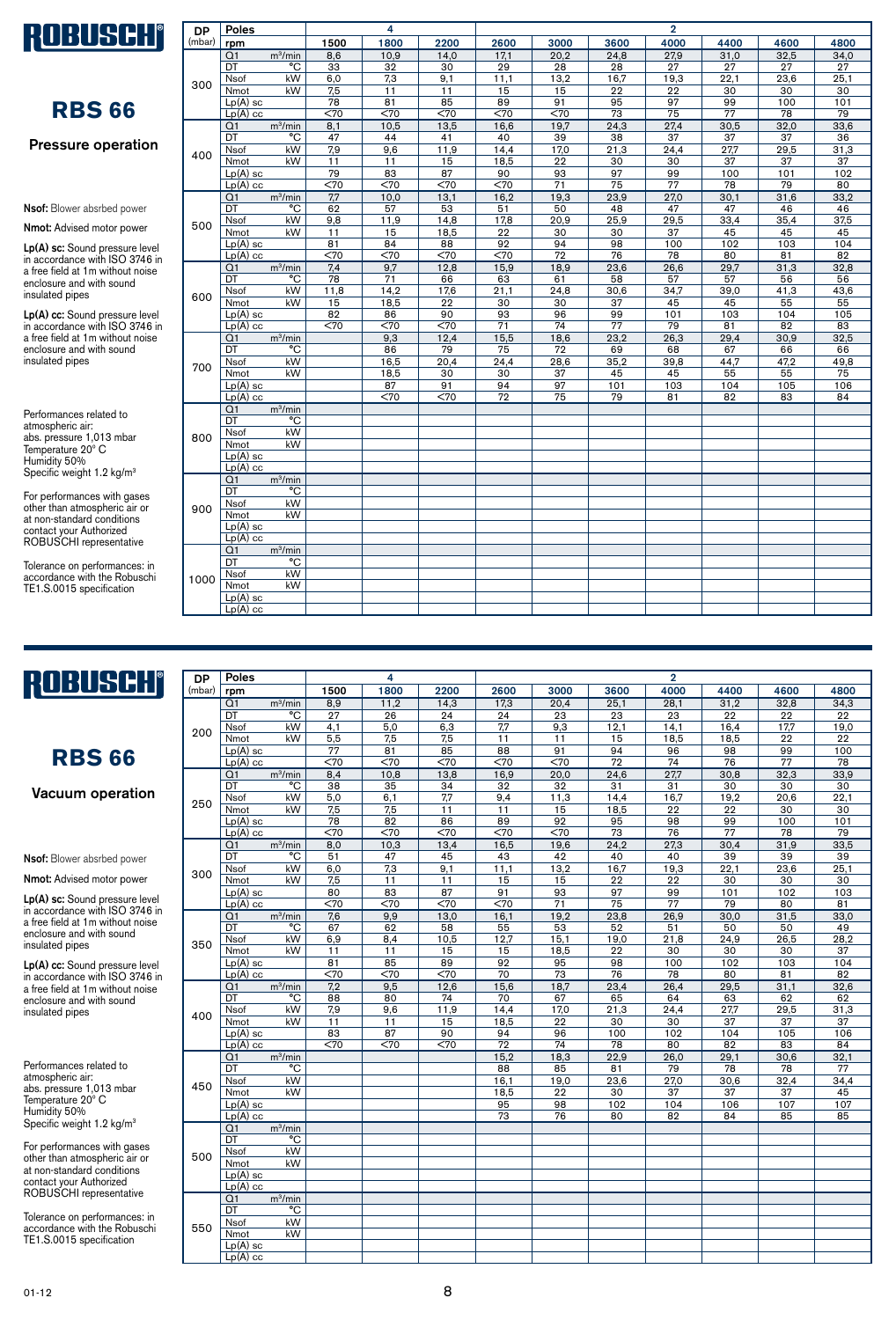

### Pressure operation

Nsof: Blower absrbed power

Nmot: Advised motor power

Lp(A) sc: Sound pressure level in accordance with ISO 3746 in a free field at 1m without noise enclosure and with sound insulated pipes

Lp(A) cc: Sound pressure level in accordance with ISO 3746 in a free field at 1m without noise enclosure and with sound insulated pipes

Performances related to atmospheric air: abs. pressure 1,013 mbar Temperature 20° C Humidity 50% Specific weight 1.2 kg/m 3

For performances with gases other than atmospheric air or at non-standard conditions contact your Authorized ROBUSCHI representative

Tolerance on performances: in accordance with the Robuschi TE1.S.0015 specification

| <b>DP</b> | Poles          |                              |                  | 4               |                  |                 |                  |                 | 2                |                 |                 |                 |
|-----------|----------------|------------------------------|------------------|-----------------|------------------|-----------------|------------------|-----------------|------------------|-----------------|-----------------|-----------------|
| (mbar)    | rpm            |                              | 1500             | 1800            | 2200             | 2600            | 2800             | 3000            | 3200             | 3400            | 3600            | 3800            |
|           | Q1             | $m^3/m$ in                   | 9,8              | 12,3            | 15,5             | 18,8            | 20,4             | 22,0            | 23,6             | 25,3            | 26,9            | 28,5            |
|           | DT             | $\overline{C}$               | 31               | 30              | 29               | 28              | 28               | 27              | 27               | 27              | 27              | 27              |
| 300       | Nsof           | kW                           | 6,4              | 7,9             | 10,0             | 12,3            | 13,6             | 14,9            | 16,3             | 17,7            | 19,3            | 20,9            |
|           | Nmot           | kW                           | 7,5              | 11              | 15               | 15              | 18,5             | 18,5            | 18,5             | 22              | 22              | 30              |
|           | $Lp(A)$ sc     |                              | 76               | $\overline{79}$ | 83               | 87              | 88               | 89              | 91               | $\overline{92}$ | 93              | 94              |
|           | $Lp(A)$ cc     |                              | $\overline{50}$  | $\overline{50}$ | $70$             | $\overline{50}$ | $\overline{50}$  | $70$            | $\overline{570}$ | $70$            | 71              | $\overline{72}$ |
|           | Q1             | $m^3/m$ in                   | 9,5              | 11,9            | 15,2             | 18,4            | 20,0             | 21,7            | 23,3             | 24,9            | 26,5            | 28,2            |
|           | DT             | $\overline{C}$               | 42               | 41              | 39               | 38              | 38               | 37              | 37               | 37              | 36              | 36              |
| 400       | Nsof           | kW                           | 8,5              | 10.3            | 13.0             | 15.8            | 17.4             | 18.9            | 20.6             | 22,3            | 24.2            | 26.1            |
|           | Nmot           | kW                           | 11               | 15              | 15               | 18,5            | 22               | 22              | 30               | 30              | 30              | 30              |
|           | $Lp(A)$ sc     |                              | 77               | $\overline{81}$ | 85               | 88              | 90               | 91              | 92               | 93              | 95              | 96              |
|           | $Lp(A)$ cc     |                              | $70$             | $70$            | $70$             | Z               | $\overline{50}$  | $70$            | 70               | 71              | 73              | 74              |
|           | Q <sub>1</sub> | $m^3/m$ in                   | 9,2              | 11.6            | 14.8             | 18.1            | 19.7             | 21.3            | 23.0             | 24.6            | 26,2            | 27,8            |
|           | DT             | ℃                            | 55               | 52              | 50               | 48              | 48               | 47              | 47               | 46              | 46              | 46              |
| 500       | Nsof           | kW                           | 10.5             | 12,8            | 16.0             | 19.4            | 21.1             | 23,0            | 24,9             | 26,9            | 29,0            | 31,2            |
|           | Nmot           | kW                           | 15               | 15              | 18,5             | $\overline{22}$ | 30               | 30              | 30               | 30              | $\overline{37}$ | $\overline{37}$ |
|           | $Lp(A)$ sc     |                              | 79               | 82              | 86               | 90              | $\overline{91}$  | 92              | 94               | $\overline{95}$ | 96              | 97              |
|           | $Lp(A)$ cc     |                              | $\overline{50}$  | $\overline{50}$ | $\overline{50}$  | $70$            | $\overline{570}$ | 70              | 72               | 73              | 74              | 75              |
|           | Q <sub>1</sub> | $m^3/m$ in                   | 8,9              | 11.3            | 14,6             | 17,8            | 19,4             | 21,1            | 22,7             | 24,3            | 25,9            | 27,6            |
|           | DT             | $\overline{\rm ^{\circ}\!C}$ | 68               | 64              | 61               | 59              | 58               | 57              | 57               | 56              | 56              | 56              |
| 600       | Nsof           | kW                           | 12,5             | 15,2            | 18,9             | 22,9            | 24,9             | 27,1            | 29,3             | 31,5            | 33,9            | 36,3            |
|           | Nmot           | kW                           | 15               | 18,5            | 22               | 30              | 30               | 37              | 37               | 37              | 45              | 45              |
|           | $Lp(A)$ sc     |                              | 80               | 84              | 88               | 91              | 92               | 94              | 95               | 96              | 97              | 98              |
|           | $Lp(A)$ cc     |                              | $\overline{50}$  | $\overline{50}$ | $\overline{50}$  | $\overline{50}$ | 70               | $\overline{72}$ | 73               | 74              | 75              | 76              |
|           | Q <sub>1</sub> | $m^3/m$ in                   | 8,6              | 11.0            | 14,3             | 17,5            | 19.2             | 20.8            | 22.4             | 24,0            | 25,7            | 27,3            |
|           | DT             | $\overline{\rm ^{\circ}C}$   | 82               | 77              | 72               | 70              | 69               | 68              | 67               | 66              | 66              | 65              |
| 700       | Nsof           | kW                           | 14,5             | 17,6            | 21,9             | 26,4            | 28,7             | 31,1            | 33,6             | 36,1            | 38,8            | 41,5            |
|           | Nmot           | kW                           | 18,5             | 22              | 30               | 30              | 37               | 37              | 45               | 45              | 45              | 55              |
|           | $Lp(A)$ sc     |                              | 81               | 85              | 89               | 92              | 94               | 95              | 96               | 97              | 99              | 100             |
|           | $Lp(A)$ cc     |                              | $\overline{50}$  | $\overline{50}$ | $\overline{50}$  | 70              | 72               | 73              | 74               | 75              | 77              | 78              |
|           | Q <sub>1</sub> | $m^3/m$ in                   | 8,4              | 10,8            | 14,0             | 17,3            | 18,9             | 20,5            | 22,2             | 23,8            | 25,4            | 27,0            |
|           | DT             | $\overline{C}$               | 96               | 89              | 84               | 81              | 79               | 78              | 77               | 77              | 76              | 75              |
| 800       | Nsof           | kW                           | 16,6             | 20,1            | 24,9             | 29,9            | 32,5             | 35,2            | 37,9             | 40.7            | 43,6            | 46,6            |
|           | Nmot           | kW                           | 18,5             | 30              | 30               | 37              | 37               | 45              | 45               | 55              | 55              | 55              |
|           | $Lp(A)$ sc     |                              | 83               | 86              | $\overline{90}$  | 93              | 95               | $\overline{96}$ | $\overline{97}$  | $\overline{99}$ | 100             | 101             |
|           | $Lp(A)$ cc     |                              | $\overline{570}$ | $\overline{50}$ | $\overline{570}$ | $\overline{71}$ | 73               | 74              | 75               | 77              | 78              | 79              |
|           | Q <sub>1</sub> | $m^3/m$ in                   | 8,1              | 10,6            | 13,8             | 17.1            | 18.7             | 20.3            | 21,9             | 23,6            | 25,2            | 26,8            |
|           | DT             | $\overline{C}$               | 111              | 103             | 96               | 92              | 90               | 89              | 88               | 87              | 86              | 86              |
| 900       | Nsof           | kW                           | 18,6             | 22,5            | 27,9             | 33,4            | 36,3             | 39,2            | 42,3             | 45,3            | 48,5            | 51,8            |
|           | Nmot           | kW                           | 22               | 30              | 37               | 45              | 45               | 45              | 55               | 55              | 55              | 75              |
|           | $Lp(A)$ sc     |                              | 84               | 87              | 91               | 94              | 96               | 97              | 99               | 100             | 101             | 102             |
|           | $Lp(A)$ cc     |                              | $\overline{50}$  | $\overline{50}$ | $70$             | 72              | 74               | 75              | 77               | 78              | 79              | 80              |
|           | Q1             | $m^3/m$ in                   | 7,9              | 10.3            | 13,6             | 16,8            | 18,5             | 20.1            | 21,7             | 23,3            | 25,0            | 26,6            |
|           | DT             | ℃                            | 127              | 117             | 109              | 104             | 102              | 100             | 99               | 98              | 97              | 96              |
| 1000      | Nsof           | kW                           | 20,6             | 24,9            | 30,8             | 36,9            | 40,1             | 43,3            | 46,6             | 49,9            | 53,4            | 56,9            |
|           | Nmot           | kW                           | 30               | 30              | 37               | 45              | 45               | 55              | 55               | 75              | 75              | 75              |
|           | $Lp(A)$ sc     |                              | 85               | 88              | 92               | 96              | 97               | 98              | 100              | 101             | 102             | 103             |
|           | $Lp(A)$ cc     |                              | $\overline{50}$  | $70$            | 70               | 74              | 75               | 76              | 78               | 79              | 80              | 81              |

 $\overline{2}$ 

 $\overline{2}$ 

4

4

T

## ROBUSCHI

### **RBS 75**

#### Vacuum operation

Nsof: Blower absrbed power

Nmot: Advised motor power

Lp(A) sc: Sound pressure level in accordance with ISO 3746 in a free field at 1m without noise enclosure and with sound insulated pipes

Lp(A) cc: Sound pressure level in accordance with ISO 3746 in a free field at 1m without noise enclosure and with sound insulated pipes

Performances related to atmospheric air: abs. pressure 1,013 mbar Temperature 20° C Humidity 50% Specific weight 1.2 kg/m 3

For performances with gases other than atmospheric air or at non-standard conditions contact your Authorized ROBUSCHI representative

| <b>DP</b> | Poles           |                              |                       | 4                |                       | 2                     |                       |            |                  |                 |                         |                       |  |
|-----------|-----------------|------------------------------|-----------------------|------------------|-----------------------|-----------------------|-----------------------|------------|------------------|-----------------|-------------------------|-----------------------|--|
| (mbar)    | rpm             |                              | 1500                  | 1800             | 2200                  | 2600                  | 2800                  | 3000       | 3200             | 3400            | 3600                    | 3800                  |  |
|           | Q1              | $m^3/m$ in                   | 10.0                  | 12.5             | 15.7                  | 19.0                  | 20.6                  | 22.2       | 23,9             | 25,5            | 27.1                    | 28.7                  |  |
|           | <b>DT</b>       | °C                           | 25                    | 24               | 23                    | 23                    | 23                    | 23         | 22               | 22              | 22                      | 22                    |  |
| 200       | Nsof            | kW                           | 4.4                   | 5,5              | 7,0                   | 8,8                   | 9,8                   | 10,8       | 11,9             | 13,1            | 14,4                    | 15,8                  |  |
|           | Nmot            | kW                           | 5,5                   | 7,5              | 11                    | 11                    | 11                    | 15         | 15               | 15              | 18,5                    | 18,5                  |  |
|           | $Lp(A)$ sc      |                              | 75                    | 79               | 83                    | 86                    | 87                    | 89         | 90               | 91              | 92                      | 93                    |  |
|           | $Lp(A)$ cc      |                              | $\overline{570}$      | $\overline{50}$  | $\overline{50}$       | $\overline{50}$       | $\overline{50}$       | $70$       | $\overline{570}$ | $\overline{50}$ | 70                      | 71                    |  |
|           | Q1              | $m^3/m$ in                   | 9.7                   | 12.2             | 15,4                  | 18,7                  | 20,3                  | 21,9       | 23,5             | 25.1            | 26,8                    | 28,4                  |  |
|           | DT              | $\overline{C}$               | 34                    | 33               | 32                    | 31                    | 31                    | 31         | 30               | 30              | 30                      | 30                    |  |
| 250       | Nsof            | kW                           | 5,4                   | 6,7              | 8,5                   | 10,6                  | 11,7                  | 12,9       | 14,1             | 15,4            | 16,8                    | 18,3                  |  |
|           | Nmot            | kW                           | 7,5                   | 7,5              | 11                    | 15                    | 15                    | 15         | 18,5             | 18,5            | 22                      | 22                    |  |
|           | $Lp(A)$ sc      |                              | 76                    | 80               | 84                    | 87                    | 89                    | 90         | 91               | 92              | 93                      | 95                    |  |
|           | $Lp(A)$ cc      |                              | $\overline{50}$       | $\overline{50}$  | $70$                  | $\overline{570}$      | $\overline{570}$      | $70$       | $\overline{50}$  | 70              | $\overline{71}$         | $\overline{73}$       |  |
|           | Q1              | $m^3/m$ in                   | 9,4                   | 11,8             | 15,1                  | 18,3                  | 20,0                  | 21.6       | 23,2             | 24,8            | 26,4                    | 28,1                  |  |
|           | DT              | $\overline{C}$               | 46                    | 44               | 42                    | 41                    | 40                    | 40         | 39               | 39              | 39                      | 39                    |  |
| 300       | Nsof            | kW                           | 6,4                   | 7,9              | 10,0                  | 12,3                  | 13,6                  | 14,9       | 16,3             | 17,7            | 19,3                    | 20,9                  |  |
|           | Nmot            | kW                           | 7,5                   | 11               | 15                    | 15                    | 18,5                  | 18,5       | 18,5             | 22              | 22                      | 30                    |  |
|           | $Lp(A)$ sc      |                              | 78                    | 81               | 85                    | 89                    | 90                    | 91         | 93               | 94              | 95                      | 96                    |  |
|           | $Lp(A)$ cc      |                              | $\overline{50}$       | $70$             | Z                     | $\overline{50}$       | $70$                  | $70$       | 71               | 72              | 73                      | 74                    |  |
|           | Q1              | $m^3/m$ in                   | 9,1                   | 11,5             | 14,7                  | 18,0                  | 19,6                  | 21,2       | 22,9             | 24,5            | 26,1                    | 27,7                  |  |
|           | DT              | $\overline{C}$               | 59                    | 56               | 54                    | 52                    | 51                    | 51         | 50               | 50              | 49                      | 49                    |  |
| 350       | Nsof            | kW                           | 7,4                   | 9,1              | 11,5                  | 14,1                  | 15,5                  | 16,9       | 18,4             | 20,0            | 21,7                    | 23,5                  |  |
|           | Nmot            | kW                           | 11                    | 11               | 15                    | 18,5                  | 18,5                  | 22         | 22               | 30              | 30                      | 30                    |  |
|           | $Lp(A)$ sc      |                              | 79                    | 83               | 87                    | 90                    | 92                    | 93         | 94               | 95              | 96                      | 97                    |  |
|           | $Lp(A)$ cc      |                              | $\overline{570}$      | $\overline{570}$ | $\overline{50}$       | $\overline{50}$       | $70$                  | 71         | 72               | 73              | 74                      | 75                    |  |
|           | Q <sub>1</sub>  | $m^3/m$ in                   | 8,7                   | 11,1             | 14,4                  | 17,6                  | 19,3                  | 20,9       | 22,5             | 24,1            | 25,8                    | 27,4                  |  |
|           | DT              | °C                           | 76                    | 72               | 68                    | 65                    | 64                    | 64         | 63               | 62              | 62                      | 62                    |  |
| 400       | Nsof            | kW                           | 8,5                   | 10,3             | 13,0                  | 15,8                  | 17,4                  | 18,9       | 20,6             | 22,3            | 24,2                    | 26,1                  |  |
|           | Nmot            | kW                           | 11                    | 15               | 15                    | 18,5                  | 22                    | 22         | 30               | 30              | 30                      | 30                    |  |
|           | $Lp(A)$ sc      |                              | 81<br>$\overline{50}$ | 85               | 88<br>$\overline{50}$ | 92<br>$\overline{50}$ | 93<br>$\overline{71}$ | 94         | 96               | 97              | 98                      | 99<br>$\overline{77}$ |  |
|           | $Lp(A)$ cc      |                              |                       | $70$             |                       |                       |                       | 72         | 74               | 75              | 76                      |                       |  |
|           | Q1<br><b>DT</b> | $m^3/m$ in<br>$\overline{C}$ | 8,3<br>98             | 10,8             | 14,0<br>85            | 17,3<br>82            | 18.9<br>81            | 20,5       | 22,1             | 23,8            | 25,4<br>$\overline{77}$ | 27.0<br>76            |  |
|           | Nsof            | kW                           | 9,5                   | 91<br>11,5       | 14,5                  | 17,6                  | 19,2                  | 79<br>21,0 | 79<br>22,8       | 78<br>24,6      | 26,6                    | 28,6                  |  |
| 450       | Nmot            | kW                           | 11                    | 15               | 18,5                  | 22                    | 22                    | 30         | 30               | 30              | 30                      | 37                    |  |
|           | $Lp(A)$ sc      |                              | 83                    | 86               | 90                    | 93                    | 95                    | 96         | 98               | 99              | 100                     | 101                   |  |
|           | $Lp(A)$ cc      |                              | $70$                  | $70$             | $70$                  | 71                    | 73                    | 74         | 76               | 77              | 78                      | 79                    |  |
|           | Q1              | m <sup>3</sup> /min          | 7,9                   | 10,4             | 13,6                  | 16,9                  | 18,5                  | 20,1       | 21,7             | 23,4            | 25,0                    | 26,6                  |  |
|           | <b>DT</b>       | °C                           | 125                   | 115              | 107                   | 102                   | 100                   | 99         | 98               | 96              | 95                      | 95                    |  |
|           | Nsof            | kW                           | 10,5                  | 12,8             | 16,0                  | 19,4                  | 21,1                  | 23,0       | 24,9             | 26,9            | 29,0                    | 31,2                  |  |
| 500       | <b>Nmot</b>     | kW                           | 15                    | 15               | 18,5                  | 22                    | 30                    | 30         | 30               | 30              | 37                      | 37                    |  |
|           | $Lp(A)$ sc      |                              | 85                    | $\overline{88}$  | 92                    | 95                    | 97                    | 98         | 99               | 101             | 102                     | 103                   |  |
|           | $Lp(A)$ cc      |                              | $\overline{570}$      | $70$             | 70                    | 73                    | 75                    | 76         | 77               | 79              | 80                      | 81                    |  |
|           | Q1              | $m^3/m$ in                   |                       |                  |                       |                       |                       |            |                  |                 |                         |                       |  |
|           | DT              | $\overline{C}$               |                       |                  |                       |                       |                       |            |                  |                 |                         |                       |  |
|           | Nsof            | kW                           |                       |                  |                       |                       |                       |            |                  |                 |                         |                       |  |
| 550       | Nmot            | kW                           |                       |                  |                       |                       |                       |            |                  |                 |                         |                       |  |
|           | $Lp(A)$ sc      |                              |                       |                  |                       |                       |                       |            |                  |                 |                         |                       |  |
|           | $Lp(A)$ cc      |                              |                       |                  |                       |                       |                       |            |                  |                 |                         |                       |  |
|           |                 |                              |                       |                  |                       |                       |                       |            |                  |                 |                         |                       |  |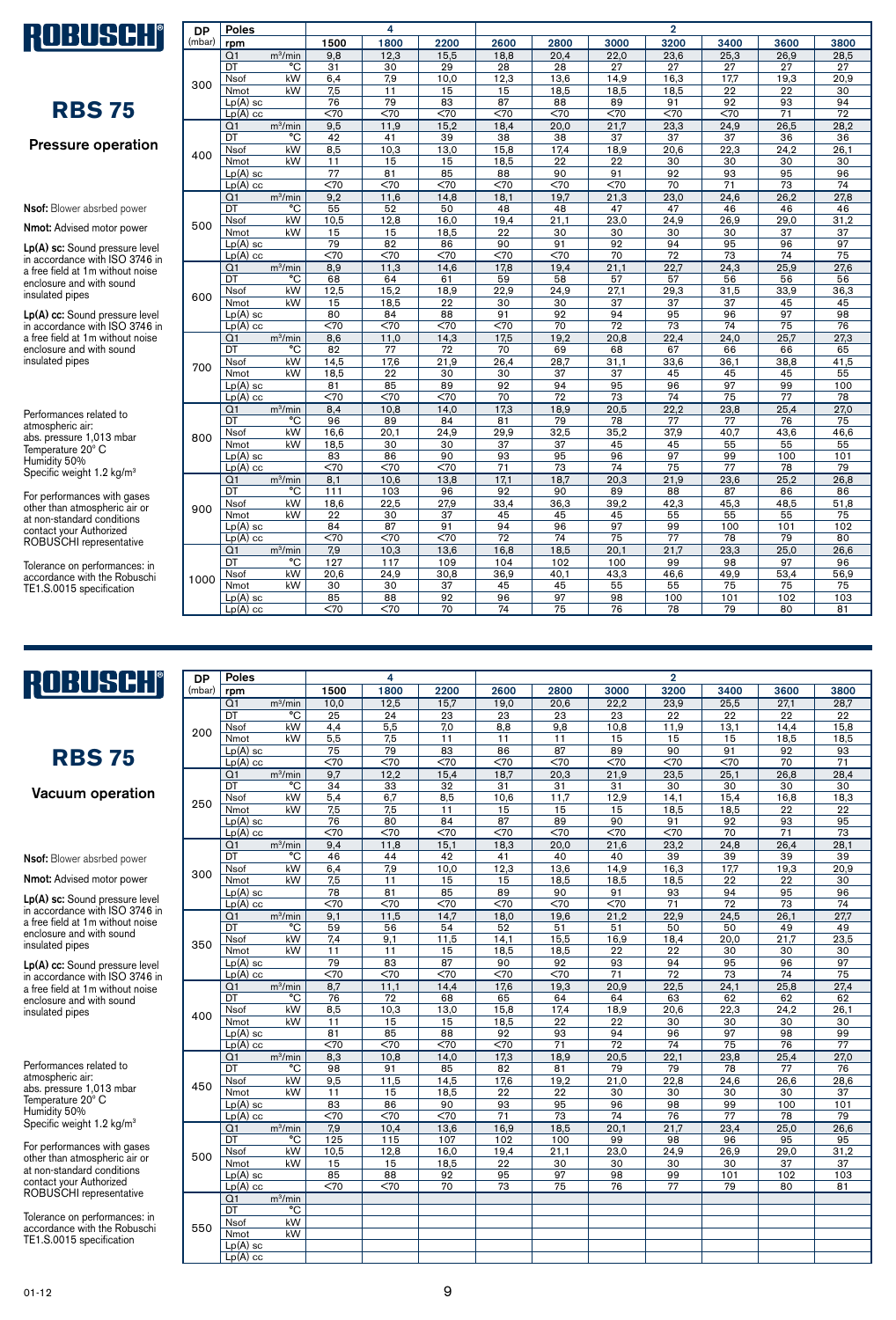

### Pressure operation

Nsof: Blower absrbed power

Nmot: Advised motor power

Lp(A) sc: Sound pressure level in accordance with ISO 3746 in a free field at 1m without noise enclosure and with sound insulated pipes

Lp(A) cc: Sound pressure level in accordance with ISO 3746 in a free field at 1m without noise enclosure and with sound insulated pipes

Performances related to atmospheric air: abs. pressure 1,013 mbar Temperature 20° C Humidity 50% Specific weight 1.2 kg/m 3

For performances with gases other than atmospheric air or at non-standard conditions contact your Authorized ROBUSCHI representative

Tolerance on performances: in accordance with the Robuschi TE1.S.0015 specification

| <b>DP</b> | Poles           |                            |                 | 4               |                 |                 |                 |                 | 2    |                 |      |                 |
|-----------|-----------------|----------------------------|-----------------|-----------------|-----------------|-----------------|-----------------|-----------------|------|-----------------|------|-----------------|
| (mbar)    | rpm             |                            | 1500            | 1800            | 2200            | 2600            | 2800            | 3000            | 3200 | 3400            | 3600 | 3800            |
|           | Q1              | $m^3/m$ in                 | 14,4            | 18,0            | 22,8            | 27,6            | 30,0            | 32,4            | 34,8 | 37,2            | 39,6 | 42,0            |
|           | DT              | $\overline{C}$             | 31              | 30              | 29              | 28              | 28              | 28              | 27   | 27              | 27   | 27              |
| 300       | Nsof            | kW                         | 9,5             | 11,7            | 14,8            | 18,2            | 20,1            | 22,1            | 24,1 | 26,3            | 28,6 | 31,0            |
|           | Nmot            | kW                         | 11              | 15              | 18,5            | 22              | 30              | 30              | 30   | 30              | 37   | 37              |
|           | $Lp(A)$ sc      |                            | 79              | 82              | 86              | 90              | $\overline{91}$ | $\overline{92}$ | 94   | $\overline{95}$ | 96   | $\overline{97}$ |
|           | $Lp(A)$ cc      |                            | $\overline{50}$ | $70$            | $70$            | $70$            | $\overline{50}$ | 70              | 72   | 73              | 74   | 75              |
|           | Q1              | m <sup>3</sup> /min        | 13,8            | 17,4            | 22,2            | 27,0            | 29,4            | 31,8            | 34,2 | 36,6            | 39,0 | 41,4            |
|           | DT              | $\overline{C}$             | 43              | 41              | 39              | 38              | 38              | 37              | 37   | 37              | 37   | 36              |
| 400       | Nsof            | kW                         | 12,5            | 15,3            | 19,2            | 23,4            | 25,7            | 28,1            | 30,5 | 33,1            | 35,8 | 38,6            |
|           | Nmot            | kW                         | 15              | 18,5            | 22              | 30              | 30              | 37              | 37   | 37              | 45   | 45              |
|           | $Lp(A)$ sc      |                            | 80              | 84              | 88              | 91              | 93              | 94              | 95   | 96              | 98   | 99              |
|           | $Lp(A)$ cc      |                            | $\overline{50}$ | $70$            | $\overline{50}$ | Z               | 71              | 72              | 73   | 74              | 76   | 77              |
|           | Q <sub>1</sub>  | $m^3/m$ in                 | 13,4            | 17,0            | 21,8            | 26,6            | 29,0            | 31,4            | 33,8 | 36,2            | 38,6 | 41,0            |
|           | DT              | ℃                          | 56              | 53              | 50              | 49              | 48              | 47              | 47   | 47              | 46   | 46              |
| 500       | Nsof            | kW                         | 15,5            | 18,9            | 23,6            | 28,6            | 31,3            | 34,1            | 36,9 | 39,9            | 43,0 | 46,2            |
|           | Nmot            | kW                         | 18,5            | 22              | 30              | 37              | 37              | 45              | 45   | 45              | 55   | 55              |
|           | $Lp(A)$ sc      |                            | 82              | 85              | 89              | 93              | 94              | 95              | 97   | 98              | 99   | 100             |
|           | $Lp(A)$ cc      |                            | $\overline{50}$ | $70$            | $70$            | 71              | 72              | 73              | 75   | 76              | 77   | 78              |
|           | $\overline{Q1}$ | $m^3/m$ in                 | 12,9            | 16,5            | 21,3            | 26,1            | 28,5            | 30,9            | 33,3 | 35,7            | 38,1 | 40,5            |
|           | DT              | $\overline{C}$             | 69              | 65              | 61              | 59              | 58              | 58              | 57   | 57              | 56   | 56              |
| 600       | Nsof            | kW                         | 18,5            | 22,5            | 28,0            | 33,8            | 36,9            | 40,1            | 43,3 | 46,7            | 50,2 | 53,8            |
|           | Nmot            | kW                         | 22              | 30              | 37              | 45              | 45              | 45              | 55   | 55              | 75   | 75              |
|           | $Lp(A)$ sc      |                            | 83              | 87              | 91              | 94              | 95              | 97              | 98   | 99              | 100  | 101             |
|           | $Lp(A)$ cc      |                            | $\overline{50}$ | $70$            | $70$            | 72              | 73              | 75              | 76   | 77              | 78   | 79              |
|           | Q1              | $m^3/m$ in                 | 12,5            | 16,1            | 20,9            | 25,7            | 28,1            | 30,5            | 32,9 | 35,3            | 37,7 | 40,1            |
|           | DT              | $\overline{\rm ^{\circ}C}$ | 83              | 78              | 73              | 70              | 69              | 68              | 68   | 67              | 66   | 66              |
| 700       | Nsof            | kW                         | 21,5            | 26,1            | 32,4            | 39,0            | 42,5            | 46,1            | 49,7 | 53,5            | 57,4 | 61,4            |
|           | Nmot            | kW                         | 30              | 30              | 37              | 45              | 55              | 55              | 75   | 75              | 75   | 75              |
|           | $Lp(A)$ sc      |                            | 84              | 88              | 92              | 95              | 97              | 98              | 99   | 100             | 102  | 103             |
|           | $Lp(A)$ cc      |                            | $\overline{50}$ | $70$            | $70$            | 73              | 75              | 76              | 77   | 78              | 80   | 81              |
|           | Q1              | $m^3/m$ in                 | 12,1            | 15,7            | 20,5            | 25,3            | 27.7            | 30,1            | 32,5 | 34,9            | 37,3 | 39,7            |
|           | DT              | $\overline{C}$             | 98              | 91              | 85              | 81              | 80              | 79              | 78   | 77              | 77   | 76              |
| 800       | Nsof            | kW                         | 24,5            | 29,7            | 36,8            | 44,2            | 48,1            | 52,1            | 56,1 | 60,3            | 64,6 | 69,0            |
|           | Nmot            | kW                         | 30              | 37              | 45              | 55              | 55              | 75              | 75   | 75              | 75   | 90              |
|           | $Lp(A)$ sc      |                            | 86              | 89              | 93              | 96              | 98              | 99              | 100  | 102             | 103  | 104             |
|           | $Lp(A)$ cc      |                            | $\overline{50}$ | $\overline{50}$ | $\overline{71}$ | $\overline{74}$ | 76              | $\overline{77}$ | 78   | 80              | 81   | $\overline{82}$ |
|           | Q <sub>1</sub>  | $m^3/m$ in                 |                 | 15,4            | 20,2            | 25,0            | 27.4            | 29,8            | 32.2 | 34,6            | 37,0 | 39,4            |
|           | DT              | $\overline{\text{c}}$      |                 | 105             | 97              | 93              | 91              | 90              | 89   | 88              | 87   | 86              |
| 900       | Nsof            | kW                         |                 | 33,3            | 41,2            | 49,4            | 53,7            | 58,1            | 62,5 | 67,1            | 71,8 | 76,6            |
|           | Nmot            | kW                         |                 | 45              | 55              | 55              | 75              | 75              | 75   | 75              | 90   | 90              |
|           | $Lp(A)$ sc      |                            |                 | 90              | 94              | 97              | 99              | 100             | 102  | 103             | 104  | 105             |
|           | $Lp(A)$ cc      |                            |                 | $70$            | 72              | $\overline{75}$ | 77              | 78              | 80   | 81              | 82   | 83              |
|           | Q1              | $m^3/m$ in                 |                 |                 | 19,8            | 24,6            | 27.0            | 29,4            | 31,8 | 34,2            | 36,6 | 39,0            |
|           | DT              | $\overline{\rm ^{\circ}C}$ |                 |                 | 110             | 105             | 103             | 101             | 100  | 98              | 97   | 97              |
| 1000      | <b>Nsof</b>     | kW                         |                 |                 | 45,6            | 54,6            | 59,3            | 64,1            | 68,9 | 73,9            | 79,0 | 84,2            |
|           | Nmot            | kW                         |                 |                 | 55              | 75              | 75              | 75              | 90   | 90              | 90   | 110             |
|           | $Lp(A)$ sc      |                            |                 |                 | 95              | 99              | 100             | 101             | 103  | 104             | 105  | 106             |
|           | $Lp(A)$ cc      |                            |                 |                 | 73              | $\overline{77}$ | 78              | 79              | 81   | 82              | 83   | 84              |

 $\overline{2}$ 

4

# ROBUSCHI

### **RBS 85**

#### Vacuum operation

Nsof: Blower absrbed power

Nmot: Advised motor power

Lp(A) sc: Sound pressure level in accordance with ISO 3746 in a free field at 1m without noise enclosure and with sound insulated pipes

Lp(A) cc: Sound pressure level in accordance with ISO 3746 in a free field at 1m without noise enclosure and with sound insulated pipes

Performances related to atmospheric air: abs. pressure 1,013 mbar Temperature 20° C Humidity 50% Specific weight 1.2 kg/m 3

For performances with gases other than atmospheric air or at non-standard conditions contact your Authorized ROBUSCHI representative

| <b>DP</b> | Poles                                       |                       | 4                     |                       | $\overline{\mathbf{2}}$ |                 |          |          |                 |           |           |  |
|-----------|---------------------------------------------|-----------------------|-----------------------|-----------------------|-------------------------|-----------------|----------|----------|-----------------|-----------|-----------|--|
| (mbar)    | rpm                                         | 1500                  | 1800                  | 2200                  | 2600                    | 2800            | 3000     | 3200     | 3400            | 3600      | 3800      |  |
|           | Q1<br>$m^3/m$ in                            | 14,7                  | 18,3                  | 23,1                  | 27,9                    | 30,3            | 32,7     | 35,1     | 37,5            | 39,9      | 42,3      |  |
|           | $\overline{C}$<br>DT                        | 25                    | 24                    | 24                    | 23                      | 23              | 23       | 23       | 22              | 22        | 22        |  |
| 200       | kW<br>Nsof                                  | 6,5                   | 8.1                   | 10,4                  | 13,0                    | 14,5            | 16.1     | 17.7     | 19,5            | 21.4      | 23,4      |  |
|           | kW<br>Nmot                                  | 7,5                   | 11                    | 15                    | 15                      | 18,5            | 18,5     | 22       | 22              | 30        | 30        |  |
|           | $Lp(A)$ sc                                  | 78                    | 82                    | 86                    | 89                      | 90              | 92       | 93       | 94              | 95        | 96        |  |
|           | $Lp(A)$ cc                                  | $\overline{50}$       | $\overline{50}$       | $\overline{50}$       | $\overline{50}$         | $\overline{50}$ | $70$     | 71       | $\overline{72}$ | 73        | 74        |  |
|           | Q1<br>m <sup>3</sup> /min                   | 14,2                  | 17,8                  | 22,6                  | 27,4                    | 29,8            | 32,2     | 34,6     | 37,0            | 39,4      | 41,8      |  |
|           | $\overline{C}$<br>DT                        | 35                    | 33                    | 32                    | 31                      | 31              | 31       | 30       | 30              | 30        | 30        |  |
| 250       | kW<br>Nsof                                  | 8,0                   | 9,9                   | 12,6                  | 15,6                    | 17,3            | 19,1     | 20,9     | 22,9            | 25,0      | 27,2      |  |
|           | Nmot<br>kW                                  | 11                    | 11                    | 15                    | 18,5                    | 22              | 22       | 30       | 30              | 30        | 37        |  |
|           | $Lp(A)$ sc                                  | 79                    | 83                    | $\overline{87}$       | 90                      | 92              | 93       | 94       | 95              | 96        | 98        |  |
|           | $Lp(A)$ cc                                  | $\overline{50}$       | $70$                  | $70$                  | $70$                    | $70$            | 71       | 72       | 73              | 74        | 76        |  |
|           | $\Omega$ 1<br>$m^3/m$ in                    | 13,7                  | 17,3                  | 22,1                  | 26,9                    | 29,3            | 31,7     | 34,1     | 36,5            | 38,9      | 41,3      |  |
|           | °C<br>DT                                    | 46                    | 44                    | 42                    | 41                      | 40              | 40       | 40       | 39              | 39        | 39        |  |
| 300       | kW<br>Nsof                                  | 9,5                   | 11,7                  | 14,8                  | 18,2                    | 20,1            | 22,1     | 24,1     | 26,3            | 28,6      | 31,0      |  |
|           | kW<br>Nmot                                  | 11                    | 15                    | 18,5                  | 22                      | 30              | 30       | 30       | 30              | 37        | 37        |  |
|           | $Lp(A)$ sc                                  | 81                    | 84                    | 88                    | 92                      | 93              | 94       | 96       | 97              | 98        | 99        |  |
|           | $Lp(A)$ cc                                  | $\overline{50}$       | $\overline{50}$       | $70$                  | $\overline{50}$         | 71              | 72       | 74       | 75              | 76        | 77        |  |
|           | $m^3/m$ in<br>Q1                            | 13,2                  | 16,8                  | 21,6                  | 26,4                    | 28,8            | 31.2     | 33,6     | 36,0            | 38.4      | 40.8      |  |
|           | DT<br>$\overline{C}$                        | 60                    | 57                    | 54                    | 52                      | 52              | 51       | 51       | 50              | 50        | 49        |  |
| 350       | kW<br>Nsof                                  | 11,0                  | 13,5                  | 17,0                  | 20,8                    | 22,9            | 25,1     | 27,3     | 29,7            | 32,2      | 34,8      |  |
|           | Nmot<br>kW                                  | 15                    | 15                    | $\overline{22}$       | 30                      | 30              | 30       | 37       | 37              | 37        | 45        |  |
|           | $Lp(A)$ sc                                  | 82                    | 86                    | 90                    | 93                      | 95              | 96       | 97       | 98              | 99        | 100       |  |
|           | $Lp(A)$ cc                                  | $\overline{570}$      | $\overline{570}$      | $\overline{570}$      | $\overline{71}$         | 73              | 74       | 75       | 76              | 77        | 78        |  |
|           | m <sup>3</sup> /min<br>Q1<br>$\overline{C}$ | 12,7                  | 16,3                  | 21,1                  | 25,9                    | 28,3            | 30,7     | 33,1     | 35,5            | 37,9      | 40,3      |  |
|           | DT                                          | 78                    | 73                    | 68                    | 66                      | 65              | 64       | 63       | 63              | 62        | 62        |  |
| 400       | Nsof<br>kW                                  | 12,5                  | 15,3                  | 19,2                  | 23,4                    | 25,7            | 28,1     | 30,5     | 33,1            | 35,8      | 38,6      |  |
|           | Nmot<br>kW                                  | 15                    | 18,5                  | 22                    | 30                      | 30              | 37       | 37       | 37              | 45        | 45        |  |
|           | $Lp(A)$ sc<br>$Lp(A)$ cc                    | 84<br>$\overline{50}$ | 88<br>$\overline{50}$ | 91<br>$\overline{50}$ | 95<br>$\overline{73}$   | 96<br>74        | 97<br>75 | 99<br>77 | 100<br>78       | 101<br>79 | 102<br>80 |  |
|           | $m^3/m$ in<br>Q1                            | 12,1                  | 15,7                  | 20,5                  | 25,3                    | 27,7            | 30,1     | 32,5     | 34,9            | 37,3      | 39,7      |  |
|           | $^{\circ}$ C<br>DT                          | 100                   | 92                    | 86                    | 83                      | 81              | 80       | 79       | 78              | 78        | 77        |  |
|           | Nsof<br>kW                                  | 14,0                  | 17,1                  | 21,4                  | 26,0                    | 28,5            | 31,1     | 33,7     | 36,5            | 39,4      | 42,4      |  |
| 450       | kW<br>Nmot                                  | 18,5                  | 22                    | 30                    | 30                      | 37              | 37       | 45       | 45              | 45        | 55        |  |
|           | $Lp(A)$ sc                                  | 86                    | 89                    | 93                    | 96                      | 98              | 99       | 101      | 102             | 103       | 104       |  |
|           | $Lp(A)$ cc                                  | $\overline{50}$       | $\overline{50}$       | 71                    | 74                      | 76              | 77       | 79       | 80              | 81        | 82        |  |
|           | Q1<br>m <sup>3</sup> /min                   |                       |                       | 19,9                  | 24,7                    | 27,1            | 29,5     | 31,9     | 34,3            | 36,7      | 39,1      |  |
|           | <b>DT</b><br>$\overline{C}$                 |                       |                       | 108                   | 103                     | 101             | 100      | 98       | 97              | 96        | 95        |  |
|           | kW<br>Nsof                                  |                       |                       | 23,6                  | 28,6                    | 31,3            | 34,1     | 36,9     | 39,9            | 43,0      | 46,2      |  |
| 500       | Nmot<br>kW                                  |                       |                       | 30                    | 37                      | 37              | 45       | 45       | 45              | 55        | 55        |  |
|           | $Lp(A)$ sc                                  |                       |                       | 95                    | 98                      | 100             | 101      | 102      | 104             | 105       | 106       |  |
|           | $Lp(A)$ cc                                  |                       |                       | 73                    | 76                      | 78              | 79       | 80       | 82              | 83        | 84        |  |
|           | $\Omega$ 1<br>$m^3/m$ in                    |                       |                       |                       |                         |                 |          |          |                 |           |           |  |
|           | $\overline{C}$<br>DT                        |                       |                       |                       |                         |                 |          |          |                 |           |           |  |
|           | Nsof<br>kW                                  |                       |                       |                       |                         |                 |          |          |                 |           |           |  |
| 550       | Nmot<br>kW                                  |                       |                       |                       |                         |                 |          |          |                 |           |           |  |
|           | $Lp(A)$ sc                                  |                       |                       |                       |                         |                 |          |          |                 |           |           |  |
|           | $Lp(A)$ cc                                  |                       |                       |                       |                         |                 |          |          |                 |           |           |  |
|           |                                             |                       |                       |                       |                         |                 |          |          |                 |           |           |  |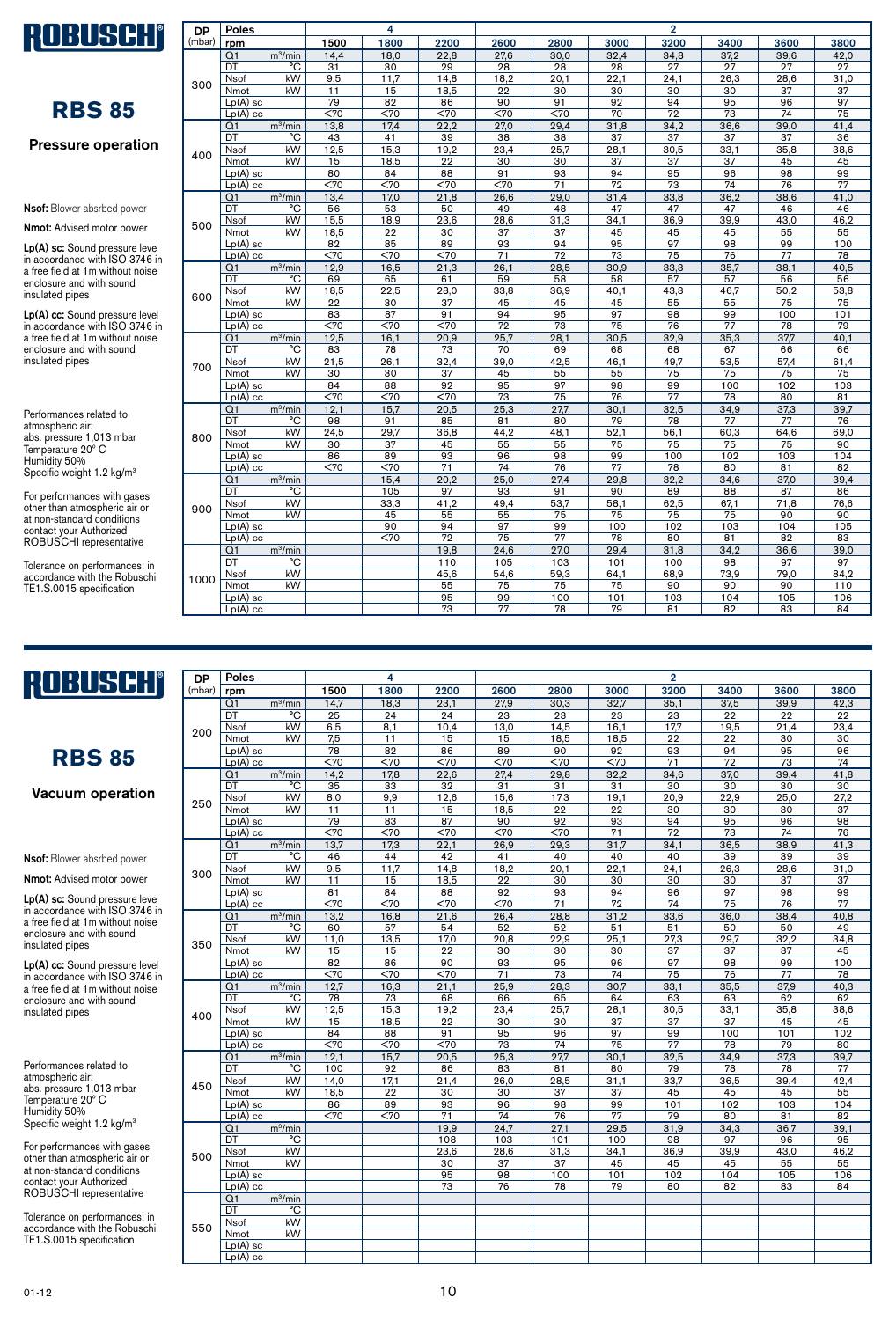

### Pressure operation

Nsof: Blower absrbed power

Nmot: Advised motor power

Lp(A) sc: Sound pressure level in accordance with ISO 3746 in a free field at 1m without noise enclosure and with sound insulated pipes

Lp(A) cc: Sound pressure level in accordance with ISO 3746 in a free field at 1m without noise enclosure and with sound insulated pipes

Performances related to atmospheric air: abs. pressure 1,013 mbar Temperature 20° C Humidity 50% Specific weight 1.2 kg/m 3

For performances with gases other than atmospheric air or at non-standard conditions contact your Authorized ROBUSCHI representative

Tolerance on performances: in accordance with the Robuschi TE1.S.0015 specification

| DP.    | Poles                    |                                      |                  | 4               |                 |                 |                 |      | 2               |                 |      |      |
|--------|--------------------------|--------------------------------------|------------------|-----------------|-----------------|-----------------|-----------------|------|-----------------|-----------------|------|------|
| (mbar) | rpm                      |                                      | 1500             | 1800            | 2200            | 2600            | 2800            | 3000 | 3200            | 3400            | 3600 | 3800 |
|        | Q1                       | m <sup>3</sup> /min                  | 18.7             | 23,4            | 29,6            | 35,9            | 39,0            | 42.1 | 45,2            | 48.4            | 51.5 | 54,6 |
|        | DT                       | $\overline{C}$                       | 31               | 30              | 29              | 28              | 28              | 28   | 27              | 27              | 27   | 27   |
| 300    | Nsof                     | kW                                   | 12,3             | 15,1            | 19,1            | 23,4            | 25,8            | 28,3 | 30,9            | 33,6            | 36,5 | 39,5 |
|        | Nmot                     | kW                                   | 15               | 18,5            | 22              | 30              | 30              | 37   | 37              | 45              | 45   | 45   |
|        | $Lp(A)$ sc               |                                      | $\overline{82}$  | 85              | 89              | 93              | 94              | 95   | $\overline{97}$ | 98              | 99   | 100  |
|        | $Lp(A)$ cc               |                                      | $\overline{50}$  | $\overline{50}$ | $70$            | 71              | $\overline{72}$ | 73   | $\overline{75}$ | 76              | 77   | 78   |
|        | Q1                       | m <sup>3</sup> /min                  | 18,0             | 22,7            | 28,9            | 35,2            | 38,3            | 41,4 | 44,5            | 47,6            | 50,8 | 53,9 |
|        | DT                       | $\overline{C}$                       | 43               | 41              | 39              | 38              | 38              | 37   | 37              | 37              | 37   | 36   |
| 400    | Nsof                     | kW                                   | 16.2             | 19.8            | 24,8            | 30.2            | 33.1            | 36,1 | 39,2            | 42.4            | 45.8 | 49.4 |
|        | <b>Nmot</b>              | kW                                   | 18,5             | 22              | 30              | 37              | 37              | 45   | 45              | 55              | 55   | 55   |
|        | $Lp(A)$ sc               |                                      | 83               | 87              | 91              | 94              | 96              | 97   | 98              | 99              | 101  | 102  |
|        | $Lp(A)$ cc               |                                      | $\overline{50}$  | $\overline{50}$ | $70$            | 72              | 74              | 75   | 76              | 77              | 79   | 80   |
|        | Q1                       | $m^3/m$ in                           | 17.4             | 22.0            | 28.3            | 34,5            | 37.6            | 40.8 | 43.9            | 47.0            | 50.1 | 53.2 |
|        | $\overline{DT}$          | $\overline{\rm ^{\circ}C}$           | 56               | 53              | 50              | 49              | 48              | 47   | 47              | $\overline{47}$ | 46   | 46   |
| 500    | <b>Nsof</b>              | kW                                   | 20,1             | 24,4            | 30,5            | 37,0            | 40.4            | 43,9 | 47.5            | 51,3            | 55,2 | 59,3 |
|        | Nmot                     | kW                                   | 30               | 30              | $\overline{37}$ | 45              | 45              | 55   | 55              | 75              | 75   | 75   |
|        | $Lp(A)$ sc               |                                      | 85               | 88              | 92              | 96              | 97              | 98   | 100             | 101             | 102  | 103  |
|        | $Lp(A)$ cc               |                                      | $\overline{570}$ | $\overline{50}$ | 70              | $\overline{74}$ | 75              | 76   | 78              | 79              | 80   | 81   |
|        | Q1                       | $m^3/m$ in                           | 16,8             | 21,5            | 27,7            | 33,9            | 37,1            | 40.2 | 43,3            | 46.4            | 49,5 | 52,7 |
|        | DT                       | $\overline{\text{°C}}$               | 69               | 65              | 61              | 59              | 58              | 58   | 57              | 57              | 56   | 56   |
| 600    | Nsof                     | kW                                   | 24,0             | 29,1            | 36,2            | 43,7            | 47,6            | 51,7 | 55,8            | 60,1            | 64,6 | 69,2 |
|        | Nmot                     | kW                                   | 30               | 37              | 45              | 55              | 55              | 75   | 75              | 75              | 75   | 90   |
|        | $Lp(A)$ sc               |                                      | 86               | 90              | 94              | 97              | 98              | 100  | 101             | 102             | 103  | 104  |
|        | $Lp(A)$ cc               |                                      | $\overline{50}$  | $\overline{50}$ | $\overline{72}$ | 75              | 76              | 78   | $\overline{79}$ | 80              | 81   | 82   |
|        | Q1                       | $m^3/m$ in                           | 16,3             | 20,9            | 27,2            | 33,4            | 36,5            | 39,7 | 42.8            | 45,9            | 49,0 | 52,1 |
|        | DT                       | $\overline{\text{c}}$                | 83               | 78              | 73              | 70              | 69              | 68   | 68              | 67              | 66   | 66   |
| 700    | Nsof                     | kW                                   | 27,9             | 33,8            | 42,0            | 50,5            | 54,9            | 59,5 | 64,1            | 69,0            | 73,9 | 79,0 |
|        | Nmot                     | kW                                   | 37               | 45              | 55              | 75              | 75              | 75   | 75              | 90              | 90   | 90   |
|        | $Lp(A)$ sc               |                                      | 87               | 91              | 95              | 98              | 100             | 101  | 102             | 103             | 105  | 106  |
|        | $Lp(A)$ cc               |                                      | $\overline{570}$ | $70$            | 73              | 76              | 78              | 79   | 80              | 81              | 83   | 84   |
|        | Q1                       | m <sup>3</sup> /min                  |                  |                 |                 |                 |                 |      |                 |                 |      |      |
|        | DT                       | $\overline{C}$                       |                  |                 |                 |                 |                 |      |                 |                 |      |      |
| 800    | Nsof                     | kW                                   |                  |                 |                 |                 |                 |      |                 |                 |      |      |
|        | Nmot                     | kW.                                  |                  |                 |                 |                 |                 |      |                 |                 |      |      |
|        | $Lp(A)$ sc               |                                      |                  |                 |                 |                 |                 |      |                 |                 |      |      |
|        | $Lp(A)$ cc               |                                      |                  |                 |                 |                 |                 |      |                 |                 |      |      |
|        | Q1                       | $m^3/m$ in<br>$\overline{\text{°C}}$ |                  |                 |                 |                 |                 |      |                 |                 |      |      |
|        | DT                       |                                      |                  |                 |                 |                 |                 |      |                 |                 |      |      |
| 900    | Nsof                     | kW                                   |                  |                 |                 |                 |                 |      |                 |                 |      |      |
|        | Nmot                     | kW                                   |                  |                 |                 |                 |                 |      |                 |                 |      |      |
|        | $Lp(A)$ sc               |                                      |                  |                 |                 |                 |                 |      |                 |                 |      |      |
|        | $Lp(A)$ cc               |                                      |                  |                 |                 |                 |                 |      |                 |                 |      |      |
|        | Q1                       | $m^3/m$ in<br>$\overline{\text{°C}}$ |                  |                 |                 |                 |                 |      |                 |                 |      |      |
|        | DT                       | kW                                   |                  |                 |                 |                 |                 |      |                 |                 |      |      |
| 1000   | Nsof                     | kW                                   |                  |                 |                 |                 |                 |      |                 |                 |      |      |
|        | Nmot                     |                                      |                  |                 |                 |                 |                 |      |                 |                 |      |      |
|        | $Lp(A)$ sc<br>$Lp(A)$ cc |                                      |                  |                 |                 |                 |                 |      |                 |                 |      |      |
|        |                          |                                      |                  |                 |                 |                 |                 |      |                 |                 |      |      |

 $\overline{2}$ 

4

# ROBUSCHI

### **RBS 86**

#### Vacuum operation

Nsof: Blower absrbed power

Nmot: Advised motor power

Lp(A) sc: Sound pressure level in accordance with ISO 3746 in a free field at 1m without noise enclosure and with sound insulated pipes

Lp(A) cc: Sound pressure level in accordance with ISO 3746 in a free field at 1m without noise enclosure and with sound insulated pipes

Performances related to atmospheric air: abs. pressure 1,013 mbar Temperature 20° C Humidity 50% Specific weight 1.2 kg/m 3

For performances with gases other than atmospheric air or at non-standard conditions contact your Authorized ROBUSCHI representative

| DP.    | Poles                                               |                       | 4                     |                       | $\overline{\mathbf{2}}$ |                 |           |           |           |           |           |  |
|--------|-----------------------------------------------------|-----------------------|-----------------------|-----------------------|-------------------------|-----------------|-----------|-----------|-----------|-----------|-----------|--|
| (mbar) | rpm                                                 | 1500                  | 1800                  | 2200                  | 2600                    | 2800            | 3000      | 3200      | 3400      | 3600      | 3800      |  |
|        | Q1<br>$m^3/m$ in                                    | 19,1                  | 23,8                  | 30,1                  | 36,3                    | 39,4            | 42,5      | 45,7      | 48,8      | 51,9      | 55,0      |  |
|        | $\overline{C}$<br>DT                                | 25                    | 24                    | 24                    | 23                      | 23              | 23        | 23        | 22        | 22        | 22        |  |
| 200    | Nsof<br>kW                                          | 8.4                   | 10.4                  | 13,4                  | 16,7                    | 18,5            | 20,5      | 22,5      | 24,8      | 27,1      | 29,6      |  |
|        | kW<br>Nmot                                          | 11                    | 15                    | 15                    | 22                      | 22              | 30        | 30        | 30        | 37        | 37        |  |
|        | $Lp(A)$ sc                                          | 81                    | 85                    | 89                    | 92                      | 93              | 95        | 96        | 97        | 98        | 99        |  |
|        | $Lp(A)$ cc                                          | $\overline{50}$       | $\overline{50}$       | $\overline{50}$       | $\overline{50}$         | $\overline{71}$ | 73        | 74        | 75        | 76        | 77        |  |
|        | Q1<br>m <sup>3</sup> /min                           | 18,5                  | 23,2                  | 29,4                  | 35,6                    | 38,8            | 41,9      | 45,0      | 48,1      | 51,2      | 54,4      |  |
|        | $\overline{C}$<br>DT                                | 35                    | 33                    | 32                    | 31                      | 31              | 31        | 30        | 30        | 30        | 30        |  |
| 250    | kW<br>Nsof                                          | 10,4                  | 12,7                  | 16,2                  | 20,1                    | 22,2            | 24,4      | 26,7      | 29,2      | 31,8      | 34,6      |  |
|        | kW<br>Nmot                                          | 15                    | 15                    | 18,5                  | 30                      | 30              | 30        | 30        | 37        | 37        | 45        |  |
|        | $Lp(A)$ sc                                          | 82                    | 86                    | 90                    | 93                      | 95              | 96        | 97        | 98        | 99        | 101       |  |
|        | $Lp(A)$ cc                                          | $70$                  | $70$                  | $70$                  | 71                      | 73              | 74        | 75        | 76        | 77        | 79        |  |
|        | $\Omega$ 1<br>m <sup>3</sup> /min                   | 17,8                  | 22,5                  | 28,7                  | 35,0                    | 38,1            | 41,2      | 44,3      | 47,5      | 50,6      | 53,7      |  |
|        | °C<br>DT                                            | 46                    | 44                    | 42                    | 41                      | 40              | 40        | 40        | 39        | 39        | 39        |  |
| 300    | kW<br>Nsof                                          | 12,3                  | 15,1                  | 19,1                  | 23,4                    | 25,8            | 28,3      | 30,9      | 33,6      | 36,5      | 39,5      |  |
|        | kW<br>Nmot                                          | 15                    | 18,5                  | 22                    | 30                      | 30              | 37        | 37        | 45        | 45        | 45        |  |
|        | $Lp(A)$ sc                                          | 84                    | 87                    | 91                    | 95                      | 96              | 97        | 99        | 100       | 101       | 102       |  |
|        | $Lp(A)$ cc                                          | $\overline{50}$       | $70$                  | $\overline{570}$      | 73                      | 74              | 75        | 77        | 78        | 79        | 80        |  |
|        | $m^3/m$ in<br>Q1                                    | 17.2                  | 21,8                  | 28,1                  | 34,3                    | 37.4            | 40.6      | 43,7      | 46,8      | 49.9      | 53,0      |  |
|        | DT<br>$\overline{\rm ^{\circ}C}$                    | 60                    | 57                    | 54                    | 52                      | 52              | 51        | 51        | 50        | 50        | 49        |  |
| 350    | Nsof<br>kW                                          | 14,3                  | 17,4                  | 21,9                  | 26,8                    | 29,4            | 32,2      | 35,0      | 38,0      | 41,2      | 44,5      |  |
|        | Nmot<br>kW                                          | 18,5                  | 22                    | 30                    | 30                      | $\overline{37}$ | 37        | 45        | 45        | 55        | 55        |  |
|        | $Lp(A)$ sc                                          | 85                    | 89                    | 93                    | 96                      | 98              | 99        | 100       | 101       | 102       | 103       |  |
|        | $Lp(A)$ cc                                          | $\overline{570}$      | $\overline{570}$      | $\overline{71}$       | 74                      | 76              | 77        | 78        | 79        | 80        | 81        |  |
|        | m <sup>3</sup> /min<br>Q1<br>$\overline{\text{°C}}$ | 16,5                  | 21,1                  | 27,4                  | 33,6                    | 36,7            | 39,9      | 43,0      | 46,1      | 49,2      | 52,3      |  |
|        | <b>DT</b>                                           | 78                    | 73                    | 68                    | 66                      | 65              | 64        | 63        | 63        | 62        | 62        |  |
| 400    | Nsof<br>kW                                          | 16,2                  | 19,8                  | 24,8                  | 30,2                    | 33,1            | 36,1      | 39,2      | 42,4      | 45,8      | 49,4      |  |
|        | Nmot<br>kW                                          | 18,5                  | 22                    | 30                    | 37                      | $\overline{37}$ | 45        | 45        | 55        | 55<br>104 | 55        |  |
|        | $Lp(A)$ sc<br>$Lp(A)$ cc                            | 87<br>$\overline{50}$ | 91<br>$\overline{50}$ | 94<br>$\overline{72}$ | 98<br>76                | 99<br>77        | 100<br>78 | 102<br>80 | 103<br>81 | 82        | 105<br>83 |  |
|        | $m^3/m$ in<br>Q1                                    |                       |                       |                       | 32,9                    | 36,0            | 39,1      | 42,2      | 45,4      | 48,5      | 51,6      |  |
|        | $^{\circ}$ C<br>DT                                  |                       |                       | 26,6<br>86            | 83                      | 81              | 80        | 79        | 78        | 78        | 77        |  |
|        | Nsof<br>kW                                          |                       |                       | 27,7                  | 33,6                    | 36,7            | 40,0      | 43,3      | 46,9      | 50,5      | 54,3      |  |
| 450    | kW<br>Nmot                                          |                       |                       | 37                    | 45                      | 45              | 45        | 55        | 55        | 75        | 75        |  |
|        | $Lp(A)$ sc                                          |                       |                       | 96                    | 99                      | 101             | 102       | 104       | 105       | 106       | 107       |  |
|        | $Lp(A)$ cc                                          |                       |                       | 74                    | 77                      | 79              | 80        | 82        | 83        | 84        | 85        |  |
|        | Q1<br>m <sup>3</sup> /min                           |                       |                       |                       |                         |                 |           |           |           |           |           |  |
|        | <b>DT</b><br>$\overline{C}$                         |                       |                       |                       |                         |                 |           |           |           |           |           |  |
|        | kW<br>Nsof                                          |                       |                       |                       |                         |                 |           |           |           |           |           |  |
| 500    | Nmot<br>kW                                          |                       |                       |                       |                         |                 |           |           |           |           |           |  |
|        | $Lp(A)$ sc                                          |                       |                       |                       |                         |                 |           |           |           |           |           |  |
|        | $Lp(A)$ cc                                          |                       |                       |                       |                         |                 |           |           |           |           |           |  |
|        | $\Omega$ 1<br>$m^3/m$ in                            |                       |                       |                       |                         |                 |           |           |           |           |           |  |
|        | $\overline{C}$<br>DT                                |                       |                       |                       |                         |                 |           |           |           |           |           |  |
|        | kW<br>Nsof                                          |                       |                       |                       |                         |                 |           |           |           |           |           |  |
| 550    | kW<br>Nmot                                          |                       |                       |                       |                         |                 |           |           |           |           |           |  |
|        | $Lp(A)$ sc                                          |                       |                       |                       |                         |                 |           |           |           |           |           |  |
|        | $Lp(A)$ cc                                          |                       |                       |                       |                         |                 |           |           |           |           |           |  |
|        |                                                     |                       |                       |                       |                         |                 |           |           |           |           |           |  |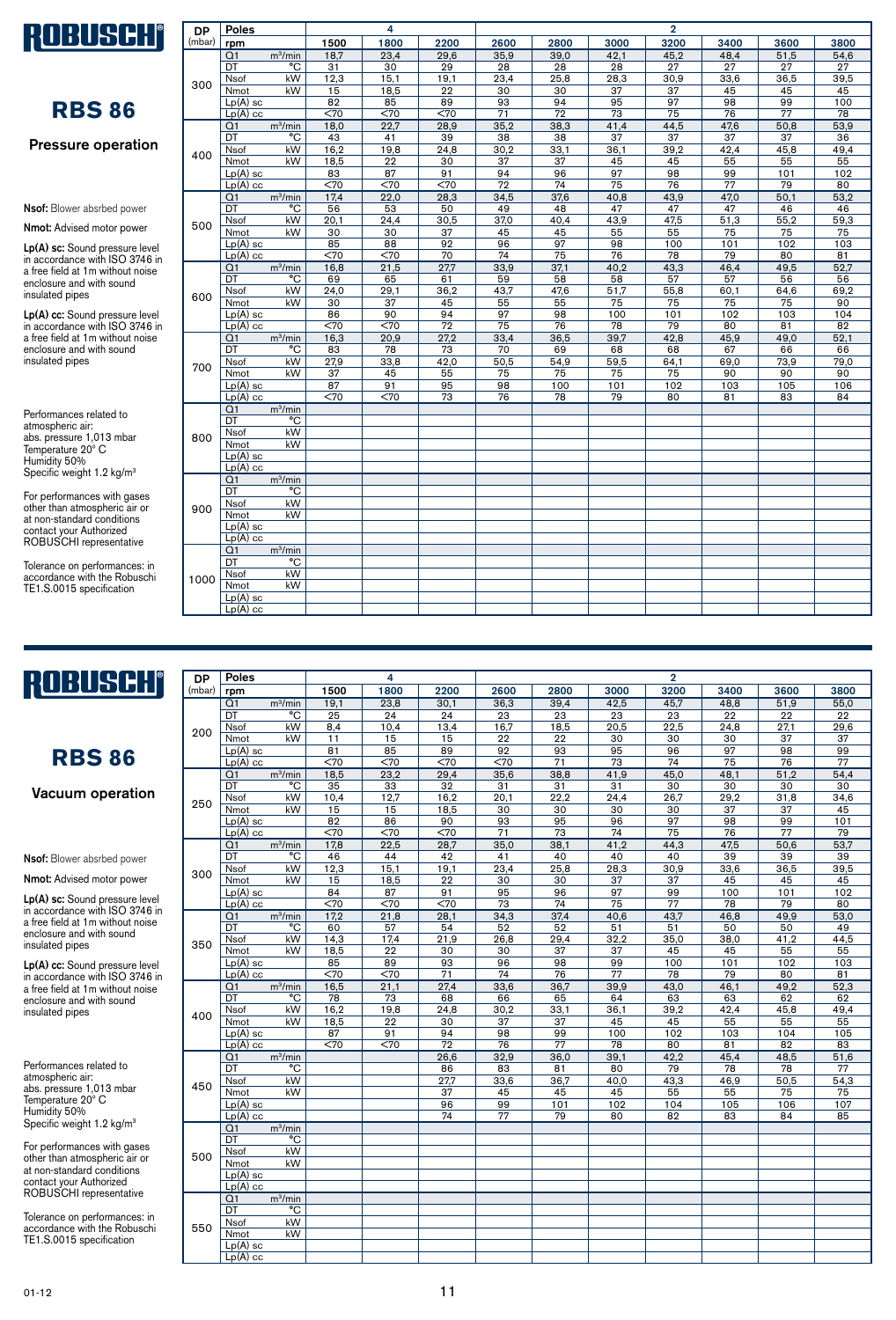

#### Pressure operation

Nsof: Blower absrbed power

Nmot: Advised motor power

Lp(A) sc: Sound pressure level in accordance with ISO 3746 in a free field at 1m without noise enclosure and with sound insulated pipes

Lp(A) cc: Sound pressure level in accordance with ISO 3746 in a free field at 1m without noise enclosure and with sound insulated pipes

Performances related to atmospheric air: abs. pressure 1,013 mbar Temperature 20° C Humidity 50% Specific weight 1.2 kg/m 3

For performances with gases other than atmospheric air or at non-standard conditions contact your Authorized ROBUSCHI representative

Tolerance on performances: in accordance with the Robuschi TE1.S.0015 specification

| <b>DP</b> | Poles          |                        |                  |                  | 4                |                 |                 |                 |                 | 2               |      |      |
|-----------|----------------|------------------------|------------------|------------------|------------------|-----------------|-----------------|-----------------|-----------------|-----------------|------|------|
| (mbar)    | rpm            |                        | 1200             | 1300             | 1400             | 1500            | 1800            | 2200            | 2400            | 2600            | 2800 | 3000 |
|           | Q1             | $m^3/m$ in             | 16.3             | 17,9             | 19,6             | 21,3            | 26,3            | 33,0            | 36.3            | 39,6            | 43,0 | 46.3 |
|           | DT             | $\overline{C}$         | 31               | 30               | 30               | 29              | 28              | 28              | 27              | 27              | 27   | 27   |
|           | Nsof           | kW                     | 10.6             | 11,6             | 12,6             | 13,6            | 17,0            | 21,9            | 24,6            | 27,5            | 30,6 | 34,0 |
| 300       | Nmot           | kW                     | 15               | 15               | 15               | 18,5            | 22              | 30              | 30              | 37              | 37   | 45   |
|           | $Lp(A)$ sc     |                        | $\overline{76}$  | $\overline{77}$  | 79               | 80              | 83              | $\overline{87}$ | 89              | $\overline{91}$ | 92   | 93   |
|           | $Lp(A)$ cc     |                        | $\overline{50}$  | $\overline{50}$  | $\overline{570}$ | $70$            | $70$            | $70$            | $70$            | $70$            | 70   | 71   |
|           | Q1             | $m^3/m$ in             | 15,7             | 17,4             | 19,0             | 20,7            | 25,7            | 32,4            | 35,7            | 39,1            | 42,4 | 45,7 |
|           | DT             | $\overline{C}$         | 42               | 41               | 41               | 40              | 39              | 38              | 37              | 37              | 36   | 36   |
| 400       | Nsof           | kW                     | 13.9             | 15.2             | 16.5             | 17.8            | 22.0            | 28.0            | 31.3            | 34.7            | 38,4 | 42,3 |
|           | Nmot           | kW                     | 18,5             | 18,5             | 18,5             | 22              | 30              | 37              | 37              | 45              | 45   | 55   |
|           | $Lp(A)$ sc     |                        | 77               | 79               | 80               | 81              | 85              | 89              | 91              | 92              | 94   | 95   |
|           | $Lp(A)$ cc     |                        | $\overline{50}$  | $70$             | $\overline{50}$  | $70$            | $\overline{50}$ | $70$            | $\overline{50}$ | 70              | 72   | 73   |
|           | Q <sub>1</sub> | $m^3/m$ in             | 15.2             | 16.8             | 18.5             | 20.2            | 25.2            | 31.9            | 35.2            | 38.5            | 41.9 | 45.2 |
|           | DT             | $\overline{\text{°C}}$ | 55               | 53               | $\overline{52}$  | 51              | 49              | 48              | 47              | 47              | 46   | 46   |
|           | Nsof           | kW                     | 17.3             | 18,8             | 20.4             | 22,0            | 27.0            | 34.1            | 38,0            | 42.0            | 46,2 | 50,7 |
| 500       | Nmot           | kW                     | $\overline{22}$  | 22               | 30               | 30              | 37              | 45              | 45              | 55              | 55   | 75   |
|           | $Lp(A)$ sc     |                        | 78               | 80               | $\overline{81}$  | 83              | 86              | 90              | 92              | $\overline{94}$ | 95   | 96   |
|           | $Lp(A)$ cc     |                        | $\overline{50}$  | $\overline{570}$ | $\overline{570}$ | $70$            | $70$            | $70$            | 70              | 72              | 73   | 74   |
|           | Q1             | $m^3/m$ in             | 14,7             | 16,4             | 18,0             | 19.7            | 24.7            | 31.4            | 34,7            | 38,1            | 41,4 | 44,8 |
|           | DT             | $\overline{C}$         | 68               | 66               | 64               | 63              | 60              | 58              | 57              | 57              | 56   | 55   |
| 600       | Nsof           | kW                     | 20.6             | 22,4             | 24,3             | 26,2            | 32,0            | 40.3            | 44,6            | 49,2            | 54,0 | 59,0 |
|           | Nmot           | kW                     | 30               | 30               | 30               | 30              | 37              | 45              | 55              | 55              | 75   | 75   |
|           | $Lp(A)$ sc     |                        | 80               | 81               | 83               | 84              | 88              | 92              | 93              | 95              | 96   | 98   |
|           | $Lp(A)$ cc     |                        | $\overline{50}$  | $\overline{50}$  | $70$             | $\overline{50}$ | $70$            | $70$            | 71              | 73              | 74   | 76   |
|           | Q <sub>1</sub> | $m^3/m$ in             | 14.3             | 15,9             | 17,6             | 19,3            | 24,3            | 31.0            | 34,3            | 37.7            | 41.0 | 44,3 |
|           | DT             | $\overline{\text{c}}$  | 81               | 79               | 77               | 75              | 72              | 69              | 68              | 67              | 66   | 65   |
| 700       | Nsof           | kW                     | 24,0             | 26,1             | 28,2             | 30,3            | 37,0            | 46,4            | 51,3            | 56,5            | 61,8 | 67,4 |
|           | Nmot           | kW                     | 30               | 30               | 37               | 37              | 45              | 55              | 75              | 75              | 75   | 75   |
|           | $Lp(A)$ sc     |                        | 81               | 83               | 84               | 85              | 89              | 93              | 95              | 96              | 98   | 99   |
|           | $Lp(A)$ cc     |                        | $\overline{570}$ | $70$             | $70$             | $70$            | $70$            | 71              | 73              | 74              | 76   | 77   |
|           | Q1             | $m^3/m$ in             | 13,9             | 15,5             | 17,2             | 18,9            | 23,9            | 30.6            | 33,9            | 37,3            | 40,6 | 43,9 |
|           | DT             | $\overline{C}$         | 95               | 92               | 90               | 88              | 83              | 79              | 78              | 77              | 76   | 75   |
| 800       | Nsof           | kW                     | 27,3             | 29,7             | 32,1             | 34,5            | 42.0            | 52,5            | 58,0            | 63,7            | 69,6 | 75,7 |
|           | Nmot           | kW                     | 37               | 37               | 37               | 45              | 55              | 75              | 75              | 75              | 90   | 90   |
|           | $Lp(A)$ sc     |                        | 82               | 84               | 85               | $\overline{87}$ | 90              | 94              | 96              | $\overline{97}$ | 99   | 100  |
|           | $Lp(A)$ cc     |                        | $\overline{570}$ | $70$             | $\overline{570}$ | $70$            | $70$            | 72              | 74              | 75              | 77   | 78   |
|           | Q <sub>1</sub> | $m^3/m$ in             | 13,5             | 15,2             | 16,8             | 18,5            | 23,5            | 30.2            | 33,5            | 36,9            | 40,2 | 43,6 |
|           | DT             | °C                     | 110              | 106              | 103              | 101             | 95              | 90              | 89              | 88              | 86   | 86   |
| 900       | Nsof           | kW                     | 30,6             | 33,3             | 36,0             | 38,7            | 47,0            | 58,6            | 64,7            | 70,9            | 77,4 | 84,1 |
|           | Nmot           | kW                     | 37               | 45               | 45               | 45              | 55              | 75              | 75              | 90              | 90   | 110  |
|           | $Lp(A)$ sc     |                        | 83               | 85               | 86               | 88              | 91              | 95              | 97              | 98              | 100  | 101  |
|           | $Lp(A)$ cc     |                        | $\overline{50}$  | $70$             | $\overline{570}$ | Z               | $\overline{50}$ | 73              | 75              | 76              | 78   | 79   |
|           | Q <sub>1</sub> | $m^3/m$ in             | 13,1             | 14,8             | 16,5             | 18,2            | 23,2            | 29,8            | 33.2            | 36,5            | 39,9 | 43,2 |
|           | DT             | $\overline{\text{c}}$  | 126              | 121              | 117              | 114             | 107             | 102             | 100             | 98              | 97   | 96   |
| 1000      | Nsof           | kW                     | 34,0             | 36,9             | 39,9             | 42,9            | 52,0            | 64,7            | 71,4            | 78,2            | 85,2 | 92,4 |
|           | Nmot           | kW                     | 45               | 45               | 45               | 55              | 75              | 75              | 90              | 90              | 110  | 110  |
|           | $Lp(A)$ sc     |                        | 84               | 86               | 87               | 89              | 92              | 96              | 98              | 100             | 101  | 102  |
|           | $Lp(A)$ cc     |                        | $70$             | $70$             | $70$             | $70$            | 70              | 74              | 76              | 78              | 79   | 80   |

4

2

# ROBUSCH

### **RBS 95**

#### Vacuum operation

Nsof: Blower absrbed power

Nmot: Advised motor power

Lp(A) sc: Sound pressure level in accordance with ISO 3746 in a free field at 1m without noise enclosure and with sound insulated pipes

Lp(A) cc: Sound pressure level in accordance with ISO 3746 in a free field at 1m without noise enclosure and with sound insulated pipes

Performances related to atmospheric air: abs. pressure 1,013 mbar Temperature 20° C Humidity 50% Specific weight 1.2 kg/m 3

For performances with gases other than atmospheric air or at non-standard conditions contact your Authorized ROBUSCHI representative

| <b>DP</b> | Poles                    |                              |                       |                       | 4                     |                       |                       |                       |                       | $\overline{2}$        |                       |                 |
|-----------|--------------------------|------------------------------|-----------------------|-----------------------|-----------------------|-----------------------|-----------------------|-----------------------|-----------------------|-----------------------|-----------------------|-----------------|
| (mbar)    | rpm                      |                              | 1200                  | 1300                  | 1400                  | 1500                  | 1800                  | 2200                  | 2400                  | 2600                  | 2800                  | 3000            |
|           | Q1                       | $m^3/m$ in                   | 16,6                  | 18,3                  | 19,9                  | 21,6                  | 26,6                  | 33,3                  | 36,6                  | 40.0                  | 43,3                  | 46,7            |
|           | DT                       | ℃                            | 25                    | 24                    | 24                    | 24                    | 23                    | 23                    | 23                    | 22                    | 22                    | 22              |
| 200       | Nsof                     | kW                           | 7,3                   | 8,0                   | 8,7                   | 9,5                   | 11,9                  | 15,8                  | 17,9                  | 20,3                  | 22,8                  | 25,6            |
|           | Nmot                     | kW                           | 11                    | $\overline{11}$       | $\overline{11}$       | $\overline{11}$       | 15                    | 18,5                  | $\overline{22}$       | 30                    | 30                    | 30              |
|           | $Lp(A)$ sc               |                              | 75                    | 76                    | 78                    | 79                    | 83                    | 87                    | 88                    | 90                    | 91                    | 93              |
|           | $Lp(A)$ cc               |                              | $\overline{50}$       | $\overline{50}$       | $\overline{50}$       | $\overline{50}$       | $\overline{50}$       | $\overline{50}$       | $\overline{50}$       | $\overline{50}$       | $\overline{50}$       | $\overline{71}$ |
|           | Q1                       | $m^3/m$ in                   | 16,1                  | 17,7                  | 19,4                  | 21,1                  | 26,1                  | 32,8                  | 36,1                  | 39,4                  | 42,8                  | 46,1            |
|           | DT                       | $\overline{C}$               | 34                    | 34                    | 33                    | 33                    | 32                    | 31                    | 30                    | 30                    | 30                    | 30              |
| 250       | Nsof                     | kW                           | 8,9                   | 9,8                   | 10,6                  | 11,6                  | 14,4                  | 18,8                  | 21,3                  | 23,9                  | 26,7                  | 29,8            |
|           | Nmot                     | kW                           | 11                    | 11                    | 15                    | 15                    | 18,5                  | 22                    | 30                    | 30                    | 30                    | 37              |
|           | $Lp(A)$ sc               |                              | 76                    | $\overline{78}$       | $\overline{79}$       | 80                    | 84                    | 88                    | 90                    | 91                    | 93                    | 94              |
|           | $Lp(A)$ cc               |                              | $\overline{570}$      | $\overline{50}$       | Z                     | $70$                  | $\overline{50}$       | $70$                  | $70$                  | $\overline{50}$       | $\overline{71}$       | $\overline{72}$ |
|           | Q1                       | $m^3/m$ in                   | 15,5                  | 17,2                  | 18,9                  | 20,5                  | 25,6                  | 32,2                  | 35,6                  | 38,9                  | 42,3                  | 45,6            |
|           | DT                       | $\overline{C}$               | 45                    | 44                    | 44                    | 43                    | 41                    | 40                    | 40                    | 39                    | 39                    | 39              |
| 300       | <b>Nsof</b>              | kW                           | 10,6                  | 11,6                  | 12,6                  | 13,6                  | 17,0                  | 21,9                  | 24,6                  | 27,5                  | 30.6                  | 34,0            |
|           | Nmot                     | kW                           | 15                    | 15                    | 15                    | 18,5                  | $\overline{22}$       | 30                    | 30                    | 37                    | 37                    | 45              |
|           | $Lp(A)$ sc<br>$Lp(A)$ cc |                              | 77<br>$\overline{50}$ | 79<br>$\overline{50}$ | 80<br>$\overline{50}$ | 82<br>$\overline{50}$ | 85<br>$\overline{50}$ | 89<br>$\overline{50}$ | 91<br>$\overline{50}$ | 93<br>$\overline{71}$ | 94<br>$\overline{72}$ | 95<br>73        |
|           | Q1                       |                              |                       | 16.7                  |                       | 20,0                  |                       |                       |                       | 38.4                  | 41.7                  |                 |
|           | DT                       | $m^3/m$ in<br>$\overline{C}$ | 15,0<br>59            | 58                    | 18,3<br>56            | 55                    | 25,0<br>53            | 31,7<br>51            | 35,0<br>51            | 50                    | 50                    | 45,1<br>49      |
|           | Nsof                     | kW                           | 12,3                  | 13,4                  | 14,5                  | 15,7                  | 19,5                  | 24,9                  | 27,9                  | 31,1                  | 34,5                  | 38,1            |
| 350       | Nmot                     | kW                           | 15                    | 15                    | 18,5                  | 18,5                  | 22                    | 30                    | 37                    | 37                    | 45                    | 45              |
|           | $Lp(A)$ sc               |                              | 79                    | $\overline{81}$       | 82                    | 83                    | 87                    | $\overline{91}$       | 92                    | 94                    | 96                    | 97              |
|           | $Lp(A)$ cc               |                              | Z                     | $\overline{50}$       | $70$                  | Z                     | $70$                  | $70$                  | 70                    | 72                    | $\overline{74}$       | 75              |
|           | Q1                       | m <sup>3</sup> /min          | 14,4                  | 16,1                  | 17,8                  | 19,4                  | 24,5                  | 31,1                  | 34,5                  | 37,8                  | 41,2                  | 44,5            |
|           | DT                       | $\overline{C}$               | 76                    | 74                    | 72                    | 70                    | 67                    | 64                    | 64                    | 63                    | 62                    | 62              |
|           | Nsof                     | kW                           | 13,9                  | 15,2                  | 16,5                  | 17,8                  | 22,0                  | 28,0                  | 31,3                  | 34,7                  | 38,4                  | 42,3            |
| 400       | Nmot                     | kW                           | 18,5                  | 18,5                  | 18,5                  | $\overline{22}$       | 30                    | 37                    | 37                    | 45                    | 45                    | 55              |
|           | $Lp(A)$ sc               |                              | 81                    | 82                    | 84                    | 85                    | 89                    | 92                    | 94                    | 96                    | 97                    | 98              |
|           | $Lp(A)$ cc               |                              | $\overline{50}$       | $\overline{50}$       | $\overline{50}$       | $70$                  | $70$                  | 70                    | $\overline{72}$       | 74                    | $\overline{75}$       | $\overline{76}$ |
|           | Q <sub>1</sub>           | $m^3/m$ in                   | 13,8                  | 15,5                  | 17,2                  | 18,8                  | 23,9                  | 30,5                  | 33,9                  | 37,2                  | 40,6                  | 43,9            |
|           | DT                       | ℃                            | 97                    | 94                    | 91                    | 89                    | 84                    | 81                    | 79                    | 78                    | 77                    | 76              |
|           | Nsof                     | kW                           | 15,6                  | 17,0                  | 18,4                  | 19,9                  | 24,5                  | 31,1                  | 34,6                  | 38,4                  | 42,3                  | 46,5            |
| 450       | Nmot                     | kW                           | 18,5                  | 22                    | 22                    | 30                    | 30                    | 37                    | 45                    | 45                    | 55                    | 55              |
|           | $Lp(A)$ sc               |                              | 82                    | 84                    | 85                    | 87                    | 90                    | 94                    | 96                    | 97                    | 99                    | 100             |
|           | $Lp(A)$ cc               |                              | $70$                  | $\overline{50}$       | $70$                  | $\overline{5}$        | $70$                  | 72                    | 74                    | 75                    | 77                    | 78              |
|           | Q1                       | m <sup>3</sup> /min          | 13,2                  | 14,9                  | 16,5                  | 18,2                  | 23,2                  | 29,9                  | 33,2                  | 36,6                  | 39,9                  | 43,3            |
|           | DT                       | $\overline{C}$               | 124                   | 119                   | 115                   | 112                   | 106                   | 100                   | 98                    | 97                    | 96                    | 95              |
| 500       | <b>Nsof</b>              | kW                           | 17,3                  | 18,8                  | 20.4                  | 22,0                  | 27,0                  | 34,1                  | 38,0                  | 42,0                  | 46,2                  | 50,7            |
|           | Nmot                     | kW                           | 22                    | 22                    | 30                    | 30                    | 37                    | 45                    | 45                    | 55                    | 55                    | 75              |
|           | $Lp(A)$ sc               |                              | 84                    | 86                    | 87                    | 89                    | 92                    | 96                    | 98                    | 99                    | 101                   | 102             |
|           | $Lp(A)$ cc               |                              | $70$                  | $\overline{50}$       | $\overline{50}$       | $\overline{50}$       | 70                    | $\overline{74}$       | $\overline{76}$       | $\overline{77}$       | 79                    | 80              |
|           | Q1                       | $m^3/m$ in                   |                       |                       |                       |                       |                       |                       |                       |                       |                       |                 |
|           | DT                       | $\overline{C}$               |                       |                       |                       |                       |                       |                       |                       |                       |                       |                 |
| 550       | Nsof                     | kW                           |                       |                       |                       |                       |                       |                       |                       |                       |                       |                 |
|           | Nmot                     | kW                           |                       |                       |                       |                       |                       |                       |                       |                       |                       |                 |
|           | $Lp(A)$ sc               |                              |                       |                       |                       |                       |                       |                       |                       |                       |                       |                 |
|           | $Lp(A)$ cc               |                              |                       |                       |                       |                       |                       |                       |                       |                       |                       |                 |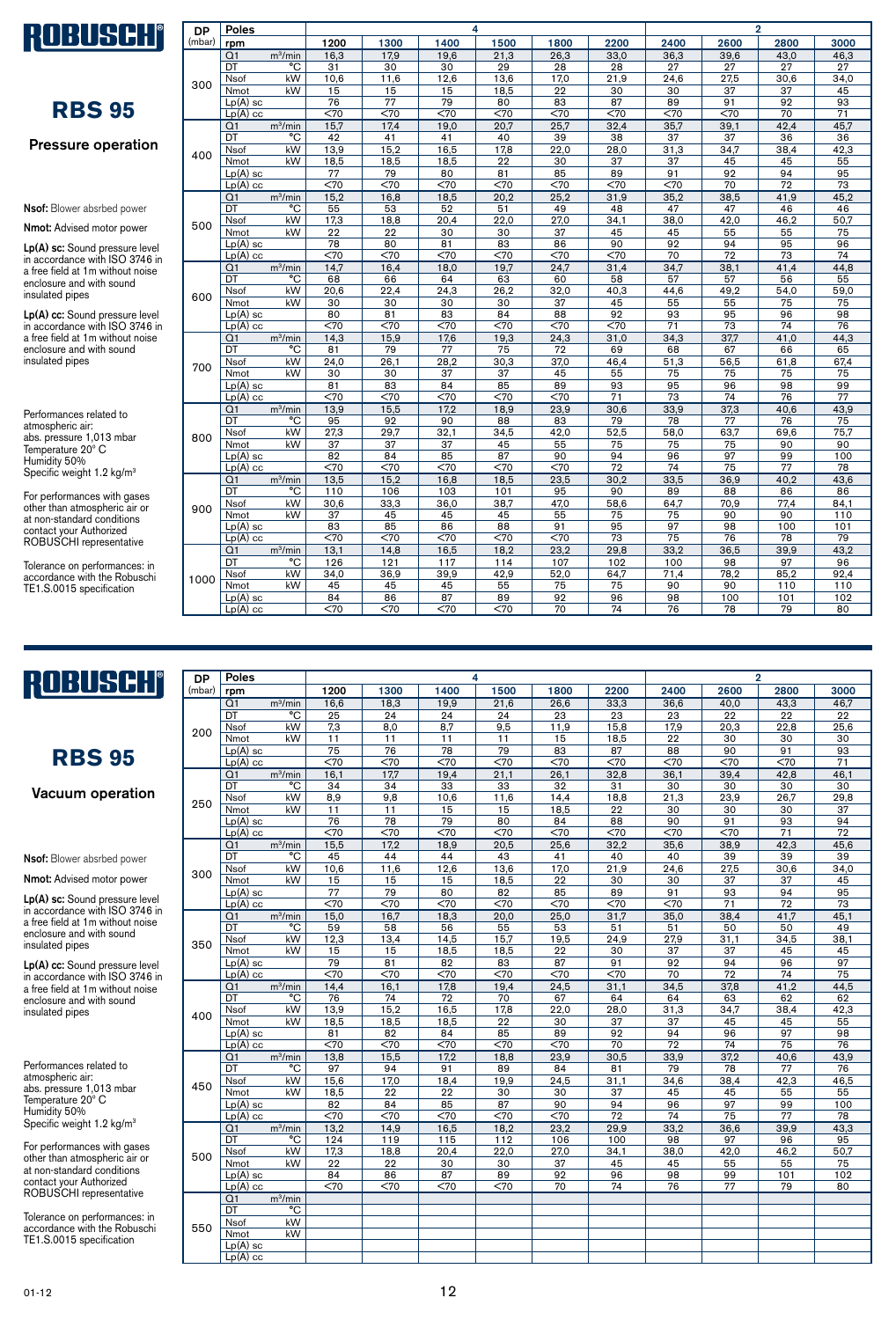

#### Pressure operation

Nsof: Blower absrbed power

Nmot: Advised motor power

Lp(A) sc: Sound pressure level in accordance with ISO 3746 in a free field at 1m without noise enclosure and with sound insulated pipes

Lp(A) cc: Sound pressure level in accordance with ISO 3746 in a free field at 1m without noise enclosure and with sound insulated pipes

Performances related to atmospheric air: abs. pressure 1,013 mbar Temperature 20° C Humidity 50% Specific weight 1.2 kg/m 3

For performances with gases other than atmospheric air or at non-standard conditions contact your Authorized ROBUSCHI representative

Tolerance on performances: in accordance with the Robuschi TE1.S.0015 specification

| <b>DP</b> | Poles                                 |                  |                  | 4                |                  |                  |                 |                 | 2               |       |                 |
|-----------|---------------------------------------|------------------|------------------|------------------|------------------|------------------|-----------------|-----------------|-----------------|-------|-----------------|
| (mbar)    | rpm                                   | 1200             | 1300             | 1400             | 1500             | 1800             | 2200            | 2400            | 2600            | 2800  | 3000            |
|           | Q1<br>$m^3/m$ in                      | 21.2             | 23.4             | 25,6             | 27,7             | 34,3             | 3,0             | 47,3            | 51,6            | 56.0  | 60.3            |
|           | $\overline{C}$<br>DT                  | 30               | 30               | 29               | 29               | 28               | 28              | 27              | 27              | 27    | 27              |
| 300       | Nsof<br>kW                            | 13,6             | 14,9             | 16,2             | 17,5             | 21,6             | 27,6            | 30,9            | 34,4            | 38,1  | 42,0            |
|           | Nmot<br>kW                            | 18,5             | 18,5             | 18,5             | 22               | 30               | 37              | 37              | 45              | 45    | 55              |
|           | $Lp(A)$ sc                            | 79               | 80               | 82               | 83               | 86               | 90              | $\overline{92}$ | 94              | 95    | 96              |
|           | $Lp(A)$ cc                            | $\overline{50}$  | $\overline{50}$  | $70$             | $70$             | $70$             | $70$            | 70              | 72              | 73    | 74              |
|           | Q <sub>1</sub><br>m <sup>3</sup> /min | 20,5             | 22,6             | 24,8             | 27,0             | 33,5             | 42.2            | 46,5            | 50,9            | 55,2  | 59,6            |
|           | DT<br>$\overline{C}$                  | 42               | 41               | 41               | 40               | 39               | 37              | 37              | 37              | 36    | 36              |
| 400       | kW<br>Nsof                            | 18,0             | 19,6             | 21,2             | 22,9             | 28,1             | 35,6            | 39,6            | 43,8            | 48,2  | 52,9            |
|           | Nmot<br>kW                            | 22               | 22               | 30               | 30               | 37               | 45              | 45              | 55              | 55    | 75              |
|           | $Lp(A)$ sc                            | 80               | 82               | 83               | 84               | 88               | 92              | 94              | 95              | 97    | 98              |
|           | $Lp(A)$ cc                            | $\overline{50}$  | $\overline{50}$  | $70$             | $70$             | $\overline{50}$  | $70$            | 72              | 73              | 75    | 76              |
|           | Q <sub>1</sub><br>$m^3/m$ in          | 19.8             | 22,0             | 24,2             | 26,3             | 32,8             | 41.5            | 45,9            | 50.2            | 54,6  | 58,9            |
|           | ℃<br>DT                               | 54               | 53               | 52               | 51               | 49               | 48              | 47              | 46              | 46    | 46              |
| 500       | kW<br><b>Nsof</b>                     | 22,3             | 24,3             | 26,3             | 28,3             | 34,6             | 43,6            | 48.3            | 53,2            | 58,4  | 63,8            |
|           | kW<br>Nmot                            | 30               | 30               | 30               | 37               | 45               | 55              | 55              | 75              | 75    | 75              |
|           | $Lp(A)$ sc                            | $\overline{81}$  | 83               | 84               | 86               | 89               | 93              | $\overline{95}$ | 97              | 98    | 99              |
|           | $Lp(A)$ cc                            | $\overline{570}$ | $\overline{570}$ | $\overline{570}$ | $\overline{570}$ | $\overline{570}$ | 71              | 73              | 75              | 76    | 77              |
|           | Q <sub>1</sub><br>$m^3/m$ in          | 19.2             | 21.4             | 23,6             | 25,7             | 32.2             | 40.9            | 45,3            | 49,6            | 54,0  | 58,3            |
|           | $\overline{C}$<br>DT                  | 67               | 66               | 64               | 63               | 60               | 58              | 57              | 56              | 56    | 55              |
| 600       | kW<br>Nsof                            | 26,7             | 29,0             | 31.4             | 33,8             | 41,2             | 51,5            | 57,0            | 62,6            | 68,5  | 74,6            |
|           | kW<br>Nmot                            | 30               | 37               | 37               | 45               | 55               | 75              | 75              | 75              | 90    | 90              |
|           | $Lp(A)$ sc                            | 83               | 84               | 86               | 87               | 91               | 95              | 96              | 98              | 99    | 101             |
|           | $Lp(A)$ cc                            | Z                | $70$             | $70$             | $70$             | $70$             | 73              | 74              | 76              | 77    | 79              |
|           | Q <sub>1</sub><br>$m^3/m$ in          | 18.7             | 20.8             | 23.0             | 25.2             | 31,7             | 40.4            | 44.7            | 49.1            | 53.4  | 57.8            |
|           | $\overline{\text{°C}}$<br>DT          | 81               | 78               | 76               | 75               | 71               | 68              | 67              | 67              | 66    | 65              |
| 700       | kW<br>Nsof                            | 31,0             | 33,7             | 36,5             | 39,2             | 47,7             | 59,5            | 65,7            | 72,1            | 78,7  | 85,5            |
|           | kW<br>Nmot                            | 37               | 45               | 45               | 45               | 55               | 75              | 75              | 90              | 90    | 110             |
|           | $Lp(A)$ sc                            | 84               | 86               | 87               | 88               | 92               | 96              | 98              | 99              | 101   | 102             |
|           | $Lp(A)$ cc                            | $70$             | $70$             | $70$             | $70$             | $70$             | 74              | 76              | 77              | 79    | 80              |
|           | $m^3/m$ in<br>Q1                      | 18,1             | 20,3             | 22,5             | 24,7             | 31.2             | 39,9            | 44,2            | 48,6            | 52,9  | 57,3            |
|           | $\overline{C}$<br>DT                  | 95               | 92               | 89               | 87               | 83               | 79              | 78              | 77              | 76    | 75              |
| 800       | kW<br>Nsof                            | 35,4             | 38,4             | 41,5             | 44,6             | 54,2             | 67,5            | 74,4            | 81,5            | 88,8  | 96,4            |
|           | kW<br>Nmot                            | 45               | 45               | 55               | 55               | 75               | 90              | 90              | 90              | 110   | 110             |
|           | $Lp(A)$ sc                            | 85               | 87               | 88               | 90               | 93               | $\overline{97}$ | 99              | 100             | 102   | 103             |
|           | $Lp(A)$ cc                            | $\overline{50}$  | $\overline{50}$  | $70$             | $70$             | $\overline{71}$  | 75              | $\overline{77}$ | $\overline{78}$ | 80    | $\overline{81}$ |
|           | $m^3/m$ in<br>Q <sub>1</sub>          | 17.7             | 19.8             | 22.0             | 24.2             | 30.7             | 39.4            | 43.7            | 48.1            | 52.4  | 56,8            |
|           | $\overline{C}$<br>DT                  | 110              | 106              | 103              | 100              | 95               | 90              | 89              | 87              | 86    | 85              |
| 900       | kW<br>Nsof                            | 39,7             | 43,1             | 46,6             | 50,1             | 60,7             | 75,4            | 83,1            | 90,9            | 98,9  | 107,2           |
|           | kW<br>Nmot                            | 45               | 55               | 55               | 75               | 75               | 90              | 90              | 110             | 110   | 132             |
|           | $Lp(A)$ sc                            | 86               | 88               | 89               | 91               | 94               | 98              | 100             | 101             | 103   | 104             |
|           | $Lp(A)$ cc                            | $70$             | $70$             | $70$             | $\overline{50}$  | 72               | 76              | 78              | 79              | 81    | 82              |
|           | Q <sub>1</sub><br>$m^3/m$ in          |                  |                  |                  |                  | 30,3             | 38,9            | 43,3            | 47,6            | 52,0  | 56,3            |
|           | ℃<br>DT                               |                  |                  |                  |                  | 107              | 101             | 100             | 98              | 97    | 96              |
| 1000      | <b>Nsof</b><br>kW                     |                  |                  |                  |                  | 67,2             | 83,4            | 91,8            | 100,3           | 109,1 | 118,1           |
|           | kW<br>Nmot                            |                  |                  |                  |                  | 75               | 110             | 110             | 110             | 132   | 132             |
|           | $Lp(A)$ sc                            |                  |                  |                  |                  | 95               | 99              | 101             | 103             | 104   | 105             |
|           | $Lp(A)$ cc                            |                  |                  |                  |                  | 73               | $\overline{77}$ | 79              | 81              | 82    | 83              |

4

2

5

# ROBUSCHI

## **RBS 105**

#### Vacuum operation

Nsof: Blower absrbed power

Nmot: Advised motor power

Lp(A) sc: Sound pressure level in accordance with ISO 3746 in a free field at 1m without noise enclosure and with sound insulated pipes

Lp(A) cc: Sound pressure level in accordance with ISO 3746 in a free field at 1m without noise enclosure and with sound insulated pipes

Performances related to atmospheric air: abs. pressure 1,013 mbar Temperature 20° C Humidity 50% Specific weight 1.2 kg/m 3

For performances with gases other than atmospheric air or at non-standard conditions contact your Authorized ROBUSCHI representative

Tolerance on performances: in accordance with the Robuschi TE1.S.0015 specification

| <b>DP</b> | Poles                    |                              |                       |                       |                  | 4                     |                       |                       |                       | 2                     |                        |                 |
|-----------|--------------------------|------------------------------|-----------------------|-----------------------|------------------|-----------------------|-----------------------|-----------------------|-----------------------|-----------------------|------------------------|-----------------|
| (mbar)    | rpm                      |                              | 1200                  | 1300                  | 1400             | 1500                  | 1800                  | 2200                  | 2400                  | 2600                  | 2800                   | 3000            |
|           | Q1                       | $m^3/m$ in                   | 21,7                  | 23,8                  | 26,0             | 28,2                  | 34,7                  | 43,4                  | 47.7                  | 52,1                  | 56.4                   | 60.8            |
|           | DT                       | $\overline{\rm ^{\circ}C}$   | 25                    | 24                    | 24               | 24                    | 23                    | 23                    | 23                    | 22                    | 22                     | 22              |
| 200       | Nsof                     | kW                           | 9,3                   | 10,2                  | 11,1             | 12,0                  | 15,1                  | 19,7                  | 22,2                  | 25,0                  | 28,0                   | 31,2            |
|           | Nmot                     | kW                           | 11                    | 15                    | 15               | 15                    | 18,5                  | 22                    | 30                    | 30                    | 37                     | 37              |
|           | $Lp(A)$ sc               |                              | 78                    | 79                    | 81               | 82                    | 86                    | 90                    | 91                    | 93                    | 94                     | 96              |
|           | $Lp(A)$ cc               |                              | $\overline{50}$       | $70$                  | $70$             | $70$                  | $70$                  | $70$                  | $70$                  | 71                    | 72                     | 74              |
|           | Q1                       | $m^3/m$ in                   | 21,0                  | 23,1                  | 25,3             | 27,5                  | 34,0                  | 42,7                  | 47,0                  | 51,4                  | 55,7                   | 60,1            |
|           | DT                       | $\overline{C}$               | 34                    | 33                    | 33               | 33                    | 32                    | 31                    | 30                    | 30                    | 30                     | 30              |
| 250       | Nsof                     | kW                           | 11,5                  | 12,5                  | 13,6             | 14,8                  | 18,3                  | 23,6                  | 26,6                  | 29,7                  | 33,0                   | 36,6            |
|           | Nmot                     | kW                           | 15                    | 15                    | 18,5             | 18,5                  | 22                    | 30                    | 30                    | 37                    | 37                     | 45              |
|           | $Lp(A)$ sc               |                              | 79                    | $\overline{81}$       | 82               | 83                    | 87                    | 91                    | 93                    | 94                    | 96                     | 97              |
|           | $Lp(A)$ cc               |                              | $\overline{50}$       | $\overline{50}$       | $\overline{570}$ | $\overline{50}$       | $\overline{570}$      | $\overline{50}$       | $\overline{71}$       | $\overline{72}$       | $\overline{74}$        | $\overline{75}$ |
|           | Q <sub>1</sub>           | $m^3/m$ in                   | 20.3                  | 22.5                  | 24,6             | 26,8                  | 33,3                  | 42,0                  | 46,4                  | 50.7                  | 55,1                   | 59,4            |
|           | DT                       | $\overline{C}$               | 45                    | 44                    | 43               | 43                    | 41                    | 40                    | 40                    | 39                    | 39                     | 39              |
| 300       | Nsof                     | kW                           | 13,6                  | 14,9                  | 16,2             | 17,5                  | 21,6                  | 27,6                  | 30,9                  | 34,4                  | 38,1                   | 42,0            |
|           | Nmot                     | kW                           | 18,5                  | 18,5                  | 18,5             | 22                    | 30                    | 37                    | 37                    | 45                    | 45                     | 55              |
|           | $Lp(A)$ sc               |                              | 80                    | 82                    | 83               | 85                    | 88                    | 92                    | 94                    | 96                    | 97                     | 98              |
|           | $Lp(A)$ cc               |                              | $70$                  | $70$                  | $70$             | $\overline{50}$       | $70$                  | 70                    | 72                    | 74                    | 75                     | 76              |
|           | $\overline{Q1}$          | $m^3/m$ in                   | 19,6                  | 21,8                  | 23,9             | 26,1                  | 32,6                  | 41,3                  | 45,7                  | 50,0                  | 54,4                   | 58,7            |
|           | DT                       | $\overline{C}$               | 59                    | 57                    | 56               | 55                    | 53                    | 51                    | 50                    | 50                    | 49                     | 49              |
| 350       | Nsof                     | kW                           | 15,8                  | 17,2                  | 18,7             | 20,2                  | 24,9                  | 31,6                  | 35,3                  | 39,1                  | 43,2                   | 47,5            |
|           | Nmot                     | kW                           | 18.5                  | 22                    | 22               | 30                    | 30                    | 37                    | 45                    | 45                    | 55                     | 55              |
|           | $Lp(A)$ sc               |                              | 82                    | 84                    | 85               | 86                    | 90                    | 94                    | 95                    | $\overline{97}$       | 99                     | 100             |
|           | $Lp(A)$ cc               |                              | $\overline{570}$      | $\overline{50}$       | $70$             | $\overline{50}$       | $\overline{50}$       | $\overline{72}$       | $\overline{73}$       | $\overline{75}$       | $\overline{77}$        | 78              |
|           | Q1<br>DT                 | $m^3/m$ in<br>$\overline{C}$ | 18,9                  | 21,0                  | 23,2             | 25,4                  | 31,9                  | 40,6                  | 44,9                  | 49,3                  | 53,6                   | 58,0            |
|           |                          |                              | 75                    | 73                    | 72               | 70                    | 67                    | 64                    | 63                    | 63                    | 62                     | 61              |
| 400       | Nsof                     | kW<br>kW                     | 18,0                  | 19,6                  | 21,2             | 22,9                  | 28,1                  | 35,6                  | 39,6                  | 43,8                  | 48,2                   | 52,9            |
|           | Nmot                     |                              | 22                    | 22                    | 30               | 30                    | 37                    | 45                    | 45                    | 55                    | 55                     | 75              |
|           | $Lp(A)$ sc<br>$Lp(A)$ cc |                              | 84<br>$\overline{50}$ | 85<br>$\overline{50}$ | 87<br>$70$       | 88<br>$\overline{50}$ | 92<br>$\overline{50}$ | 95<br>$\overline{73}$ | 97<br>$\overline{75}$ | 99<br>$\overline{77}$ | 100<br>$\overline{78}$ | 101<br>79       |
|           |                          | $m^3/m$ in                   | 18,1                  | 20,3                  | 22,4             | 24,6                  | 31,1                  | 39,8                  | 44,2                  | 48,5                  | 52,9                   | 57,2            |
|           | Q1<br>DT                 | ℃                            | 96                    | 93                    | 91               | 89                    | 84                    | 80                    | 79                    | 78                    | 77                     | 76              |
|           | Nsof                     | kW                           | 20,2                  | 22,0                  | 23,8             | 25,6                  | 31,4                  | 39,6                  | 44,0                  | 48,5                  | 53,3                   | 58,3            |
| 450       | Nmot                     | kW                           | 30                    | 30                    | 30               | 30                    | $\overline{37}$       | 45                    | 55                    | 55                    | $\overline{75}$        | 75              |
|           | $Lp(A)$ sc               |                              | 85                    | 87                    | 88               | 90                    | 93                    | 97                    | 99                    | 100                   | 102                    | 103             |
|           | $Lp(A)$ cc               |                              | $70$                  | $\overline{50}$       | $70$             | $70$                  | 71                    | 75                    | 77                    | 78                    | 80                     | 81              |
|           | Q1                       | m <sup>3</sup> /min          |                       |                       |                  |                       | 30,3                  | 39,0                  | 43,3                  | 47,7                  | 52,0                   | 56,4            |
|           | DT                       | $\overline{C}$               |                       |                       |                  |                       | 105                   | 100                   | 98                    | 97                    | 95                     | 94              |
|           | Nsof                     | kW                           |                       |                       |                  |                       | 34,6                  | 43,6                  | 48,3                  | 53,2                  | 58,4                   | 63,8            |
| 500       | Nmot                     | kW                           |                       |                       |                  |                       | 45                    | 55                    | 55                    | 75                    | 75                     | 75              |
|           | $Lp(A)$ sc               |                              |                       |                       |                  |                       | 95                    | 99                    | 101                   | 102                   | 104                    | 105             |
|           | $Lp(A)$ cc               |                              |                       |                       |                  |                       | 73                    | 77                    | 79                    | 80                    | 82                     | 83              |
|           | Q1                       | $m^3/m$ in                   |                       |                       |                  |                       |                       |                       |                       |                       |                        |                 |
|           | DT                       | $\overline{C}$               |                       |                       |                  |                       |                       |                       |                       |                       |                        |                 |
|           | <b>Nsof</b>              | kW                           |                       |                       |                  |                       |                       |                       |                       |                       |                        |                 |
| 550       | Nmot                     | kW                           |                       |                       |                  |                       |                       |                       |                       |                       |                        |                 |
|           | $Lp(A)$ sc               |                              |                       |                       |                  |                       |                       |                       |                       |                       |                        |                 |
|           | $Lp(A)$ cc               |                              |                       |                       |                  |                       |                       |                       |                       |                       |                        |                 |
|           |                          |                              |                       |                       |                  |                       |                       |                       |                       |                       |                        |                 |

4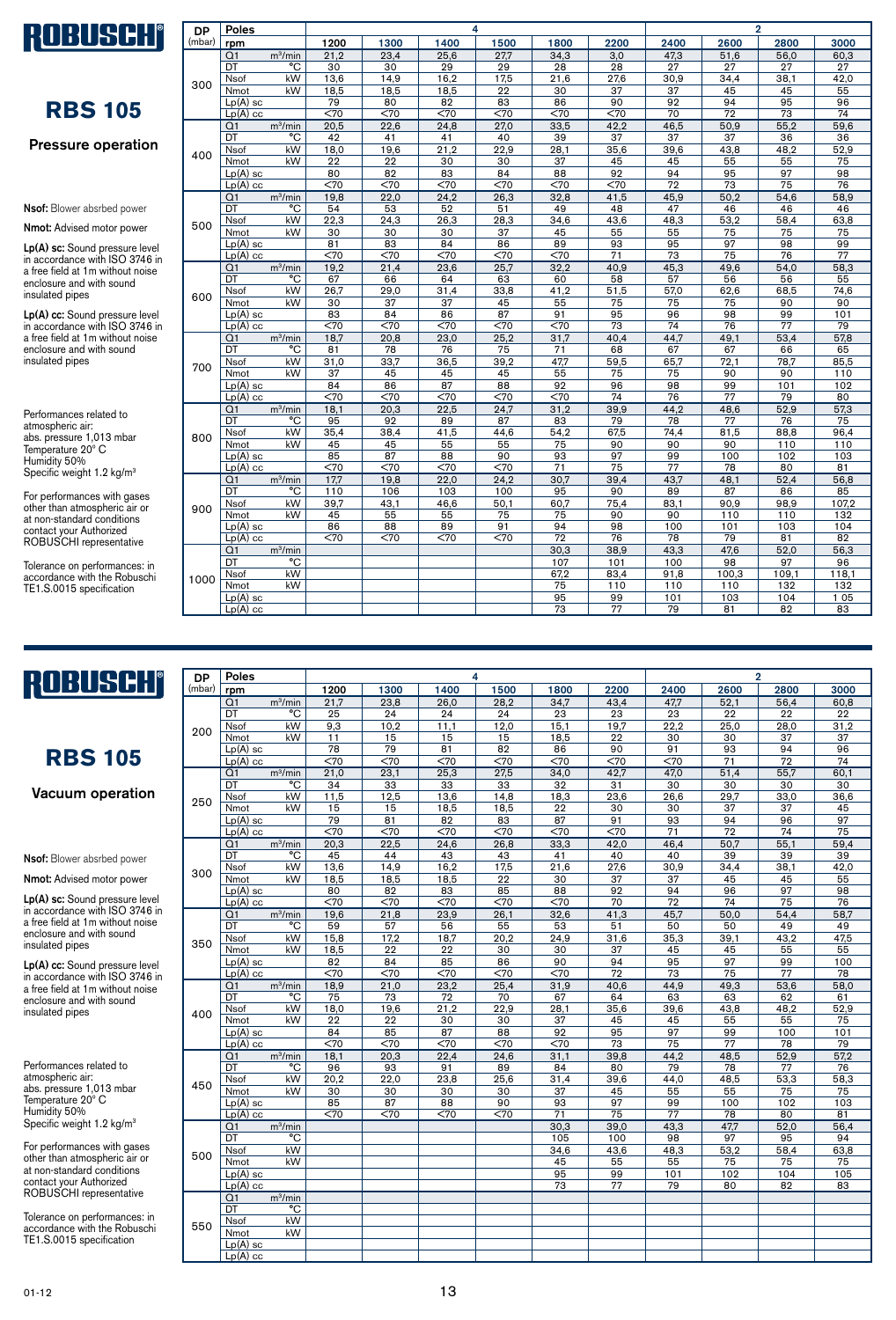

4

4

### **RBS 106**

### Pressure operation

Nsof: Blower absrbed power

Nmot: Advised motor power

Lp(A) sc: Sound pressure level in accordance with ISO 3746 in a free field at 1m without noise enclosure and with sound insulated pipes

Lp(A) cc: Sound pressure level in accordance with ISO 3746 in a free field at 1m without noise enclosure and with sound insulated pipes

Performances related to atmospheric air: abs. pressure 1,013 mbar Temperature 20° C Humidity 50% Specific weight 1.2 kg/m 3

For performances with gases other than atmospheric air or at non-standard conditions contact your Authorized ROBUSCHI representative

Tolerance on performances: in accordance with the Robuschi TE1.S.0015 specification

| DP.                                     | Poles<br>4<br>2     |                            |                  |                  |                  |                 |                 |                 |                 |                 |                 |                 |
|-----------------------------------------|---------------------|----------------------------|------------------|------------------|------------------|-----------------|-----------------|-----------------|-----------------|-----------------|-----------------|-----------------|
| (mbar)                                  | rpm                 |                            | 1200             | 1300             | 1400             | 1500            | 1800            | 2200            | 2400            | 2600            | 2800            | 3000            |
|                                         | Q1                  | m <sup>3</sup> /min        | 28,9             | 31,9             | 34,8             | 37,8            | 46,7            | 58,6            | 64,5            | 70,5            | 76,4            | 82,4            |
|                                         | DT                  | $\overline{C}$             | 31               | 30               | 30               | $\overline{29}$ | $\overline{28}$ | 28              | $\overline{27}$ | $\overline{27}$ | $\overline{27}$ | $\overline{27}$ |
|                                         | <b>Nsof</b>         | kW                         | 18.4             | 20.1             | 21.8             | 23,5            | 28.8            | 36,5            | 40.6            | 44.9            | 49.5            | 54.3            |
|                                         | Nmot                | kW                         | 22               | 30               | 30               | 30              | 37              | 45              | 55              | 55              | 75              | 75              |
|                                         | $Lp(A)$ sc          |                            | 82               | 83               | 85               | 86              | 89              | 93              | 95              | 97              | 98              | 99              |
|                                         | $Lp(A)$ cc          |                            | $\overline{50}$  | $\overline{570}$ | $\overline{570}$ | $\overline{50}$ | $\overline{50}$ | $\overline{71}$ | 73              | $\overline{75}$ | 76              | $\overline{77}$ |
|                                         | Q1                  | m <sup>3</sup> /min        | 27,9             | 30.8             | 33.8             | 36.8            | 45.7            | 57,6            | 63,5            | 69.4            | 75.4            | 81,3            |
|                                         | DT                  | $\overline{C}$             | 42               | 41               | 41               | 40              | 39              | 38              | $\overline{37}$ | $\overline{37}$ | 36              | 36              |
|                                         | Nsof                | kW                         | 24,4             | 26.5             | 28,7             | 30,9            | 37,7            | 47.4            | 52,5            | 57.8            | 63.3            | 69,1            |
|                                         | Nmot                | kW                         | 30               | 30               | 37               | 37              | 45              | 55              | 75              | 75              | 75              | 90              |
|                                         | $Lp(A)$ sc          |                            | 83               | 85               | 86               | 87              | 91              | 95              | 97              | 98              | 100             | 101             |
|                                         | $Lp(A)$ cc          |                            | $\overline{50}$  | $\overline{50}$  | $70$             | Z               | $\overline{50}$ | 73              | 75              | 76              | 78              | 79              |
|                                         | Q1                  | $m^3/m$ in                 | 26.9             | 29.9             | 32,9             | 35.8            | 44.8            | 56,6            | 62.6            | 68.5            | 74,5            | 80.4            |
|                                         | DT                  | $\overline{\text{°C}}$     | 55               | 53               | 52               | 51              | 49              | 48              | 47              | 47              | 46              | 46              |
|                                         | <b>Nsof</b>         | kW                         | 30,3             | 33,0             | 35,6             | 38,3            | 46,6            | 58,3            | 64,4            | 70,7            | 77,2            | 84,0            |
|                                         | Nmot                | kW                         | 37               | 37               | 45               | 45              | 55              | 75              | 75              | 90              | 90              | 110             |
|                                         | $Lp(A)$ sc          |                            | 84               | 86               | 87               | 89              | 92              | 96              | 98              | 100             | 101             | 102             |
|                                         | $Lp(A)$ cc          |                            | $\overline{50}$  | $70$             | $70$             | $70$            | 70              | 74              | 76              | 78              | 79              | 80              |
|                                         | Q1                  | m <sup>3</sup> /min        | 26,1             | 29,1             | 32,0             | 35,0            | 43,9            | 55,8            | 61,7            | 67,7            | 73,6            | 79,6            |
|                                         | DT                  | $\overline{C}$             | 68               | 66               | 64               | 63              | 60              | 58              | 57              | 57              | 56              | 56              |
| 600                                     | Nsof                | kW                         | 36,3             | 39,4             | 42,6             | 45,8            | 55,6            | 69,2            | 76,3            | 83,5            | 91,1            | 98,8            |
|                                         | Nmot                | kW                         | 45               | 45               | 55               | 55              | 75              | 90              | 90              | 110             | 110             | 110             |
|                                         | $Lp(A)$ sc          |                            | 86               | 87               | 89               | 90              | 94              | 98              | 99              | 101             | 102             | 104             |
|                                         | $Lp(A)$ cc          |                            | $70$             | $70$             | $70$             | Z               | 72              | 76              | 77              | 79              | 80              | 82              |
|                                         | Q1                  | $m^3/m$ in                 | 25.3             | 28,3             | 31,3             | 34,3            | 43.2            | 55.0            | 61.0            | 66.9            | 72.9            | 78,8            |
|                                         | DT                  | $\overline{C}$             | 81               | 79               | 77               | 75              | 72              | 69              | 68              | 67              | 66              | 65              |
|                                         | Nsof                | kW                         | 42,2             | 45,8             | 49,5             | 53,2            | 64,5            | 80.1            | 88,1            | 96,4            | 104,9           | 113.7           |
|                                         | Nmot                | kW                         | 55               | 55               | 75               | 75              | 75              | 90              | 110             | 110             | 132             | 132             |
|                                         | $Lp(A)$ sc          |                            | 87               | 89               | 90               | 91              | 95              | 99              | 101             | 102             | 104             | 105             |
|                                         | $Lp(A)$ cc          |                            | $\overline{570}$ | $70$             | $70$             | $70$            | 73              | 77              | 79              | 80              | 82              | 83              |
|                                         | Q1                  | $m^3/m$ in                 |                  |                  |                  |                 |                 |                 |                 |                 |                 |                 |
|                                         | DT                  | $\overline{\text{°C}}$     |                  |                  |                  |                 |                 |                 |                 |                 |                 |                 |
|                                         | Nsof                | kW                         |                  |                  |                  |                 |                 |                 |                 |                 |                 |                 |
|                                         | Nmot                | kW                         |                  |                  |                  |                 |                 |                 |                 |                 |                 |                 |
|                                         | $Lp(A)$ sc          |                            |                  |                  |                  |                 |                 |                 |                 |                 |                 |                 |
|                                         | $Lp(A)$ cc          |                            |                  |                  |                  |                 |                 |                 |                 |                 |                 |                 |
|                                         | $Q1 \qquad m^3/min$ |                            |                  |                  |                  |                 |                 |                 |                 |                 |                 |                 |
|                                         | DT                  | $\overline{\text{c}}$      |                  |                  |                  |                 |                 |                 |                 |                 |                 |                 |
|                                         | Nsof                | kW                         |                  |                  |                  |                 |                 |                 |                 |                 |                 |                 |
|                                         | Nmot                | kW                         |                  |                  |                  |                 |                 |                 |                 |                 |                 |                 |
| 400<br>500<br>700<br>800<br>900<br>1000 | $Lp(A)$ sc          |                            |                  |                  |                  |                 |                 |                 |                 |                 |                 |                 |
|                                         | $Lp(A)$ cc          |                            |                  |                  |                  |                 |                 |                 |                 |                 |                 |                 |
|                                         | Q1                  | $m^3/m$ in                 |                  |                  |                  |                 |                 |                 |                 |                 |                 |                 |
|                                         | DT                  | $\overline{\rm ^{\circ}C}$ |                  |                  |                  |                 |                 |                 |                 |                 |                 |                 |
|                                         | Nsof                | kW                         |                  |                  |                  |                 |                 |                 |                 |                 |                 |                 |
|                                         | Nmot                | kW                         |                  |                  |                  |                 |                 |                 |                 |                 |                 |                 |
| 300                                     | $Lp(A)$ sc          |                            |                  |                  |                  |                 |                 |                 |                 |                 |                 |                 |
|                                         | $Lp(A)$ cc          |                            |                  |                  |                  |                 |                 |                 |                 |                 |                 |                 |

 $\overline{2}$ 

 $\overline{2}$ 

# ROBUSCHI

## **RBS 106**

#### Vacuum operation

Nsof: Blower absrbed power

Nmot: Advised motor power

Lp(A) sc: Sound pressure level in accordance with ISO 3746 in a free field at 1m without noise enclosure and with sound insulated pipes

Lp(A) cc: Sound pressure level in accordance with ISO 3746 in a free field at 1m without noise enclosure and with sound insulated pipes

Performances related to atmospheric air: abs. pressure 1,013 mbar Temperature 20° C Humidity 50% Specific weight 1.2 kg/m 3

For performances with gases other than atmospheric air or at non-standard conditions contact your Authorized ROBUSCHI representative

| <b>DP</b> | Poles           |                        |                          | 4                        | 2                        |                  |                 |                 |                 |            |            |                 |
|-----------|-----------------|------------------------|--------------------------|--------------------------|--------------------------|------------------|-----------------|-----------------|-----------------|------------|------------|-----------------|
| (mbar)    | rpm             |                        | 1200                     | 1300                     | 1400                     | 1500             | 1800            | 2200            | 2400            | 2600       | 2800       | 3000            |
|           | Q1              | $m^3/m$ in             | 29,5                     | 32.5                     | 35.4                     | 38.4             | 47.3            | 59.2            | 65.1            | 71.1       | 77.0       | 83,0            |
|           | DT              | $\overline{\text{C}}$  | 25                       | 24                       | 24                       | 24               | 23              | 23              | 23              | 22         | 22         | 22              |
| 200       | Nsof            | kW                     | 12,5                     | 13,7                     | 14,8                     | 16,1             | 19,9            | 25,6            | 28,7            | 32,1       | 35,6       | 39,4            |
|           | Nmot            | kW                     | 15                       | 18,5                     | 18,5                     | 18,5             | 30              | 30              | 37              | 37         | 45         | 45              |
|           | $Lp(A)$ sc      |                        | 81                       | 82                       | 84                       | 85               | 89              | 93              | 94              | 96         | 97         | 99              |
|           | $Lp(A)$ cc      |                        | $70$                     | $70$                     | $70$                     | $70$             | $70$            | 71              | 72              | 74         | 75         | 77              |
|           | Q1              | $m^3/m$ in             | 28,5                     | 31,5                     | 34,5                     | 37,5             | 46,4            | 58,2            | 64,2            | 70.1       | 76,1       | 82,0            |
|           | DT              | $\overline{\text{°C}}$ | 34                       | 34                       | 33                       | 33               | 32              | 31              | 30              | 30         | 30         | 30              |
| 250       | Nsof            | kW                     | 15,5                     | 16,9                     | 18,3                     | 19,8             | 24,4            | 31,1            | 34,7            | 38,5       | 42,6       | 46,8            |
|           | Nmot            | kW                     | 18,5                     | 22                       | 22                       | 30               | 30              | 37              | 45              | 45         | 55         | 55              |
|           | $Lp(A)$ sc      |                        | 82                       | 84                       | 85                       | 86               | 90              | 94              | 96              | 97         | 99         | 100             |
|           | $Lp(A)$ cc      |                        | $\overline{50}$          | $\overline{50}$          | $\overline{570}$         | $\overline{50}$  | $70$            | $\overline{72}$ | $\overline{74}$ | 75         | 77         | 78              |
|           | Q1              | $m^3/m$ in             | 27.6                     | 30.6                     | 33.5                     | 36,5             | 45.4            | 57.3            | 63.2            | 69.2       | 75.1       | 81.1            |
|           | DT              | $\overline{\text{C}}$  | 45                       | 44                       | 44                       | 43               | 41              | 40              | 40              | 39         | 39         | 39              |
| 300       | Nsof            | kW                     | 18,4                     | 20,1                     | 21,8                     | 23,5             | 28,8            | 36,5            | 40,6            | 44,9       | 49,5       | 54,3            |
|           | Nmot            | kW                     | 22                       | 30                       | 30                       | 30               | 37              | 45              | 55              | 55         | 75         | 75              |
|           | $Lp(A)$ sc      |                        | 83                       | 85                       | 86                       | 88               | 91              | 95              | 97              | 99         | 100        | 101             |
|           | $Lp(A)$ cc      |                        | $\overline{50}$          | $\overline{50}$          | $70$                     | $\overline{50}$  | $\overline{50}$ | $\overline{73}$ | 75              | 77         | 78         | $\overline{79}$ |
|           | Q1              | $m^3/m$ in             | 26,6                     | 29,6                     | 32,6                     | 35,5             | 44,5            | 56,3            | 62,3            | 68,2       | 74,2       | 80,1            |
|           | DT              | $\overline{C}$         | 59                       | 58                       | 56                       | 55               | 53              | 51              | 51              | 50         | 50         | 49              |
| 350       | Nsof            | kW                     | 21,4                     | 23,3                     | 25,2                     | 27,2             | 33,3            | 41,9            | 46,6            | 51,4       | 56,4       | 61,7            |
|           | Nmot            | kW                     | 30                       | 30                       | 30                       | 37               | 45              | 55              | 55              | 75         | 75         | 75              |
|           | $Lp(A)$ sc      |                        | 85                       | 87                       | 88                       | 89               | 93              | 97              | 98              | 100        | 102        | 103             |
|           | $Lp(A)$ cc      | m <sup>3</sup> /min    | $\overline{570}$<br>25,6 | $\overline{570}$<br>28,6 | $\overline{570}$<br>31,6 | $\overline{570}$ | $\overline{71}$ | 75<br>55,3      | 76              | 78<br>67,2 | 80<br>73,2 | 81              |
|           | Q1<br>DT        | $\overline{C}$         | 76                       | 74                       | 72                       | 34,5<br>70       | 43,5<br>67      | 65              | 61,3            | 63         | 62         | 79,1<br>62      |
|           | Nsof            | kW                     | 24,4                     | 26,5                     | 28,7                     | 30,9             | 37,7            | 47,4            | 64              | 57,8       |            | 69,1            |
| 400       | Nmot            | kW                     | 30                       | 30                       | 37                       | 37               | 45              | 55              | 52,5<br>75      | 75         | 63,3<br>75 | 90              |
|           | $Lp(A)$ sc      |                        | 87                       | 88                       | 90                       | 91               | 95              | 98              | 100             | 102        | 103        | 104             |
|           | $Lp(A)$ cc      |                        | $\overline{570}$         | $\overline{50}$          | $70$                     | $\overline{50}$  | 73              | 76              | 78              | 80         | 81         | 82              |
|           | Q1              | $m^3/m$ in             |                          |                          |                          | 33,5             | 42.4            | 54,3            | 60.2            | 66.1       | 72.1       | 78.0            |
|           | DT              | $\overline{\text{c}}$  |                          |                          |                          | 89               | 84              | 81              | 79              | 78         | 77         | 76              |
|           | Nsof            | kW                     |                          |                          |                          | 34,6             | 42,2            | 52,8            | 58,4            | 64,2       | 70,3       | 76,5            |
| 450       | Nmot            | kW                     |                          |                          |                          | 45               | 55              | 75              | 75              | 75         | 90         | 90              |
|           | $Lp(A)$ sc      |                        |                          |                          |                          | 93               | 96              | 100             | 102             | 103        | 105        | 106             |
|           | $Lp(A)$ cc      |                        |                          |                          |                          | 71               | 74              | 78              | 80              | 81         | 83         | 84              |
|           | Q1              | $m^3/m$ in             |                          |                          |                          |                  |                 |                 |                 |            |            |                 |
|           | $\overline{DT}$ | $\overline{\text{°C}}$ |                          |                          |                          |                  |                 |                 |                 |            |            |                 |
|           | Nsof            | kW                     |                          |                          |                          |                  |                 |                 |                 |            |            |                 |
| 500       | Nmot            | kW                     |                          |                          |                          |                  |                 |                 |                 |            |            |                 |
|           | $Lp(A)$ sc      |                        |                          |                          |                          |                  |                 |                 |                 |            |            |                 |
|           | $Lp(A)$ cc      |                        |                          |                          |                          |                  |                 |                 |                 |            |            |                 |
|           | Q1              | $m^3/m$ in             |                          |                          |                          |                  |                 |                 |                 |            |            |                 |
|           | DT              | $\overline{\text{°C}}$ |                          |                          |                          |                  |                 |                 |                 |            |            |                 |
|           | Nsof            | kW                     |                          |                          |                          |                  |                 |                 |                 |            |            |                 |
| 550       | Nmot            | kW                     |                          |                          |                          |                  |                 |                 |                 |            |            |                 |
|           | $Lp(A)$ sc      |                        |                          |                          |                          |                  |                 |                 |                 |            |            |                 |
|           | $Lp(A)$ cc      |                        |                          |                          |                          |                  |                 |                 |                 |            |            |                 |
|           |                 |                        |                          |                          |                          |                  |                 |                 |                 |            |            |                 |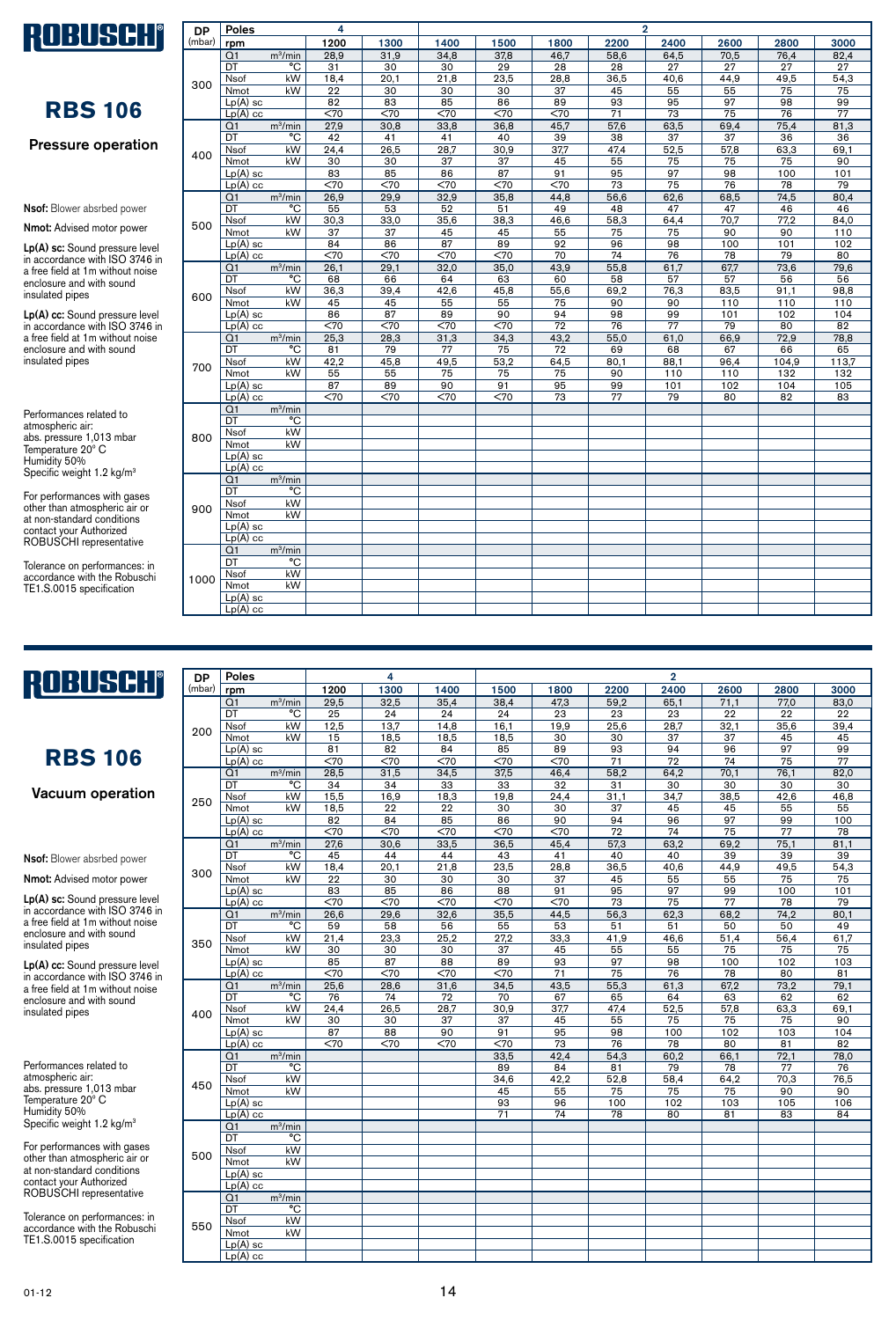

### Pressure operation

Nsof: Blower absrbed power

Nmot: Advised motor power

Lp(A) sc: Sound pressure level in accordance with ISO 3746 in a free field at 1m without noise enclosure and with sound insulated pipes

Lp(A) cc: Sound pressure level in accordance with ISO 3746 in a free field at 1m without noise enclosure and with sound insulated pipes

Performances related to atmospheric air: abs. pressure 1,013 mbar Temperature 20° C Humidity 50% Specific weight 1.2 kg/m 3

For performances with gases other than atmospheric air or at non-standard conditions contact your Authorized ROBUSCHI representative

Tolerance on performances: in accordance with the Robuschi TE1.S.0015 specification

| <b>DP</b> | Poles                    |                        |                       |                  |                        |                  | 4                     |                       |                 |                  |                 | 2               |
|-----------|--------------------------|------------------------|-----------------------|------------------|------------------------|------------------|-----------------------|-----------------------|-----------------|------------------|-----------------|-----------------|
| (mbar)    | rpm                      |                        | 900                   | 1000             | 1200                   | 1400             | 1500                  | 1600                  | 1800            | 2000             | 2200            | 2400            |
|           | Q1                       | $m^3/m$ in             | 23.4                  | 26,6             | 33,1                   | 39,6             | 42,8                  | 46,1                  | 52,6            | 59,0             | 65,5            | 72,0            |
|           | DT                       | $\overline{C}$         | 31                    | 30               | 29                     | 28               | 28                    | 28                    | 28              | $\overline{27}$  | $\overline{27}$ | $\overline{27}$ |
| 300       | Nsof                     | kW                     | 15.3                  | 17.1             | 21,0                   | 25.2             | 27.4                  | 29,7                  | 34.6            | 39.8             | 45,5            | 51.7            |
|           | Nmot                     | kW                     | 18,5                  | 22               | 30                     | 30               | 37                    | 37                    | 45              | 45               | 55              | 75              |
|           | $Lp(A)$ sc               |                        | 74                    | $\overline{76}$  | 80                     | 83               | 84                    | 85                    | 87              | $\overline{90}$  | 91              | 93              |
|           | $Lp(A)$ cc               |                        | $\overline{570}$      | $\overline{570}$ | $\overline{570}$       | $\overline{570}$ | $\overline{570}$      | $\overline{5}$        | $\overline{50}$ | $\overline{570}$ | $\overline{50}$ | $\overline{71}$ |
|           | Q <sub>1</sub>           | $m^3/m$ in             | 22.5                  | 25.8             | 32,2                   | 38.7             | 42.0                  | 45.2                  | 51.7            | 58.2             | 64,6            | 71,1            |
|           | DT                       | $\overline{C}$         | 43                    | 42               | 40                     | 39               | 38                    | 38                    | $\overline{37}$ | $\overline{37}$  | 36              | 36              |
| 400       | Nsof                     | kW                     | 20.1                  | 22,5             | 27,5                   | 32,8             | 35,5                  | 38,4                  | 44.3            | 50.6             | 57,4            | 64,7            |
|           | Nmot                     | kW                     | 30                    | 30               | 37                     | 37               | 45                    | 45                    | 55              | 75               | 75              | 75              |
|           | $Lp(A)$ sc               |                        | 75                    | $\overline{77}$  | $\overline{81}$        | 84               | 85                    | 87                    | 89              | 91               | 93              | 95              |
|           | $Lp(A)$ cc               |                        | $\overline{50}$       | $\overline{50}$  | $\overline{50}$        | Z                | $\overline{50}$       | $\overline{50}$       | $\overline{50}$ | $\overline{50}$  | 71              | 73              |
|           | Q <sub>1</sub>           | $m^3/m$ in             | 21.7                  | 25,0             | 31,5                   | 37.9             | 41,2                  | 44.4                  | 50.9            | 57.4             | 63,9            | 70.3            |
|           | DT                       | $\overline{\text{°C}}$ | 55                    | 54               | 51                     | 49               | 49                    | 48                    | 47              | 47               | 46              | 46              |
| 500       | <b>Nsof</b>              | kW                     | 25,0                  | 27,9             | 34,0                   | 40,4             | 43,6                  | 47,0                  | 54,0            | 61,4             | 69,3            | 77,7            |
|           | Nmot                     | kW                     | 30                    | 37               | 45                     | 45               | 55                    | 55                    | 75              | 75               | 90              | 90              |
|           | $Lp(A)$ sc               |                        | $\overline{77}$       | 79               | $\overline{82}$        | 85               | 87                    | 88                    | 90              | 92               | 94              | 96              |
|           | $Lp(A)$ cc               |                        | $\overline{50}$       | $70$             | $70$                   | $70$             | $70$                  | $70$                  | $70$            | 70               | 72              | 74              |
|           | Q1                       | $m^3/m$ in             | 21,0                  | 24,3             | 30,7                   | 37,2             | 40,5                  | 43,7                  | 50,2            | 56,7             | 63,1            | 69,6            |
|           | DT                       | $\overline{C}$         | 69                    | 66               | 63                     | 60               | 60                    | 59                    | 58              | 57               | 56              | 55              |
| 600       | Nsof                     | kW                     | 29,8                  | 33,3             | 40,5                   | 47,9             | 51,7                  | 55,6                  | 63,7            | 72,2             | 81,2            | 90,6            |
|           | Nmot                     | kW                     | 37                    | 45               | 55                     | 55               | 75                    | 75                    | 75              | 90               | 90              | 110             |
|           | $Ln(A)$ sc               |                        | 78                    | 80               | 84                     | 87               | 88                    | 89                    | 92              | 94               | 96              | 97              |
|           | $Lp(A)$ cc               |                        | $\overline{50}$       | $70$             | $70$                   | $70$             | $\overline{50}$       | $70$                  | $70$            | 72               | 74              | 75              |
|           | Q <sub>1</sub>           | $m^3/m$ in             | 20.4                  | 23.6             | 30.1                   | 36,6             | 39.8                  | 43.1                  | 49.5            | 56.0             | 62,5            | 69,0            |
|           | DT                       | $\overline{\text{C}}$  | 83                    | 79               | 75                     | 72               | 71                    | 70                    | 68              | 67               | 66              | 65              |
| 700       | Nsof                     | kW                     | 34,7                  | 38,7             | 47,0                   | 55,5             | 59,8                  | 64,3                  | 73,5            | 83,0             | 93,1            | 103,6           |
|           | Nmot                     | kW                     | 45                    | 45               | 55                     | 75               | 75                    | 75                    | 90              | 90               | 110             | 132             |
|           | $Lp(A)$ sc               |                        | 79                    | 81               | 85                     | 88               | 89                    | 91                    | 93              | 95               | 97              | 99              |
|           | $Lp(A)$ cc               |                        | $\overline{5}$        | $70$             | $70$                   | $70$             | $70$                  | $70$                  | 71              | 73               | 75              | 77              |
|           | Q <sub>1</sub>           | $m^3/m$ in             | 19,8                  | 23,0             | 29,5                   | 36,0             | 39,2                  | 42,4                  | 48,9            | 55,4             | 61,9            | 68,4            |
|           | DT                       | $\overline{C}$         | 98                    | 93               | 87                     | 83               | 82                    | 81                    | 79              | 77               | 76              | 75              |
| 800       | Nsof                     | kW                     | 39,6                  | 44,1             | 53,4                   | 63,0             | 67,9                  | 72,9                  | 83,2            | 93,8             | 104,9           | 116,5           |
|           | Nmot                     | kW                     | 45                    | 55               | 75                     | 75               | 90                    | 90                    | 90              | 110              | 132             | 132             |
|           | $Lp(A)$ sc               |                        | 81                    | $\overline{83}$  | 86                     | 89               | 91                    | 92                    | 94              | 96               | 98              | 100             |
|           | $Lp(A)$ cc               |                        | $\overline{570}$      | $\overline{50}$  | $\overline{570}$       | $\overline{50}$  | $\overline{50}$       | $70$                  | 72              | 74               | 76              | 78              |
|           | Q <sub>1</sub>           | $m^3/m$ in             | 19,2                  | 22.4             | 28,9                   | 35,4             | 38,6                  | 41,9                  | 48,4            | 54,8             | 61,3            | 67,8            |
|           | DT                       | °C                     | 113                   | 107              | 100                    | 95               | 94                    | 92                    | 90              | 88               | 86              | 85              |
| 900       | Nsof                     | kW<br>kW               | 44,4                  | 49,5             | 59,9                   | 70,6             | 76,0                  | 81,6                  | 92,9            | 104,6            | 116,8           | 129,5           |
|           | Nmot                     |                        | 55                    | 75<br>84         | 75                     | 90               | 90                    | 90                    | 110             | 132              | 132             | 160             |
|           | $Lp(A)$ sc<br>$Lp(A)$ cc |                        | 82<br>$\overline{50}$ | $70$             | 87<br>$\overline{570}$ | 90<br>Z          | 92<br>$\overline{50}$ | 93<br>$\overline{71}$ | 95<br>73        | 97<br>75         | 99<br>77        | 101<br>79       |
|           |                          |                        |                       |                  |                        |                  |                       |                       |                 |                  |                 |                 |
|           | $\overline{Q1}$<br>DT    | $m^3/m$ in<br>°C       | 18.7                  | 21.9             | 28.4                   | 34.9             | 38.1                  | 41.3                  | 47.8            | 54.3<br>99       | 60.8<br>97      | 67.3            |
|           |                          | kW                     | 129<br>49,3           | 122<br>54,9      | 113<br>66,4            | 108<br>78,2      | 105                   | 104<br>90,2           | 101<br>102,6    | 115,4            | 128,7           | 96<br>142,5     |
| 1000      | Nsof                     | kW                     | $\overline{55}$       | $\overline{75}$  | $\overline{75}$        | 90               | 84,1<br>110           | 110                   | 132             | 132              | 160             | 160             |
|           | Nmot                     |                        | 83                    | $\overline{85}$  | 88                     | $\overline{91}$  | 93                    | 94                    | 96              | $\overline{98}$  | 100             | 102             |
|           | $Lp(A)$ sc               |                        | $\overline{570}$      | $\overline{570}$ | $\overline{570}$       | $\overline{570}$ | $\overline{71}$       | $\overline{72}$       | $\overline{74}$ | 76               | 78              | 80              |
|           | $Lp(A)$ cc               |                        |                       |                  |                        |                  |                       |                       |                 |                  |                 |                 |

4

 $\overline{2}$ 

٦

# ROBUSCHI

## **RBS 115**

#### Vacuum operation

Nsof: Blower absrbed power

Nmot: Advised motor power

Lp(A) sc: Sound pressure level in accordance with ISO 3746 in a free field at 1m without noise enclosure and with sound insulated pipes

Lp(A) cc: Sound pressure level in accordance with ISO 3746 in a free field at 1m without noise enclosure and with sound insulated pipes

Performances related to atmospheric air: abs. pressure 1,013 mbar Temperature 20° C Humidity 50% Specific weight 1.2 kg/m 3

For performances with gases other than atmospheric air or at non-standard conditions contact your Authorized ROBUSCHI representative

| <b>DP</b>         | Poles               |                                     |                 |                 |                         |                  | 4               |                  |                         |                 |                  | 2               |
|-------------------|---------------------|-------------------------------------|-----------------|-----------------|-------------------------|------------------|-----------------|------------------|-------------------------|-----------------|------------------|-----------------|
| (mbar)            | rpm                 |                                     | 900             | 1000            | 1200                    | 1400             | 1500            | 1600             | 1800                    | 2000            | 2200             | 2400            |
|                   | $\overline{Q1}$     | $m^3/m$ in                          | 23,9            | 27,2            | 33,6                    | 40.1             | 43.4            | 46.6             | 53.1                    | 59,6            | 66.0             | 72,5            |
|                   | DT                  | $\overline{\rm ^{\circ}C}$          | 25              | 25              | 24                      | $\overline{23}$  | 23              | 23               | 23                      | 22              | 22               | 22              |
| 200               | Nsof                | kW                                  | 10,4            | 11,7            | 14,6                    | 17,7             | 19,3            | 21,1             | 24,9                    | 29,0            | 33,7             | 38,8            |
|                   | Nmot                | kW                                  | 15              | 15              | 18,5                    | 22               | 22              | 30               | 30                      | 37              | 45               | 45              |
|                   | $Lp(A)$ sc          |                                     | 73              | 75              | 79                      | 82               | 83              | 84               | 87                      | 89              | 91               | 92              |
|                   | $Lp(A)$ cc          |                                     | Z               | $70$            | $70$                    | $70$             | $70$            | $70$             | $70$                    | $70$            | $70$             | 70              |
|                   | Q1                  | m <sup>3</sup> /min                 | 23,1            | 26,3            | 32,8                    | 39,3             | 42,5            | 45,8             | 52,3                    | 58,7            | 65,2             | 71,7            |
|                   | DT                  | $\overline{\rm ^{\circ}\!C}$        | 35              | 34              | 32                      | 32               | 31              | 31               | 31                      | 30              | 30               | 30              |
| 250               | Nsof                | kW                                  | 12,8            | 14,4            | 17,8                    | 21,5             | 23,4            | 25,4             | 29,7                    | 34,4            | 39,6             | 45,3            |
|                   | Nmot                | kW                                  | 15              | 18,5            | 22                      | 30               | 30              | 30               | 37                      | 45              | 45               | 55              |
|                   | $Lp(A)$ sc          |                                     | $\overline{74}$ | 76              | 80                      | 83               | 84              | 86               | 88                      | 90              | 92               | 94              |
|                   | $Lp(A)$ cc          |                                     | $\overline{50}$ | $\overline{50}$ | $70$                    | $\overline{570}$ | $\overline{50}$ | $\overline{50}$  | $\overline{570}$        | $\overline{50}$ | $\overline{570}$ | $\overline{72}$ |
|                   | Q1                  | $m^3/m$ in                          | 22.3            | 25,5            | 32,0                    | 38,5             | 41.7            | 45.0             | 51.5                    | 57.9            | 64,4             | 70,9            |
|                   | DT                  | $\overline{\text{°C}}$              | 46              | 45              | 43                      | 41               | 41              | 41               | 40                      | 39              | 39               | 39              |
|                   | Nsof                | kW                                  | 15,3            | 17,1            | 21,0                    | 25,2             | 27,4            | 29,7             | 34,6                    | 39,8            | 45,5             | 51,7            |
|                   | Nmot                | kW                                  | 18,5            | $\overline{22}$ | 30                      | 30               | 37              | 37               | 45                      | 45              | 55               | 75              |
|                   | $Lp(A)$ sc          |                                     | 76              | 78              | 81                      | 84               | 86              | 87               | 89                      | 91              | 93               | 95              |
|                   | $Lp(A)$ cc          |                                     | $\overline{50}$ | $\overline{50}$ | $70$                    | $\overline{50}$  | $70$            | $70$             | $70$                    | Z               | 71               | $\overline{73}$ |
|                   | Q1                  | $m^3/m$ in                          | 21,5            | 24,7            | 31,2                    | 37,7             | 40,9            | 44,2             | 50,6                    | 57,1            | 63,6             | 70,1            |
|                   | DT                  | $\overline{C}$                      | 60              | 58              | 55                      | 53               | 52              | 52               | 51                      | 50              | 50               | 49              |
|                   | <b>Nsof</b>         | kW                                  | 17,7            | 19,8            | 24,3                    | 29,0             | 31,5            | 34,0             | 39,4                    | 45,2            | 51,5             | 58,2            |
|                   | Nmot                | kW                                  | 22              | 30              | 30                      | $\overline{37}$  | 37              | 45               | 45                      | 55              | 75               | $\overline{75}$ |
|                   | $Lp(A)$ sc          |                                     | $\overline{77}$ | $\overline{79}$ | 83                      | 86               | $\overline{87}$ | 89               | 91                      | 93              | 95               | 96              |
|                   | $Lp(A)$ cc          |                                     | Z               | $\overline{50}$ | $70$                    | $\overline{50}$  | Z               | $\overline{50}$  | $\overline{570}$        | $\overline{71}$ | 73               | $\overline{74}$ |
|                   | Q <sub>1</sub>      | $m^3/m$ in                          | 20,6            | 23,9            | 30,3                    | 36,8             | 40,1            | 43,3             | 49,8                    | 56,3            | 62,7             | 69,2            |
|                   | DT                  | $\overline{\rm ^{\circ}\!C}$        | 77              | 74              | 70                      | 67               | 66              | 65               | 64                      | 63              | 62               | 61              |
| 400               | Nsof                | kW                                  | 20,1            | 22,5            | 27,5                    | 32,8             | 35,5            | 38,4             | 44,3                    | 50,6            | 57,4             | 64,7            |
|                   | Nmot                | kW                                  | 30              | 30              | 37                      | 37               | 45              | 45               | 55                      | 75              | 75               | 75              |
|                   | $Lp(A)$ sc          |                                     | 79              | 81              | 85                      | 88               | 89              | 90               | 93                      | 95              | 96               | 98              |
|                   | $Lp(A)$ cc          |                                     | $\overline{50}$ | $\overline{50}$ | $70$                    | $\overline{50}$  | $\overline{50}$ | $\overline{50}$  | $\overline{71}$         | 73              | 74               | $\overline{76}$ |
|                   | Q1<br>DT            | $m^3/m$ in<br>$\overline{\text{c}}$ | 19,7            | 22,9            | 29,4                    | 35,9             | 39,1            | 42,4             | 48,9                    | 55,3            | 61,8             | 68,3            |
|                   |                     | kW                                  | 99              | 94<br>25,2      | 88                      | 85               | 83              | 82               | 80                      | 78              | 77               | 76<br>71,2      |
| 450               | Nsof<br><b>Nmot</b> | kW                                  | 22,5            | 30              | 30,8<br>$\overline{37}$ | 36,6<br>45       | 39,6            | 42,7             | 49,2<br>$\overline{55}$ | 56,0<br>75      | 63,4<br>75       | 90              |
|                   | $Lp(A)$ sc          |                                     | 30<br>81        | 83              | 86                      | 89               | 45<br>91        | 55<br>92         | 94                      | 96              | 98               | 100             |
|                   | $Lp(A)$ cc          |                                     | Z               | $\overline{50}$ | $70$                    | $\overline{50}$  | $70$            | $\overline{570}$ | 72                      | 74              | 76               | 78              |
|                   | Q1                  | $m^3/m$ in                          | 18,7            | 22,0            | 28,4                    | 34,9             | 38,2            | 41,4             | 47,9                    | 54,4            | 60,8             | 67,3            |
|                   | DT                  | $\overline{C}$                      | 127             | 120             | 112                     | 106              | 104             | 102              | 99                      | 97              | 96               | 94              |
|                   | Nsof                | kW                                  | 25,0            | 27,9            | 34,0                    | 40,4             | 43,6            | 47,0             | 54,0                    | 61,4            | 69,3             | 77,7            |
| 500               | Nmot                | kW                                  | 30              | 37              | 45                      | 45               | 55              | 55               | 75                      | 75              | 90               | 90              |
|                   | $Lp(A)$ sc          |                                     | 83              | 85              | 88                      | 91               | 93              | 94               | 96                      | 98              | 100              | 102             |
| 300<br>350<br>550 | $Lp(A)$ cc          |                                     | $\overline{50}$ | $70$            | $70$                    | $70$             | 71              | 72               | 74                      | 76              | 78               | 80              |
|                   | Q1                  | $m^3/m$ in                          |                 |                 |                         |                  |                 |                  |                         |                 |                  |                 |
|                   | DT                  | $\overline{\rm ^{\circ}\!C}$        |                 |                 |                         |                  |                 |                  |                         |                 |                  |                 |
|                   | Nsof                | kW                                  |                 |                 |                         |                  |                 |                  |                         |                 |                  |                 |
|                   | Nmot                | kW                                  |                 |                 |                         |                  |                 |                  |                         |                 |                  |                 |
|                   | $Lp(A)$ sc          |                                     |                 |                 |                         |                  |                 |                  |                         |                 |                  |                 |
|                   | $Lp(A)$ cc          |                                     |                 |                 |                         |                  |                 |                  |                         |                 |                  |                 |
|                   |                     |                                     |                 |                 |                         |                  |                 |                  |                         |                 |                  |                 |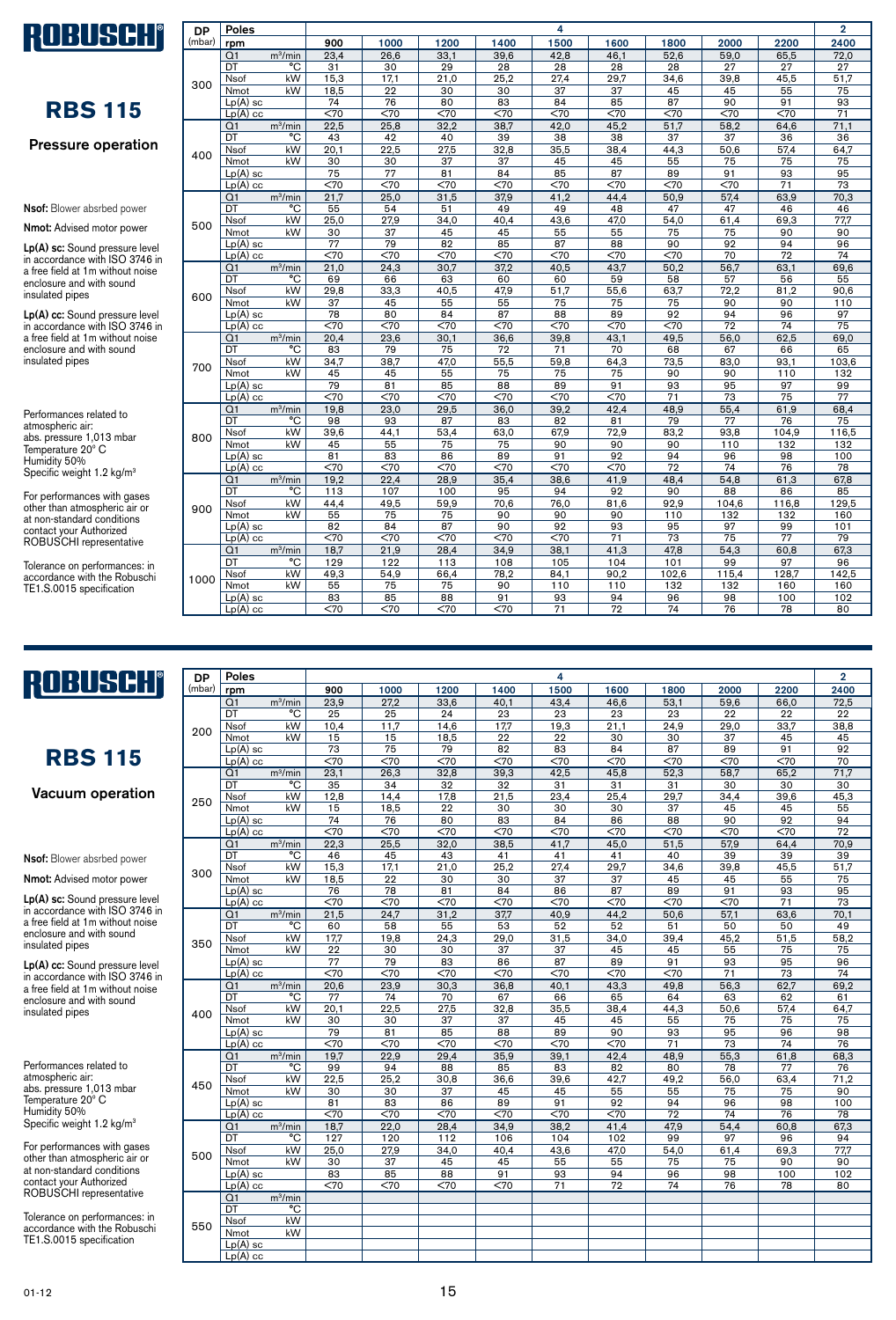

#### Pressure operation

Nsof: Blower absrbed power

Nmot: Advised motor power

Lp(A) sc: Sound pressure level in accordance with ISO 3746 in a free field at 1m without noise enclosure and with sound insulated pipes

Lp(A) cc: Sound pressure level in accordance with ISO 3746 in a free field at 1m without noise enclosure and with sound insulated pipes

Performances related to atmospheric air: abs. pressure 1,013 mbar Temperature 20° C Humidity 50% Specific weight 1.2 kg/m 3

For performances with gases other than atmospheric air or at non-standard conditions contact your Authorized ROBUSCHI representative

Tolerance on performances: in accordance with the Robuschi TE1.S.0015 specification

| <b>DP</b> | Poles                                 |                 |                  |                  |                  | 4                |                  |                 |                 |       | 2               |
|-----------|---------------------------------------|-----------------|------------------|------------------|------------------|------------------|------------------|-----------------|-----------------|-------|-----------------|
| (mbar)    | rpm                                   | 900             | 1000             | 1200             | 1400             | 1500             | 1600             | 1800            | 2000            | 2200  | 2400            |
|           | Q1<br>$m^3/m$ in                      | 30.4            | 34,6             | 42,8             | 51.1             | 55,3             | 59.4             | 67.7            | 76.0            | 84,2  | 92,5            |
|           | $\overline{C}$<br>DT                  | 30              | 30               | 29               | 28               | 28               | 28               | 27              | 27              | 27    | 27              |
| 300       | Nsof<br>kW                            | 19,4            | 21,7             | 26,6             | 31,8             | 34,5             | 37,3             | 43,3            | 49,6            | 56,5  | 63,9            |
|           | Nmot<br>kW                            | 22              | 30               | 30               | 37               | 45               | 45               | 55              | 75              | 75    | 75              |
|           | $Lp(A)$ sc                            | $\overline{77}$ | $\overline{79}$  | 83               | 86               | $\overline{87}$  | 88               | 90              | 93              | 94    | 96              |
|           | $Lp(A)$ cc                            | $\overline{50}$ | $\overline{50}$  | $70$             | $70$             | $70$             | $70$             | $70$            | 71              | 72    | 74              |
|           | Q <sub>1</sub><br>m <sup>3</sup> /min | 29,4            | 33,5             | 41,8             | 50,1             | 54,2             | 58,4             | 66,6            | 74,9            | 83,2  | 91,5            |
|           | DT<br>$\overline{C}$                  | 42              | 41               | 39               | 38               | 38               | 38               | 37              | 37              | 36    | 36              |
| 400       | kW<br>Nsof                            | 25,6            | 28,6             | 34,9             | 41,5             | 44,9             | 48,4             | 55,7            | 63,4            | 71,7  | 80,5            |
|           | Nmot<br>kW                            | 30              | 37               | 45               | 55               | 55               | 55               | 75              | 75              | 90    | 90              |
|           | $Lp(A)$ sc                            | 78              | 80               | 84               | 87               | 88               | 90               | 92              | 94              | 96    | 98              |
|           | $Lp(A)$ cc                            | $\overline{50}$ | $\overline{50}$  | $70$             | $70$             | $70$             | $70$             | $\overline{50}$ | 72              | 74    | 76              |
|           | Q <sub>1</sub><br>$m^3/m$ in          | 28.4            | 32,6             | 40.9             | 49.1             | 53,3             | 57.4             | 65.7            | 74,0            | 82,3  | 90,5            |
|           | ℃<br>DT                               | 54              | 53               | 50               | 49               | 48               | 48               | 47              | 46              | 46    | 45              |
| 500       | kW<br><b>Nsof</b>                     | 31,8            | 35,5             | 43,2             | 51,1             | 55,2             | 59,4             | 68.1            | 77,2            | 86,9  | 97,0            |
|           | kW<br>Nmot                            | 37              | 45               | 55               | 75               | 75               | 75               | 90              | 90              | 110   | 110             |
|           | $Lp(A)$ sc                            | 80              | 82               | 85               | 88               | 90               | 91               | 93              | 95              | 97    | 99              |
|           | $Lp(A)$ cc                            | $\overline{50}$ | $\overline{570}$ | $\overline{570}$ | $\overline{570}$ | $\overline{570}$ | $\overline{570}$ | 71              | 73              | 75    | $\overline{77}$ |
|           | Q <sub>1</sub><br>$m^3/m$ in          | 27,6            | 31.7             | 40.0             | 48.3             | 52.4             | 56,6             | 64,9            | 73,1            | 81.4  | 89,7            |
|           | $\overline{C}$<br>DT                  | 67              | 65               | 62               | 60               | 59               | 58               | 57              | 56              | 55    | 55              |
| 600       | kW<br>Nsof                            | 38,0            | 42,4             | 51,5             | 60,8             | 65,6             | 70,5             | 80,5            | 91,0            | 102,0 | 113,6           |
|           | kW<br>Nmot                            | 45              | 55               | 75               | 75               | 75               | 90               | 90              | 110             | 132   | 132             |
|           | $Lp(A)$ sc                            | 81              | 83               | 87               | 90               | 91               | 92               | 95              | 97              | 99    | 100             |
|           | $Lp(A)$ cc                            | $70$            | $70$             | $70$             | $70$             | $70$             | 70               | 73              | 75              | 77    | 78              |
|           | Q <sub>1</sub><br>$m^3/m$ in          | 26.8            | 31.0             | 39.2             | 47.5             | 51,7             | 55.8             | 64.1            | 72.4            | 80.6  | 88.9            |
|           | $\overline{\text{°C}}$<br>DT          | 80              | 77               | 73               | 71               | 70               | 69               | 67              | 66              | 65    | 65              |
| 700       | kW<br>Nsof                            | 44,2            | 49,3             | 59,7             | 70,4             | 75,9             | 81,5             | 92,9            | 104,8           | 117,2 | 130,2           |
|           | kW<br>Nmot                            | 55              | 55               | 75               | 90               | 90               | 90               | 110             | 132             | 132   | 160             |
|           | $Lp(A)$ sc                            | 82              | 84               | 88               | 91               | 92               | 94               | 96              | 98              | 100   | 102             |
|           | $Lp(A)$ cc                            | $70$            | $70$             | $70$             | $70$             | 70               | 72               | 74              | 76              | 78    | 80              |
|           | $m^3/m$ in<br>Q1                      | 26.1            | 30,2             | 38,5             | 46,8             | 50,9             | 55,1             | 63,4            | 71,6            | 79,9  | 88,2            |
|           | $\overline{C}$<br>DT                  | 94              | 91               | 85               | 82               | 81               | 80               | 78              | 76              | 75    | 74              |
| 800       | kW<br>Nsof                            | 50,4            | 56,2             | 68,0             | 80,1             | 86,3             | 92,5             | 105,4           | 118,6           | 132,4 | 146,7           |
|           | kW<br>Nmot                            | 75              | 75               | 90               | 90               | 110              | 110              | 132             | 132             | 160   | 160             |
|           | $Lp(A)$ sc                            | 84              | 86               | 89               | 92               | 94               | 95               | 97              | 99              | 101   | 103             |
|           | $Lp(A)$ cc                            | $\overline{50}$ | $\overline{50}$  | $70$             | 70               | $\overline{72}$  | $\overline{73}$  | 75              | $\overline{77}$ | 79    | $\overline{81}$ |
|           | Q <sub>1</sub><br>$m^3/m$ in          | 25.4            | 29.6             | 37,8             | 46.1             | 50.3             | 54.4             | 62.7            | 71.0            | 79.2  | 87.5            |
|           | $\overline{C}$<br>DT                  | 109             | 104              | 98               | 93               | 92               | 91               | 88              | 87              | 85    | 84              |
| 900       | kW<br>Nsof                            | 56,6            | 63,1             | 76,3             | 89,8             | 96,6             | 103,6            | 117,8           | 132,4           | 147,6 | 163,3           |
|           | kW<br>Nmot                            | 75              | 75               | 90               | 110              | 110              | 132              | 132             | 160             | 160   | 200             |
|           | $Lp(A)$ sc                            | 85              | 87               | 90               | 93               | 95               | 96               | 98              | 100             | 102   | 104             |
|           | $Lp(A)$ cc                            | $70$            | $70$             | $70$             | 71               | 73               | 74               | 76              | 78              | 80    | 82              |
|           | Q <sub>1</sub><br>$m^3/m$ in          |                 |                  |                  | 45,5             | 49,6             | 53,8             | 62,0            | 70,3            | 78,6  | 86,9            |
|           | ℃<br>DT                               |                 |                  |                  | 105              | 103              | 102              | 99              | 97              | 96    | 95              |
| 1000      | <b>Nsof</b><br>kW                     |                 |                  |                  | 99,4             | 107,0            | 114,6            | 130,2           | 146,2           | 162,8 | 179,8           |
|           | kW<br>Nmot                            |                 |                  |                  | 110              | 132              | 132              | 160             | 160             | 200   | 200             |
|           | $Lp(A)$ sc                            |                 |                  |                  | 94               | 96               | 97               | 99              | 101             | 103   | 105             |
|           | $Lp(A)$ cc                            |                 |                  |                  | 72               | 74               | 75               | $\overline{77}$ | 79              | 81    | 83              |

4

 $\overline{2}$ 

٦

# ROBUSCHI

## **RBS 125**

#### Vacuum operation

Nsof: Blower absrbed power

Nmot: Advised motor power

Lp(A) sc: Sound pressure level in accordance with ISO 3746 in a free field at 1m without noise enclosure and with sound insulated pipes

Lp(A) cc: Sound pressure level in accordance with ISO 3746 in a free field at 1m without noise enclosure and with sound insulated pipes

Performances related to atmospheric air: abs. pressure 1,013 mbar Temperature 20° C Humidity 50% Specific weight 1.2 kg/m 3

For performances with gases other than atmospheric air or at non-standard conditions contact your Authorized ROBUSCHI representative

| DP     | Poles<br>4               |                              |                       |                       |                       |                       |                 |                  |                  | $\mathbf{2}$    |                 |                 |
|--------|--------------------------|------------------------------|-----------------------|-----------------------|-----------------------|-----------------------|-----------------|------------------|------------------|-----------------|-----------------|-----------------|
| (mbar) | rpm                      |                              | 900                   | 1000                  | 1200                  | 1400                  | 1500            | 1600             | 1800             | 2000            | 2200            | 2400            |
|        | $\overline{Q1}$          | $m^3/m$ in                   | 31,0                  | 35,2                  | 43,5                  | 51,7                  | 55,9            | 60.0             | 68,3             | 76,6            | 84,9            | 93,1            |
|        | DT                       | $\overline{\rm ^{\circ}C}$   | 25                    | 24                    | 24                    | $\overline{23}$       | 23              | 23               | 22               | 22              | $\overline{22}$ | 22              |
| 200    | <b>Nsof</b>              | kW                           | 13,2                  | 14,8                  | 18,3                  | 22,1                  | 24,2            | 26,3             | 30,8             | 35,8            | 41,3            | 47,4            |
|        | Nmot                     | kW                           | 15                    | 18,5                  | 22                    | 30                    | 30              | 30               | 37               | 45              | 55              | 55              |
|        | $Lp(A)$ sc               |                              | 76                    | 78                    | 82                    | 85                    | 86              | 87               | 90               | 92              | 94              | 95              |
|        | $Lp(A)$ cc               |                              | $\overline{570}$      | $\overline{50}$       | $70$                  | $\overline{50}$       | $70$            | $70$             | $70$             | $70$            | 72              | 73              |
|        | Q <sub>1</sub>           | $m^3/m$ in                   | 30.1                  | 34,2                  | 42,5                  | 50,8                  | 54,9            | 59,1             | 67,3             | 75,6            | 83,9            | 92,2            |
|        | DT                       | $\overline{\text{c}}$        | 34                    | 33                    | 32                    | 31                    | 31              | 31               | 30               | 30              | 30              | 30              |
| 250    | Nsof                     | kW                           | 16,3                  | 18,3                  | 22,5                  | 27,0                  | 29,4            | 31,8             | 37,1             | 42,7            | 48,9            | 55,6            |
|        | Nmot                     | kW                           | 18,5                  | 22                    | 30                    | 37                    | 37              | 37               | 45               | 55              | 55              | 75              |
|        | $Lp(A)$ sc               |                              | 77                    | 79                    | 83                    | 86                    | 87              | 89               | 91               | 93              | 95              | $\overline{97}$ |
|        | $Lp(A)$ cc               |                              | $\overline{570}$      | $\overline{50}$       | $\overline{570}$      | $\overline{570}$      | $70$            | $\overline{570}$ | $\overline{570}$ | $\overline{71}$ | 73              | $\overline{75}$ |
|        | Q1                       | $m^3/m$ in                   | 29.1                  | 33.3                  | 41.5                  | 49.8                  | 54.0            | 58.1             | 66.4             | 74.7            | 82.9            | 91.2            |
|        | DT                       | $\overline{\text{c}}$        | 45                    | 44                    | 42                    | 41                    | 41              | 40               | 40               | 39              | 39              | 38              |
| 300    | <b>Nsof</b>              | kW<br>kW                     | 19,4                  | 21,7                  | 26,6                  | 31,8                  | 34,5            | 37,3             | 43,3             | 49,6            | 56,5            | 63,9            |
|        | Nmot                     |                              | 22<br>$\overline{79}$ | 30<br>$\overline{81}$ | 30<br>$\overline{84}$ | 37<br>$\overline{87}$ | 45<br>89        | 45<br>90         | 55<br>92         | 75<br>94        | 75<br>96        | 75<br>98        |
|        | $Lp(A)$ sc<br>$Lp(A)$ cc |                              | $\overline{50}$       | $70$                  | $70$                  | $70$                  | $70$            | $\overline{50}$  | 70               | 72              | 74              | 76              |
|        | Q1                       | $m^3/m$ in                   | 28,1                  | 32,3                  | 40,6                  | 48,8                  | 53,0            | 57,1             | 65,4             | 73,7            | 82,0            | 90,2            |
|        | DT                       | $\overline{\text{c}}$        | 59                    | 57                    | 54                    | 52                    | 52              | 51               | 50               | 50              | 49              | 49              |
|        | Nsof                     | kW                           | 22,5                  | 25,2                  | 30,8                  | 36,6                  | 39,7            | 42,9             | 49,5             | 56,5            | 64,1            | 72,2            |
| 350    | Nmot                     | kW                           | 30                    | $\overline{30}$       | $\overline{37}$       | 45                    | 45              | 55               | 75               | 75              | $\overline{75}$ | 90              |
|        | $Lp(A)$ sc               |                              | 80                    | $\overline{82}$       | 86                    | 89                    | 90              | 92               | 94               | 96              | 98              | 99              |
|        | $Lp(A)$ cc               |                              | $\overline{570}$      | $70$                  | $70$                  | $70$                  | $70$            | $70$             | $\overline{72}$  | 74              | 76              | $\overline{77}$ |
|        | Q1                       | $m^3/m$ in                   | 27,1                  | 31,3                  | 39,5                  | 47,8                  | 52,0            | 56,1             | 64,4             | 72,7            | 80,9            | 89,2            |
|        | DT                       | $\overline{\text{°C}}$       | 75                    | 72                    | 69                    | 66                    | 65              | 65               | 63               | 62              | 61              | 61              |
|        | Nsof                     | kW                           | 25,6                  | 28,6                  | 34,9                  | 41,5                  | 44,9            | 48,4             | 55,7             | 63,4            | 71,7            | 80,5            |
| 400    | Nmot                     | kW                           | 30                    | 37                    | 45                    | 55                    | 55              | 55               | 75               | 75              | 90              | 90              |
|        | $Lp(A)$ sc               |                              | 82                    | 84                    | 88                    | 91                    | 92              | 93               | 96               | 98              | 99              | 101             |
|        | $Lp(A)$ cc               |                              | $\overline{50}$       | $\overline{50}$       | $\overline{50}$       | $\overline{50}$       | $\overline{50}$ | 71               | $\overline{74}$  | 76              | 77              | $\overline{79}$ |
|        | Q <sub>1</sub>           | $m^3/m$ in                   | 26,0                  | 30,2                  | 38,5                  | 46,7                  | 50,9            | 55,0             | 63,3             | 71,6            | 79,9            | 88,1            |
|        | DT                       | $\overline{\text{°C}}$       | 96                    | 92                    | 86                    | 83                    | 82              | 81               | 79               | $\overline{77}$ | 76              | $\overline{75}$ |
| 450    | <b>Nsof</b>              | kW                           | 28,7                  | 32,1                  | 39,0                  | 46,3                  | 50,1            | 53,9             | 61,9             | 70,3            | 79,3            | 88,8            |
|        | Nmot                     | kW                           | 37                    | 37                    | 45                    | 55                    | 75              | 75               | 75               | 90              | 90              | 110             |
|        | $Lp(A)$ sc               |                              | 84                    | 86                    | 89                    | 92                    | 94              | 95               | 97               | 99              | 101             | 103             |
|        | $Lp(A)$ cc               |                              | $\overline{570}$      | $\overline{570}$      | $\overline{570}$      | 70                    | 72              | 73               | 75               | 77              | 79              | 81              |
|        | Q <sub>1</sub>           | $m^3/m$ in                   |                       |                       | 37,3                  | 45,6                  | 49,7            | 53,8             | 62,1             | 70,4            | 78,7            | 87,0            |
|        | DT                       | $\overline{\rm ^{\circ}\!C}$ |                       |                       | 109                   | 104                   | 102             | 100              | 98               | 96              | 94              | 93              |
| 500    | Nsof                     | kW                           |                       |                       | 43,2                  | 51,1                  | 55,2            | 59,4             | 68,1             | 77,2            | 86,9            | 97,0            |
|        | Nmot                     | kW                           |                       |                       | 55                    | 75                    | 75              | 75               | 90               | 90              | 110             | 110             |
|        | $Lp(A)$ sc               |                              |                       |                       | 91                    | 94                    | 96              | 97               | 99               | 101             | 103             | 105             |
|        | $Lp(A)$ cc               |                              |                       |                       | $\overline{50}$       | $\overline{72}$       | $\overline{74}$ | $\overline{75}$  | $\overline{77}$  | 79              | $\overline{81}$ | $\overline{83}$ |
|        | Q <sub>1</sub><br>DT     | $m^3/m$ in                   |                       |                       |                       |                       |                 |                  |                  |                 |                 |                 |
|        |                          | $\overline{\text{c}}$<br>kW  |                       |                       |                       |                       |                 |                  |                  |                 |                 |                 |
| 550    | Nsof<br>Nmot             | kW                           |                       |                       |                       |                       |                 |                  |                  |                 |                 |                 |
|        | $Lp(A)$ sc               |                              |                       |                       |                       |                       |                 |                  |                  |                 |                 |                 |
|        | $Lp(A)$ cc               |                              |                       |                       |                       |                       |                 |                  |                  |                 |                 |                 |
|        |                          |                              |                       |                       |                       |                       |                 |                  |                  |                 |                 |                 |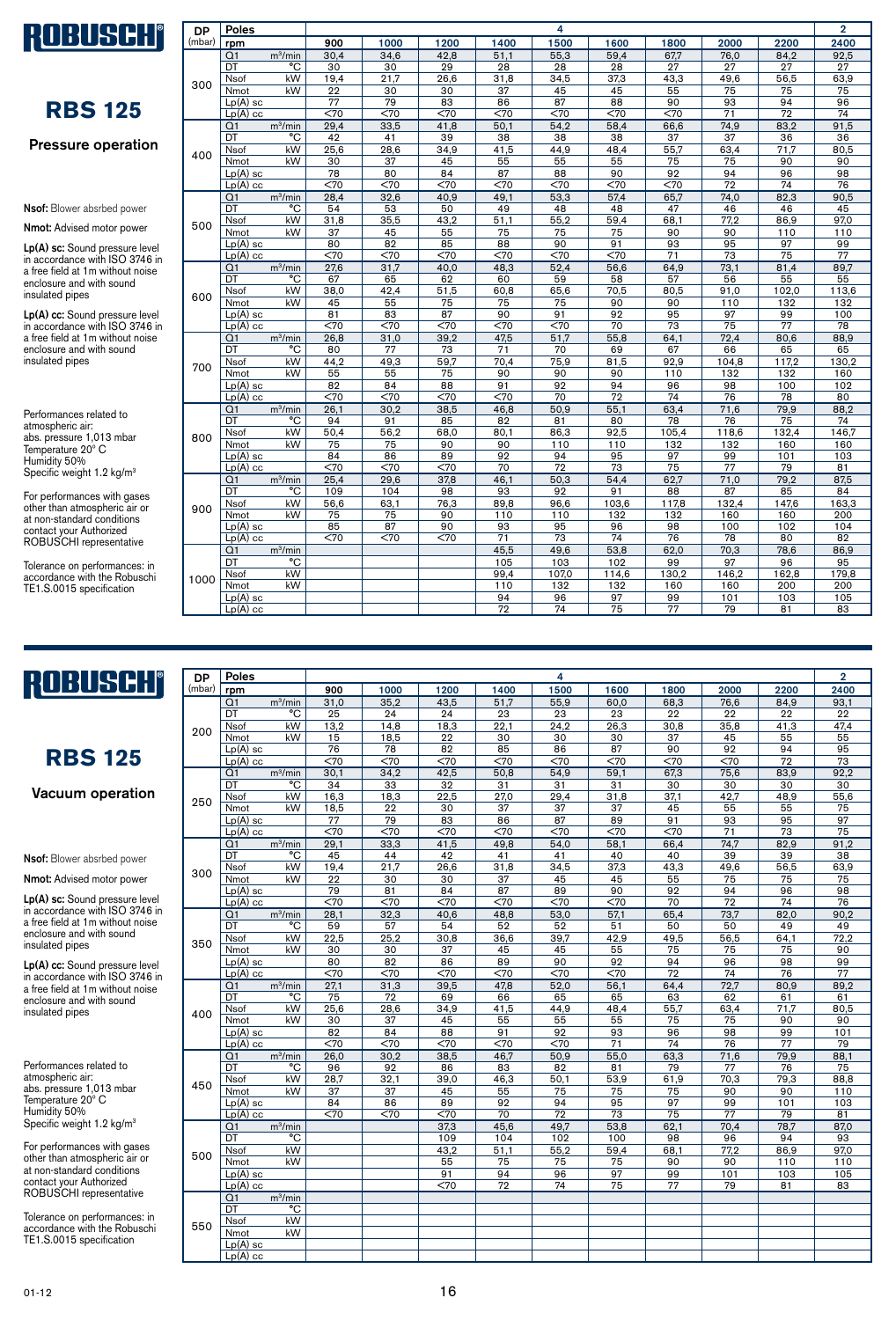

### Pressure operation

Nsof: Blower absrbed power

Nmot: Advised motor power

Lp(A) sc: Sound pressure level in accordance with ISO 3746 in a free field at 1m without noise enclosure and with sound insulated pipes

Lp(A) cc: Sound pressure level in accordance with ISO 3746 in a free field at 1m without noise enclosure and with sound insulated pipes

Performances related to atmospheric air: abs. pressure 1,013 mbar Temperature 20° C Humidity 50% Specific weight 1.2 kg/m 3

For performances with gases other than atmospheric air or at non-standard conditions contact your Authorized ROBUSCHI representative

Tolerance on performances: in accordance with the Robuschi TE1.S.0015 specification

| <b>DP</b> | Poles<br>4                                      |                  |                  |                 |                  |                  |                  |                 | 2               |                 |                 |
|-----------|-------------------------------------------------|------------------|------------------|-----------------|------------------|------------------|------------------|-----------------|-----------------|-----------------|-----------------|
| (mbar)    | rpm                                             | 900              | 1000             | 1200            | 1400             | 1500             | 1600             | 1800            | 2000            | 2200            | 2400            |
|           | Q1<br>$m^3/m$ in                                | 41,9             | 47,8             | 59,6            | 71,4             | 77,3             | 83,2             | 95,1            | 106,9           | 118,7           | 130,5           |
|           | $\overline{C}$<br>DT                            | 31               | 31               | 30              | 29               | 28               | 28               | $\overline{28}$ | $\overline{27}$ | $\overline{27}$ | $\overline{27}$ |
| 300       | kW<br>Nsof                                      | 27.4             | 30.7             | 37,4            | 44.5             | 48.2             | 51,9             | 59,8            | 68.2            | 77.1            | 86.7            |
|           | Nmot<br>kW                                      | 37               | 37               | 45              | 55               | 55               | 75               | 75              | 90              | 90              | 110             |
|           | $Lp(A)$ sc                                      | 80               | 82               | 86              | 89               | 90               | 91               | 93              | 96              | 97              | 99              |
|           | $Lp(A)$ cc                                      | $\overline{570}$ | $\overline{570}$ | $\overline{50}$ | $\overline{570}$ | $\overline{570}$ | $\overline{570}$ | $\overline{71}$ | $\overline{74}$ | 75              | $\overline{77}$ |
|           | Q <sub>1</sub><br>$m^3/m$ in                    | 40.1             | 46.0             | 57.8            | 69.7             | 75,6             | 81.5             | 93.3            | 105.1           | 116,9           | 128.8           |
|           | DT<br>$\overline{C}$                            | 44               | 42               | $\overline{41}$ | 39               | 39               | 38               | 38              | 37              | $\overline{37}$ | 36              |
| 400       | kW<br>Nsof                                      | 36,3             | 40.5             | 49.2            | 58,3             | 62,9             | 67,7             | 77,6            | 87,9            | 98,8            | 110.3           |
|           | Nmot<br>kW                                      | 45               | 55               | 55              | 75               | 75               | 90               | 90              | 110             | 110             | 132             |
|           | $Lp(A)$ sc                                      | 81               | 83               | 87              | 90               | 91               | 93               | 95              | 97              | 99              | 101             |
|           | $Lp(A)$ cc                                      | $\overline{50}$  | $\overline{50}$  | $70$            | $\overline{50}$  | $\overline{50}$  | 71               | 73              | $\overline{75}$ | $\overline{77}$ | $\overline{79}$ |
|           | $m^3/m$ in<br>Q <sub>1</sub>                    | 38.6             | 44.5             | 56,3            | 68.1             | 74,0             | 79,9             | 91.8            | 103.6           | 115.4           | 127,2           |
|           | $\overline{\rm ^{\circ}\!C}$<br>$\overline{DT}$ | 57               | 55               | 52              | 50               | 49               | 49               | 48              | 47              | 47              | 46              |
| 500       | kW<br><b>Nsof</b>                               | 45,2             | 50,4             | 61,1            | 72,1             | 77,7             | 83,5             | 95,3            | 107,6           | 120,5           | 134,0           |
|           | kW<br>Nmot                                      | 55               | 75               | 75              | 90               | 90               | 110              | 110             | 132             | 132             | 160             |
|           | $Lp(A)$ sc                                      | 83               | 85               | 88              | 91               | 93               | 94               | 96              | 98              | 100             | 102             |
|           | $Lp(A)$ cc                                      | $\overline{50}$  | $\overline{570}$ | $70$            | $70$             | 71               | 72               | 74              | 76              | 78              | 80              |
|           | Q <sub>1</sub><br>m <sup>3</sup> /min           | 37,2             | 43,1             | 54,9            | 66,7             | 72,6             | 78,5             | 90,4            | 102,2           | 114,0           | 125,8           |
|           | DT<br>$\overline{C}$                            | 71               | 68               | 64              | 61               | 61               | 60               | 58              | 57              | 57              | 56              |
| 600       | kW<br>Nsof                                      | 54,0             | 60,2             | 72,9            | 85,9             | 92,5             | 99,2             | 113,0           | 127,3           | 142,2           | 157,6           |
|           | Nmot<br>kW                                      | 75               | 75               | 90              | 110              | 110              | 110              | 132             | 160             | 160             | 200             |
|           | $Lp(A)$ sc                                      | 84               | 86               | 90              | 93               | 94               | 95               | 98              | 100             | 102             | 103             |
|           | $Lp(A)$ cc                                      | $70$             | $\overline{50}$  | $70$            | 71               | 72               | 73               | 76              | 78              | 80              | 81              |
|           | $m^3/m$ in<br>Q1                                | 35.9             | 41.8             | 53,6            | 65.4             | 71.3             | 77.3             | 89.1            | 100.9           | 112.7           | 124.5           |
|           | $\overline{C}$<br>DT                            | 86               | 82               | 77              | 73               | 72               | 71               | 69              | 68              | 67              | 66              |
| 700       | kW<br>Nsof                                      | 62,9             | 70,1             | 84,7            | 99.7             | 107,3            | 115,0            | 130,8           | 147,0           | 163,8           | 181,2           |
|           | kW<br>Nmot                                      | 75               | 90               | 110             | 110              | 132              | 132              | 160             | 160             | 200             | 200             |
|           | $Lp(A)$ sc                                      | 85               | 87               | 91              | 94               | 95               | 97               | 99              | 101             | 103             | 105             |
|           | $Lp(A)$ cc                                      | $70$             | $70$             | $70$            | 72               | 73               | 75               | 77              | 79              | 81              | 83              |
|           | Q <sub>1</sub><br>m <sup>3</sup> /min           |                  |                  |                 |                  |                  |                  |                 |                 |                 |                 |
|           | DT<br>$\overline{C}$                            |                  |                  |                 |                  |                  |                  |                 |                 |                 |                 |
| 800       | kW<br>Nsof                                      |                  |                  |                 |                  |                  |                  |                 |                 |                 |                 |
|           | kW<br>Nmot                                      |                  |                  |                 |                  |                  |                  |                 |                 |                 |                 |
|           | $Lp(A)$ sc                                      |                  |                  |                 |                  |                  |                  |                 |                 |                 |                 |
|           | $Lp(A)$ cc                                      |                  |                  |                 |                  |                  |                  |                 |                 |                 |                 |
|           | $m^3/m$ in<br>Q1                                |                  |                  |                 |                  |                  |                  |                 |                 |                 |                 |
|           | $\overline{C}$<br>DT                            |                  |                  |                 |                  |                  |                  |                 |                 |                 |                 |
| 900       | kW<br>Nsof                                      |                  |                  |                 |                  |                  |                  |                 |                 |                 |                 |
|           | kW<br>Nmot                                      |                  |                  |                 |                  |                  |                  |                 |                 |                 |                 |
|           | $Lp(A)$ sc                                      |                  |                  |                 |                  |                  |                  |                 |                 |                 |                 |
|           | $Lp(A)$ cc                                      |                  |                  |                 |                  |                  |                  |                 |                 |                 |                 |
|           | Q1<br>$m^3/m$ in                                |                  |                  |                 |                  |                  |                  |                 |                 |                 |                 |
|           | $\overline{\text{c}}$<br>DT                     |                  |                  |                 |                  |                  |                  |                 |                 |                 |                 |
| 1000      | kW<br>Nsof                                      |                  |                  |                 |                  |                  |                  |                 |                 |                 |                 |
|           | kW<br>Nmot                                      |                  |                  |                 |                  |                  |                  |                 |                 |                 |                 |
|           | $Lp(A)$ sc                                      |                  |                  |                 |                  |                  |                  |                 |                 |                 |                 |
|           | $Lp(A)$ cc                                      |                  |                  |                 |                  |                  |                  |                 |                 |                 |                 |

 $\overline{A}$ 

-,

٦

# ROBUSCHI

## **RBS 126**

#### Vacuum operation

Nsof: Blower absrbed power

Nmot: Advised motor power

Lp(A) sc: Sound pressure level in accordance with ISO 3746 in a free field at 1m without noise enclosure and with sound insulated pipes

Lp(A) cc: Sound pressure level in accordance with ISO 3746 in a free field at 1m without noise enclosure and with sound insulated pipes

Performances related to atmospheric air: abs. pressure 1,013 mbar Temperature 20° C Humidity 50% Specific weight 1.2 kg/m 3

For performances with gases other than atmospheric air or at non-standard conditions contact your Authorized ROBUSCHI representative

| DP.    | Poles                    |                              |                  |                 |                       |                 | 4               |                 |                 |                 |          | $\overline{2}$   |
|--------|--------------------------|------------------------------|------------------|-----------------|-----------------------|-----------------|-----------------|-----------------|-----------------|-----------------|----------|------------------|
| (mbar) | rpm                      |                              | 900              | 1000            | 1200                  | 1400            | 1500            | 1600            | 1800            | 2000            | 2200     | 2400             |
|        | Q1                       | $m^3/m$ in                   | 42,9             | 48,8            | 60,6                  | 72,4            | 78,3            | 84,2            | 96,1            | 107,9           | 119,7    | 131,5            |
|        | DT                       | $\overline{\text{c}}$        | 26               | 25              | 24                    | 24              | 23              | 23              | 23              | 23              | 22       | 22               |
| 200    | Nsof                     | kW                           | 18,6             | 20,8            | 25,6                  | 30,7            | 33,4            | 36,2            | 42,1            | 48,5            | 55,5     | 63,0             |
|        | Nmot                     | kW                           | $\overline{22}$  | 30              | 30                    | $\overline{37}$ | 45              | 45              | 55              | 55              | 75       | $\overline{75}$  |
|        | $Lp(A)$ sc               |                              | 79               | 81              | 85                    | 88              | 89              | 90              | 93              | 95              | 97       | 98               |
|        | $Lp(A)$ cc               |                              | $\overline{570}$ | $\overline{50}$ | $\overline{570}$      | Z               | $\overline{50}$ | $70$            | 71              | 73              | 75       | 76               |
|        | Q1                       | $m^3/m$ in                   | 41,3             | 47,2            | 59,0                  | 70,8            | 76,7            | 82,6            | 94,5            | 106,3           | 118,1    | 129,9            |
|        | DT                       | $\overline{C}$               | 35               | 34              | 33                    | 32              | 32              | 31              | 31              | 31              | 30       | 30               |
| 250    | Nsof                     | kW                           | 23,0             | 25,8            | 31,5                  | 37,6            | 40,8            | 44,1            | 51,0            | 58,4            | 66,3     | 74,9             |
|        | Nmot                     | kW                           | 30               | 30              | 37                    | 45              | 55              | 55              | 75              | 75              | 75       | 90               |
|        | $Lp(A)$ sc               |                              | 80               | 82              | 86                    | 89              | 90              | 92              | 94              | 96              | 98       | 100              |
|        | $Lp(A)$ cc               |                              | $\overline{50}$  | $\overline{50}$ | $\overline{570}$      | $70$            | $70$            | $\overline{50}$ | $\overline{72}$ | $\overline{74}$ | 76       | 78               |
|        | Q1                       | $m^3/m$ in                   | 39.7             | 45,6            | 57.4                  | 69,2            | 75,1            | 81.1            | 92.9            | 104.7           | 116,5    | 128.3            |
|        | DT                       | $\overline{C}$               | 47               | 46              | 44                    | 42              | 42              | 41              | 40              | 40              | 39       | 39               |
| 300    | Nsof                     | kW                           | 27,4             | 30,7            | 37,4                  | 44,5            | 48,2            | 51,9            | 59,8            | 68,2            | 77,1     | 86,7             |
|        | Nmot                     | kW                           | 37<br>82         | 37<br>84        | 45<br>$\overline{87}$ | 55<br>90        | 55<br>92        | 75<br>93        | 75<br>95        | 90              | 90<br>99 | 110<br>101       |
|        | $Lp(A)$ sc<br>$Lp(A)$ cc |                              | $\overline{50}$  | $\overline{50}$ | $70$                  | $70$            | $70$            | 71              | 73              | 97<br>75        | 77       | $\overline{79}$  |
|        | Q1                       | $m^3/m$ in                   | 38,1             | 44.0            | 55,8                  | 67,6            | 73,5            | 79,4            | 91,3            | 103,1           | 114,9    | 126,7            |
|        | DT                       | $\overline{C}$               | 62               | 59              | 56                    | 54              | 53              | 53              | 52              | 51              | 50       | 49               |
|        | <b>Nsof</b>              | kW                           | 31,9             | 35,6            | 43,3                  | 51,4            | 55,6            | 59,8            | 68,7            | 78,1            | 88,0     | 98,5             |
| 350    | <b>Nmot</b>              | kW                           | 37               | 45              | 55                    | 75              | 75              | 75              | 90              | 90              | 110      | 110              |
|        | $Lp(A)$ sc               |                              | 83               | 85              | 89                    | 92              | 93              | $\overline{95}$ | $\overline{97}$ | 99              | 101      | 102              |
|        | $Lp(A)$ cc               |                              | $70$             | $\overline{50}$ | $\overline{570}$      | $70$            | $\overline{71}$ | 73              | 75              | $\overline{77}$ | 79       | 80               |
|        | Q1                       | $m^3/m$ in                   | 36,4             | 42,3            | 54,1                  | 65,9            | 71,8            | 77,7            | 89,6            | 101,4           | 113,2    | 125,0            |
|        | DT                       | $\overline{\rm ^{\circ}\!C}$ | 80               | 76              | 72                    | 69              | 67              | 66              | 65              | 64              | 63       | 62               |
|        | <b>Nsof</b>              | kW                           | 36,3             | 40,5            | 49,2                  | 58,3            | 62,9            | 67,7            | 77,6            | 87,9            | 98,8     | 110,3            |
| 400    | Nmot                     | kW                           | 45               | 55              | 55                    | 75              | 75              | 90              | 90              | 110             | 110      | $\overline{132}$ |
|        | $Lp(A)$ sc               |                              | 85               | 87              | 91                    | 94              | 95              | 96              | 99              | 101             | 102      | 104              |
|        | $Lp(A)$ cc               |                              | $70$             | $70$            | $70$                  | $\overline{72}$ | 73              | 74              | 77              | 79              | 80       | 82               |
|        | Q1                       | $m^3/m$ in                   |                  |                 |                       | 64,1            | 70,0            | 76,0            | 87,8            | 99,6            | 111,4    | 123,2            |
|        | DT                       | $\overline{\rm ^{\circ}C}$   |                  |                 |                       | 86              | 85              | 83              | 81              | 79              | 78       | 77               |
| 450    | <b>Nsof</b>              | kW                           |                  |                 |                       | 65,2            | 70,3            | 75,6            | 86,4            | 97,8            | 109,7    | 122,1            |
|        | Nmot                     | kW                           |                  |                 |                       | $\overline{75}$ | 90              | 90              | 110             | 110             | 132      | 132              |
|        | $Lp(A)$ sc               |                              |                  |                 |                       | 95              | 97              | 98              | 100             | 102             | 104      | 106              |
|        | $Lp(A)$ cc               |                              |                  |                 |                       | 73              | 75              | 76              | 78              | 80              | 82       | 84               |
|        | Q <sub>1</sub>           | $m^3/m$ in                   |                  |                 |                       |                 |                 |                 |                 |                 |          |                  |
|        | DT                       | $\overline{\text{°C}}$       |                  |                 |                       |                 |                 |                 |                 |                 |          |                  |
| 500    | Nsof                     | kW                           |                  |                 |                       |                 |                 |                 |                 |                 |          |                  |
|        | Nmot                     | kW                           |                  |                 |                       |                 |                 |                 |                 |                 |          |                  |
|        | $Lp(A)$ sc               |                              |                  |                 |                       |                 |                 |                 |                 |                 |          |                  |
|        | $Lp(A)$ cc               |                              |                  |                 |                       |                 |                 |                 |                 |                 |          |                  |
|        | Q1                       | $m^3/m$ in                   |                  |                 |                       |                 |                 |                 |                 |                 |          |                  |
|        | DT                       | $\overline{C}$<br>kW         |                  |                 |                       |                 |                 |                 |                 |                 |          |                  |
| 550    | Nsof<br>Nmot             | kW                           |                  |                 |                       |                 |                 |                 |                 |                 |          |                  |
|        |                          |                              |                  |                 |                       |                 |                 |                 |                 |                 |          |                  |
|        | $Lp(A)$ sc<br>$Lp(A)$ cc |                              |                  |                 |                       |                 |                 |                 |                 |                 |          |                  |
|        |                          |                              |                  |                 |                       |                 |                 |                 |                 |                 |          |                  |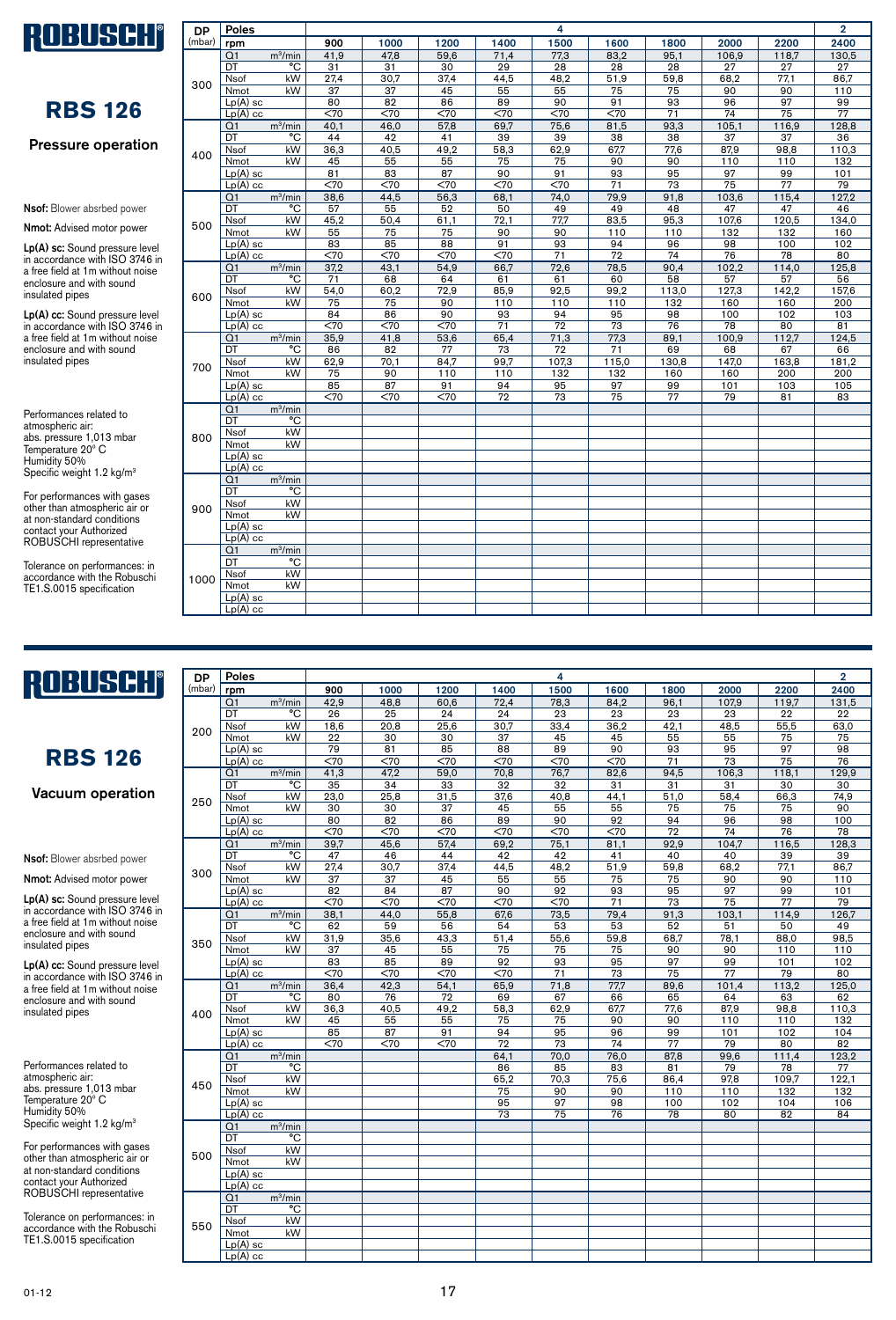

### Pressure operation

Nsof: Blower absrbed power

Nmot: Advised motor power

Lp(A) sc: Sound pressure level in accordance with ISO 3746 in a free field at 1m without noise enclosure and with sound insulated pipes

Lp(A) cc: Sound pressure level in accordance with ISO 3746 in a free field at 1m without noise enclosure and with sound insulated pipes

Performances related to atmospheric air: abs. pressure 1,013 mbar Temperature 20° C Humidity 50% Specific weight 1.2 kg/m 3

For performances with gases other than atmospheric air or at non-standard conditions contact your Authorized ROBUSCHI representative

Tolerance on performances: in accordance with the Robuschi TE1.S.0015 specification

| <b>DP</b> | Poles          |                        |                  |                  |                  |                  |                  | 4               |                 |                 |                 |                 |
|-----------|----------------|------------------------|------------------|------------------|------------------|------------------|------------------|-----------------|-----------------|-----------------|-----------------|-----------------|
| (mbar)    | rpm            |                        | 900              | 1100             | 1300             | 1400             | 1500             | 1600            | 1700            | 1800            | 1900            | 2000            |
|           | Q1             | $m^3/m$ in             | 45.5             | 57,5             | 69.5             | 75,5             | 81.5             | 87.5            | 93.5            | 99.5            | 105.5           | 111.5           |
|           | DT             | $\overline{C}$         | 29               | 28               | 28               | 28               | 27               | 27              | 27              | 27              | 27              | 27              |
| 300       | Nsof           | kW                     | 28.2             | 35,3             | 42,7             | 46.7             | 50.7             | 55,0            | 59.4            | 63,9            | 68,7            | 73,6            |
|           | Nmot           | kW                     | 37               | 45               | 55               | 55               | 75               | 75              | 75              | 75              | 90              | 90              |
|           | $Lp(A)$ sc     |                        | 78               | 82               | 85               | 87               | 88               | 89              | 90              | $\overline{91}$ | 92              | $\overline{94}$ |
|           | $Lp(A)$ cc     |                        | $\overline{5}$   | $70$             | $\overline{50}$  | $\overline{50}$  | $\overline{50}$  | $70$            | $70$            | $70$            | 70              | 72              |
|           | Q <sub>1</sub> | $m^3/m$ in             | 44,2             | 56,2             | 68,2             | 74,2             | 80.2             | 86,2            | 92,2            | 98,2            | 104,2           | 110,2           |
|           | DT             | $\overline{C}$         | 40               | 39               | 38               | 37               | 37               | 37              | 37              | 36              | 36              | 36              |
| 400       | Nsof           | kW                     | 37,2             | 46,3             | 55,7             | 60.7             | 65,7             | 71,0            | 76,4            | 81,9            | 87,7            | 93,6            |
|           | Nmot           | kW                     | 45               | 55               | 75               | 75               | 75               | 90              | 90              | 90              | 110             | 110             |
|           | $Lp(A)$ sc     |                        | 79               | 83               | 87               | 88               | 89               | 91              | 92              | 93              | 94              | 95              |
|           | $Lp(A)$ cc     |                        | $\overline{50}$  | $\overline{50}$  | $\overline{50}$  | $\overline{5}$   | $70$             | $70$            | $70$            | 71              | $\overline{72}$ | 73              |
|           | Q <sub>1</sub> | $m^3/m$ in             | 43.1             | 55,1             | 67.1             | 73,1             | 79,1             | 85.1            | 91.1            | 97.1            | 103,1           | 109,1           |
|           | DT             | ℃                      | 52               | 50               | 48               | 47               | 47               | 47              | 46              | 46              | 46              | 45              |
| 500       | Nsof           | kW                     | 46,2             | 57,3             | 68.7             | 74.7             | 80.7             | 87.0            | 93.4            | 99,9            | 106.7           | 113,6           |
|           | Nmot           | kW                     | 55               | 75               | 90               | 90               | 90               | 110             | 110             | 110             | 132             | 132             |
|           | $Lp(A)$ sc     |                        | 81               | 85               | 88               | 89               | 91               | 92              | 93              | 94              | 95              | 96              |
|           | $Lp(A)$ cc     |                        | $\overline{570}$ | $\overline{570}$ | $\overline{570}$ | $\overline{570}$ | $\overline{570}$ | 70              | 71              | 72              | 73              | 74              |
|           | Q <sub>1</sub> | $m^3/m$ in             | 42.0             | 54,0             | 66.0             | 72,0             | 78.0             | 84.0            | 90.0            | 96.0            | 102,0           | 108,0           |
|           | DT             | $\overline{C}$         | 64               | 61               | 59               | 58               | 57               | 57              | 56              | 56              | 55              | 55              |
| 600       | Nsof           | kW                     | 55,2             | 68,3             | 81.7             | 88.7             | 95.7             | 103,0           | 110.4           | 117,9           | 125,7           | 133,6           |
|           | Nmot           | kW                     | 75               | 90               | 90               | 110              | 110              | 132             | 132             | 132             | 160             | 160             |
|           | $Lp(A)$ sc     |                        | 82               | 86               | 89               | 91               | 92               | 93              | 95              | 96              | 97              | 98              |
|           | $Lp(A)$ cc     |                        | $70$             | $70$             | $70$             | $70$             | 70               | 71              | 73              | 74              | 75              | 76              |
|           | Q <sub>1</sub> | $m^3/m$ in             | 41.1             | 53.1             | 65.1             | 71.1             | 77.1             | 83.1            | 89.1            | 95.1            | 101.1           | 107.1           |
|           | DT             | $\overline{\text{°C}}$ | 76               | 72               | 69               | 68               | 68               | 67              | 66              | 66              | 65              | 65              |
| 700       | Nsof           | kW                     | 64,2             | 79,3             | 94,7             | 102,7            | 110,7            | 119,0           | 127,4           | 135,9           | 144,7           | 153,6           |
|           | Nmot           | kW                     | 75               | 90               | 110              | 132              | 132              | 132             | 160             | 160             | 160             | 200             |
|           | $Lp(A)$ sc     |                        | 83               | 87               | 91               | 92               | 93               | 95              | 96              | 97              | 98              | 99              |
|           | $Lp(A)$ cc     |                        | $70$             | $70$             | $70$             | 70               | 71               | 73              | 74              | 75              | 76              | 77              |
|           | Q1             | $m^3/m$ in             | 40.2             | 52,2             | 64,2             | 70.2             | 76.2             | 82.2            | 88.2            | 94,2            | 100,2           | 106,2           |
|           | DT             | $\overline{C}$         | 89               | 84               | 80               | 79               | 78               | 77              | 76              | 76              | 75              | 75              |
| 800       | Nsof           | kW                     | 73.2             | 90.3             | 107.7            | 116,7            | 125.7            | 135,0           | 144,4           | 153,9           | 163,7           | 173,6           |
|           | Nmot           | kW                     | 90               | 110              | 132              | 132              | 160              | 160             | 160             | 200             | 200             | 200             |
|           | $Lp(A)$ sc     |                        | $\overline{85}$  | 89               | 92               | 93               | 95               | 96              | 97              | 98              | 99              | 100             |
|           | $Lp(A)$ cc     |                        | $\overline{50}$  | $\overline{50}$  | $\overline{570}$ | $\overline{71}$  | $\overline{73}$  | $\overline{74}$ | $\overline{75}$ | $\overline{76}$ | $\overline{77}$ | $\overline{78}$ |
|           | Q <sub>1</sub> | $m^3/m$ in             | 39.4             | 51.4             | 63.4             | 69.4             | 75.4             | 81.4            | 87.4            | 93.4            | 99.4            | 105.4           |
|           | DT             | ℃                      | 102              | 96               | 92               | 90               | 89               | 88              | 87              | 86              | 85              | 85              |
| 900       | Nsof           | kW                     | 82,2             | 101,3            | 120,7            | 130,7            | 140,7            | 151,0           | 161,4           | 171,9           | 182,7           | 193,6           |
|           | Nmot           | kW                     | 90               | 110              | 132              | 160              | 160              | 200             | 200             | 200             | 200             | 250             |
|           | $Lp(A)$ sc     |                        | 86               | 90               | 93               | 94               | 96               | 97              | 98              | 99              | 100             | 101             |
|           | $Lp(A)$ cc     |                        | $70$             | $70$             | 71               | $\overline{72}$  | 74               | 75              | 76              | 77              | $\overline{78}$ | 79              |
|           | Q <sub>1</sub> | $m^3/m$ in             | 38,6             | 50,6             | 62,6             | 68,6             | 74,6             | 80,6            | 86,6            | 92,6            | 98,6            | 104,6           |
|           | DT             | °C                     | 116              | 108              | 103              | 101              | 100              | 98              | 97              | 96              | 96              | 95              |
| 1000      | Nsof           | kW                     | 91,2             | 112,3            | 133,7            | 144,7            | 155,7            | 167,0           | 178,4           | 189,9           | 201,7           | 213,6           |
|           | Nmot           | kW                     | 110              | 132              | 160              | 160              | 200              | 200             | 200             | 250             | 250             | 250             |
|           | $Lp(A)$ sc     |                        | 87               | 91               | 94               | 95               | 97               | 98              | 99              | 100             | 101             | 102             |
|           | $Lp(A)$ cc     |                        | $\overline{50}$  | $\overline{50}$  | $\overline{72}$  | 73               | 75               | 76              | $\overline{77}$ | 78              | 79              | 80              |

4

## ROBUSCH

DP Poles

### **RBS 135**

#### Vacuum operation

Nsof: Blower absrbed power

Nmot: Advised motor power

Lp(A) sc: Sound pressure level in accordance with ISO 3746 in a free field at 1m without noise enclosure and with sound insulated pipes

Lp(A) cc: Sound pressure level in accordance with ISO 3746 in a free field at 1m without noise enclosure and with sound insulated pipes

Performances related to atmospheric air: abs. pressure 1,013 mbar Temperature 20° C Humidity 50% Specific weight 1.2 kg/m 3

For performances with gases other than atmospheric air or at non-standard conditions contact your Authorized ROBUSCHI representative

Tolerance on performances: in accordance with the Robuschi TE1.S.0015 specification

| (mbar) | rpm                                             | 900             | 1100             | 1300             | 1400            | 1500            | 1600            | 1700             | 1800            | 1900            | 2000            |
|--------|-------------------------------------------------|-----------------|------------------|------------------|-----------------|-----------------|-----------------|------------------|-----------------|-----------------|-----------------|
|        | Q1<br>$m^3/m$ in                                | 46,3            | 58,3             | 70,3             | 76,3            | 82,3            | 88,3            | 94,3             | 100,3           | 106,3           | 112,3           |
|        | DT<br>$\overline{\rm ^{\circ}C}$                | 24              | 23               | 23               | 23              | 23              | 22              | $\overline{22}$  | 22              | 22              | $\overline{22}$ |
| 200    | kW<br>Nsof                                      | 19,2            | 24,3             | 29,7             | 32,7            | 35,7            | 39,0            | 42,4             | 45,9            | 49,7            | 53,6            |
|        | Nmot<br>kW                                      | 22              | 30               | 37               | 37              | 45              | 45              | 55               | 55              | 75              | 75              |
|        | $Lp(A)$ sc                                      | 77              | 81               | 84               | 86              | 87              | 88              | 90               | 91              | 92              | 93              |
|        | $Lp(A)$ cc                                      | $\overline{50}$ | $70$             | $\overline{570}$ | Z               | $70$            | $\overline{50}$ | $\overline{570}$ | $70$            | $70$            | 71              |
|        | m <sup>3</sup> /min<br>Q <sub>1</sub>           | 45,1            | 57,1             | 69,1             | 75,1            | 81,1            | 87,1            | 93,1             | 99,1            | 105,1           | 111,1           |
|        | $\overline{C}$<br>DT                            | 33              | 32               | 31               | 31              | 30              | 30              | 30               | 30              | 30              | 30              |
| 250    | Nsof<br>kW                                      | 23,7            | 29,8             | 36,2             | 39,7            | 43,2            | 47,0            | 50,9             | 54,9            | 59,2            | 63,6            |
|        | kW<br>Nmot                                      | 30              | 37               | 45               | 45              | 55              | 55              | 75               | 75              | 75              | 75              |
|        | $Lp(A)$ sc                                      | 78              | 82               | 86               | $\overline{87}$ | 88              | 90              | 91               | 92              | 93              | 94              |
|        | $Lp(A)$ cc                                      | $\overline{50}$ | $\overline{50}$  | $70$             | $\overline{50}$ | $\overline{50}$ | $\overline{50}$ | $70$             | $\overline{50}$ | $\overline{71}$ | $\overline{72}$ |
|        | $\overline{Q1}$<br>$m^3/m$ in                   | 43,9            | 55,9             | 67,9             | 73,9            | 79,9            | 85,9            | 91,9             | 97,9            | 103,9           | 109,9           |
|        | $\overline{C}$<br>DT                            | 43              | 42               | 40               | 40              | 40              | 39              | 39               | 39              | 39              | 38              |
| 300    | Nsof<br>kW                                      | 28,2            | 35,3             | 42,7             | 46,7            | 50,7            | 55,0            | 59,4             | 63,9            | 68,7            | 73,6            |
|        | Nmot<br>kW                                      | 37              | 45               | 55               | 55              | 75              | 75              | 75               | 75              | 90              | 90              |
|        | $Lp(A)$ sc                                      | 80              | 84               | 87               | 88              | 90              | 91              | 92               | 93              | 94              | 95              |
|        | $Lp(A)$ cc                                      | $70$            | $\overline{50}$  | $70$             | $70$            | $70$            | $70$            | 70               | 71              | $\overline{72}$ | $\overline{73}$ |
|        | Q <sub>1</sub><br>$m^3/m$ in                    | 42,7            | 54,7             | 66,7             | 72,7            | 78,7            | 84,7            | 90,7             | 96,7            | 102,7           | 108,7           |
|        | $\overline{C}$<br>DT                            | 56              | 53               | 52               | 51              | 51              | 50              | 50               | 49              | 49              | 49              |
| 350    | <b>Nsof</b><br>kW                               | 32,7            | 40,8             | 49,2             | 53,7            | 58,2            | 63,0            | 67,9             | 72,9            | 78,2            | 83,6            |
|        | kW<br>Nmot                                      | 37              | 55               | $\overline{55}$  | 75              | 75              | 75              | 90               | 90              | 90              | 110             |
|        | $Lp(A)$ sc                                      | 81              | 85               | 89               | 90              | 91              | 93              | 94               | 95              | 96              | 97              |
|        | $Lp(A)$ cc                                      | $70$            | $70$             | $70$             | $70$            | $70$            | 71              | 72               | 73              | 74              | 75              |
|        | Q1<br>$m^3/m$ in                                | 41,5            | 53,5             | 65,5             | 71,5            | 77,5            | 83,5            | 89,5             | 95,5            | 101,5           | 107,5           |
|        | $\overline{\text{°C}}$<br>DT                    | 71              | 67               | 65               | 64              | 63              | 63              | 62               | 62              | 61              | 61              |
| 400    | <b>Nsof</b><br>kW                               | 37,2            | 46,3             | 55,7             | 60,7            | 65,7            | 71,0            | 76,4             | 81,9            | 87,7            | 93,6            |
|        | Nmot<br>kW                                      | 45              | 55               | 75               | 75              | 75              | 90              | 90               | 90              | 110             | 110             |
|        | $Lp(A)$ sc                                      | 83              | 87               | 90               | 92              | 93              | 94              | 95               | 97              | 98              | 99              |
|        | $Lp(A)$ cc                                      | $\overline{50}$ | $70$             | $70$             | $70$            | 71              | 72              | 73               | 75              | 76              | 77<br>106,1     |
|        | Q1<br>$m^3/m$ in<br>$\overline{\text{C}}$<br>DT | 40,1<br>90      | 52,1<br>85       | 64,1<br>81       | 70,1<br>80      | 76,1<br>79      | 82,1<br>78      | 88,1<br>77       | 94,1<br>77      | 100,1<br>76     | 76              |
|        | <b>Nsof</b><br>kW                               | 41,7            | 51,8             | 62,2             | 67,7            | 73,2            | 79,0            | 84,9             | 90,9            | 97,2            | 103,6           |
| 450    | kW<br>Nmot                                      | 55              | 75               | 75               | 90              | 90              | 90              | 110              | 110             | 110             | 132             |
|        | $Lp(A)$ sc                                      | 85              | 89               | 92               | 93              | 95              | 96              | 97               | 98              | 99              | 100             |
|        | $Lp(A)$ cc                                      | $\overline{50}$ | $\overline{570}$ | $70$             | 71              | 73              | 74              | 75               | 76              | 77              | 78              |
|        | $m^3/m$ in<br>Q1                                | 38,7            | 50,7             | 62,7             | 68,7            | 74,7            | 80,7            | 86,7             | 92,7            | 98,7            | 104,7           |
|        | $\overline{C}$<br>DT                            | 114             | 106              | 102              | 100             | 98              | 97              | 96               | 95              | 94              | 94              |
|        | kW<br>Nsof                                      | 46,2            | 57,3             | 68,7             | 74,7            | 80,7            | 87,0            | 93,4             | 99,9            | 106,7           | 113,6           |
| 500    | kW<br>Nmot                                      | 55              | 75               | 90               | 90              | 90              | 110             | 110              | 110             | 132             | 132             |
|        | $Lp(A)$ sc                                      | 87              | 91               | 94               | 95              | 97              | 98              | 99               | 100             | 101             | 102             |
|        | $Lp(A)$ cc                                      | $\overline{50}$ | $\overline{50}$  | $\overline{72}$  | $\overline{73}$ | 75              | 76              | $\overline{77}$  | 78              | 79              | 80              |
|        | $m^3/m$ in<br>Q <sub>1</sub>                    |                 |                  |                  |                 |                 |                 |                  |                 |                 |                 |
|        | DT<br>$\overline{C}$                            |                 |                  |                  |                 |                 |                 |                  |                 |                 |                 |
|        | kW<br>Nsof                                      |                 |                  |                  |                 |                 |                 |                  |                 |                 |                 |
| 550    | kW<br>Nmot                                      |                 |                  |                  |                 |                 |                 |                  |                 |                 |                 |
|        | $Lp(A)$ sc                                      |                 |                  |                  |                 |                 |                 |                  |                 |                 |                 |
|        | $Lp(A)$ cc                                      |                 |                  |                  |                 |                 |                 |                  |                 |                 |                 |
|        |                                                 |                 |                  |                  |                 |                 |                 |                  |                 |                 |                 |

4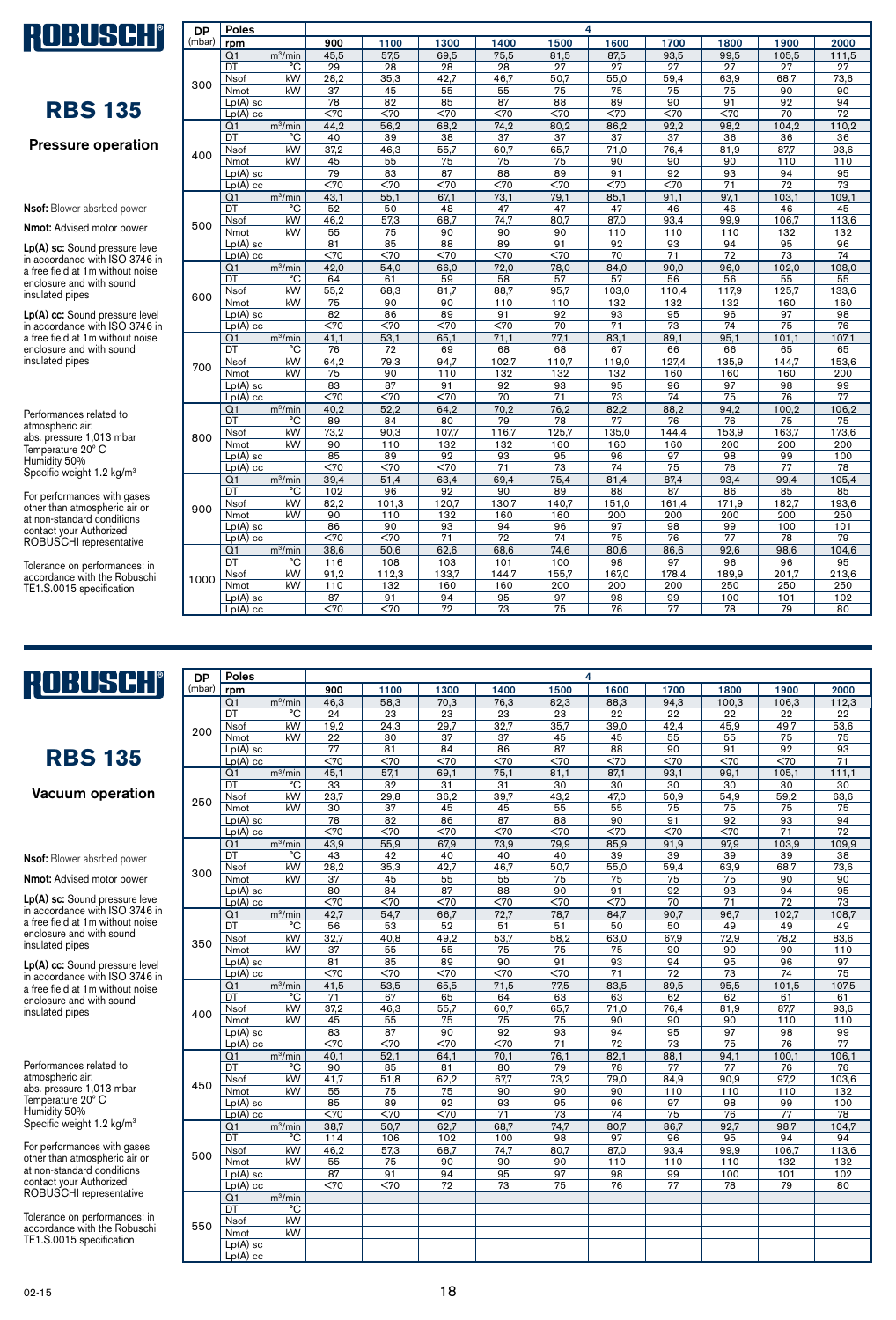

DP Poles

### **RBS 145**

### Pressure operation

Nsof: Blower absrbed power

Nmot: Advised motor power

Lp(A) sc: Sound pressure level in accordance with ISO 3746 in a free field at 1m without noise enclosure and with sound insulated pipes

Lp(A) cc: Sound pressure level in accordance with ISO 3746 in a free field at 1m without noise enclosure and with sound insulated pipes

Performances related to atmospheric air: abs. pressure 1,013 mbar Temperature 20° C Humidity 50%<br>Specific weight 1.2 kg/m<sup>s</sup>

For performances with gases other than atmospheric air or at non-standard conditions contact your Authorized ROBUSCHI representative

Tolerance on performances: in accordance with the Robuschi TE1.S.0015 specification

| (mbar) | rpm                                   |                | 900              | 1100            | 1300             | 1400            | 1500             | 1600            | 1700            | 1800            | 1900  | 2000  |
|--------|---------------------------------------|----------------|------------------|-----------------|------------------|-----------------|------------------|-----------------|-----------------|-----------------|-------|-------|
|        | Q1                                    | $m^3/m$ in     | 66,0             | 83,4            | 100,9            | 109,6           | 118,4            | 127,1           | 135,8           | 144,6           | 153,3 | 162,0 |
|        | DT                                    | $\overline{C}$ | 30               | 29              | 28               | 28              | 27               | 27              | 27              | 27              | 27    | 27    |
|        | Nsof                                  | kW             | 40,8             | 50,8            | 61,4             | 66,9            | 72,6             | 78,4            | 84,5            | 90,8            | 97,3  | 104,1 |
| 300    | Nmot                                  | kW             | 55               | 75              | 75               | 75              | 90               | 90              | 110             | 110             | 110   | 132   |
|        | $Lp(A)$ sc                            |                | 81               | 85              | 88               | 90              | 91               | 92              | 93              | 94              | 95    | 97    |
|        | $Lp(A)$ cc                            |                | $\overline{570}$ | $\overline{50}$ | $\overline{570}$ | $\overline{50}$ | $\overline{570}$ | 70              | $\overline{71}$ | $\overline{72}$ | 73    | 75    |
|        | Q <sub>1</sub><br>$m^3/m$ in          |                | 64,0             | 81,5            | 99,0             | 107,7           | 116,4            | 125,1           | 133,9           | 142,6           | 151,3 | 160,1 |
|        | DT                                    | $\overline{C}$ | 41               | 39              | 38               | 38              | 37               | 37              | 37              | 36              | 36    | 36    |
|        | Nsof                                  | kW             | 53,9             | 66,8            | 80,3             | 87,2            | 94,4             | 101,7           | 109,3           | 117,0           | 125,0 | 133,2 |
| 400    | Nmot                                  | kW             | 75               | 75              | 90               | 110             | 110              | 132             | 132             | 132             | 160   | 160   |
|        | $Lp(A)$ sc                            |                | 82               | 86              | 90               | 91              | 92               | 94              | 95              | 96              | 97    | 98    |
|        | $Lp(A)$ cc                            |                | $70$             | $70$            | $\overline{50}$  | $\overline{50}$ | 70               | 72              | 73              | 74              | 75    | 76    |
|        | Q <sub>1</sub>                        | $m^3/m$ in     | 62,3             | 79,8            | 97.2             | 106,0           | 114.7            | 123.4           | 132.2           | 140,9           | 149,6 | 158,4 |
|        | $\overline{DT}$                       | ℃              | 52               | 50              | 48               | 48              | 47               | 47              | 46              | 46              | 46    | 46    |
|        | Nsof                                  | kW             | 67,0             | 82,8            | 99,2             | 107,6           | 116,2            | 125             | 134,0           | 143,2           | 152,6 | 162,3 |
| 500    | Nmot                                  | kW             | 75               | 90              | 110              | 132             | 132              | 160             | 160             | 160             | 200   | 200   |
|        | $Lp(A)$ sc                            |                | 84               | 88              | 91               | 92              | 94               | 95              | 96              | 97              | 98    | 99    |
|        | $Lp(A)$ cc                            |                | $70$             | $70$            | $70$             | 70              | 72               | 73              | 74              | 75              | 76    | 77    |
|        | Q <sub>1</sub><br>m <sup>3</sup> /min |                | 60,8             | 78,2            | 95,7             | 104,4           | 113,2            | 121,9           | 130,6           | 139,3           | 148,1 | 156,8 |
|        | DT                                    | $\overline{C}$ | 64               | 61              | 59               | 58              | 57               | 57              | 56              | 56              | 56    | 55    |
|        | Nsof                                  | kW             | 80,1             | 98,8            | 118,1            | 128,0           | 138,0            | 148,3           | 158,7           | 169,4           | 180,3 | 191,4 |
| 600    | Nmot                                  | kW             | 90               | 110             | 132              | 160             | 160              | 200             | 200             | 200             | 200   | 250   |
|        | $Lp(A)$ sc                            |                | 85               | 89              | 92               | 94              | 95               | 96              | 98              | 99              | 100   | 101   |
|        | $Lp(A)$ cc                            |                | $70$             | $70$            | 70               | 72              | 73               | 74              | 76              | 77              | 78    | 79    |
|        | $m^3/m$ in<br>Q <sub>1</sub>          |                | 59,3             | 76,8            | 94,3             | 103,0           | 111.7            | 120,5           | 129,2           | 137,9           | 146,6 | 155,4 |
|        | DT                                    | $^{\circ}$ C   | 77               | 72              | 70               | 69              | 68               | 67              | 66              | 66              | 65    | 65    |
| 700    | Nsof                                  | kW             | 93,2             | 114,8           | 137,0            | 148,4           | 159,9            | 171,6           | 183,5           | 195,6           | 207,9 | 220,5 |
|        | Nmot                                  | kW             | 110              | 132             | 160              | 200             | 200              | 200             | 200             | 250             | 250   | 250   |
|        | $Lp(A)$ sc                            |                | 86               | 90              | 94               | 95              | 96               | 98              | 98              | 100             | 101   | 102   |
|        | $Ln(A)$ cc                            |                | $70$             | $70$            | 72               | 73              | 74               | 76              | 77              | 78              | 79    | 80    |
|        | Q <sub>1</sub>                        | $m^3/m$ in     | 58,0             | 75,5            | 92,9             | 101,7           | 110,4            | 119,1           | 127,9           | 136,6           | 145,3 | 154,0 |
|        | DT                                    | $\overline{C}$ | 90               | 84              | 81               | 79              | 78               | 78              | 77              | 76              | 75    | 75    |
| 800    | Nsof                                  | kW             | 106,3            | 130,8           | 155,9            | 168,7           | 181,7            | 194,8           | 208,2           | 221,8           | 235,6 | 249,6 |
|        | Nmot                                  | kW             | 132              | 160             | 200              | 200             | 200              | 250             | 250             | 250             | 315   | 315   |
|        | $Lp(A)$ sc                            |                | 88               | 92              | 95               | 96              | 98               | 99              | 100             | 101             | 102   | 103   |
|        | $Ln(A)$ cc                            |                | $70$             | $70$            | 73               | 74              | 76               | $\overline{77}$ | 78              | 79              | 80    | 81    |
|        | $m^3/m$ in<br>Q1                      |                | 56,8             | 74,2            | 91,7             | 100,4           | 109,2            | 117,9           | 126,6           | 135,3           | 144,1 | 152,8 |
|        | DT                                    | °C             | 103              | 96              | 92               | 91              | 89               | 88              | 87              | 86              | 86    | 85    |
| 900    | Nsof                                  | kW             | 119,4            | 146,8           | 174,8            | 189,1           | 203,5            | 218,1           | 232,9           | 248,0           | 263,2 | 278,7 |
|        | Nmot                                  | kW             | 132              | 160             | 200              | 250             | 250              | 250             | 315             | 315             | 315   | 315   |
|        | $Lp(A)$ sc                            |                | 89               | 93              | 96               | 97              | 99               | 100             | 101             | 102             | 103   | 104   |
|        | $Lp(A)$ cc                            |                | $70$             | 71              | 74               | 75              | 77               | 78              | 79              | 80              | 81    | 82    |
|        | $m^3/m$ in<br>Q1                      |                |                  | 73,1            | 90,5             | 99,2            | 108,0            | 116,7           | 125,4           | 134,2           | 142,9 | 151,6 |
|        | DT                                    | ℃              |                  | 109             | 104              | 102             | 100              | 99              | 98              | 97              | 96    | 95    |
| 1000   | <b>Nsof</b>                           | kW             |                  | 162,8           | 193,8            | 209,5           | 225,3            | 241,4           | 257,7           | 274,1           | 290,9 | 307,8 |
|        | Nmot                                  | kW             |                  | 200             | 250              | 250             | 250              | 315             | 315             | 315             | 315   | 355   |
|        | $Lp(A)$ sc                            |                |                  | 94              | 97               | 98              | 100              | 101             | 102             | 103             | 104   | 105   |
|        | $Lp(A)$ cc                            |                |                  | $\overline{72}$ | 75               | 76              | 78               | 79              | 80              | 81              | 82    | 83    |

Poles 4 and 2012 and 2012 and 2012 and 2012 and 2012 and 2012 and 2012 and 2012 and 2012 and 2012 and 2012 and

## ROBUSCH

### **RBS 145**

#### Vacuum operation

Nsof: Blower absrbed power

Nmot: Advised motor power

Lp(A) sc: Sound pressure level in accordance with ISO 3746 in a free field at 1m without noise enclosure and with sound insulated pipes

Lp(A) cc: Sound pressure level in accordance with ISO 3746 in a free field at 1m without noise enclosure and with sound insulated pipes

Performances related to atmospheric air: abs. pressure 1,013 mbar Temperature 20° C Humidity 50%<br>Specific weight 1.2 kg/m<sup>s</sup>

For performances with gases other than atmospheric air or at non-standard conditions contact your Authorized ROBUSCHI representative

| <b>DP</b> | Poles                    |                                      |                  |                 |                  |                  |                       | 4                     |                 |                 |                 |                 |
|-----------|--------------------------|--------------------------------------|------------------|-----------------|------------------|------------------|-----------------------|-----------------------|-----------------|-----------------|-----------------|-----------------|
| (mbar)    | rpm                      |                                      | 900              | 1100            | 1300             | 1400             | 1500                  | 1600                  | 1700            | 1800            | 1900            | 2000            |
|           | Q1                       | $m^3/m$ in                           | 67.1             | 84,6            | 102,0            | 110,7            | 119,5                 | 128,2                 | 136,9           | 145,7           | 154,4           | 163,1           |
|           | DT                       | $\overline{\text{c}}$                | 24               | 23              | 23               | 23               | 23                    | 22                    | 22              | 22              | 22              | 22              |
| 200       | Nsof                     | kW                                   | 27,7             | 34,8            | 42,4             | 46,5             | 50,7                  | 55,2                  | 59,8            | 64,6            | 69,7            | 75,0            |
|           | Nmot                     | kW                                   | 37               | 45              | 55               | 55               | 75                    | 75                    | 75              | 75              | 90              | 90              |
|           | $Lp(A)$ sc               |                                      | 80               | 84              | 87               | 89               | 90                    | 91                    | 93              | 94              | 95              | 96              |
|           | $Lp(A)$ cc               |                                      | $\overline{50}$  | $\overline{5}$  | $70$             | $\overline{570}$ | $\overline{570}$      | $70$                  | $\overline{71}$ | $\overline{72}$ | $\overline{73}$ | $\overline{74}$ |
|           | $\overline{Q1}$          | m <sup>3</sup> /min                  | 65,3             | 82,8            | 100,3            | 109,0            | 117,7                 | 126,4                 | 135,2           | 143,9           | 152,6           | 161,4           |
|           | DT                       | $\overline{\text{°C}}$               | 33               | 32              | 31               | $\overline{31}$  | 31                    | 30                    | 30              | 30              | 30              | 30              |
| 250       | Nsof                     | kW                                   | 34,3             | 42,8            | 51,9             | 56,7             | 61,7                  | 66,8                  | 72,2            | 77,7            | 83,5            | 89,6            |
|           | Nmot                     | kW                                   | 45               | 55              | 75               | 75               | 75                    | 75                    | 90              | 90              | 110             | 110             |
|           | $Lp(A)$ sc               |                                      | 81               | 85              | 89               | 90               | 91                    | 93                    | 94              | 95              | 96              | 97              |
|           | $Lp(A)$ cc               |                                      | $\overline{50}$  | $\overline{50}$ | $\overline{50}$  | $\overline{50}$  | $\overline{50}$       | $\overline{71}$       | $\overline{72}$ | $\overline{73}$ | $\overline{74}$ | $\overline{75}$ |
|           | Q <sub>1</sub>           | $m^3/m$ in                           | 63,6             | 81,0            | 98,5             | 107,2            | 115,9                 | 124,7                 | 133,4           | 142,1           | 150,9           | 159,6           |
|           | DT                       | $\overline{C}$                       | 44               | 42              | 41               | 40               | 40                    | 39                    | 39              | 39              | 39              | 39              |
| 300       | Nsof                     | kW                                   | 40,8             | 50,8            | 61,4             | 66,9             | 72,6                  | 78,4                  | 84,5            | 90,8            | 97,3            | 104,1           |
|           | Nmot                     | kW                                   | 55               | 75              | 75               | 75               | 90                    | 90                    | 110             | 110             | 110             | 132             |
|           | $Lp(A)$ sc               |                                      | 83               | 87              | 90               | 91               | 93                    | 94                    | 95              | 96              | 97              | 98              |
|           | $Lp(A)$ cc               |                                      | $\overline{50}$  | $\overline{50}$ | $\overline{50}$  | $\overline{50}$  | $\overline{71}$       | $\overline{72}$       | $\overline{73}$ | $\overline{74}$ | $\overline{75}$ | $\overline{76}$ |
|           | Q1                       | $m^3/m$ in                           | 61,8             | 79,2            | 96,7             | 105,4            | 114,1                 | 122,9                 | 131,6           | 140,3           | 149,1           | 157,8           |
|           | $\overline{DT}$          | $\overline{\text{°C}}$               | 56               | 54              | 52               | 51               | 51                    | 50                    | 50              | 49              | 49              | 49              |
| 350       | Nsof                     | kW                                   | 47,4             | 58,8            | 70,8             | 77,1             | 83,5                  | 90,1                  | 96,9            | 103,9           | 111,2           | 118,7           |
|           | Nmot                     | kW                                   | 55               | $\overline{75}$ | 90               | 90               | 110                   | 110                   | 110             | 132             | 132             | 132             |
|           | $Lp(A)$ sc               |                                      | 84               | 88              | 92               | 93               | 94                    | 96                    | 97              | 98              | 99              | 100             |
|           | $Lp(A)$ cc               |                                      | $\overline{50}$  | $\overline{50}$ | $\overline{570}$ | $\overline{71}$  | $\overline{72}$       | $\overline{74}$       | 75              | 76              | $\overline{77}$ | 78              |
|           | Q1                       | $m^3/m$ in<br>$\overline{\text{°C}}$ | 59,9             | 77,3            | 94,8             | 103,5            | 112,3                 | 121,0                 | 129,7           | 138,5           | 147,2           | 155,9           |
|           | DT                       |                                      | 72               | 68              | 65               | 64               | 64                    | 63                    | 62              | 62              | 62              | 61              |
| 400       | Nsof                     | kW                                   | 53,9             | 66,8            | 80,3             | 87,2             | 94,4                  | 101,7                 | 109,3           | 117,0           | 125,0           | 133,2           |
|           | Nmot                     | kW                                   | 75<br>86         | 75<br>90        | 90               | 110              | 110                   | 132                   | 132             | 132             | 160             | 160<br>102      |
|           | $Lp(A)$ sc<br>$Lp(A)$ cc |                                      | $\overline{50}$  | $\overline{50}$ | 93<br>71         | 95<br>73         | 96<br>$\overline{74}$ | 97<br>$\overline{75}$ | 98<br>76        | 100<br>78       | 101<br>79       | 80              |
|           | Q1                       | $m^3/m$ in                           | 57.9             | 75.4            | 92,8             | 101,5            | 110,3                 | 119,0                 | 127,7           | 136,5           | 145,2           | 153,9           |
|           | DT                       | $\overline{C}$                       | 91               | 85              | 82               | 81               | 79                    | 79                    | 78              | 77              | 76              | 76              |
|           | <b>Nsof</b>              | kW                                   | 60,5             | 74,8            | 89,7             | 97,4             | 105,3                 | 113,4                 | 121,6           | 130,1           | 138,8           | 147,8           |
| 450       | Nmot                     | kW                                   | 75               | 90              | 110              | 110              | 132                   | 132                   | 132             | 160             | 160             | 160             |
|           | $Lp(A)$ sc               |                                      | 88               | 92              | 95               | 96               | 98                    | 99                    | 100             | 101             | 102             | 103             |
|           | $Lp(A)$ cc               |                                      | $\overline{570}$ | $70$            | 73               | 74               | 76                    | 77                    | 78              | 79              | 80              | 81              |
|           | Q1                       | $m^3/m$ in                           |                  | 73,2            | 90,7             | 99,4             | 108,1                 | 116,8                 | 125,6           | 134,3           | 143,0           | 151,8           |
|           | DT                       | $\overline{C}$                       |                  | 107             | 102              | 100              | 99                    | 98                    | 96              | 95              | 95              | 94              |
|           | <b>Nsof</b>              | kW                                   |                  | 82,8            | 99,2             | 107,6            | 116,2                 | 125,0                 | 134,0           | 143,2           | 152,6           | 162,3           |
| 500       | Nmot                     | kW                                   |                  | 90              | 110              | 132              | 132                   | 160                   | 160             | 160             | 200             | 200             |
|           | $Lp(A)$ sc               |                                      |                  | 94              | 97               | 98               | 100                   | 101                   | 102             | 103             | 104             | 105             |
|           | $Lp(A)$ cc               |                                      |                  | $\overline{72}$ | $\overline{75}$  | 76               | 78                    | 79                    | 80              | 81              | 82              | 83              |
|           | Q <sub>1</sub>           | $m^3/m$ in                           |                  |                 |                  |                  |                       |                       |                 |                 |                 |                 |
|           | DT                       | $\overline{\text{°C}}$               |                  |                 |                  |                  |                       |                       |                 |                 |                 |                 |
|           | Nsof                     | kW                                   |                  |                 |                  |                  |                       |                       |                 |                 |                 |                 |
| 550       | Nmot                     | kW                                   |                  |                 |                  |                  |                       |                       |                 |                 |                 |                 |
|           | $Lp(A)$ sc               |                                      |                  |                 |                  |                  |                       |                       |                 |                 |                 |                 |
|           | $Lp(A)$ cc               |                                      |                  |                 |                  |                  |                       |                       |                 |                 |                 |                 |
|           |                          |                                      |                  |                 |                  |                  |                       |                       |                 |                 |                 |                 |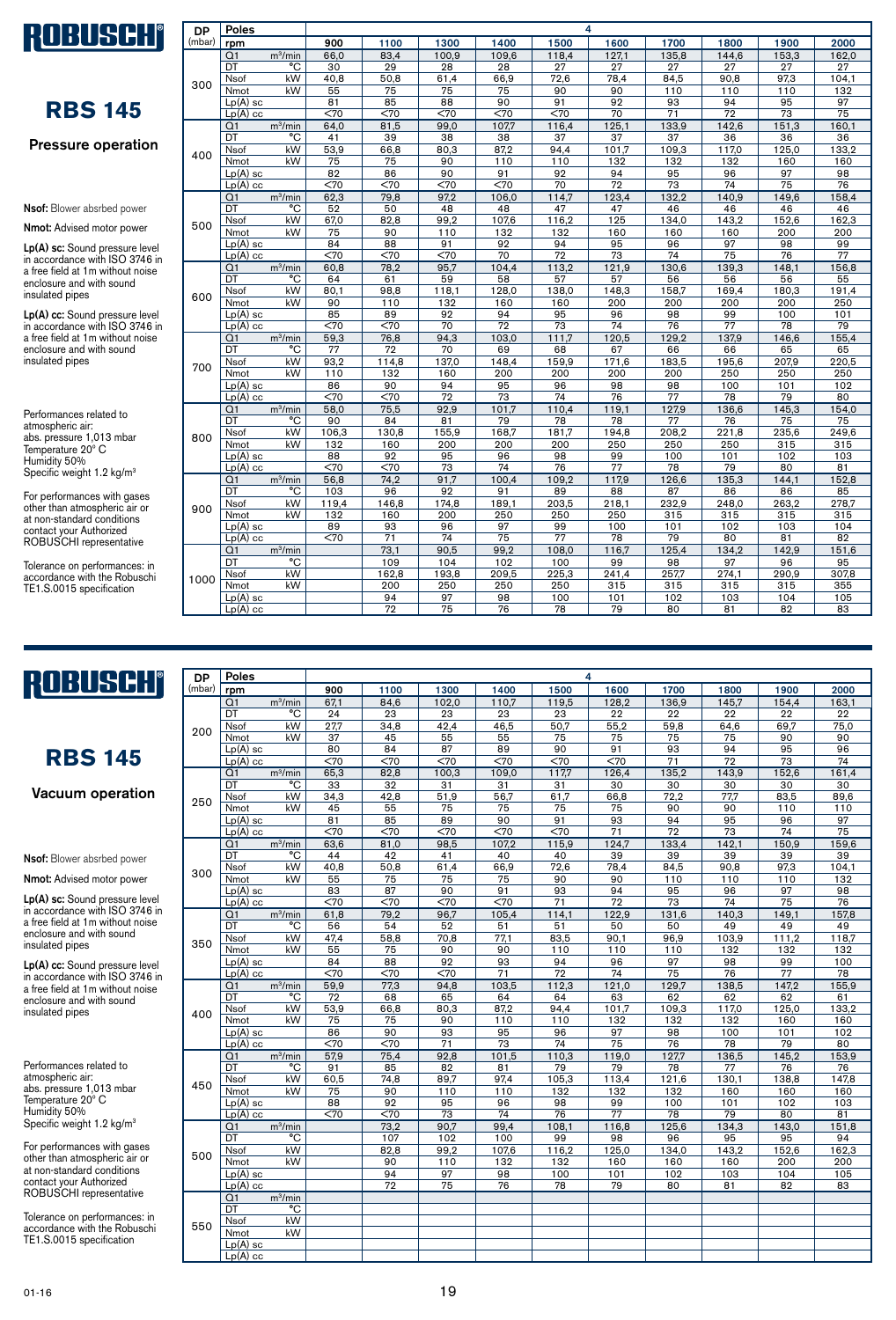

### Pressure operation

Nsof: Blower absrbed power

Nmot: Advised motor power

Lp(A) sc: Sound pressure level in accordance with ISO 3746 in a free field at 1m without noise enclosure and with sound insulated pipes

Lp(A) cc: Sound pressure level in accordance with ISO 3746 in a free field at 1m without noise enclosure and with sound insulated pipes

Performances related to atmospheric air: abs. pressure 1,013 mbar Temperature 20° C Humidity 50% Specific weight 1.2 kg/m 3

For performances with gases other than atmospheric air or at non-standard conditions contact your Authorized ROBUSCHI representative

Tolerance on performances: in accordance with the Robuschi TE1.S.0015 specification

| DP.    | Poles           |                        | 4<br>1500<br>1600<br>2000<br>900<br>1100<br>1300<br>1400<br>1700<br>1800<br>1900 |                  |                  |                 |                 |                 |                 |                 |                 |                 |  |
|--------|-----------------|------------------------|----------------------------------------------------------------------------------|------------------|------------------|-----------------|-----------------|-----------------|-----------------|-----------------|-----------------|-----------------|--|
| (mbar) | rpm             |                        |                                                                                  |                  |                  |                 |                 |                 |                 |                 |                 |                 |  |
|        | Q1              | m <sup>3</sup> /min    | 83,4                                                                             | 104,8            | 126,3            | 137,1           | 147,8           | 158,5           | 169,3           | 180,0           | 190,8           | 201.5           |  |
|        | DT              | $\overline{C}$         | 29                                                                               | $\overline{28}$  | $\overline{27}$  | $\overline{27}$ | $\overline{27}$ | $\overline{27}$ | $\overline{27}$ | $\overline{27}$ | $\overline{27}$ | $\overline{26}$ |  |
| 300    | Nsof            | kW                     | 50.1                                                                             | 62,3             | 75,1             | 81.8            | 88.7            | 95,8            | 103,1           | 110.7           | 118,5           | 126.6           |  |
|        | Nmot            | kW                     | 75                                                                               | 75               | 90               | 90              | 110             | 110             | 132             | 132             | 132             | 160             |  |
|        | $Lp(A)$ sc      |                        | 84                                                                               | 88               | $\overline{91}$  | 93              | 94              | 95              | 96              | 97              | 98              | 100             |  |
|        | $Lp(A)$ cc      |                        | $\overline{570}$                                                                 | $\overline{570}$ | $\overline{570}$ | $\overline{71}$ | $\overline{72}$ | 73              | 74              | 75              | 76              | 78              |  |
|        | Q <sub>1</sub>  | $m^3/m$ in             | 81.3                                                                             | 102.8            | 124.3            | 135.0           | 145.7           | 156.5           | 167.2           | 178.0           | 188.7           | 199.4           |  |
|        | DT              | $\overline{C}$         | 39                                                                               | 38               | $\overline{37}$  | $\overline{37}$ | $\overline{37}$ | 36              | 36              | 36              | 36              | 36              |  |
| 400    | Nsof            | kW                     | 66.2                                                                             | 82,0             | 98.4             | 106,8           | 115,5           | 124.4           | 133.5           | 142,9           | 152,5           | 162.4           |  |
|        | Nmot            | kW                     | 75                                                                               | 90               | 110              | 132             | 132             | 160             | 160             | 160             | 200             | 200             |  |
|        | $Lp(A)$ sc      |                        | 85                                                                               | 89               | 93               | 94              | 95              | 97              | 98              | 99              | 100             | 101             |  |
|        | $Lp(A)$ cc      |                        | $\overline{50}$                                                                  | $\overline{50}$  | $\overline{71}$  | $\overline{72}$ | 73              | $\overline{75}$ | 76              | $\overline{77}$ | 78              | $\overline{79}$ |  |
|        | Q1              | $m^3/m$ in             | 79,5                                                                             | 101.0            | 122.4            | 133.2           | 143.9           | 154.7           | 165.4           | 176.1           | 186.9           | 197.6           |  |
|        | DT              | $\overline{\text{°C}}$ | 50                                                                               | 48               | 47               | 47              | 46              | 46              | 46              | 45              | 45              | 45              |  |
| 500    | <b>Nsof</b>     | kW                     | 82,3                                                                             | 101,6            | 121,6            | 131,9           | 142,4           | 153,0           | 163,9           | 175,1           | 186,5           | 198,2           |  |
|        | Nmot            | kW                     | 90                                                                               | 110              | 132              | 160             | 160             | 200             | 200             | 200             | 250             | 250             |  |
|        | $Lp(A)$ sc      |                        | $\overline{87}$                                                                  | 91               | 94               | 95              | 97              | 98              | 99              | 100             | 101             | 102             |  |
|        | $Lp(A)$ cc      |                        | $\overline{570}$                                                                 | $\overline{50}$  | 72               | 73              | 75              | 76              | 77              | 78              | 79              | 80              |  |
|        | Q1              | m <sup>3</sup> /min    | 77,8                                                                             | 99,3             | 120,8            | 131,5           | 142,3           | 153,0           | 163,8           | 174,5           | 185,2           | 196,0           |  |
|        | DT              | $\overline{C}$         | 62                                                                               | 59               | 57               | 57              | 56              | 56              | 55              | 55              | 55              | 54              |  |
| 600    | Nsof            | kW                     | 98,4                                                                             | 121,3            | 144,9            | 156,9           | 169,2           | 181,7           | 194,4           | 207,3           | 220,5           | 234,0           |  |
|        | Nmot            | kW                     | 110                                                                              | 132              | 160              | 200             | 200             | 200             | 250             | 250             | 250             | 315             |  |
|        | $Lp(A)$ sc      |                        | 88                                                                               | 92               | 95               | 97              | 98              | 99              | 101             | 102             | 103             | 104             |  |
|        | $Lp(A)$ cc      |                        | $70$                                                                             | 70               | 73               | 75              | 76              | 77              | 79              | 80              | 81              | 82              |  |
|        | Q1              | $m^3/m$ in             | 76.3                                                                             | 97.8             | 119.3            | 130.0           | 140.8           | 151.5           | 162.3           | 173.0           | 183.7           | 194.5           |  |
|        | DT              | $\overline{\text{c}}$  | 73                                                                               | 70               | 68               | 67              | 66              | 66              | 65              | 65              | 64              | 64              |  |
| 700    | Nsof            | kW                     | 114,5                                                                            | 141,0            | 168,2            | 182,0           | 196,1           | 210,3           | 224,8           | 239,5           | 254,5           | 269.8           |  |
|        | Nmot            | kW                     | 132                                                                              | 160              | 200              | 200             | 250             | 250             | 250             | 315             | 315             | 315             |  |
|        | $Lp(A)$ sc      |                        | 89                                                                               | 93               | 97               | 98              | 99              | 101             | 102             | 103             | 104             | 105             |  |
|        | $Lp(A)$ cc      |                        | $70$                                                                             | 71               | 75               | 76              | 77              | 79              | 80              | 81              | 82              | 83              |  |
|        | Q1              | m <sup>3</sup> /min    |                                                                                  |                  |                  |                 |                 |                 |                 |                 |                 |                 |  |
|        | DT              | $\overline{C}$         |                                                                                  |                  |                  |                 |                 |                 |                 |                 |                 |                 |  |
| 800    | Nsof            | kW                     |                                                                                  |                  |                  |                 |                 |                 |                 |                 |                 |                 |  |
|        | Nmot            | kW                     |                                                                                  |                  |                  |                 |                 |                 |                 |                 |                 |                 |  |
|        | $Lp(A)$ sc      |                        |                                                                                  |                  |                  |                 |                 |                 |                 |                 |                 |                 |  |
|        | $Lp(A)$ cc      |                        |                                                                                  |                  |                  |                 |                 |                 |                 |                 |                 |                 |  |
|        | Q1              | $m^3/m$ in             |                                                                                  |                  |                  |                 |                 |                 |                 |                 |                 |                 |  |
|        | DT              | $\overline{C}$         |                                                                                  |                  |                  |                 |                 |                 |                 |                 |                 |                 |  |
| 900    | Nsof            | kW                     |                                                                                  |                  |                  |                 |                 |                 |                 |                 |                 |                 |  |
|        | Nmot            | kW                     |                                                                                  |                  |                  |                 |                 |                 |                 |                 |                 |                 |  |
|        | $Lp(A)$ sc      |                        |                                                                                  |                  |                  |                 |                 |                 |                 |                 |                 |                 |  |
|        | $Lp(A)$ cc      |                        |                                                                                  |                  |                  |                 |                 |                 |                 |                 |                 |                 |  |
|        | $\overline{Q1}$ | $m^3/m$ in             |                                                                                  |                  |                  |                 |                 |                 |                 |                 |                 |                 |  |
|        | DT              | $\overline{C}$         |                                                                                  |                  |                  |                 |                 |                 |                 |                 |                 |                 |  |
| 1000   | Nsof            | kW                     |                                                                                  |                  |                  |                 |                 |                 |                 |                 |                 |                 |  |
|        | Nmot            | kW                     |                                                                                  |                  |                  |                 |                 |                 |                 |                 |                 |                 |  |
|        | $Lp(A)$ sc      |                        |                                                                                  |                  |                  |                 |                 |                 |                 |                 |                 |                 |  |
|        | $Lp(A)$ cc      |                        |                                                                                  |                  |                  |                 |                 |                 |                 |                 |                 |                 |  |

4

## ROBUSCHI

### **RBS 155**

#### Vacuum operation

Nsof: Blower absrbed power

Nmot: Advised motor power

Lp(A) sc: Sound pressure level in accordance with ISO 3746 in a free field at 1m without noise enclosure and with sound insulated pipes

Lp(A) cc: Sound pressure level in accordance with ISO 3746 in a free field at 1m without noise enclosure and with sound insulated pipes

Performances related to atmospheric air: abs. pressure 1,013 mbar Temperature 20° C Humidity 50% Specific weight 1.2 kg/m 3

For performances with gases other than atmospheric air or at non-standard conditions contact your Authorized ROBUSCHI representative

| (mbar)<br>1500<br>1600<br>1700<br>rpm<br>900<br>1100<br>1300<br>1400<br>1800<br>1900<br>2000<br>Q <sub>1</sub><br>$m^3/m$ in<br>84,5<br>106,0<br>127,5<br>138,2<br>149,0<br>159,7<br>170,5<br>181.2<br>191,9<br>202.7<br>DT<br>$\overline{\text{°C}}$<br>$\overline{22}$<br>$\overline{22}$<br>24<br>23<br>23<br>22<br>22<br>22<br>22<br>22<br>kW<br><b>Nsof</b><br>42,6<br>56,7<br>61,8<br>67,1<br>72,7<br>78,4<br>34,0<br>51,8<br>84,5<br>90,8<br>200<br>kW<br>45<br>55<br>75<br>75<br>90<br>90<br>Nmot<br>75<br>75<br>110<br>110<br>87<br>90<br>92<br>97<br>$Lp(A)$ sc<br>83<br>93<br>94<br>96<br>98<br>99<br>$\overline{570}$<br>$\overline{50}$<br>$\overline{570}$<br>$\overline{570}$<br>72<br>74<br>75<br>77<br>$Lp(A)$ cc<br>71<br>76<br>157,8<br>179,3<br>Q <sub>1</sub><br>$m^3/m$ in<br>82.7<br>104,1<br>125,6<br>136,4<br>147,1<br>168,6<br>190.1<br>200,8<br>DT<br>$\overline{C}$<br>29<br>29<br>32<br>31<br>30<br>30<br>30<br>30<br>30<br>30<br>kW<br>52,4<br>63,4<br>69,2<br>75,2<br>94,5<br>101,5<br>108,7<br>Nsof<br>42,0<br>81,4<br>87,9<br>250<br>kW<br>55<br>75<br>75<br>90<br>Nmot<br>90<br>90<br>110<br>110<br>110<br>132<br>84<br>88<br>92<br>93<br>94<br>96<br>97<br>98<br>99<br>100<br>$Lp(A)$ sc<br>$\overline{570}$<br>$\overline{570}$<br>$\overline{570}$<br>$\overline{71}$<br>$\overline{72}$<br>$\overline{74}$<br>$\overline{75}$<br>76<br>$\overline{77}$<br>78<br>$Lp(A)$ cc<br>$m^3/m$ in<br>80.8<br>102.3<br>123.8<br>134.5<br>145.2<br>156.0<br>166.7<br>177.5<br>188.2<br>198.9<br>Q <sub>1</sub><br>$\overline{\text{°C}}$<br>DT<br>42<br>41<br>40<br>39<br>39<br>39<br>39<br>38<br>38<br>38<br>kW<br>Nsof<br>50,1<br>62,3<br>75,1<br>95,8<br>103,1<br>110,7<br>118,5<br>126,6<br>81,8<br>88,7<br>300<br>kW<br>75<br>75<br>90<br>90<br>110<br>132<br>132<br>132<br>160<br>Nmot<br>110<br>$\overline{90}$<br>$\overline{93}$<br>86<br>94<br>96<br>97<br>98<br>99<br>100<br>101<br>$Lp(A)$ sc<br>$70$<br>$70$<br>71<br>72<br>74<br>75<br>76<br>77<br>78<br>79<br>$Lp(A)$ cc<br>175,6<br>Q1<br>$m^3/m$ in<br>100,4<br>121,9<br>132,6<br>143,3<br>154,1<br>186,3<br>197,0<br>78,9<br>164,8<br>$\overline{C}$<br>DT<br>54<br>52<br>51<br>50<br>50<br>49<br>49<br>49<br>48<br>48<br>kW<br>Nsof<br>58,1<br>72,1<br>86,7<br>94,3<br>102,1<br>110,1<br>118,3<br>126,8<br>135,5<br>144,5<br>350<br>kW<br>$\overline{132}$<br>75<br>90<br>110<br>110<br>132<br>132<br>160<br>160<br>160<br>Nmot<br>87<br>$\overline{91}$<br>95<br>96<br>97<br>99<br>100<br>101<br>102<br>103<br>$Lp(A)$ sc<br>$\overline{570}$<br>$70$<br>73<br>$\overline{74}$<br>75<br>$\overline{77}$<br>78<br>79<br>80<br>81<br>$Lp(A)$ cc<br>173,6<br>195,1<br>Q <sub>1</sub><br>$m^3/m$ in<br>76,9<br>98,4<br>119,9<br>130,6<br>141,4<br>152,1<br>162,8<br>184,3<br>$\overline{\rm ^{\circ}\!C}$<br>DT<br>69<br>66<br>64<br>63<br>62<br>62<br>61<br>61<br>60<br>60<br>Nsof<br>kW<br>66,2<br>82,0<br>98,4<br>106,8<br>115,5<br>124,4<br>133,5<br>142,9<br>152,5<br>162,4<br>400<br>kW<br>75<br>90<br>110<br>132<br>132<br>160<br>160<br>160<br>200<br>200<br>Nmot<br>89<br>93<br>96<br>98<br>99<br>$Lp(A)$ sc<br>100<br>101<br>103<br>104<br>105<br>$\overline{50}$<br>$\overline{71}$<br>$\overline{74}$<br>76<br>$\overline{77}$<br>$Lp(A)$ cc<br>78<br>79<br>81<br>82<br>83<br>$m^3/m$ in<br>150,0<br>74,8<br>96,3<br>117,8<br>128,5<br>139,2<br>160,7<br>171,5<br>182,2<br>192,9<br>Q <sub>1</sub><br>DT<br>$\overline{\text{°C}}$<br>86<br>82<br>79<br>78<br>77<br>77<br>76<br>75<br>75<br>74<br><b>Nsof</b><br>kW<br>110,0<br>119,4<br>128,9<br>138,7<br>148,7<br>159,0<br>169,5<br>74,2<br>91,8<br>180,3<br>450<br>kW<br>200<br>200<br>Nmot<br>90<br>110<br>132<br>132<br>160<br>160<br>200<br>200<br>91<br>95<br>98<br>99<br>104<br>$Lp(A)$ sc<br>101<br>102<br>103<br>105<br>106<br>$\overline{570}$<br>73<br>76<br>77<br>82 |
|------------------------------------------------------------------------------------------------------------------------------------------------------------------------------------------------------------------------------------------------------------------------------------------------------------------------------------------------------------------------------------------------------------------------------------------------------------------------------------------------------------------------------------------------------------------------------------------------------------------------------------------------------------------------------------------------------------------------------------------------------------------------------------------------------------------------------------------------------------------------------------------------------------------------------------------------------------------------------------------------------------------------------------------------------------------------------------------------------------------------------------------------------------------------------------------------------------------------------------------------------------------------------------------------------------------------------------------------------------------------------------------------------------------------------------------------------------------------------------------------------------------------------------------------------------------------------------------------------------------------------------------------------------------------------------------------------------------------------------------------------------------------------------------------------------------------------------------------------------------------------------------------------------------------------------------------------------------------------------------------------------------------------------------------------------------------------------------------------------------------------------------------------------------------------------------------------------------------------------------------------------------------------------------------------------------------------------------------------------------------------------------------------------------------------------------------------------------------------------------------------------------------------------------------------------------------------------------------------------------------------------------------------------------------------------------------------------------------------------------------------------------------------------------------------------------------------------------------------------------------------------------------------------------------------------------------------------------------------------------------------------------------------------------------------------------------------------------------------------------------------------------------------------------------------------------------------------------------------------------------------------------------------------------------------------------------------------------------------------------------------------------------------------------------------------------------------------------------------------------------------------------------------------------------------------------------------------------------------------------------------------------------------------------------------------------------------------------------------------------------------------------------------------------------------------------------------------------|
|                                                                                                                                                                                                                                                                                                                                                                                                                                                                                                                                                                                                                                                                                                                                                                                                                                                                                                                                                                                                                                                                                                                                                                                                                                                                                                                                                                                                                                                                                                                                                                                                                                                                                                                                                                                                                                                                                                                                                                                                                                                                                                                                                                                                                                                                                                                                                                                                                                                                                                                                                                                                                                                                                                                                                                                                                                                                                                                                                                                                                                                                                                                                                                                                                                                                                                                                                                                                                                                                                                                                                                                                                                                                                                                                                                                                                                          |
|                                                                                                                                                                                                                                                                                                                                                                                                                                                                                                                                                                                                                                                                                                                                                                                                                                                                                                                                                                                                                                                                                                                                                                                                                                                                                                                                                                                                                                                                                                                                                                                                                                                                                                                                                                                                                                                                                                                                                                                                                                                                                                                                                                                                                                                                                                                                                                                                                                                                                                                                                                                                                                                                                                                                                                                                                                                                                                                                                                                                                                                                                                                                                                                                                                                                                                                                                                                                                                                                                                                                                                                                                                                                                                                                                                                                                                          |
|                                                                                                                                                                                                                                                                                                                                                                                                                                                                                                                                                                                                                                                                                                                                                                                                                                                                                                                                                                                                                                                                                                                                                                                                                                                                                                                                                                                                                                                                                                                                                                                                                                                                                                                                                                                                                                                                                                                                                                                                                                                                                                                                                                                                                                                                                                                                                                                                                                                                                                                                                                                                                                                                                                                                                                                                                                                                                                                                                                                                                                                                                                                                                                                                                                                                                                                                                                                                                                                                                                                                                                                                                                                                                                                                                                                                                                          |
|                                                                                                                                                                                                                                                                                                                                                                                                                                                                                                                                                                                                                                                                                                                                                                                                                                                                                                                                                                                                                                                                                                                                                                                                                                                                                                                                                                                                                                                                                                                                                                                                                                                                                                                                                                                                                                                                                                                                                                                                                                                                                                                                                                                                                                                                                                                                                                                                                                                                                                                                                                                                                                                                                                                                                                                                                                                                                                                                                                                                                                                                                                                                                                                                                                                                                                                                                                                                                                                                                                                                                                                                                                                                                                                                                                                                                                          |
|                                                                                                                                                                                                                                                                                                                                                                                                                                                                                                                                                                                                                                                                                                                                                                                                                                                                                                                                                                                                                                                                                                                                                                                                                                                                                                                                                                                                                                                                                                                                                                                                                                                                                                                                                                                                                                                                                                                                                                                                                                                                                                                                                                                                                                                                                                                                                                                                                                                                                                                                                                                                                                                                                                                                                                                                                                                                                                                                                                                                                                                                                                                                                                                                                                                                                                                                                                                                                                                                                                                                                                                                                                                                                                                                                                                                                                          |
|                                                                                                                                                                                                                                                                                                                                                                                                                                                                                                                                                                                                                                                                                                                                                                                                                                                                                                                                                                                                                                                                                                                                                                                                                                                                                                                                                                                                                                                                                                                                                                                                                                                                                                                                                                                                                                                                                                                                                                                                                                                                                                                                                                                                                                                                                                                                                                                                                                                                                                                                                                                                                                                                                                                                                                                                                                                                                                                                                                                                                                                                                                                                                                                                                                                                                                                                                                                                                                                                                                                                                                                                                                                                                                                                                                                                                                          |
|                                                                                                                                                                                                                                                                                                                                                                                                                                                                                                                                                                                                                                                                                                                                                                                                                                                                                                                                                                                                                                                                                                                                                                                                                                                                                                                                                                                                                                                                                                                                                                                                                                                                                                                                                                                                                                                                                                                                                                                                                                                                                                                                                                                                                                                                                                                                                                                                                                                                                                                                                                                                                                                                                                                                                                                                                                                                                                                                                                                                                                                                                                                                                                                                                                                                                                                                                                                                                                                                                                                                                                                                                                                                                                                                                                                                                                          |
|                                                                                                                                                                                                                                                                                                                                                                                                                                                                                                                                                                                                                                                                                                                                                                                                                                                                                                                                                                                                                                                                                                                                                                                                                                                                                                                                                                                                                                                                                                                                                                                                                                                                                                                                                                                                                                                                                                                                                                                                                                                                                                                                                                                                                                                                                                                                                                                                                                                                                                                                                                                                                                                                                                                                                                                                                                                                                                                                                                                                                                                                                                                                                                                                                                                                                                                                                                                                                                                                                                                                                                                                                                                                                                                                                                                                                                          |
|                                                                                                                                                                                                                                                                                                                                                                                                                                                                                                                                                                                                                                                                                                                                                                                                                                                                                                                                                                                                                                                                                                                                                                                                                                                                                                                                                                                                                                                                                                                                                                                                                                                                                                                                                                                                                                                                                                                                                                                                                                                                                                                                                                                                                                                                                                                                                                                                                                                                                                                                                                                                                                                                                                                                                                                                                                                                                                                                                                                                                                                                                                                                                                                                                                                                                                                                                                                                                                                                                                                                                                                                                                                                                                                                                                                                                                          |
|                                                                                                                                                                                                                                                                                                                                                                                                                                                                                                                                                                                                                                                                                                                                                                                                                                                                                                                                                                                                                                                                                                                                                                                                                                                                                                                                                                                                                                                                                                                                                                                                                                                                                                                                                                                                                                                                                                                                                                                                                                                                                                                                                                                                                                                                                                                                                                                                                                                                                                                                                                                                                                                                                                                                                                                                                                                                                                                                                                                                                                                                                                                                                                                                                                                                                                                                                                                                                                                                                                                                                                                                                                                                                                                                                                                                                                          |
|                                                                                                                                                                                                                                                                                                                                                                                                                                                                                                                                                                                                                                                                                                                                                                                                                                                                                                                                                                                                                                                                                                                                                                                                                                                                                                                                                                                                                                                                                                                                                                                                                                                                                                                                                                                                                                                                                                                                                                                                                                                                                                                                                                                                                                                                                                                                                                                                                                                                                                                                                                                                                                                                                                                                                                                                                                                                                                                                                                                                                                                                                                                                                                                                                                                                                                                                                                                                                                                                                                                                                                                                                                                                                                                                                                                                                                          |
|                                                                                                                                                                                                                                                                                                                                                                                                                                                                                                                                                                                                                                                                                                                                                                                                                                                                                                                                                                                                                                                                                                                                                                                                                                                                                                                                                                                                                                                                                                                                                                                                                                                                                                                                                                                                                                                                                                                                                                                                                                                                                                                                                                                                                                                                                                                                                                                                                                                                                                                                                                                                                                                                                                                                                                                                                                                                                                                                                                                                                                                                                                                                                                                                                                                                                                                                                                                                                                                                                                                                                                                                                                                                                                                                                                                                                                          |
|                                                                                                                                                                                                                                                                                                                                                                                                                                                                                                                                                                                                                                                                                                                                                                                                                                                                                                                                                                                                                                                                                                                                                                                                                                                                                                                                                                                                                                                                                                                                                                                                                                                                                                                                                                                                                                                                                                                                                                                                                                                                                                                                                                                                                                                                                                                                                                                                                                                                                                                                                                                                                                                                                                                                                                                                                                                                                                                                                                                                                                                                                                                                                                                                                                                                                                                                                                                                                                                                                                                                                                                                                                                                                                                                                                                                                                          |
|                                                                                                                                                                                                                                                                                                                                                                                                                                                                                                                                                                                                                                                                                                                                                                                                                                                                                                                                                                                                                                                                                                                                                                                                                                                                                                                                                                                                                                                                                                                                                                                                                                                                                                                                                                                                                                                                                                                                                                                                                                                                                                                                                                                                                                                                                                                                                                                                                                                                                                                                                                                                                                                                                                                                                                                                                                                                                                                                                                                                                                                                                                                                                                                                                                                                                                                                                                                                                                                                                                                                                                                                                                                                                                                                                                                                                                          |
|                                                                                                                                                                                                                                                                                                                                                                                                                                                                                                                                                                                                                                                                                                                                                                                                                                                                                                                                                                                                                                                                                                                                                                                                                                                                                                                                                                                                                                                                                                                                                                                                                                                                                                                                                                                                                                                                                                                                                                                                                                                                                                                                                                                                                                                                                                                                                                                                                                                                                                                                                                                                                                                                                                                                                                                                                                                                                                                                                                                                                                                                                                                                                                                                                                                                                                                                                                                                                                                                                                                                                                                                                                                                                                                                                                                                                                          |
|                                                                                                                                                                                                                                                                                                                                                                                                                                                                                                                                                                                                                                                                                                                                                                                                                                                                                                                                                                                                                                                                                                                                                                                                                                                                                                                                                                                                                                                                                                                                                                                                                                                                                                                                                                                                                                                                                                                                                                                                                                                                                                                                                                                                                                                                                                                                                                                                                                                                                                                                                                                                                                                                                                                                                                                                                                                                                                                                                                                                                                                                                                                                                                                                                                                                                                                                                                                                                                                                                                                                                                                                                                                                                                                                                                                                                                          |
|                                                                                                                                                                                                                                                                                                                                                                                                                                                                                                                                                                                                                                                                                                                                                                                                                                                                                                                                                                                                                                                                                                                                                                                                                                                                                                                                                                                                                                                                                                                                                                                                                                                                                                                                                                                                                                                                                                                                                                                                                                                                                                                                                                                                                                                                                                                                                                                                                                                                                                                                                                                                                                                                                                                                                                                                                                                                                                                                                                                                                                                                                                                                                                                                                                                                                                                                                                                                                                                                                                                                                                                                                                                                                                                                                                                                                                          |
|                                                                                                                                                                                                                                                                                                                                                                                                                                                                                                                                                                                                                                                                                                                                                                                                                                                                                                                                                                                                                                                                                                                                                                                                                                                                                                                                                                                                                                                                                                                                                                                                                                                                                                                                                                                                                                                                                                                                                                                                                                                                                                                                                                                                                                                                                                                                                                                                                                                                                                                                                                                                                                                                                                                                                                                                                                                                                                                                                                                                                                                                                                                                                                                                                                                                                                                                                                                                                                                                                                                                                                                                                                                                                                                                                                                                                                          |
|                                                                                                                                                                                                                                                                                                                                                                                                                                                                                                                                                                                                                                                                                                                                                                                                                                                                                                                                                                                                                                                                                                                                                                                                                                                                                                                                                                                                                                                                                                                                                                                                                                                                                                                                                                                                                                                                                                                                                                                                                                                                                                                                                                                                                                                                                                                                                                                                                                                                                                                                                                                                                                                                                                                                                                                                                                                                                                                                                                                                                                                                                                                                                                                                                                                                                                                                                                                                                                                                                                                                                                                                                                                                                                                                                                                                                                          |
|                                                                                                                                                                                                                                                                                                                                                                                                                                                                                                                                                                                                                                                                                                                                                                                                                                                                                                                                                                                                                                                                                                                                                                                                                                                                                                                                                                                                                                                                                                                                                                                                                                                                                                                                                                                                                                                                                                                                                                                                                                                                                                                                                                                                                                                                                                                                                                                                                                                                                                                                                                                                                                                                                                                                                                                                                                                                                                                                                                                                                                                                                                                                                                                                                                                                                                                                                                                                                                                                                                                                                                                                                                                                                                                                                                                                                                          |
|                                                                                                                                                                                                                                                                                                                                                                                                                                                                                                                                                                                                                                                                                                                                                                                                                                                                                                                                                                                                                                                                                                                                                                                                                                                                                                                                                                                                                                                                                                                                                                                                                                                                                                                                                                                                                                                                                                                                                                                                                                                                                                                                                                                                                                                                                                                                                                                                                                                                                                                                                                                                                                                                                                                                                                                                                                                                                                                                                                                                                                                                                                                                                                                                                                                                                                                                                                                                                                                                                                                                                                                                                                                                                                                                                                                                                                          |
|                                                                                                                                                                                                                                                                                                                                                                                                                                                                                                                                                                                                                                                                                                                                                                                                                                                                                                                                                                                                                                                                                                                                                                                                                                                                                                                                                                                                                                                                                                                                                                                                                                                                                                                                                                                                                                                                                                                                                                                                                                                                                                                                                                                                                                                                                                                                                                                                                                                                                                                                                                                                                                                                                                                                                                                                                                                                                                                                                                                                                                                                                                                                                                                                                                                                                                                                                                                                                                                                                                                                                                                                                                                                                                                                                                                                                                          |
|                                                                                                                                                                                                                                                                                                                                                                                                                                                                                                                                                                                                                                                                                                                                                                                                                                                                                                                                                                                                                                                                                                                                                                                                                                                                                                                                                                                                                                                                                                                                                                                                                                                                                                                                                                                                                                                                                                                                                                                                                                                                                                                                                                                                                                                                                                                                                                                                                                                                                                                                                                                                                                                                                                                                                                                                                                                                                                                                                                                                                                                                                                                                                                                                                                                                                                                                                                                                                                                                                                                                                                                                                                                                                                                                                                                                                                          |
|                                                                                                                                                                                                                                                                                                                                                                                                                                                                                                                                                                                                                                                                                                                                                                                                                                                                                                                                                                                                                                                                                                                                                                                                                                                                                                                                                                                                                                                                                                                                                                                                                                                                                                                                                                                                                                                                                                                                                                                                                                                                                                                                                                                                                                                                                                                                                                                                                                                                                                                                                                                                                                                                                                                                                                                                                                                                                                                                                                                                                                                                                                                                                                                                                                                                                                                                                                                                                                                                                                                                                                                                                                                                                                                                                                                                                                          |
|                                                                                                                                                                                                                                                                                                                                                                                                                                                                                                                                                                                                                                                                                                                                                                                                                                                                                                                                                                                                                                                                                                                                                                                                                                                                                                                                                                                                                                                                                                                                                                                                                                                                                                                                                                                                                                                                                                                                                                                                                                                                                                                                                                                                                                                                                                                                                                                                                                                                                                                                                                                                                                                                                                                                                                                                                                                                                                                                                                                                                                                                                                                                                                                                                                                                                                                                                                                                                                                                                                                                                                                                                                                                                                                                                                                                                                          |
|                                                                                                                                                                                                                                                                                                                                                                                                                                                                                                                                                                                                                                                                                                                                                                                                                                                                                                                                                                                                                                                                                                                                                                                                                                                                                                                                                                                                                                                                                                                                                                                                                                                                                                                                                                                                                                                                                                                                                                                                                                                                                                                                                                                                                                                                                                                                                                                                                                                                                                                                                                                                                                                                                                                                                                                                                                                                                                                                                                                                                                                                                                                                                                                                                                                                                                                                                                                                                                                                                                                                                                                                                                                                                                                                                                                                                                          |
|                                                                                                                                                                                                                                                                                                                                                                                                                                                                                                                                                                                                                                                                                                                                                                                                                                                                                                                                                                                                                                                                                                                                                                                                                                                                                                                                                                                                                                                                                                                                                                                                                                                                                                                                                                                                                                                                                                                                                                                                                                                                                                                                                                                                                                                                                                                                                                                                                                                                                                                                                                                                                                                                                                                                                                                                                                                                                                                                                                                                                                                                                                                                                                                                                                                                                                                                                                                                                                                                                                                                                                                                                                                                                                                                                                                                                                          |
|                                                                                                                                                                                                                                                                                                                                                                                                                                                                                                                                                                                                                                                                                                                                                                                                                                                                                                                                                                                                                                                                                                                                                                                                                                                                                                                                                                                                                                                                                                                                                                                                                                                                                                                                                                                                                                                                                                                                                                                                                                                                                                                                                                                                                                                                                                                                                                                                                                                                                                                                                                                                                                                                                                                                                                                                                                                                                                                                                                                                                                                                                                                                                                                                                                                                                                                                                                                                                                                                                                                                                                                                                                                                                                                                                                                                                                          |
|                                                                                                                                                                                                                                                                                                                                                                                                                                                                                                                                                                                                                                                                                                                                                                                                                                                                                                                                                                                                                                                                                                                                                                                                                                                                                                                                                                                                                                                                                                                                                                                                                                                                                                                                                                                                                                                                                                                                                                                                                                                                                                                                                                                                                                                                                                                                                                                                                                                                                                                                                                                                                                                                                                                                                                                                                                                                                                                                                                                                                                                                                                                                                                                                                                                                                                                                                                                                                                                                                                                                                                                                                                                                                                                                                                                                                                          |
|                                                                                                                                                                                                                                                                                                                                                                                                                                                                                                                                                                                                                                                                                                                                                                                                                                                                                                                                                                                                                                                                                                                                                                                                                                                                                                                                                                                                                                                                                                                                                                                                                                                                                                                                                                                                                                                                                                                                                                                                                                                                                                                                                                                                                                                                                                                                                                                                                                                                                                                                                                                                                                                                                                                                                                                                                                                                                                                                                                                                                                                                                                                                                                                                                                                                                                                                                                                                                                                                                                                                                                                                                                                                                                                                                                                                                                          |
|                                                                                                                                                                                                                                                                                                                                                                                                                                                                                                                                                                                                                                                                                                                                                                                                                                                                                                                                                                                                                                                                                                                                                                                                                                                                                                                                                                                                                                                                                                                                                                                                                                                                                                                                                                                                                                                                                                                                                                                                                                                                                                                                                                                                                                                                                                                                                                                                                                                                                                                                                                                                                                                                                                                                                                                                                                                                                                                                                                                                                                                                                                                                                                                                                                                                                                                                                                                                                                                                                                                                                                                                                                                                                                                                                                                                                                          |
|                                                                                                                                                                                                                                                                                                                                                                                                                                                                                                                                                                                                                                                                                                                                                                                                                                                                                                                                                                                                                                                                                                                                                                                                                                                                                                                                                                                                                                                                                                                                                                                                                                                                                                                                                                                                                                                                                                                                                                                                                                                                                                                                                                                                                                                                                                                                                                                                                                                                                                                                                                                                                                                                                                                                                                                                                                                                                                                                                                                                                                                                                                                                                                                                                                                                                                                                                                                                                                                                                                                                                                                                                                                                                                                                                                                                                                          |
|                                                                                                                                                                                                                                                                                                                                                                                                                                                                                                                                                                                                                                                                                                                                                                                                                                                                                                                                                                                                                                                                                                                                                                                                                                                                                                                                                                                                                                                                                                                                                                                                                                                                                                                                                                                                                                                                                                                                                                                                                                                                                                                                                                                                                                                                                                                                                                                                                                                                                                                                                                                                                                                                                                                                                                                                                                                                                                                                                                                                                                                                                                                                                                                                                                                                                                                                                                                                                                                                                                                                                                                                                                                                                                                                                                                                                                          |
|                                                                                                                                                                                                                                                                                                                                                                                                                                                                                                                                                                                                                                                                                                                                                                                                                                                                                                                                                                                                                                                                                                                                                                                                                                                                                                                                                                                                                                                                                                                                                                                                                                                                                                                                                                                                                                                                                                                                                                                                                                                                                                                                                                                                                                                                                                                                                                                                                                                                                                                                                                                                                                                                                                                                                                                                                                                                                                                                                                                                                                                                                                                                                                                                                                                                                                                                                                                                                                                                                                                                                                                                                                                                                                                                                                                                                                          |
|                                                                                                                                                                                                                                                                                                                                                                                                                                                                                                                                                                                                                                                                                                                                                                                                                                                                                                                                                                                                                                                                                                                                                                                                                                                                                                                                                                                                                                                                                                                                                                                                                                                                                                                                                                                                                                                                                                                                                                                                                                                                                                                                                                                                                                                                                                                                                                                                                                                                                                                                                                                                                                                                                                                                                                                                                                                                                                                                                                                                                                                                                                                                                                                                                                                                                                                                                                                                                                                                                                                                                                                                                                                                                                                                                                                                                                          |
| $Lp(A)$ cc<br>79<br>80<br>81<br>83<br>84                                                                                                                                                                                                                                                                                                                                                                                                                                                                                                                                                                                                                                                                                                                                                                                                                                                                                                                                                                                                                                                                                                                                                                                                                                                                                                                                                                                                                                                                                                                                                                                                                                                                                                                                                                                                                                                                                                                                                                                                                                                                                                                                                                                                                                                                                                                                                                                                                                                                                                                                                                                                                                                                                                                                                                                                                                                                                                                                                                                                                                                                                                                                                                                                                                                                                                                                                                                                                                                                                                                                                                                                                                                                                                                                                                                                 |
| Q <sub>1</sub><br>$m^3/m$ in<br>$\overline{\text{°C}}$<br>DT                                                                                                                                                                                                                                                                                                                                                                                                                                                                                                                                                                                                                                                                                                                                                                                                                                                                                                                                                                                                                                                                                                                                                                                                                                                                                                                                                                                                                                                                                                                                                                                                                                                                                                                                                                                                                                                                                                                                                                                                                                                                                                                                                                                                                                                                                                                                                                                                                                                                                                                                                                                                                                                                                                                                                                                                                                                                                                                                                                                                                                                                                                                                                                                                                                                                                                                                                                                                                                                                                                                                                                                                                                                                                                                                                                             |
| kW<br>Nsof                                                                                                                                                                                                                                                                                                                                                                                                                                                                                                                                                                                                                                                                                                                                                                                                                                                                                                                                                                                                                                                                                                                                                                                                                                                                                                                                                                                                                                                                                                                                                                                                                                                                                                                                                                                                                                                                                                                                                                                                                                                                                                                                                                                                                                                                                                                                                                                                                                                                                                                                                                                                                                                                                                                                                                                                                                                                                                                                                                                                                                                                                                                                                                                                                                                                                                                                                                                                                                                                                                                                                                                                                                                                                                                                                                                                                               |
| 500<br>kW<br>Nmot                                                                                                                                                                                                                                                                                                                                                                                                                                                                                                                                                                                                                                                                                                                                                                                                                                                                                                                                                                                                                                                                                                                                                                                                                                                                                                                                                                                                                                                                                                                                                                                                                                                                                                                                                                                                                                                                                                                                                                                                                                                                                                                                                                                                                                                                                                                                                                                                                                                                                                                                                                                                                                                                                                                                                                                                                                                                                                                                                                                                                                                                                                                                                                                                                                                                                                                                                                                                                                                                                                                                                                                                                                                                                                                                                                                                                        |
| $Lp(A)$ sc                                                                                                                                                                                                                                                                                                                                                                                                                                                                                                                                                                                                                                                                                                                                                                                                                                                                                                                                                                                                                                                                                                                                                                                                                                                                                                                                                                                                                                                                                                                                                                                                                                                                                                                                                                                                                                                                                                                                                                                                                                                                                                                                                                                                                                                                                                                                                                                                                                                                                                                                                                                                                                                                                                                                                                                                                                                                                                                                                                                                                                                                                                                                                                                                                                                                                                                                                                                                                                                                                                                                                                                                                                                                                                                                                                                                                               |
| $Ln(A)$ cc                                                                                                                                                                                                                                                                                                                                                                                                                                                                                                                                                                                                                                                                                                                                                                                                                                                                                                                                                                                                                                                                                                                                                                                                                                                                                                                                                                                                                                                                                                                                                                                                                                                                                                                                                                                                                                                                                                                                                                                                                                                                                                                                                                                                                                                                                                                                                                                                                                                                                                                                                                                                                                                                                                                                                                                                                                                                                                                                                                                                                                                                                                                                                                                                                                                                                                                                                                                                                                                                                                                                                                                                                                                                                                                                                                                                                               |
| $m^3/m$ in<br>Q <sub>1</sub>                                                                                                                                                                                                                                                                                                                                                                                                                                                                                                                                                                                                                                                                                                                                                                                                                                                                                                                                                                                                                                                                                                                                                                                                                                                                                                                                                                                                                                                                                                                                                                                                                                                                                                                                                                                                                                                                                                                                                                                                                                                                                                                                                                                                                                                                                                                                                                                                                                                                                                                                                                                                                                                                                                                                                                                                                                                                                                                                                                                                                                                                                                                                                                                                                                                                                                                                                                                                                                                                                                                                                                                                                                                                                                                                                                                                             |
| DT<br>℃                                                                                                                                                                                                                                                                                                                                                                                                                                                                                                                                                                                                                                                                                                                                                                                                                                                                                                                                                                                                                                                                                                                                                                                                                                                                                                                                                                                                                                                                                                                                                                                                                                                                                                                                                                                                                                                                                                                                                                                                                                                                                                                                                                                                                                                                                                                                                                                                                                                                                                                                                                                                                                                                                                                                                                                                                                                                                                                                                                                                                                                                                                                                                                                                                                                                                                                                                                                                                                                                                                                                                                                                                                                                                                                                                                                                                                  |
| kW<br>Nsof                                                                                                                                                                                                                                                                                                                                                                                                                                                                                                                                                                                                                                                                                                                                                                                                                                                                                                                                                                                                                                                                                                                                                                                                                                                                                                                                                                                                                                                                                                                                                                                                                                                                                                                                                                                                                                                                                                                                                                                                                                                                                                                                                                                                                                                                                                                                                                                                                                                                                                                                                                                                                                                                                                                                                                                                                                                                                                                                                                                                                                                                                                                                                                                                                                                                                                                                                                                                                                                                                                                                                                                                                                                                                                                                                                                                                               |
| 550<br>kW<br>Nmot                                                                                                                                                                                                                                                                                                                                                                                                                                                                                                                                                                                                                                                                                                                                                                                                                                                                                                                                                                                                                                                                                                                                                                                                                                                                                                                                                                                                                                                                                                                                                                                                                                                                                                                                                                                                                                                                                                                                                                                                                                                                                                                                                                                                                                                                                                                                                                                                                                                                                                                                                                                                                                                                                                                                                                                                                                                                                                                                                                                                                                                                                                                                                                                                                                                                                                                                                                                                                                                                                                                                                                                                                                                                                                                                                                                                                        |
| $Lp(A)$ sc                                                                                                                                                                                                                                                                                                                                                                                                                                                                                                                                                                                                                                                                                                                                                                                                                                                                                                                                                                                                                                                                                                                                                                                                                                                                                                                                                                                                                                                                                                                                                                                                                                                                                                                                                                                                                                                                                                                                                                                                                                                                                                                                                                                                                                                                                                                                                                                                                                                                                                                                                                                                                                                                                                                                                                                                                                                                                                                                                                                                                                                                                                                                                                                                                                                                                                                                                                                                                                                                                                                                                                                                                                                                                                                                                                                                                               |
| $Lp(A)$ cc                                                                                                                                                                                                                                                                                                                                                                                                                                                                                                                                                                                                                                                                                                                                                                                                                                                                                                                                                                                                                                                                                                                                                                                                                                                                                                                                                                                                                                                                                                                                                                                                                                                                                                                                                                                                                                                                                                                                                                                                                                                                                                                                                                                                                                                                                                                                                                                                                                                                                                                                                                                                                                                                                                                                                                                                                                                                                                                                                                                                                                                                                                                                                                                                                                                                                                                                                                                                                                                                                                                                                                                                                                                                                                                                                                                                                               |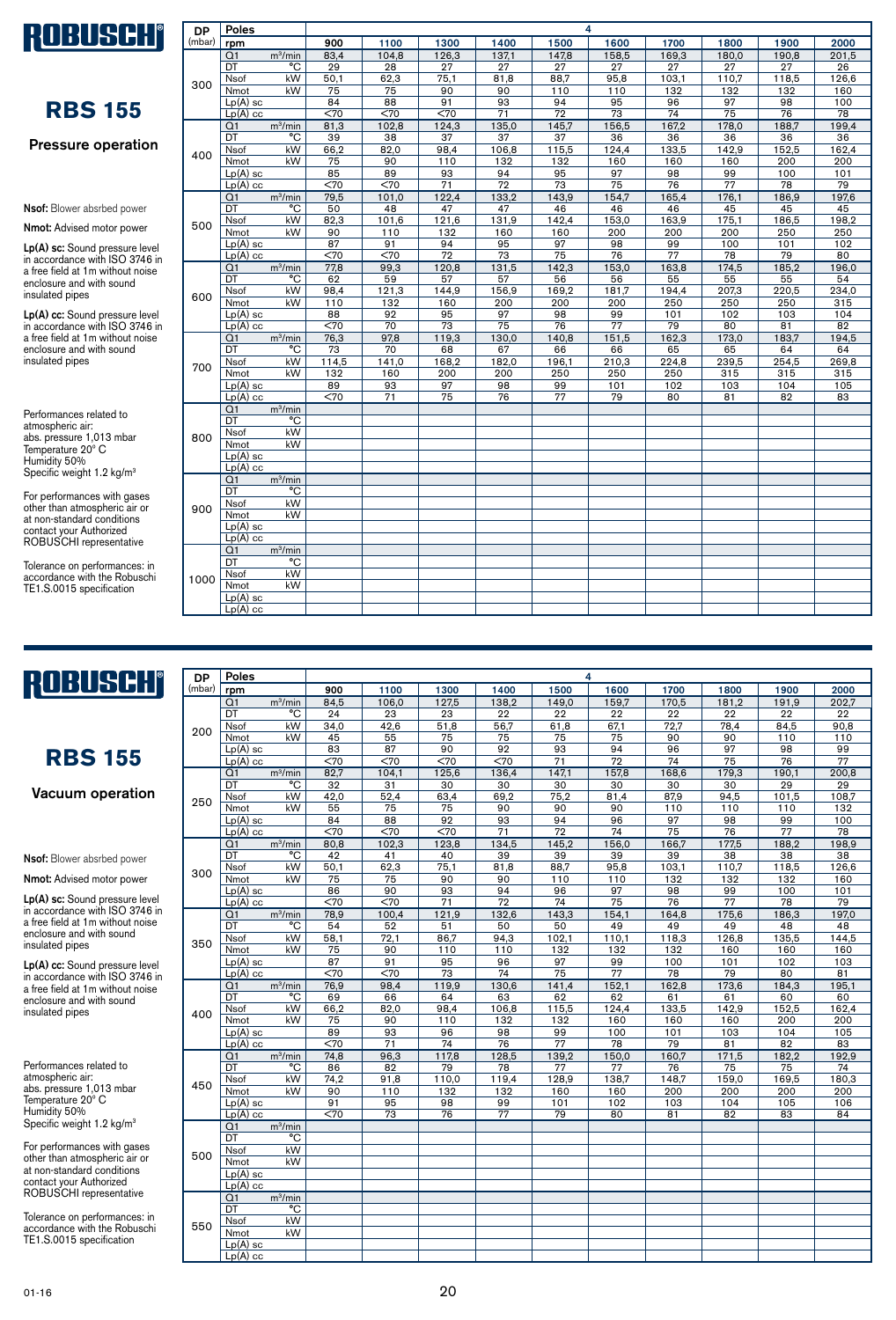

### Pressure operation

Nsof: Blower absrbed power

Nmot: Advised motor power

Lp(A) sc: Sound pressure level in accordance with ISO 3746 in a free field at 1m without noise enclosure and with sound insulated pipes

Lp(A) cc: Sound pressure level in accordance with ISO 3746 in a free field at 1m without noise enclosure and with sound insulated pipes

Performances related to atmospheric air: abs. pressure 1,013 mbar Temperature 20° C Humidity 50% Specific weight 1.2 kg/m 3

For performances with gases other than atmospheric air or at non-standard conditions contact your Authorized ROBUSCHI representative

Tolerance on performances: in accordance with the Robuschi TE1.S.0015 specification

| <b>DP</b> | Poles           |                |                 | 6               | 4               |                 |                 |       |       |                 |       |       |
|-----------|-----------------|----------------|-----------------|-----------------|-----------------|-----------------|-----------------|-------|-------|-----------------|-------|-------|
| (mbar)    | rpm             |                | 650             | 700             | 800             | 900             | 1000            | 1100  | 1200  | 1300            | 1400  | 1500  |
|           | Q1              | $m^3/m$ in     | 72,6            | 79,4            | 92,9            | 106.4           | 119.9           | 133.4 | 146.9 | 160.4           | 173,9 | 187.4 |
|           | DT              | $\overline{C}$ | 30              | 30              | 29              | 28              | 28              | 28    | 27    | 27              | 27    | 27    |
| 300       | Nsof            | kW             | 50.4            | 54,3            | 62,0            | 69,8            | 77,5            | 85,3  | 93,0  | 100,8           | 108,5 | 116.3 |
|           | Nmot            | kW             | 75              | 75              | 75              | 90              | 90              | 110   | 110   | 110             | 132   | 132   |
|           | $Lp(A)$ sc      |                | 85              | 86              | 89              | $\overline{91}$ | 93              | 95    | 97    | 98              | 100   | 101   |
|           | $Lp(A)$ cc      |                | $\overline{50}$ | $70$            | $70$            | $70$            | 71              | 73    | 75    | $\overline{76}$ | 78    | 79    |
|           | Q1              | $m^3/m$ in     | 70,3            | 77,1            | 90,6            | 104,1           | 117,6           | 131,1 | 144,6 | 158,1           | 171,6 | 185,1 |
|           | DT              | $\overline{C}$ | 41              | 41              | 39              | 39              | 38              | 37    | 37    | 37              | 36    | 36    |
| 400       | Nsof            | kW             | 65,0            | 70,0            | 80,0            | 90,0            | 100,0           | 110,0 | 120,0 | 130,0           | 140,0 | 150,0 |
|           | Nmot            | kW             | 75              | 90              | 90              | 110             | 110             | 132   | 132   | 160             | 160   | 200   |
|           | $Lp(A)$ sc      |                | 86              | 88              | 90              | 92              | 94              | 96    | 98    | 100             | 101   | 102   |
|           | $Lp(A)$ cc      |                | $70$            | $70$            | $\overline{50}$ | 70              | 72              | 74    | 76    | 78              | 79    | 80    |
|           | Q <sub>1</sub>  | $m^3/m$ in     | 68,3            | 75,0            | 88,5            | 102,0           | 115,5           | 129,0 | 142,5 | 156,0           | 169,5 | 183,0 |
|           | DT              | ℃              | 53              | 52              | 50              | 49              | 48              | 48    | 47    | 46              | 46    | 46    |
| 500       | Nsof            | kW             | 79,6            | 85,8            | 98,0            | 110,3           | 122,5           | 134,8 | 147,0 | 159,3           | 171,5 | 183,8 |
|           | Nmot            | kW             | 90              | 110             | 110             | 132             | 160             | 160   | 160   | 200             | 200   | 200   |
|           | $Lp(A)$ sc      |                | 87              | 89              | 92              | 94              | 96              | 98    | 99    | 101             | 102   | 104   |
|           | $Lp(A)$ cc      |                | $\overline{50}$ | $70$            | $70$            | 72              | 74              | 76    | 77    | 79              | 80    | 82    |
|           | $\overline{Q1}$ | $m^3/m$ in     | 66,4            | 73,1            | 86,6            | 100,1           | 113,6           | 127.1 | 140,6 | 154,1           | 167,6 | 181,1 |
|           | DT              | $\overline{C}$ | 66              | 64              | 62              | 60              | 59              | 58    | 57    | 56              | 56    | 55    |
| 600       | Nsof            | kW             | 94,3            | 101,5           | 116,0           | 130,5           | 145,0           | 159,5 | 174,0 | 188,5           | 203,0 | 217,5 |
|           | Nmot            | kW             | 110             | 110             | 132             | 160             | 160             | 200   | 200   | 250             | 250   | 250   |
|           | $Lp(A)$ sc      |                | 89              | 90              | 93              | 95              | 97              | 99    | 101   | 102             | 104   | 105   |
|           | $Lp(A)$ cc      |                | $70$            | $70$            | 71              | 73              | 75              | 77    | 79    | 80              | 82    | 83    |
|           | Q1              | $m^3/m$ in     | 64,7            | 71,4            | 84,9            | 98,4            | 111.9           | 125,4 | 138,9 | 152,4           | 165,9 | 179,4 |
|           | DT              | °C             | 78              | 77              | 74              | 71              | 70              | 68    | 67    | 67              | 66    | 65    |
| 700       | Nsof            | kW             | 108,9           | 117,3           | 134,0           | 150.8           | 167,5           | 184,3 | 201,0 | 217,8           | 234,5 | 251,3 |
|           | Nmot            | kW             | 132             | 132             | 160             | 200             | 200             | 200   | 250   | 250             | 315   | 315   |
|           | $Lp(A)$ sc      |                | 90              | 92              | 94              | 96              | 98              | 100   | 102   | 104             | 105   | 106   |
|           | $Lp(A)$ cc      |                | $70$            | $70$            | 72              | 74              | 76              | 78    | 80    | 82              | 83    | 84    |
|           | Q1              | $m^3/m$ in     | 63.1            | 69,8            | 83,3            | 96,8            | 110.3           | 123.8 | 137.3 | 150,8           | 164,3 | 177,8 |
|           | DT              | $\overline{C}$ | 92              | 89              | 86              | 83              | 81              | 79    | 78    | 77              | 76    | 75    |
| 800       | Nsof            | kW             | 123,5           | 133,0           | 152,0           | 171,0           | 190,0           | 209,0 | 228,0 | 247,0           | 266,0 | 285,0 |
|           | Nmot            | kW             | 160             | 160             | 200             | 200             | 250             | 250   | 250   | 315             | 315   | 315   |
|           | $Lp(A)$ sc      |                | 91              | 93              | 95              | 98              | 100             | 102   | 103   | 105             | 106   | 108   |
|           | $Lp(A)$ cc      |                | $\overline{50}$ | $\overline{71}$ | $\overline{73}$ | $\overline{76}$ | 78              | 80    | 81    | 83              | 84    | 85    |
|           | Q <sub>1</sub>  | $m^3/m$ in     | 61.6            | 68,3            | 81,8            | 95.3            | 108.8           | 122.3 | 135.8 | 149,3           | 162,8 | 176,3 |
|           | DT              | $\overline{C}$ | 106             | 103             | 98              | 95              | 92              | 90    | 89    | 87              | 86    | 85    |
| 900       | Nsof            | kW             | 138,1           | 148,8           | 170,0           | 191,3           | 212,5           | 233,8 | 255,0 | 276,3           | 297,5 | 318,8 |
|           | Nmot            | kW             | 160             | 200             | 200             | 250             | 250             | 315   | 315   | 315             | 355   | 355   |
|           | $Lp(A)$ sc      |                | 92              | 94              | 96              | 99              | 101             | 103   | 104   | 106             | 107   | 109   |
|           | $Lp(A)$ cc      |                | $\overline{70}$ | $\overline{72}$ | 74              | $\overline{77}$ | $\overline{79}$ | 81    | 82    | 84              | 85    | 85    |
|           | Q1              | $m^3/m$ in     | 60.2            | 66,9            | 80.4            | 93.9            | 107.4           | 120.9 | 134,4 | 147.9           | 161.4 | 174,9 |
|           | DT              | ℃              | 121             | 117             | 111             | 107             | 104             | 101   | 100   | 98              | 97    | 96    |
| 1000      | <b>Nsof</b>     | kW             | 152,8           | 164,5           | 188,0           | 211,5           | 235,0           | 258,5 | 282,0 | 305,5           | 329,0 | 352,5 |
|           | Nmot            | kW             | 200             | 200             | 250             | 250             | 315             | 315   | 315   | 355             | 400   | 400   |
|           | $Lp(A)$ sc      |                | 93              | 95              | 98              | 100             | 102             | 104   | 105   | 107             | 108   | 110   |
|           | $Lp(A)$ cc      |                | 71              | 73              | 76              | 78              | 80              | 82    | 83    | 85              | 85    | 85    |

4

4

6

6

## ROBUSCH

### **RBS 165**

#### Vacuum operation

Nsof: Blower absrbed power

Nmot: Advised motor power

Lp(A) sc: Sound pressure level in accordance with ISO 3746 in a free field at 1m without noise enclosure and with sound insulated pipes

Lp(A) cc: Sound pressure level in accordance with ISO 3746 in a free field at 1m without noise enclosure and with sound insulated pipes

Performances related to atmospheric air: abs. pressure 1,013 mbar Temperature 20° C Humidity 50% Specific weight 1.2 kg/m 3

For performances with gases other than atmospheric air or at non-standard conditions contact your Authorized ROBUSCHI representative

| <b>DP</b> | Poles       |                        |                       | 6                     |                       |                 |                 |                 | 4           |                  |           |           |
|-----------|-------------|------------------------|-----------------------|-----------------------|-----------------------|-----------------|-----------------|-----------------|-------------|------------------|-----------|-----------|
| (mbar)    | rpm         |                        | 650                   | 700                   | 800                   | 900             | 1000            | 1100            | 1200        | 1300             | 1400      | 1500      |
|           | Q1          | $m^3/m$ in             | 74,0                  | 80,7                  | 94,2                  | 107,7           | 121,2           | 134,7           | 148.2       | 161,7            | 175,2     | 188,7     |
|           | DT          | $\overline{C}$         | 24                    | 24                    | 24                    | 23              | 23              | 23              | 23          | 22               | 22        | 22        |
| 200       | Nsof        | kW                     | 35,8                  | 38,5                  | 44.0                  | 49.5            | 55.0            | 60.5            | 66.0        | 71,5             | 77,0      | 82.5      |
|           | Nmot        | kW                     | 45                    | 45                    | 55                    | 75              | 75              | 75              | 75          | 90               | 90        | 90        |
|           | $Lp(A)$ sc  |                        | 84                    | 85                    | 88                    | 90              | 92              | 94              | 96          | 97               | 99        | 100       |
|           | $Lp(A)$ cc  |                        | $\overline{570}$      | $70$                  | $70$                  | $70$            | 70              | 72              | 74          | 75               | 77        | 78        |
|           | Q1          | m <sup>3</sup> /min    | 71,9                  | 78,6                  | 92,1                  | 105,6           | 119,1           | 132,6           | 146,1       | 159,6            | 173,1     | 186,6     |
|           | DT          | $\overline{C}$         | 33                    | 33                    | 32                    | 32              | 31              | 31              | 30          | 30               | 30        | 30        |
| 250       | Nsof        | kW                     | 43,1                  | 46,4                  | 53,0                  | 59,6            | 66,3            | 72,9            | 79,5        | 86,1             | 92,8      | 99,4      |
|           | Nmot        | kW                     | 55                    | 55                    | 75                    | 75              | 75              | 90              | 90          | 110              | 110       | 110       |
|           | $Lp(A)$ sc  |                        | 85                    | 86                    | 89                    | $\overline{91}$ | 93              | 95              | 97          | 99               | 100       | 101       |
|           | $Lp(A)$ cc  |                        | $\overline{50}$       | $70$                  | $\overline{570}$      | $\overline{50}$ | $\overline{71}$ | $\overline{73}$ | 75          | $\overline{77}$  | 78        | 79        |
|           | Q1          | $m^3/m$ in             | 69,7                  | 76,5                  | 90,0                  | 103.5           | 117,0           | 130,5           | 144,0       | 157,5            | 171,0     | 184,5     |
|           | DT          | °C                     | 44                    | 44                    | 42                    | 41              | 41              | 40              | 40          | 39               | 39        | 39        |
| 300       | Nsof        | kW                     | 50,4                  | 54,3                  | 62,0                  | 69,8            | 77,5            | 85,3            | 93,0        | 100,8            | 108,5     | 116,3     |
|           | Nmot        | kW                     | 75                    | 75                    | 75                    | 90              | 90              | 110             | 110         | 110              | 132       | 132       |
|           | $Lp(A)$ sc  |                        | 86                    | 88                    | 91                    | 93              | 95              | 97              | 98          | 100              | 101       | 103       |
|           | $Lp(A)$ cc  |                        | $\overline{50}$       | $\overline{50}$       | $70$                  | $\overline{71}$ | $\overline{73}$ | 75              | 76          | 78               | 79        | 81        |
|           | Q1          | $m^3/m$ in             | 67,6                  | 74,3                  | 87,8                  | 101,3           | 114,8           | 128,3           | 141,8       | 155,3            | 168,8     | 182,3     |
|           | DT          | $\overline{C}$         | 57                    | 56                    | 54                    | 53              | 52              | 51              | 50          | 50               | 49        | 49        |
| 350       | Nsof        | kW                     | 57,7                  | 62,1                  | 71,0                  | 79,9            | 88,8            | 97,6            | 106,5       | 115,4            | 124,3     | 133,1     |
|           | Nmot        | kW                     | 75                    | $\overline{75}$       | 90                    | 90              | 110             | 110             | 132         | $\overline{132}$ | 160       | 160       |
|           | $Lp(A)$ sc  |                        | 88                    | 89                    | $\overline{92}$       | 94              | 96              | 98              | 100         | 102              | 103       | 104       |
|           | $Lp(A)$ cc  |                        | $\overline{570}$      | $\overline{50}$       | 70                    | $\overline{72}$ | $\overline{74}$ | $\overline{76}$ | 78          | 80               | 81        | 82        |
|           | Q1          | $m^3/m$ in             | 65,3                  | 72,1                  | 85,6                  | 99,1            | 112,6           | 126,1           | 139,6       | 153,1            | 166,6     | 180,1     |
|           | DT          | $\overline{C}$         | 73                    | 72                    | 69                    | 67              | 66              | 64              | 63          | 63               | 62        | 61        |
| 400       | Nsof        | kW                     | 65,0                  | 70,0                  | 80,0                  | 90,0            | 100,0           | 110,0           | 120,0       | 130,0            | 140,0     | 150,0     |
|           | Nmot        | kW                     | 75                    | 90                    | 90                    | 110             | 110             | 132             | 132         | 160              | 160       | 200       |
|           | $Lp(A)$ sc  |                        | 90<br>$\overline{50}$ | 91<br>$\overline{50}$ | 94<br>$\overline{72}$ | 96<br>74        | 98<br>76        | 100             | 102         | 103              | 105<br>83 | 106<br>84 |
|           | $Lp(A)$ cc  | $m^3/m$ in             | 62,9                  | 69,7                  | 83,2                  | 96.7            | 110.2           | 78<br>123,7     | 80<br>137,2 | 81<br>150,7      | 164,2     | 177,7     |
|           | Q1<br>DT    | $\overline{\text{°C}}$ | 93                    | 91                    | 87                    | 84              | 82              | 80              | 79          | 78               | 77        | 76        |
|           | <b>Nsof</b> | kW                     | 72,3                  | 77,9                  | 89,0                  | 100,1           | 111,3           | 122,4           | 133,5       | 144,6            | 155,8     | 166,9     |
| 450       | Nmot        | kW                     | 90                    | 90                    | 110                   | 110             | 132             | 160             | 160         | 160              | 200       | 200       |
|           | $Lp(A)$ sc  |                        | 91                    | 93                    | 95                    | 98              | 100             | 102             | 103         | 105              | 106       | 108       |
|           | $Lp(A)$ cc  |                        | $\overline{570}$      | 71                    | $\overline{73}$       | 76              | $\overline{78}$ | 80              | 81          | 83               | 84        | 85        |
|           | Q1          | m <sup>3</sup> /min    | 60.4                  | 67,1                  | 80,6                  | 94,1            | 107,6           | 121.1           | 134,6       | 148,1            | 161,6     | 175,1     |
|           | DT          | $\overline{C}$         | 119                   | 115                   | 109                   | 105             | 102             | 100             | 98          | 97               | 95        | 94        |
|           | Nsof        | kW                     | 79,6                  | 85,8                  | 98,0                  | 110,3           | 122,5           | 134,8           | 147,0       | 159,3            | 171,5     | 183,8     |
| 500       | Nmot        | kW                     | 90                    | 110                   | 110                   | 132             | 160             | 160             | 160         | 200              | 200       | 200       |
|           | $Lp(A)$ sc  |                        | 93                    | 95                    | 97                    | 100             | 102             | 104             | 105         | 107              | 108       | 110       |
|           | $Lp(A)$ cc  |                        | 71                    | $\overline{73}$       | $\overline{75}$       | 78              | 80              | $\overline{82}$ | 83          | 85               | 85        | 85        |
|           | Q1          | $m^3/m$ in             |                       |                       |                       |                 |                 |                 |             |                  |           |           |
|           | DT          | °C                     |                       |                       |                       |                 |                 |                 |             |                  |           |           |
|           | Nsof        | kW                     |                       |                       |                       |                 |                 |                 |             |                  |           |           |
| 550       | Nmot        | kW                     |                       |                       |                       |                 |                 |                 |             |                  |           |           |
|           | $Lp(A)$ sc  |                        |                       |                       |                       |                 |                 |                 |             |                  |           |           |
|           | $Lp(A)$ cc  |                        |                       |                       |                       |                 |                 |                 |             |                  |           |           |
|           |             |                        |                       |                       |                       |                 |                 |                 |             |                  |           |           |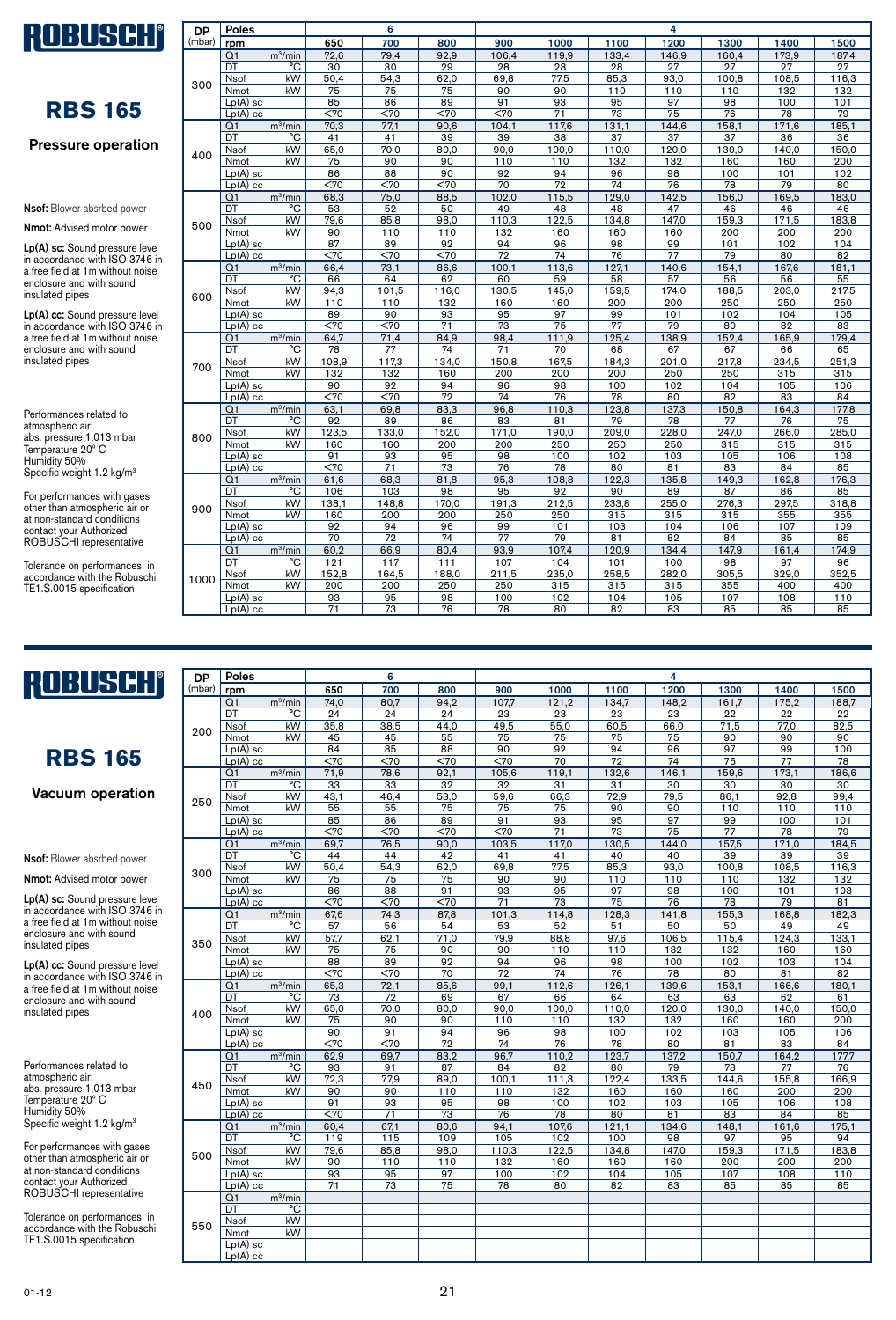

### Pressure operation

Nsof: Blower absrbed power

Nmot: Advised motor power

Lp(A) sc: Sound pressure level in accordance with ISO 3746 in a free field at 1m without noise enclosure and with sound insulated pipes

Lp(A) cc: Sound pressure level in accordance with ISO 3746 in a free field at 1m without noise enclosure and with sound insulated pipes

Performances related to atmospheric air: abs. pressure 1,013 mbar Temperature 20° C Humidity 50% Specific weight 1.2 kg/m 3

For performances with gases other than atmospheric air or at non-standard conditions contact your Authorized ROBUSCHI representative

Tolerance on performances: in accordance with the Robuschi TE1.S.0015 specification

| <b>DP</b> | Poles          |                     |                  | 6               |       |       |       |       | 4     |       |       |       |
|-----------|----------------|---------------------|------------------|-----------------|-------|-------|-------|-------|-------|-------|-------|-------|
| (mbar)    | rpm            |                     | 650              | 700             | 800   | 900   | 1000  | 1100  | 1200  | 1300  | 1400  | 1500  |
|           | Q1             | $m^3/m$ in          | 101.6            | 110.7           | 128.8 | 146,9 | 165.0 | 183.1 | 201.2 | 219.3 | 237,4 | 255,5 |
|           | DT             | $\overline{C}$      | 29               | 28              | 28    | 27    | 27    | 27    | 27    | 27    | 26    | 26    |
|           | Nsof           | kW                  | 68,6             | 73,9            | 84,4  | 95,0  | 105,5 | 116.1 | 126,6 | 137,2 | 147,7 | 158,3 |
| 300       | Nmot           | kW                  | 90               | 90              | 110   | 110   | 132   | 132   | 160   | 160   | 160   | 200   |
|           | $Lp(A)$ sc     |                     | 88               | 89              | 92    | 94    | 96    | 98    | 100   | 101   | 103   | 104   |
|           | $Lp(A)$ cc     |                     | $70$             | $70$            | $70$  | 72    | 74    | 76    | 78    | 79    | 81    | 82    |
|           | Q <sub>1</sub> | m <sup>3</sup> /min | 99,2             | 108,2           | 126,3 | 144,4 | 162,5 | 180,6 | 198,7 | 216,8 | 234,9 | 253,0 |
|           | DT             | $\overline{C}$      | 39               | 39              | 38    | 37    | 37    | 36    | 36    | 36    | 36    | 35    |
|           | Nsof           | kW                  | 88,2             | 95,0            | 108,5 | 122,1 | 135,7 | 149.2 | 162,8 | 176,4 | 189,9 | 203,5 |
| 400       | Nmot           | kW                  | 110              | 110             | 132   | 160   | 160   | 200   | 200   | 200   | 250   | 250   |
|           | $Lp(A)$ sc     |                     | 89               | 91              | 93    | 95    | 97    | 99    | 101   | 103   | 104   | 105   |
|           | $Lp(A)$ cc     |                     | $70$             | $70$            | 71    | 73    | 75    | 77    | 79    | 81    | 82    | 83    |
|           | Q <sub>1</sub> | $m^3/m$ in          | 97,0             | 106,0           | 124,1 | 142.2 | 160,3 | 178,4 | 196,5 | 214,6 | 232,7 | 250,8 |
|           | DT             | ℃                   | 50               | 49              | 48    | 47    | 47    | 46    | 46    | 45    | 45    | 45    |
|           | Nsof           | kW                  | 107,8            | 116,1           | 132,7 | 149,3 | 165,8 | 182,4 | 199,0 | 215,6 | 232,2 | 248,8 |
| 500       | Nmot           | kW                  | 132              | 132             | 160   | 200   | 200   | 200   | 250   | 250   | 315   | 315   |
|           | $Lp(A)$ sc     |                     | 90               | 92              | 95    | 97    | 99    | 101   | 102   | 104   | 105   | 107   |
|           | $Lp(A)$ cc     |                     | $\overline{570}$ | $70$            | 73    | 75    | 77    | 79    | 80    | 82    | 83    | 85    |
|           | Q <sub>1</sub> | $m^3/m$ in          | 95,0             | 104,1           | 122,2 | 140,3 | 158,4 | 176,5 | 194,6 | 212,7 | 230,8 | 248,9 |
|           | DT             | $\overline{C}$      | 61               | 60              | 59    | 58    | 57    | 56    | 55    | 55    | 54    | 54    |
| 600       | Nsof           | kW                  | 127,4            | 137,2           | 156,8 | 176,4 | 196,0 | 215,6 | 235,2 | 254,8 | 274,4 | 294,0 |
|           | Nmot           | kW                  | 160              | 160             | 200   | 200   | 250   | 250   | 315   | 315   | 315   | 355   |
|           | $Lp(A)$ sc     |                     | 92               | 93              | 96    | 98    | 100   | 102   | 104   | 105   | 107   | 108   |
|           | $Lp(A)$ cc     |                     | $70$             | 71              | 74    | 76    | 78    | 80    | 82    | 83    | 85    | 85    |
|           | Q <sub>1</sub> | $m^3/m$ in          | 93,2             | 102,3           | 120.4 | 138,5 | 156,6 | 174.7 | 192.8 | 210,9 | 229,0 | 247,1 |
|           | DT             | °C                  | 73               | 72              | 70    | 68    | 67    | 66    | 65    | 65    | 64    | 64    |
| 700       | Nsof           | kW                  | 147,0            | 158,3           | 180.9 | 203,6 | 226,2 | 248,8 | 271,4 | 294,0 | 316,6 | 339,3 |
|           | Nmot           | kW                  | 160              | 200             | 200   | 250   | 250   | 315   | 315   | 355   | 355   | 400   |
|           | $Lp(A)$ sc     |                     | 93               | 95              | 97    | 99    | 101   | 103   | 105   | 107   | 108   | 109   |
|           | $Lp(A)$ cc     |                     | 71               | 73              | 75    | 77    | 79    | 81    | 83    | 85    | 85    | 85    |
|           | Q <sub>1</sub> | $m^3/m$ in          | 91,5             | 100,6           | 118,7 | 136,8 | 154,9 | 173,0 | 191,1 | 209,2 | 227,3 | 245,4 |
|           | DT             | °C                  | 85               | 83              | 81    | 79    | 77    | 76    | 75    | 74    | 74    | 73    |
| 800       | Nsof           | kW                  | 166,6            | 179,4           | 205,1 | 230,7 | 256,3 | 282,0 | 307,6 | 333,2 | 358,9 | 384,5 |
|           | Nmot           | kW                  | 200              | 200             | 250   | 250   | 315   | 315   | 355   | 400   | 400   | 450   |
|           | $Lp(A)$ sc     |                     | 94               | 96              | 98    | 101   | 103   | 105   | 106   | 108   | 109   | 111   |
|           | $Lp(A)$ cc     |                     | $\overline{72}$  | $\overline{74}$ | 76    | 79    | 81    | 83    | 84    | 85    | 85    | 85    |
|           | Q <sub>1</sub> | $m^3/m$ in          | 89,9             | 99,0            | 117.1 | 135.2 | 153.3 | 171.4 | 189.5 | 207.6 | 225.7 | 243,8 |
|           | DT             | $\overline{C}$      | 97               | 95              | 92    | 90    | 88    | 86    | 85    | 84    | 84    | 83    |
| 900       | Nsof           | kW                  | 186,2            | 200,6           | 229,2 | 257,9 | 286,5 | 315,2 | 343,8 | 372,5 | 401,1 | 429,8 |
|           | Nmot           | kW                  | 250              | 250             | 250   | 315   | 315   | 355   | 400   | 450   | 450   | 500   |
|           | $Lp(A)$ sc     |                     | 95               | 97              | 99    | 102   | 104   | 106   | 107   | 109   | 110   | 112   |
|           | $Lp(A)$ cc     |                     | $\overline{73}$  | 75              | 77    | 80    | 82    | 84    | 85    | 85    | 85    | 85    |
|           | Q <sub>1</sub> | $m^3/m$ in          | 88.4             | 97,5            | 115.6 | 133.7 | 151.8 | 169.9 | 188.0 | 206.1 | 224,2 | 242,3 |
|           | DT             | ℃                   | 110              | 107             | 104   | 101   | 99    | 97    | 95    | 94    | 93    | 93    |
| 1000      | Nsof           | kW                  | 205,8            | 221,7           | 253,3 | 285,0 | 316,7 | 348,3 | 380,0 | 411,7 | 443,3 | 475,0 |
|           | Nmot           | kW                  | 250              | 250             | 315   | 315   | 355   | 400   | 450   | 450   | 500   | 500   |
|           | $Lp(A)$ sc     |                     | 96               | 98              | 101   | 103   | 105   | 107   | 108   | 110   | 111   | 113   |
|           | $Lp(A)$ cc     |                     | 74               | 76              | 79    | 81    | 83    | 85    | 85    | 85    | 85    | 85    |

4

4

6

6

# ROBUSCH

DP Poles

### **RBS 175**

#### Vacuum operation

Nsof: Blower absrbed power

Nmot: Advised motor power

Lp(A) sc: Sound pressure level in accordance with ISO 3746 in a free field at 1m without noise enclosure and with sound insulated pipes

Lp(A) cc: Sound pressure level in accordance with ISO 3746 in a free field at 1m without noise enclosure and with sound insulated pipes

Performances related to atmospheric air: abs. pressure 1,013 mbar Temperature 20° C Humidity 50% Specific weight 1.2 kg/m 3

For performances with gases other than atmospheric air or at non-standard conditions contact your Authorized ROBUSCHI representative

| (mbar) | rpm                          | 650              | 700              | 800              | 900             | 1000            | 1100            | 1200  | 1300  | 1400  | 1500            |
|--------|------------------------------|------------------|------------------|------------------|-----------------|-----------------|-----------------|-------|-------|-------|-----------------|
|        | Q1<br>$m^3/m$ in             | 103.1            | 112,1            | 130.2            | 148.3           | 166,4           | 184,5           | 202,6 | 220.7 | 238,8 | 256,9           |
|        | DT<br>$\overline{\text{°C}}$ | 24               | 23               | 23               | 23              | 22              | 22              | 22    | 22    | 22    | $\overline{22}$ |
|        | kW<br><b>Nsof</b>            | 49,0             | 52,7             | 60,3             | 67,8            | 75,3            | 82,9            | 90,4  | 97,9  | 105,5 | 113,0           |
| 200    | kW<br>Nmot                   | 55               | 75               | 75               | 90              | 90              | 90              | 110   | 110   | 132   | 132             |
|        | $Lp(A)$ sc                   | 87               | 88               | 91               | 93              | 95              | 97              | 99    | 100   | 102   | 103             |
|        | $Lp(A)$ cc                   | $\overline{570}$ | $\overline{570}$ | $\overline{570}$ | 71              | 73              | 75              | 77    | 78    | 80    | 81              |
|        | $m^3/m$ in<br>Q1             | 100,8            | 109,9            | 128,0            | 146,1           | 164,2           | 182,3           | 200,4 | 218,5 | 236,6 | 254,7           |
|        | $\overline{C}$<br>DT         | 32               | 32               | 31               | 31              | 30              | 30              | 30    | 30    | 29    | $\overline{29}$ |
|        | Nsof<br>kW                   | 58,8             | 63,3             | 72,3             | 81,4            | 90,4            | 99,5            | 108,5 | 117,5 | 126,6 | 135,6           |
| 250    | kW<br>Nmot                   | 75               | 75               | 90               | 90              | 110             | 110             | 132   | 132   | 160   | 160             |
|        | $Lp(A)$ sc                   | $\overline{88}$  | 89               | 92               | 94              | 96              | 98              | 100   | 102   | 103   | 104             |
|        | $Lp(A)$ cc                   | $\overline{570}$ | $\overline{50}$  | $\overline{70}$  | $\overline{72}$ | 74              | $\overline{76}$ | 78    | 80    | 81    | 82              |
|        | $m^3/m$ in<br>Q1             | 98,6             | 107,6            | 125,7            | 143,8           | 161,9           | 180,0           | 198,1 | 216,2 | 234,3 | 252,4           |
|        | $\overline{C}$<br>DT         | 42               | 41               | 41               | 40              | 39              | 39              | 39    | 38    | 38    | 38              |
| 300    | kW<br>Nsof                   | 68,6             | 73,9             | 84,4             | 95,0            | 105,5           | 116,1           | 126,6 | 137,2 | 147,7 | 158,3           |
|        | kW<br>Nmot                   | 90               | 90               | 110              | 110             | 132             | 132             | 160   | 160   | 160   | 200             |
|        | $Lp(A)$ sc                   | 89               | 91               | 94               | 96              | 98              | 100             | 101   | 103   | 104   | 106             |
|        | $Lp(A)$ cc                   | $70$             | $\overline{50}$  | $\overline{72}$  | 74              | 76              | 78              | 79    | 81    | 82    | 84              |
|        | $m^3/m$ in<br>Q1             | 96,3             | 105,3            | 123,4            | 141,5           | 159,6           | 177,7           | 195,8 | 213,9 | 232,0 | 250,1           |
|        | $\overline{C}$<br>DT         | 54               | 53               | 52               | 51              | 50              | 50              | 49    | 49    | 48    | 48              |
| 350    | kW<br>Nsof                   | 78,4             | 84,4             | 96,5             | 108,5           | 120,6           | 132,6           | 144,7 | 156,8 | 168,8 | 180,9           |
|        | kW<br>Nmot                   | 90               | 110              | $110$            | 132             | 132             | 160             | 160   | 200   | 200   | 200             |
|        | $Lp(A)$ sc                   | $\overline{91}$  | 92               | 95               | 97              | 99              | 101             | 103   | 105   | 106   | 107             |
|        | $Lp(A)$ cc                   | $\overline{570}$ | 70               | 73               | 75              | $\overline{77}$ | 79              | 81    | 83    | 84    | 85              |
|        | Q1<br>$m^3/m$ in             | 93,9             | 102,9            | 121,0            | 139,1           | 157,2           | 175,3           | 193,4 | 211,5 | 229,6 | 247,7           |
|        | $\overline{C}$<br>DT         | 68               | 67               | 65               | 64              | 63              | 62              | 61    | 61    | 60    | 60              |
| 400    | kW<br>Nsof                   | 88,2             | 95,0             | 108,5            | 122,1           | 135,7           | 149,2           | 162,8 | 176,4 | 189,9 | 203,5           |
|        | kW<br>Nmot                   | 110              | 110              | 132              | 160             | 160             | 200             | 200   | 200   | 250   | 250             |
|        | $Lp(A)$ sc                   | 93               | 94               | 97               | 99              | 101             | 103             | 105   | 106   | 108   | 109             |
|        | $Lp(A)$ cc                   | 71               | 72               | 75               | 77              | 79              | 81              | 83    | 84    | 85    | 85              |
|        | Q <sub>1</sub><br>$m^3/m$ in | 91.4             | 100,4            | 118,5            | 136,6           | 154,7           | 172,8           | 190.9 | 209,0 | 227,1 | 245,2           |
|        | $\overline{\text{c}}$<br>DT  | 86               | 84               | 82               | 80              | 78              | 77              | 76    | 75    | 75    | 74              |
| 450    | kW<br><b>Nsof</b>            | 98,0             | 105,5            | 120,6            | 135,7           | 150,8           | 165,8           | 180,9 | 196,0 | 211,1 | 226,1           |
|        | kW<br>Nmot                   | 110              | 132              | 132              | 160             | 200             | 200             | 200   | 250   | 250   | 250             |
|        | $Lp(A)$ sc                   | 94               | 96               | 98               | 101             | 103             | 105             | 106   | 108   | 109   | 111             |
|        | $Lp(A)$ cc                   | 72               | 74               | 76               | 79              | 81              | 83              | 84    | 85    | 85    | 85              |
|        | Q1<br>m <sup>3</sup> /min    | 88,6             | 97.7             | 115.8            | 133.9           | 152.0           | 170.1           | 188.2 | 206.3 | 224,4 | 242.5           |
|        | $\overline{\text{°C}}$<br>DT | 108              | 106              | 102              | 99              | 97              | 96              | 94    | 93    | 92    | 91              |
| 500    | kW<br>Nsof                   | 107,8            | 116,1            | 132,7            | 149,3           | 165,8           | 182,4           | 199,0 | 215,6 | 232,2 | 248,8           |
|        | kW<br>Nmot                   | 132              | 132              | 160              | 200             | 200             | 200             | 250   | 250   | 315   | 315             |
|        | $Lp(A)$ sc                   | 96               | 98               | 100              | 103             | 105             | 107             | 108   | 110   | 111   | 113             |
|        | $Lp(A)$ cc                   | 74               | 76               | 78               | 81              | 83              | 85              | 85    | 85    | 85    | 85              |
|        | Q1<br>$m^3/m$ in             |                  |                  |                  |                 |                 |                 |       |       |       |                 |
|        | $\overline{C}$<br>DT         |                  |                  |                  |                 |                 |                 |       |       |       |                 |
| 550    | kW<br>Nsof                   |                  |                  |                  |                 |                 |                 |       |       |       |                 |
|        | kW<br>Nmot                   |                  |                  |                  |                 |                 |                 |       |       |       |                 |
|        | $Lp(A)$ sc                   |                  |                  |                  |                 |                 |                 |       |       |       |                 |
|        | $Lp(A)$ cc                   |                  |                  |                  |                 |                 |                 |       |       |       |                 |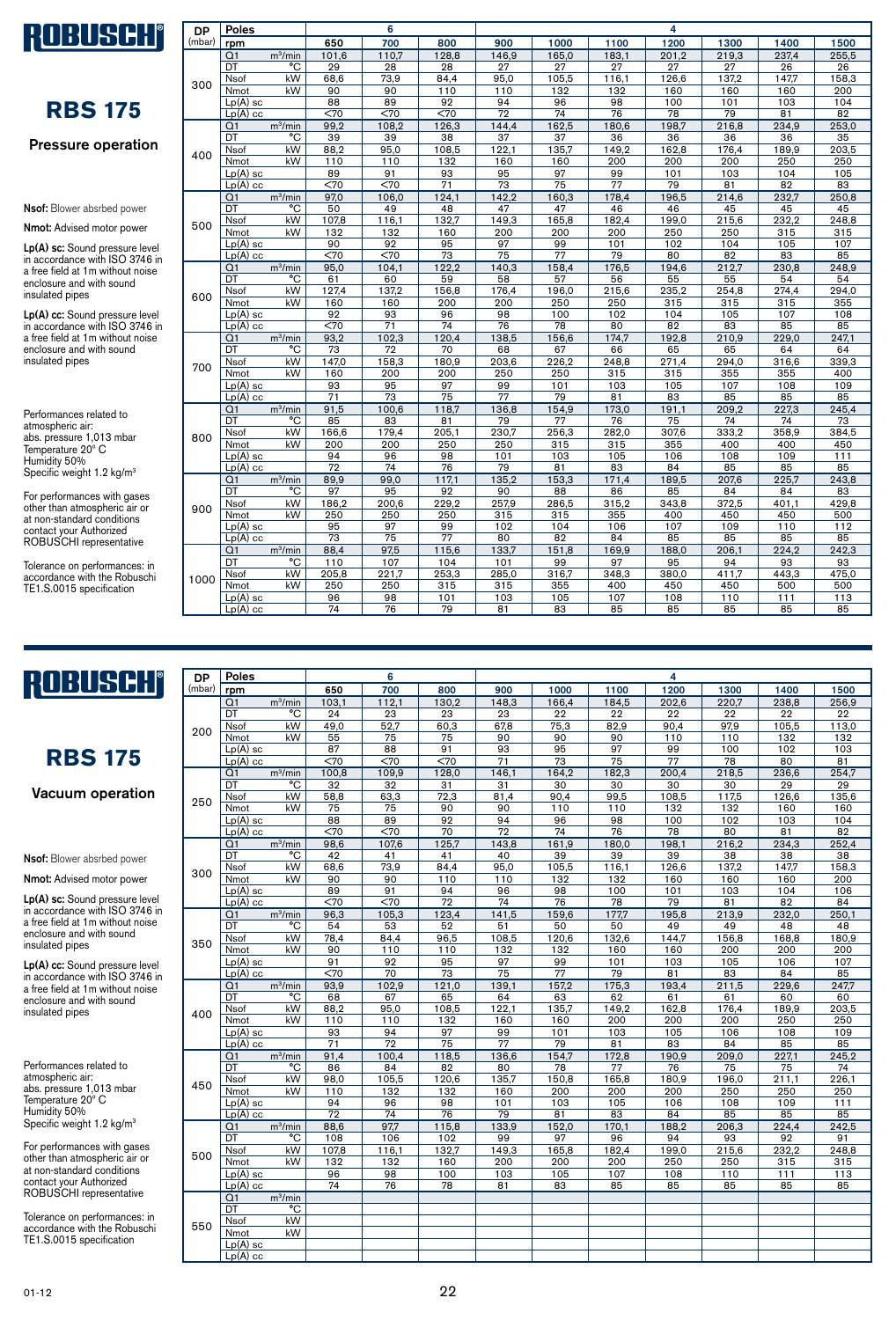

#### Pressure operation

Nsof: Blower absrbed power

Nmot: Advised motor power

Lp(A) sc: Sound pressure level in accordance with ISO 3746 in a free field at 1m without noise enclosure and with sound insulated pipes

Lp(A) cc: Sound pressure level in accordance with ISO 3746 in a free field at 1m without noise enclosure and with sound insulated pipes

Performances related to atmospheric air: abs. pressure 1,013 mbar Temperature 20° C Humidity 50% Specific weight 1.2 kg/m 3

For performances with gases other than atmospheric air or at non-standard conditions contact your Authorized ROBUSCHI representative

Tolerance on performances: in accordance with the Robuschi TE1.S.0015 specification

| Poles<br>6<br><b>DP</b> |                |                |                 |                 |                 |                 | 4               |       |       |       |       |       |
|-------------------------|----------------|----------------|-----------------|-----------------|-----------------|-----------------|-----------------|-------|-------|-------|-------|-------|
| (mbar)                  | rpm            |                | 600             | 650             | 700             | 750             | 800             | 850   | 900   | 1000  | 1100  | 1200  |
|                         | Q1             | $m^3/m$ in     | 129.9           | 142.4           | 154.9           | 167.3           | 179.8           | 192.3 | 204.8 | 229.7 | 254.7 | 279.6 |
|                         | DT             | $\overline{C}$ | 29              | 28              | 28              | 28              | 28              | 27    | 27    | 27    | 27    | 27    |
|                         | Nsof           | kW             | 86,3            | 93,4            | 100.6           | 107,8           | 115,0           | 122,2 | 129,4 | 143,8 | 158.1 | 172.5 |
| 300                     | Nmot           | kW             | 110             | 110             | 110             | 132             | 132             | 160   | 160   | 160   | 200   | 200   |
|                         | $Lp(A)$ sc     |                | 87              | 89              | 90              | 91              | 93              | 94    | 95    | 97    | 99    | 101   |
|                         | $Lp(A)$ cc     |                | $\overline{50}$ | $70$            | $70$            | $70$            | 71              | 72    | 73    | 75    | 77    | 79    |
|                         | Q1             | $m^3/m$ in     | 126,9           | 139,3           | 151,8           | 164,3           | 176,8           | 189.2 | 201.7 | 226,7 | 251,6 | 276,6 |
|                         | DT             | $\overline{C}$ | 39              | 38              | 38              | 38              | 37              | 37    | 37    | 36    | 36    | 36    |
|                         | Nsof           | kW             | 111,2           | 120,5           | 129,7           | 139,0           | 148.3           | 157,5 | 166,8 | 185,3 | 203,9 | 222,4 |
| 400                     | Nmot           | kW             | 132             | 132             | 160             | 160             | 200             | 200   | 200   | 250   | 250   | 250   |
|                         | $Lp(A)$ sc     |                | 89              | 90              | 92              | 93              | 94              | 95    | 96    | 98    | 100   | 102   |
|                         | $Lp(A)$ cc     |                | $\overline{50}$ | $70$            | $\overline{50}$ | 71              | 72              | 73    | 74    | 76    | 78    | 80    |
|                         | Q <sub>1</sub> | $m^3/m$ in     | 124,2           | 136,6           | 149,1           | 161,6           | 174,1           | 186,5 | 199,0 | 224,0 | 248,9 | 273,9 |
|                         | DT             | ℃              | 50              | 49              | 48              | 48              | 47              | 47    | 47    | 46    | 46    | 45    |
|                         | Nsof           | kW             | 136,2           | 147,5           | 158,8           | 170,2           | 181,5           | 192,9 | 204,2 | 226,9 | 249,6 | 272,3 |
| 500                     | Nmot           | kW             | 160             | 160             | 200             | 200             | 200             | 250   | 250   | 250   | 315   | 315   |
|                         | $Lp(A)$ sc     |                | 90              | 91              | 93              | 94              | 96              | 97    | 98    | 100   | 102   | 103   |
|                         | $Lp(A)$ cc     |                | $\overline{50}$ | $70$            | 71              | 72              | 74              | 75    | 76    | 78    | 80    | 81    |
|                         | Q <sub>1</sub> | $m^3/m$ in     | 121,7           | 134,2           | 146,7           | 159,2           | 171,6           | 184,1 | 196,6 | 221,5 | 246,5 | 271,4 |
|                         | DT             | $\overline{C}$ | 61              | 60              | 59              | 58              | 58              | 57    | 57    | 56    | 55    | 55    |
| 600                     | Nsof           | kW             | 161,1           | 174,5           | 188,0           | 201.4           | 214,8           | 228,2 | 241,7 | 268,5 | 295,4 | 322,2 |
|                         | Nmot           | kW             | 200             | 200             | 250             | 250             | 250             | 250   | 315   | 315   | 355   | 355   |
|                         | $Lp(A)$ sc     |                | 91              | 93              | 94              | 96              | 97              | 98    | 99    | 101   | 103   | 105   |
|                         | $Lp(A)$ cc     |                | $70$            | 71              | 72              | 74              | 75              | 76    | 77    | 79    | 81    | 83    |
|                         | Q <sub>1</sub> | $m^3/m$ in     | 119,5           | 132,0           | 144.4           | 156.9           | 169.4           | 181.9 | 194,3 | 219,3 | 244,2 | 269,2 |
|                         | DT             | °C             | 72              | 71              | 70              | 69              | 68              | 67    | 67    | 66    | 65    | 64    |
| 700                     | Nsof           | kW             | 186,1           | 201.6           | 217,1           | 232,6           | 248,1           | 263,6 | 279,1 | 310,1 | 341,1 | 372,1 |
|                         | Nmot           | kW             | 250             | 250             | 250             | 315             | 315             | 315   | 315   | 355   | 400   | 450   |
|                         | $Lp(A)$ sc     |                | 93              | 94              | 96              | 97              | 98              | 99    | 100   | 102   | 104   | 106   |
|                         | $Lp(A)$ cc     |                | 71              | 72              | 74              | 75              | 76              | 77    | 78    | 80    | 82    | 84    |
|                         | Q <sub>1</sub> | $m^3/m$ in     | 117.4           | 129,9           | 142.4           | 154,8           | 167.3           | 179.8 | 192.3 | 217.2 | 242,2 | 267,1 |
|                         | DT             | $\overline{C}$ | 84              | 83              | 81              | 80              | 79              | 78    | 77    | 76    | 75    | 74    |
| 800                     | Nsof           | kW             | 211.0           | 228,6           | 246,2           | 263,8           | 281.3           | 298,9 | 316,5 | 351.7 | 386,8 | 422,0 |
|                         | Nmot           | kW             | 250             | 250             | 315             | 315             | 315             | 355   | 355   | 400   | 450   | 500   |
|                         | $Lp(A)$ sc     |                | 94              | 95              | 97              | 98              | 99              | 101   | 102   | 104   | 106   | 107   |
|                         | $Lp(A)$ cc     |                | $\overline{72}$ | $\overline{73}$ | $\overline{75}$ | 76              | $\overline{77}$ | 79    | 80    | 82    | 84    | 85    |
|                         | Q <sub>1</sub> | $m^3/m$ in     | 115.4           | 127.9           | 140.4           | 152.9           | 165.3           | 177.8 | 190.3 | 215.2 | 240,2 | 265,1 |
|                         | DT             | $\overline{C}$ | 96              | 94              | 93              | 91              | 90              | 89    | 88    | 86    | 85    | 84    |
| 900                     | Nsof           | kW             | 236,0           | 255,6           | 275,3           | 294,9           | 314,6           | 334,3 | 353,9 | 393,3 | 432,6 | 471,9 |
|                         | Nmot           | kW             | 315             | 315             | 315             | 355             | 355             | 400   | 400   | 450   | 500   | 600   |
|                         | $Lp(A)$ sc     |                | 95              | 96              | 98              | 99              | 100             | 102   | 103   | 105   | 107   | 108   |
|                         | $Lp(A)$ cc     |                | $\overline{73}$ | $\overline{74}$ | 76              | $\overline{77}$ | 78              | 80    | 81    | 83    | 85    | 85    |
|                         | Q1             | $m^3/m$ in     | 113.6           | 126.1           | 138.5           | 151.0           | 163.5           | 176.0 | 188.4 | 213.4 | 238.3 | 263.3 |
|                         | DT             | ℃              | 109             | 106             | 104             | 102             | 101             | 100   | 98    | 97    | 95    | 94    |
| 1000                    | Nsof           | kW             | 260,9           | 282,6           | 304,4           | 326,1           | 347,9           | 369,6 | 391,4 | 434,8 | 478,3 | 521,8 |
|                         | Nmot           | kW             | 315             | 315             | 355             | 355             | 400             | 400   | 450   | 500   | 600   | 600   |
|                         | $Lp(A)$ sc     |                | 96              | 97              | 99              | 100             | 102             | 103   | 104   | 106   | 108   | 109   |
|                         | $Lp(A)$ cc     |                | 74              | 75              | 77              | 78              | 80              | 81    | 82    | 84    | 85    | 85    |

6

4

# ROBUSCH

### **RBS 205**

#### Vacuum operation

Nsof: Blower absrbed power

Nmot: Advised motor power

Lp(A) sc: Sound pressure level in accordance with ISO 3746 in a free field at 1m without noise enclosure and with sound insulated pipes

Lp(A) cc: Sound pressure level in accordance with ISO 3746 in a free field at 1m without noise enclosure and with sound insulated pipes

Performances related to atmospheric air: abs. pressure 1,013 mbar Temperature 20° C Humidity 50% Specific weight 1.2 kg/m 3

For performances with gases other than atmospheric air or at non-standard conditions contact your Authorized ROBUSCHI representative

| <b>DP</b> | Poles                    |                                       |                  |                  | 6               |                  |                 |                 | 4               |            |                 |                 |
|-----------|--------------------------|---------------------------------------|------------------|------------------|-----------------|------------------|-----------------|-----------------|-----------------|------------|-----------------|-----------------|
| (mbar)    | rpm                      |                                       | 600              | 650              | 700             | 750              | 800             | 850             | 900             | 1000       | 1100            | 1200            |
|           | Q1                       | $m^3/m$ in                            | 131.7            | 144.1            | 156.6           | 169.1            | 181.6           | 194.0           | 206.5           | 231.5      | 256,4           | 281.4           |
|           | DT                       | $\overline{\text{C}}$                 | $\overline{23}$  | $\overline{23}$  | $\overline{23}$ | $\overline{23}$  | 23              | 23              | 22              | 22         | $\overline{22}$ | $\overline{22}$ |
| 200       | <b>Nsof</b>              | kW                                    | 61,3             | 66,4             | 71,5            | 76,6             | 81,7            | 86,8            | 92,0            | 102,2      | 112,4           | 122,6           |
|           | Nmot                     | kW                                    | 75               | 75               | 90              | 90               | 90              | 110             | 110             | 132        | 132             | 160             |
|           | $Lp(A)$ sc               |                                       | 86               | 88               | 89              | 91               | 92              | 93              | 94              | 96         | 98              | 100             |
|           | $Lp(A)$ cc               |                                       | $70$             | $\overline{50}$  | $\overline{50}$ | $\overline{570}$ | $70$            | 71              | 72              | 74         | 76              | 78              |
|           | Q1                       | $m^3/m$ in                            | 128,9            | 141,4            | 153,8           | 166,3            | 178,8           | 191,3           | 203,7           | 228,7      | 253,6           | 278,6           |
|           | DT                       | $\overline{C}$                        | 32               | 31               | 31              | 31               | 31              | 30              | 30              | 30         | 30              | 29              |
| 250       | Nsof                     | kW                                    | 73,8             | 79,9             | 86,1            | 92,2             | 98,4            | 104,5           | 110.7           | 123,0      | 135,3           | 147,6           |
|           | Nmot                     | kW                                    | 90               | 90               | 110             | 110              | 110             | 132             | 132             | 160        | 160             | 160             |
|           | $Lp(A)$ sc               |                                       | 87               | 89               | 90              | 92               | 93              | 94              | 95              | 97         | 99              | 101             |
|           | $Lp(A)$ cc               |                                       | $\overline{570}$ | $\overline{50}$  | $70$            | $\overline{570}$ | $\overline{71}$ | $\overline{72}$ | $\overline{73}$ | 75         | $\overline{77}$ | 79              |
|           | Q <sub>1</sub>           | $m^3/m$ in                            | 126.1            | 138.6            | 151.1           | 163.6            | 176.0           | 188.5           | 201.0           | 225.9      | 250.9           | 275,8           |
|           | DT                       | $\overline{C}$                        | 42               | $\overline{41}$  | 41              | 40               | 40              | 40              | 39              | 39         | 39              | 38              |
| 300       | Nsof                     | kW                                    | 86,3             | 93,4             | 100,6           | 107,8            | 115,0           | 122,2           | 129,4           | 143,8      | 158,1           | 172,5           |
|           | Nmot                     | kW                                    | 110              | 110              | 110             | 132              | 132             | 160             | 160             | 160        | 200             | 200             |
|           | $Lp(A)$ sc               |                                       | 89               | 90               | 92              | 93               | 95              | 96              | 97              | 99         | 101             | 102             |
|           | $Lp(A)$ cc               |                                       | $70$             | $70$             | $70$            | 71               | 73              | 74              | 75              | 77         | 79              | 80              |
|           | Q1                       | $m^3/m$ in                            | 123,3            | 135,8            | 148,2           | 160,7            | 173,2           | 185,7           | 198,1           | 223,1      | 248,0           | 273,0           |
|           | DT                       | $\overline{C}$                        | 54               | 53               | 52              | 51               | 51              | 50              | 50              | 49         | 49              | 48              |
| 350       | Nsof                     | kW                                    | 98.7             | 107,0            | 115,2           | 123.4            | 131.6           | 139,9           | 148.1           | 164,5      | 181.0           | 197,5           |
|           | Nmot                     | kW                                    | 110              | 132              | 132             | 160              | 160             | 160             | 200             | 200        | 200             | 250             |
|           | $Lp(A)$ sc               |                                       | 90               | 92               | 93              | 95               | 96              | 97              | 98              | 100        | 102             | 104             |
|           | $Lp(A)$ cc               |                                       | $\overline{570}$ | $\overline{570}$ | $\overline{71}$ | 73               | $\overline{74}$ | $\overline{75}$ | 76              | 78         | 80              | 82              |
|           | Q <sub>1</sub>           | m <sup>3</sup> /min<br>$\overline{C}$ | 120.3            | 132,8            | 145,3           | 157,8            | 170.2           | 182,7           | 195,2           | 220,1      | 245,1           | 270,0           |
|           | DT                       |                                       | 68               | 67               | 66              | 65               | 64              | 63              | 63              | 62         | 61              | 61              |
| 400       | Nsof                     | kW<br>kW                              | 111,2            | 120,5            | 129,7           | 139,0            | 148,3           | 157,5           | 166,8           | 185,3      | 203,9           | 222,4           |
|           | Nmot                     |                                       | 132<br>92        | 132<br>94        | 160<br>95       | 160<br>96        | 200<br>98       | 200<br>99       | 200<br>100      | 250<br>102 | 250<br>104      | 250<br>106      |
|           | $Lp(A)$ sc<br>$Lp(A)$ cc |                                       | 70               | $\overline{72}$  | 73              | 74               | $\overline{76}$ | $\overline{77}$ | $\overline{78}$ | 80         | 82              | 84              |
|           | Q1                       | $m^3/m$ in                            | 117,2            | 129,7            | 142,2           | 154,6            | 167,1           | 179,6           | 192,1           | 217,0      | 242,0           | 266,9           |
|           | DT                       | °C                                    | 85               | 84               | 82              | 81               | 80              | 79              | 78              | 77         | 76              | 75              |
|           | Nsof                     | kW                                    | 123,7            | 134,0            | 144,3           | 154,6            | 164,9           | 175,2           | 185,5           | 206,1      | 226,7           | 247,4           |
| 450       | Nmot                     | kW                                    | 160              | 160              | 160             | 200              | 200             | 200             | 250             | 250        | 250             | 315             |
|           | $Lp(A)$ sc               |                                       | 94               | 95               | 97              | 98               | 99              | 101             | 102             | 104        | 106             | 107             |
|           | $Lp(A)$ cc               |                                       | $\overline{72}$  | $\overline{73}$  | 75              | 76               | 77              | 79              | 80              | 82         | 84              | 85a             |
|           | Q <sub>1</sub>           | $m^3/m$ in                            | 113,8            | 126,3            | 138,8           | 151,2            | 163,7           | 176,2           | 188,7           | 213,6      | 238,6           | 263,5           |
|           | DT                       | $\overline{C}$                        | 107              | 105              | 103             | 101              | 99              | 98              | 97              | 95         | 94              | 93              |
|           | Nsof                     | kW                                    | 136,2            | 147,5            | 158,8           | 170,2            | 181,5           | 192,9           | 204,2           | 226,9      | 249,6           | 272,3           |
| 500       | Nmot                     | kW                                    | 160              | 160              | 200             | 200              | 200             | 250             | 250             | 250        | 315             | 315             |
|           | $Lp(A)$ sc               |                                       | 96               | 97               | 99              | 100              | 101             | 103             | 104             | 106        | 108             | 109             |
|           | $Lp(A)$ cc               |                                       | $\overline{74}$  | $\overline{75}$  | $\overline{77}$ | 78               | $\overline{79}$ | $\overline{81}$ | 82              | 84         | 85              | 85              |
|           | Q1                       | $m^3/m$ in                            |                  |                  |                 |                  |                 |                 |                 |            |                 |                 |
|           | DT                       | $\overline{C}$                        |                  |                  |                 |                  |                 |                 |                 |            |                 |                 |
|           | Nsof                     | kW                                    |                  |                  |                 |                  |                 |                 |                 |            |                 |                 |
| 550       | Nmot                     | kW                                    |                  |                  |                 |                  |                 |                 |                 |            |                 |                 |
|           | $Lp(A)$ sc               |                                       |                  |                  |                 |                  |                 |                 |                 |            |                 |                 |
|           | $Lp(A)$ cc               |                                       |                  |                  |                 |                  |                 |                 |                 |            |                 |                 |
|           |                          |                                       |                  |                  |                 |                  |                 |                 |                 |            |                 |                 |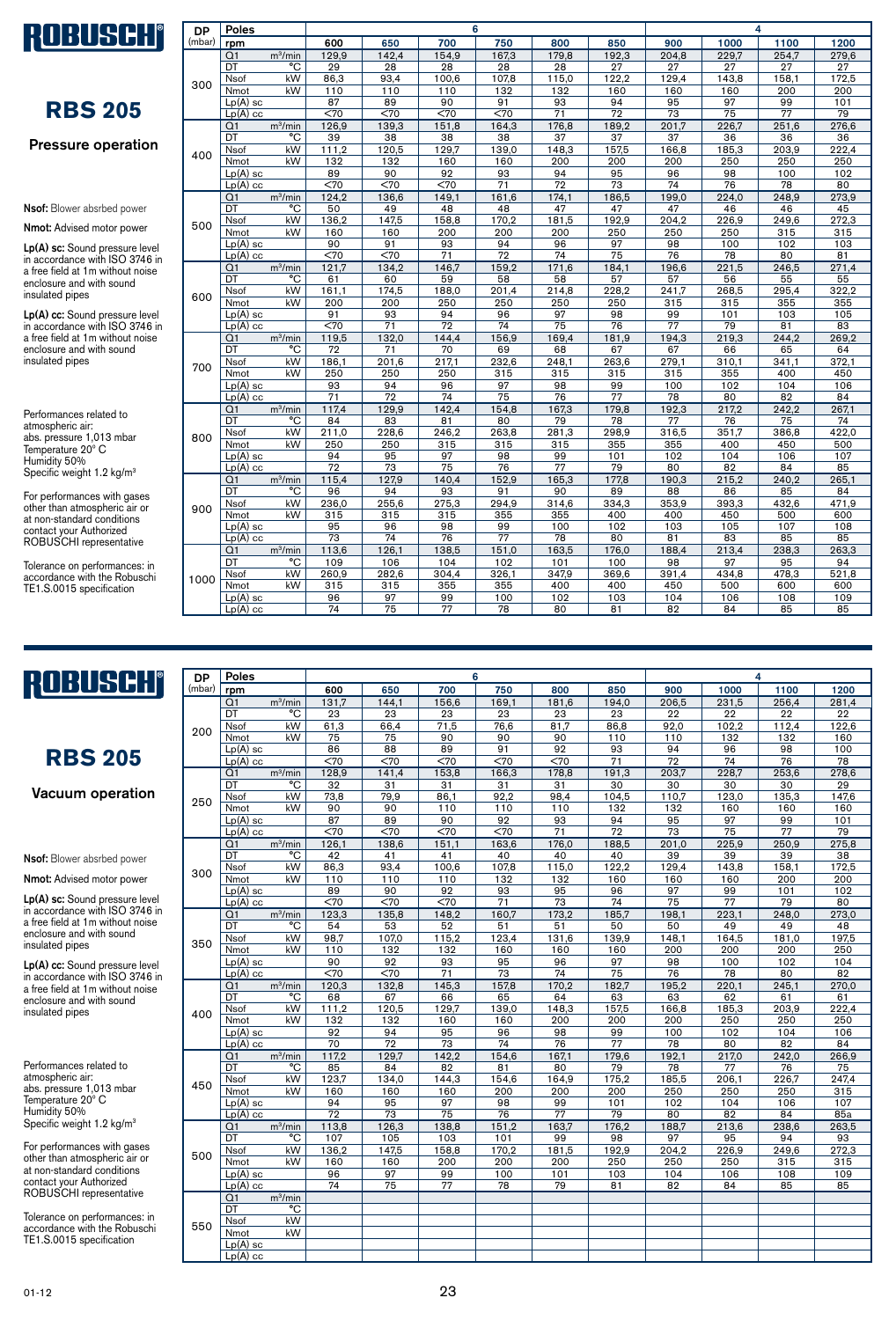

### Pressure operation

Nsof: Blower absrbed power

Nmot: Advised motor power

Lp(A) sc: Sound pressure level in accordance with ISO 3746 in a free field at 1m without noise enclosure and with sound insulated pipes

Lp(A) cc: Sound pressure level in accordance with ISO 3746 in a free field at 1m without noise enclosure and with sound insulated pipes

Performances related to atmospheric air: abs. pressure 1,013 mbar Temperature 20° C Humidity 50% Specific weight 1.2 kg/m 3

For performances with gases other than atmospheric air or at non-standard conditions contact your Authorized ROBUSCHI representative

Tolerance on performances: in accordance with the Robuschi TE1.S.0015 specification

| DP.    | 6<br>4<br>Poles<br>650<br>700<br>600<br>800<br>850<br>900<br>1200<br>rpm |                        |                  |                 |                 |                 |                 |                 |                 |                 |                 |                 |
|--------|--------------------------------------------------------------------------|------------------------|------------------|-----------------|-----------------|-----------------|-----------------|-----------------|-----------------|-----------------|-----------------|-----------------|
| (mbar) |                                                                          |                        |                  |                 |                 | 750             |                 |                 |                 | 1000            | 1100            |                 |
|        | Q1                                                                       | $m^3/m$ in             | 193,5            | 211,7           | 229,9           | 248,1           | 266,3           | 284,6           | 302,8           | 339,2           | 375,7           | 412.1           |
|        | DT                                                                       | $\overline{C}$         | $\overline{28}$  | 28              | $\overline{28}$ | $\overline{27}$ | $\overline{27}$ | $\overline{27}$ | $\overline{27}$ | $\overline{27}$ | $\overline{26}$ | $\overline{26}$ |
|        | Nsof                                                                     | kW                     | 127,3            | 137,9           | 148.5           | 159.2           | 169.8           | 180.4           | 191.0           | 212,2           | 233,4           | 254.6           |
| 300    | Nmot                                                                     | kW                     | 160              | 160             | 200             | 200             | 200             | 200             | 250             | 250             | 315             | 315             |
|        | $Lp(A)$ sc                                                               |                        | 90               | 92              | 93              | 94              | 96              | 97              | 98              | 100             | 102             | 104             |
|        | $Lp(A)$ cc                                                               |                        | $\overline{570}$ | $\overline{50}$ | $\overline{71}$ | $\overline{72}$ | 74              | 75              | 76              | 78              | 80              | 82              |
|        | Q <sub>1</sub>                                                           | $m^3/m$ in             | 189.6            | 207.8           | 226.0           | 244.2           | 262.5           | 280.7           | 298.9           | 335.3           | 371.8           | 408.2           |
|        | DT                                                                       | $\overline{C}$         | 38               | 38              | $\overline{37}$ | $\overline{37}$ | $\overline{37}$ | 36              | 36              | 36              | 36              | 35              |
| 400    | Nsof                                                                     | kW                     | 163,8            | 177.4           | 191.1           | 204.7           | 218.3           | 232,0           | 245,6           | 272,9           | 300,2           | 327,5           |
|        | Nmot                                                                     | kW                     | 200              | 200             | 250             | 250             | 250             | 315             | 315             | 315             | 355             | 355             |
|        | $Lp(A)$ sc                                                               |                        | 92               | 93              | 95              | 96              | 97              | 98              | 99              | 101             | 103             | 105             |
|        | $Lp(A)$ cc                                                               |                        | $\overline{50}$  | 71              | 73              | 74              | $\overline{75}$ | $\overline{76}$ | $\overline{77}$ | 79              | 81              | 83              |
|        | Q <sub>1</sub>                                                           | $m^3/m$ in             | 186.1            | 204.4           | 222.6           | 240.8           | 259.0           | 277.2           | 295,5           | 331,9           | 368,3           | 404.8           |
|        | $\overline{DT}$                                                          | $\overline{\text{°C}}$ | 49               | 48              | 47              | 47              | 47              | 46              | 46              | 45              | 45              | 45              |
| 500    | <b>Nsof</b>                                                              | kW                     | 200,2            | 216,9           | 233,6           | 250,3           | 266,9           | 283,6           | 300,3           | 333,7           | 367,0           | 400,4           |
|        | Nmot                                                                     | kW                     | 250              | 250             | 315             | 315             | 315             | 315             | 355             | 400             | 400             | 450             |
|        | $Lp(A)$ sc                                                               |                        | 93               | 94              | 96              | 97              | 99              | 100             | 101             | 103             | 105             | 106             |
|        | $Lp(A)$ cc                                                               |                        | 71               | 72              | 74              | 75              | 77              | 78              | 79              | 81              | 83              | 84              |
|        | Q1                                                                       | m <sup>3</sup> /min    | 183,0            | 201,3           | 219,5           | 237,7           | 255,9           | 274,1           | 292,4           | 328,8           | 365,2           | 401,7           |
|        | DT                                                                       | $\overline{C}$         | 59               | 58              | 58              | 57              | 56              | 56              | 56              | 55              | 54              | 54              |
| 600    | Nsof                                                                     | kW                     | 236,6            | 256,4           | 276,1           | 295,8           | 315,5           | 335,2           | 355,0           | 394,4           | 433,8           | 473,3           |
|        | Nmot                                                                     | kW                     | 315              | 315             | 315             | 355             | 355             | 400             | 400             | 450             | 500             | 600             |
|        | $Lp(A)$ sc                                                               |                        | 94               | 96              | 97              | 99              | 100             | 101             | 102             | 104             | 106             | 108             |
|        | $Lp(A)$ cc                                                               |                        | 72               | 74              | $\overline{75}$ | 77              | 78              | 79              | 80              | 82              | 84              | 85              |
|        | Q1                                                                       | $m^3/m$ in             | 180.2            | 198.4           | 216.6           | 234.9           | 253.1           | 271.3           | 289.5           | 326.0           | 362.4           | 398.8           |
|        | DT                                                                       | $\overline{\text{c}}$  | 70               | 69              | 68              | 67              | 67              | 66              | 66              | 65              | 64              | 63              |
| 700    | Nsof                                                                     | kW                     | 273,1            | 295,8           | 318,6           | 341,4           | 364,1           | 386,9           | 409,6           | 455,1           | 500,6           | 546,2           |
|        | Nmot                                                                     | kW                     | 315              | 355             | 355             | 400             | 400             | 450             | 450             | 500             | 600             | 600             |
|        | $Lp(A)$ sc                                                               |                        | 96               | 97              | 99              | 100             | 101             | 102             | 103             | 105             | 107             | 109             |
|        | $Lp(A)$ cc                                                               |                        | 74               | 75              | 77              | 78              | 79              | 80              | 81              | 83              | 85              | 85              |
|        | Q1                                                                       | m <sup>3</sup> /min    |                  |                 |                 |                 |                 |                 |                 |                 |                 |                 |
|        | DT                                                                       | $\overline{C}$         |                  |                 |                 |                 |                 |                 |                 |                 |                 |                 |
| 800    | Nsof                                                                     | kW                     |                  |                 |                 |                 |                 |                 |                 |                 |                 |                 |
|        | Nmot                                                                     | kW                     |                  |                 |                 |                 |                 |                 |                 |                 |                 |                 |
|        | $Lp(A)$ sc                                                               |                        |                  |                 |                 |                 |                 |                 |                 |                 |                 |                 |
|        | $Lp(A)$ cc                                                               |                        |                  |                 |                 |                 |                 |                 |                 |                 |                 |                 |
|        | Q1                                                                       | $m^3/m$ in             |                  |                 |                 |                 |                 |                 |                 |                 |                 |                 |
|        | DT                                                                       | $\overline{C}$         |                  |                 |                 |                 |                 |                 |                 |                 |                 |                 |
| 900    | Nsof                                                                     | kW                     |                  |                 |                 |                 |                 |                 |                 |                 |                 |                 |
|        | Nmot                                                                     | kW                     |                  |                 |                 |                 |                 |                 |                 |                 |                 |                 |
|        | $Lp(A)$ sc                                                               |                        |                  |                 |                 |                 |                 |                 |                 |                 |                 |                 |
|        | $Lp(A)$ cc                                                               |                        |                  |                 |                 |                 |                 |                 |                 |                 |                 |                 |
|        | $\overline{Q1}$                                                          | $m^3/m$ in             |                  |                 |                 |                 |                 |                 |                 |                 |                 |                 |
|        | DT                                                                       | $\overline{C}$         |                  |                 |                 |                 |                 |                 |                 |                 |                 |                 |
| 1000   | Nsof                                                                     | kW                     |                  |                 |                 |                 |                 |                 |                 |                 |                 |                 |
|        | Nmot                                                                     | kW                     |                  |                 |                 |                 |                 |                 |                 |                 |                 |                 |
|        | $Lp(A)$ sc                                                               |                        |                  |                 |                 |                 |                 |                 |                 |                 |                 |                 |
|        | $Lp(A)$ cc                                                               |                        |                  |                 |                 |                 |                 |                 |                 |                 |                 |                 |

 $\overline{A}$ 

 $\overline{A}$ 

6

 $\overline{\phantom{a}}$ 

# ROBUSCH®

### **RBS 225**

#### Vacuum operation

Nsof: Blower absrbed power

Nmot: Advised motor power

Lp(A) sc: Sound pressure level in accordance with ISO 3746 in a free field at 1m without noise enclosure and with sound insulated pipes

Lp(A) cc: Sound pressure level in accordance with ISO 3746 in a free field at 1m without noise enclosure and with sound insulated pipes

Performances related to atmospheric air: abs. pressure 1,013 mbar Temperature 20° C Humidity 50% Specific weight 1.2 kg/m 3

For performances with gases other than atmospheric air or at non-standard conditions contact your Authorized ROBUSCHI representative

| <b>DP</b> | Poles                    |                              | 6<br>4           |                 |                 |                 |                 |       |                 |                 |                 |                 |
|-----------|--------------------------|------------------------------|------------------|-----------------|-----------------|-----------------|-----------------|-------|-----------------|-----------------|-----------------|-----------------|
| (mbar)    | rpm                      |                              | 600              | 650             | 700             | 750             | 800             | 850   | 900             | 1000            | 1100            | 1200            |
|           | Q1                       | $m^3/m$ in                   | 195.7            | 213,9           | 232.1           | 250.4           | 268.6           | 286.8 | 305.0           | 341.5           | 377.9           | 414.3           |
|           | DT                       | $\overline{\text{c}}$        | 23               | 23              | $\overline{23}$ | $\overline{22}$ | $\overline{22}$ | 22    | $\overline{22}$ | $\overline{22}$ | $\overline{22}$ | $\overline{22}$ |
| 200       | <b>Nsof</b>              | kW                           | 90,9             | 98,5            | 106,0           | 113,6           | 121,2           | 128,7 | 136,3           | 151,5           | 166,6           | 181,8           |
|           | Nmot                     | kW                           | 110              | 110             | 132             | 132             | 132             | 160   | 160             | 200             | 200             | 200             |
|           | $Lp(A)$ sc               |                              | 89               | 91              | 92              | 94              | 95              | 96    | 97              | 99              | 101             | 103             |
|           | $Lp(A)$ cc               |                              | $\overline{50}$  | $\overline{50}$ | 70              | 72              | 73              | 74    | 75              | 77              | 79              | 81              |
|           | Q1                       | $m^3/m$ in                   | 192,2            | 210,4           | 228,6           | 246,8           | 265,0           | 283,3 | 301,5           | 337,9           | 374,4           | 410,8           |
|           | DT                       | $\overline{C}$               | 31               | 31              | 31              | 30              | 30              | 30    | 30              | 30              | 29              | 29              |
| 250       | Nsof                     | kW                           | 109,1            | 118,2           | 127,3           | 136,4           | 145,5           | 154,6 | 163.7           | 181,8           | 200,0           | 218,2           |
|           | Nmot                     | kW                           | 132              | 132             | 160             | 160             | 160             | 200   | 200             | 200             | 250             | 250             |
|           | $Lp(A)$ sc               |                              | 90               | 92              | 93              | 95              | 96              | 97    | 98              | 100             | 102             | 104             |
|           | $Lp(A)$ cc               |                              | $\overline{570}$ | 70              | $\overline{71}$ | 73              | $\overline{74}$ | 75    | $\overline{76}$ | 78              | 80              | 82              |
|           | Q <sub>1</sub>           | $m^3/m$ in                   | 188.6            | 206.9           | 225.1           | 243.3           | 261.5           | 279.7 | 298.0           | 334.4           | 370.8           | 407.3           |
|           | DT                       | $\overline{C}$               | 41               | 40              | 40              | 40              | 39              | 39    | 39              | 38              | 38              | 38              |
| 300       | Nsof                     | kW                           | 127,3            | 137,9           | 148,5           | 159,2           | 169,8           | 180,4 | 191,0           | 212,2           | 233,4           | 254,6           |
|           | Nmot                     | kW                           | 160              | 160             | 200             | 200             | 200             | 200   | 250             | 250             | 315             | 315             |
|           | $Lp(A)$ sc               |                              | 92               | 93              | 95              | 96              | 98              | 99    | 100             | 102             | 104             | 105             |
|           | $Lp(A)$ cc               |                              | $70$             | 71              | 73              | 74              | 76              | 77    | 78              | 80              | 82              | 83              |
|           | Q1                       | $m^3/m$ in                   | 185,0            | 203,3           | 221,5           | 239,7           | 257,9           | 276,1 | 294,4           | 330,8           | 367,2           | 403,7           |
|           | DT                       | $\overline{C}$               | 52               | 51              | 51              | 50              | 50              | 50    | 49              | 49              | 48              | 48              |
| 350       | Nsof                     | kW                           | 145,5            | 157.7           | 169.8           | 181.9           | 194.1           | 206,2 | 218,3           | 242,6           | 266,8           | 291,1           |
|           | Nmot                     | kW                           | 160              | 200             | 200             | 200             | 250             | 250   | 250             | 315             | 315             | 315             |
|           | $Lp(A)$ sc               |                              | 93               | 95              | 96              | 98              | 99              | 100   | 101             | 103             | 105             | 107             |
|           | $Lp(A)$ cc               |                              | $\overline{71}$  | $\overline{73}$ | $\overline{74}$ | 76              | 77              | 78    | 79              | 81              | 83              | 85              |
|           | Q <sub>1</sub>           | m <sup>3</sup> /min          | 181,3            | 199.5           | 217,7           | 235,9           | 254.2           | 272,4 | 290.6           | 327.0           | 363,5           | 399.9           |
|           | DT                       | $\overline{C}$               | 66               | 65              | 64              | 63              | 63              | 62    | 62              | 61              | 60              | 60              |
| 400       | Nsof                     | kW                           | 163,8            | 177,4           | 191,1           | 204,7           | 218,3           | 232,0 | 245,6           | 272,9           | 300,2           | 327,5           |
|           | Nmot                     | kW                           | 200              | 200             | 250             | 250             | 250             | 315   | 315             | 315             | 355             | 355             |
|           | $Lp(A)$ sc               |                              | 95               | 97              | 98              | 99              | 101             | 102   | 103             | 105             | 107             | 109             |
|           | $Lp(A)$ cc               |                              | 73               | 75              | 76              | 77              | 79              | 80    | 81              | 83              | 85              | 85              |
|           | Q1                       | $m^3/m$ in                   | 177,3            | 195,5           | 213,7           | 231,9           | 250,2           | 268,4 | 286,6           | 323,0           | 359,5           | 395,9           |
|           | DT                       | °C                           | 83               | 81              | 80              | 79              | 78              | 77    | 77              | 75              | 75              | 74              |
| 450       | Nsof                     | kW                           | 182,0            | 197,1           | 212,3           | 227,5           | 242,6           | 257,8 | 273,0           | 303,3           | 333,6           | 364,0           |
|           | Nmot                     | kW                           | 200              | 250             | 250             | 250             | 315             | 315   | 315             | 355             | 400             | 400             |
|           | $Lp(A)$ sc<br>$Lp(A)$ cc |                              | 97<br>75         | 98              | 100<br>78       | 101<br>79       | 102             | 104   | 105             | 107             | 109             | 110             |
|           |                          |                              |                  | 76              |                 |                 | 80              | 82    | 83              | 85              | 85              | 85              |
|           | Q <sub>1</sub><br>DT     | $m^3/m$ in<br>$\overline{C}$ |                  |                 |                 |                 |                 |       |                 |                 |                 |                 |
|           |                          | kW                           |                  |                 |                 |                 |                 |       |                 |                 |                 |                 |
| 500       | Nsof<br>Nmot             | kW                           |                  |                 |                 |                 |                 |       |                 |                 |                 |                 |
|           | $Lp(A)$ sc               |                              |                  |                 |                 |                 |                 |       |                 |                 |                 |                 |
|           | $Lp(A)$ cc               |                              |                  |                 |                 |                 |                 |       |                 |                 |                 |                 |
|           |                          | $m^3/m$ in                   |                  |                 |                 |                 |                 |       |                 |                 |                 |                 |
|           | Q1<br>DT                 | $\overline{\rm ^{\circ}\!C}$ |                  |                 |                 |                 |                 |       |                 |                 |                 |                 |
|           | Nsof                     | kW                           |                  |                 |                 |                 |                 |       |                 |                 |                 |                 |
| 550       | Nmot                     | kW                           |                  |                 |                 |                 |                 |       |                 |                 |                 |                 |
|           | $Lp(A)$ sc               |                              |                  |                 |                 |                 |                 |       |                 |                 |                 |                 |
|           | $Lp(A)$ cc               |                              |                  |                 |                 |                 |                 |       |                 |                 |                 |                 |
|           |                          |                              |                  |                 |                 |                 |                 |       |                 |                 |                 |                 |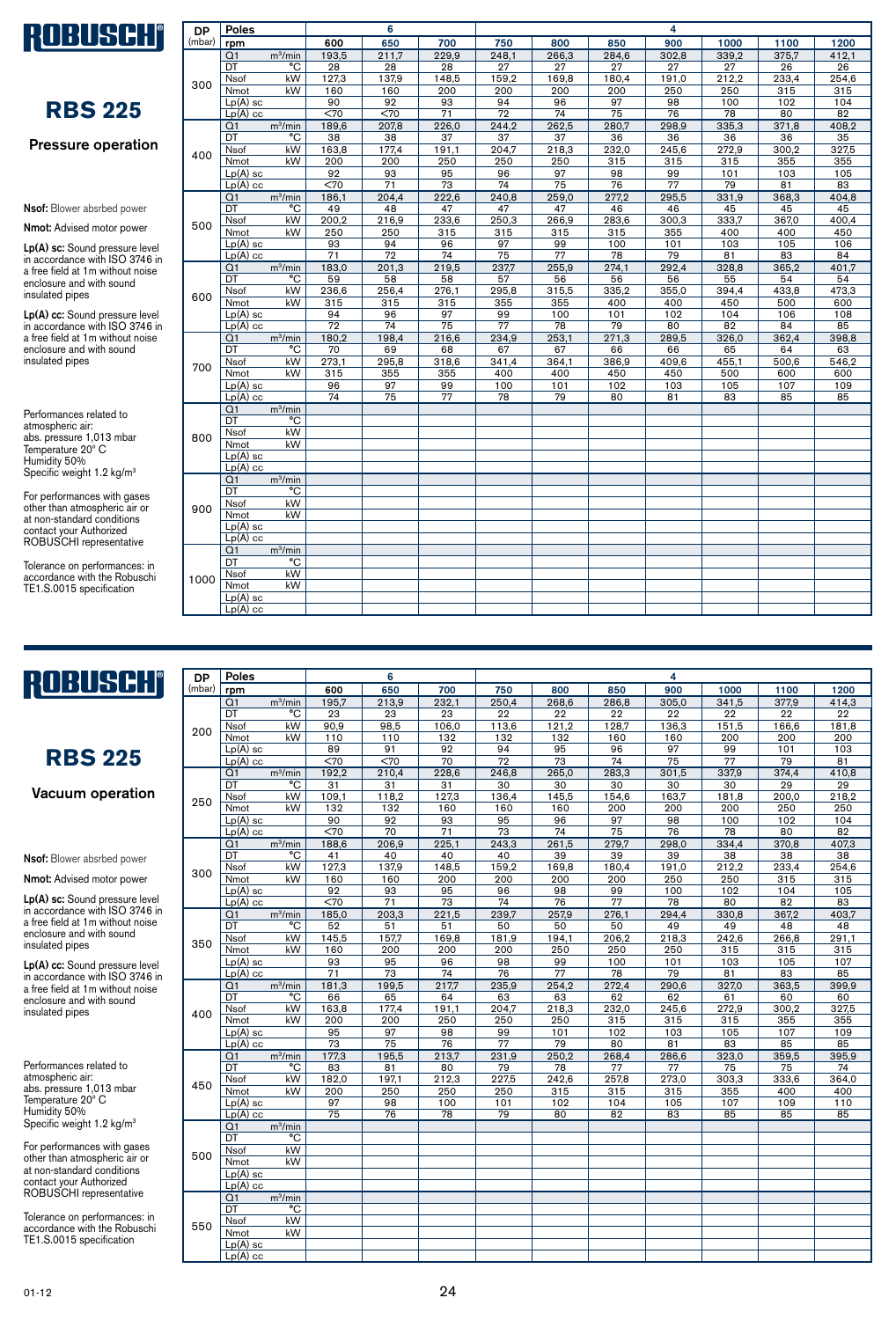| <b>WORKING CONDITIONS AND PERFORMANCE LIMITS</b> |            |        |            |            |  |
|--------------------------------------------------|------------|--------|------------|------------|--|
| <b>SIZE</b>                                      | <b>RPM</b> |        | T2 (°C)    | T2 T1 (°C) |  |
|                                                  | <b>MAX</b> | MIN(1) | <b>MAX</b> | <b>MAX</b> |  |
| 15                                               | 5000       | 1200   | 130        | 110        |  |
| 25                                               |            |        |            | 90         |  |
| 35                                               | 5000       | 1000   | 150        | 130        |  |
| 45                                               |            |        |            | 110        |  |
| 46                                               |            |        |            | 90         |  |
| 55                                               | 4800       | 900    | 150        | 130        |  |
| 65                                               |            |        |            | 110        |  |
| 66                                               |            |        |            | 90         |  |
| 75                                               | 3800       | 700    | 150(2)     | 130        |  |
| 85                                               |            |        |            | 110        |  |
| 86                                               |            |        |            | 90         |  |
| 95                                               | 3000       | 550    | 150(2)     | 130        |  |
| 105                                              |            |        |            | 110        |  |
| 106                                              |            |        |            | 90         |  |
| 115                                              | 2400       | 450    | 150(2)     | 130        |  |
| 125                                              |            |        |            | 110        |  |
| 126                                              |            |        |            | 90         |  |
| 135                                              | 2000       | 350    | 150(2)     | 130        |  |
| 145                                              |            |        |            | 110        |  |
| 155                                              |            |        |            | 90         |  |
| 165                                              | 1500       | 300    | 150(2)     | 130        |  |
| 175                                              |            |        |            | 110        |  |
| 205                                              | 1200       | 250    | 150(2)     | 130        |  |
| 225                                              |            |        |            | 110        |  |

Note:

10.000 Kesonance phenomena in the plant are possible when speed of rotation<br>(2) 160° C for blowers / R-F

| Italiano        | CAMPO DI IMPIEGO E LIMITI DI FUNZIONAMENTO                                                                                                     |  |
|-----------------|------------------------------------------------------------------------------------------------------------------------------------------------|--|
| SIZE: Grandezza | Note:<br>(1) Per velocità prossime al valore minimo sono possibili fenomeni di risonanza nell'impianto<br>(2) 160°C per soffiatori /R F        |  |
| <b>Deutsch</b>  | BETRIEBSBEDINGUNGEN UND LEISTUNGSGRENZEN                                                                                                       |  |
| SIZE: Geblästyp | Anmerkungen:<br>(1) Resonanzen in den bauseitigen Roberleitungen können drehzahllabhängig auftreten.<br>(2) 160° C bei Gebläseausführung / R F |  |
| <b>Francais</b> | <b>CONDITIONS DE FONCTIONNEMENT ET LIMITES DE PERFORMANCES</b>                                                                                 |  |
|                 |                                                                                                                                                |  |
| SIZE: Taille    | Note:<br>(1) Un phénomène de résonance peut survenir sur site quand la vitesse de rotation<br>(2) 160° C pour surpresseurs R/F                 |  |
|                 |                                                                                                                                                |  |
|                 |                                                                                                                                                |  |
| Español         | CAMPO DE UTILIZACIÓN Y LÍMITES DE FUNCIONAMIENTO                                                                                               |  |

Robuschi reserves the right to make any modification aimed at the continual improvement of their products.<br>La Robuschi si riserva di apportare senza preavviso qualsiasi cambiamento rivolto a un continuo miglioramento dei s Robuschi behält sich das Recht von technische Änderungen zur Produktverbesserung vor.

Robuschi se réserve le droit d'apporter toute modification sans préavis dans le cadre de l'amélioration continue de ses produits. Robuschi se reserva el derecho de modificar sin previo aviso cualquier cambio dirigido a la continua mejora de sus productos.